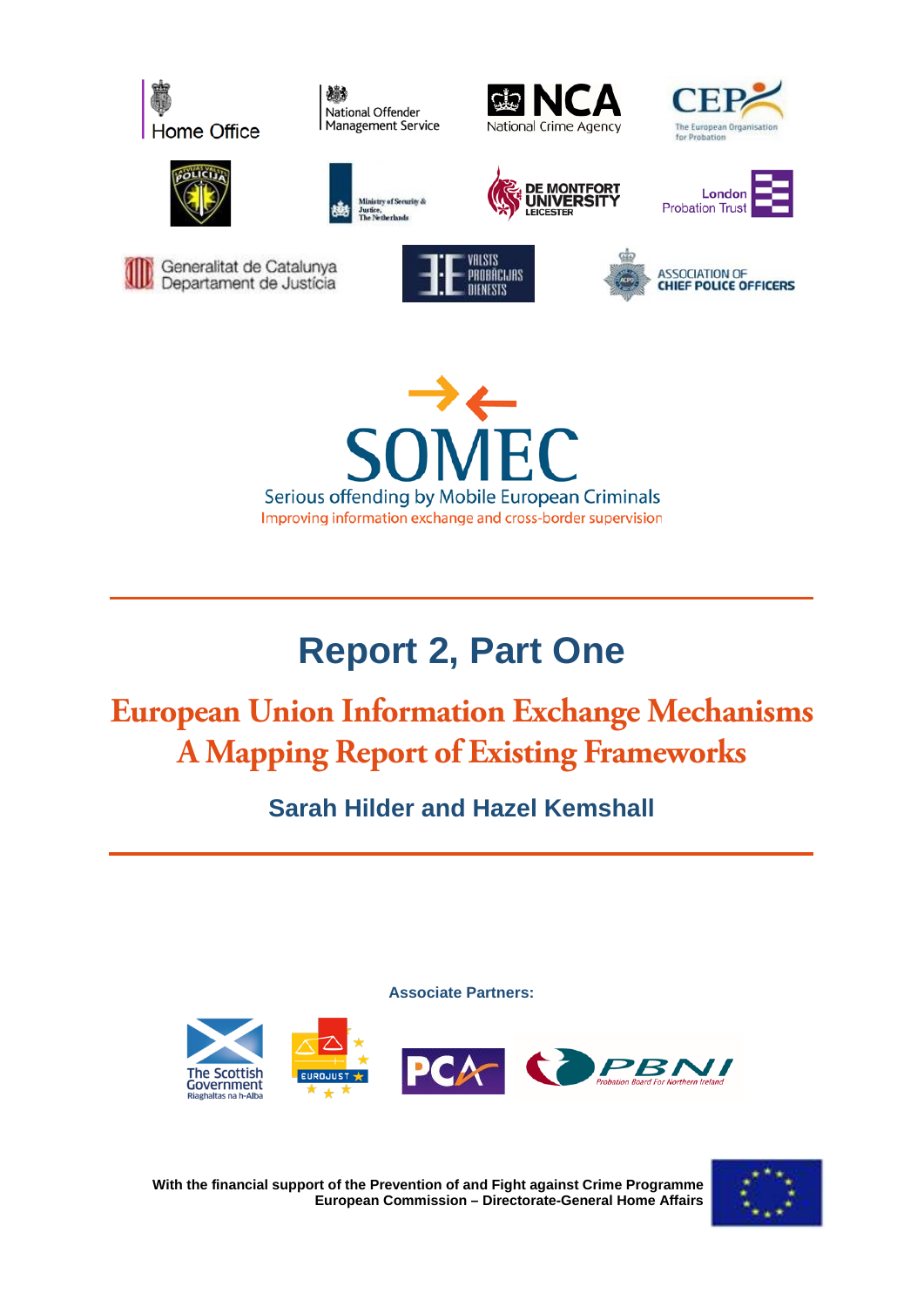

### **Report 2, Part One European Union Information Exchange Mechanisms A Mapping Report of Existing Frameworks**

**Authors:** Sarah Hilder and Hazel Kemshall. De Montfort University, Leicester. UK

**Acknowledgements:** Penny Barker (NOMS/Lancashire Probation Trust UK), Kalpana Kapoor (NOMS UK), Nick Hammond (NOMS UK), Mark Rowlandson (NOMS UK), Martin Brown (HO UK), Stuart Blackley (HO UK), Christopher Knox (HO UK), Robert Butlin (HO UK), Peter McNally (NCA UK), Laura-Kate Woods (NCA UK), David McKinney (ACRO UK), Michael Scott (ACRO UK), Charles Hayward (London Probation Trust UK), Duncan Sheppard (ACPO UK), Solvita Bataraga (Latvian State Police), Olga Dobroserdova (State Probation Service of Latvia), Vita Studente (Ministry of Justice Latvia), Imants Jurevičius (State Probation Service of Latvia), Koen Goei (CEP Netherlands), Guus Krammer (Ministry of Security and Justice Netherlands), Jorge Core Bradineras (Department of Prisons and Probation Catalonia Spain).

**Published by**: SOMEC (Serious Offending by Mobile European Criminals). With thanks to the Confederation of European Probation (CEP) accessible at: [www.somec-project.eu](https://webmail.dmu.ac.uk/owa/redir.aspx?C=GPIy5_-GRk6PaiA6kwG9sZ9mvfX4X9EIA--1E1AxUqfv7xZu82E3VeFp6ShzDbnNJF7P7_fbbxM.&URL=http%3a%2f%2fwww.somec-project.eu)

All rights reserved. No part of this publication may be reproduced, stored in a retrieval system or transmitted in any form or by any means: electronic, electrostatic, magnetic tape, photocopying, recording or otherwise, without permission in writing from the publishers.

SOMEC disclaims and is not responsible in any way whatsoever for the content of any external source of information, such as books journals and websites, referenced in these materials.

**Sole responsibility of this publication lies with the author and the European Commission is not responsible for any use that may be made of the information contained herein.**

**SOMEC is co-funded by the European Commission Directorate-General for Home Affairs - HOME/2011/AG/4000002521 30-CE-0519712/00-87 (January 2013 - January 2015).** 

**SOMEC Partners, Beneficiary Partners:** National Offender Management Service (UK), The Home Office (UK) Association of Chief Police Officers (UK), ACPO Criminal Records Office (UK), National Crime Agency (UK), London Probation Trust (UK), De Montfort University (UK), CEP-The Organisation for European Probation (EU), Department of Prisons and Probation Catalonia (ES), Dutch Ministry of Security and Justice (NL), Latvian State Probation Service (LV), Latvian State Police (LV).

**Associate Partners:** The Ministry of Interior, Macedonia (MA) Probation Chiefs Association (UK), The Scottish Government (UK), The Police Service Northern Ireland (UK), Probation Board for Northern Ireland (UK), Europol (EU), Eurojust (EU).

**Copyright © 2014 SOMEC. All rights reserved.**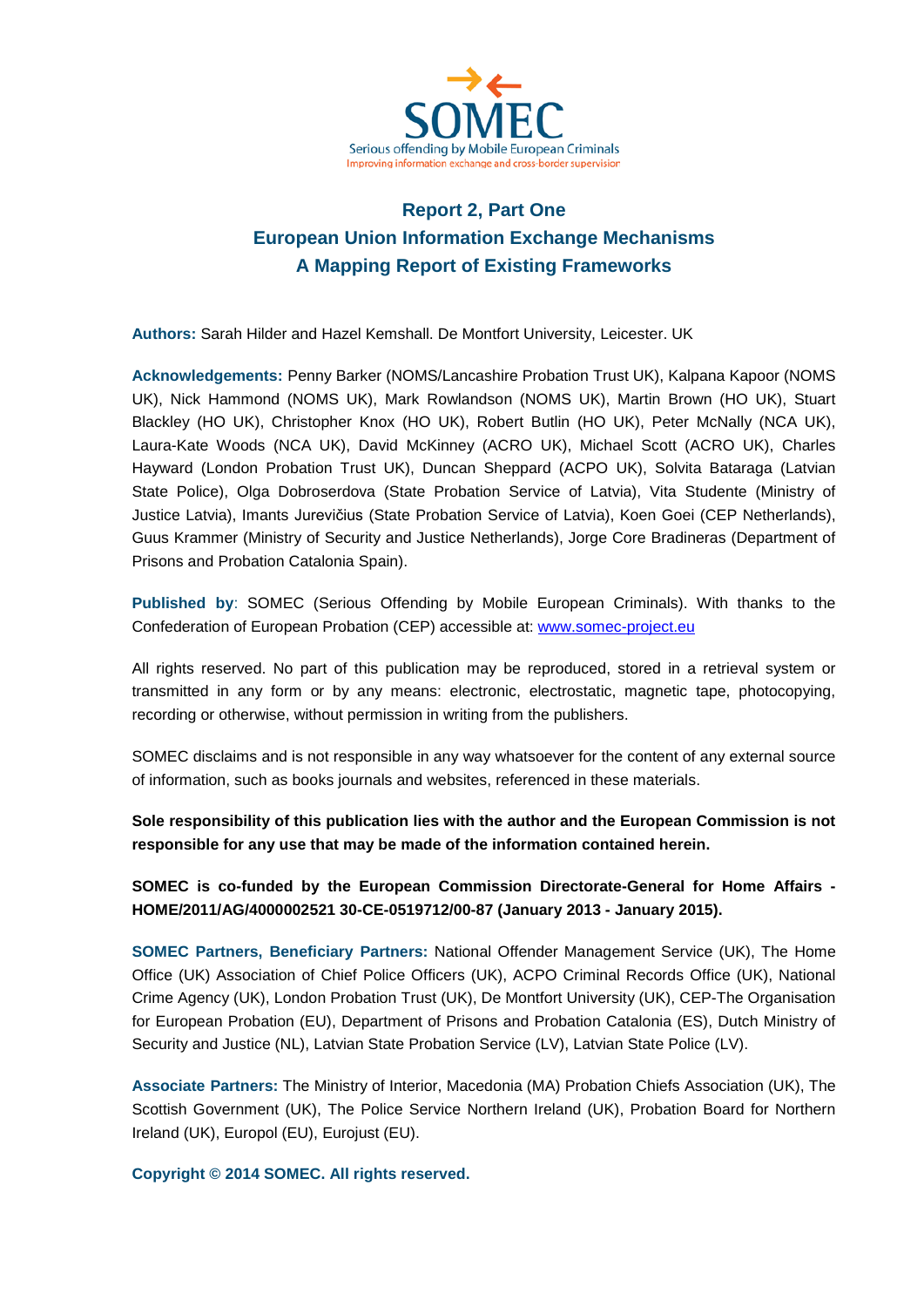## **Report 2, Part One EU Information Exchange Mechanisms A Mapping Report of Existing Frameworks**

### **Contents**

|       | EXECUTIVE SUMMARY: EU INFORMATION EXCHANGE MECHANISMS - A MAPPING REPORT                |  |
|-------|-----------------------------------------------------------------------------------------|--|
|       |                                                                                         |  |
|       |                                                                                         |  |
|       | SECTION 2 - THE CONTEXT OF EU DEVELOPMENTS IN INFORMATION EXCHANGE19                    |  |
| 2.1   |                                                                                         |  |
| 2.2   |                                                                                         |  |
| 2.3   |                                                                                         |  |
| 2.4   | INFORMATION EXCHANGE AND THE CHALLENGES OF DATA PROTECTION, PROTECTING HUMAN            |  |
|       |                                                                                         |  |
| 2.4.1 | The second generation Schengen Information System (SISII) Data handling - an example of |  |
|       | SECTION 3 - AN OVERVIEW OF EXISTING INFORMATION EXCHANGE ARRANGEMENTS 33                |  |
| 3.1   |                                                                                         |  |
| 3.2   |                                                                                         |  |
| 3.3   |                                                                                         |  |
| 3.4   |                                                                                         |  |
| 3.5   |                                                                                         |  |
| 3.6   |                                                                                         |  |
| 3.7   | BILATERAL AGREEMENTS, LIAISON OFFICERS, REGIONAL DEVELOPMENTS AND INFORMAL              |  |
|       |                                                                                         |  |
| 3.8   |                                                                                         |  |
| 3.9   | THE CONVENTION ON THE TRANSFER OF PRISONERS 1983 EUROPEAN TREATY SERIES ETS             |  |
|       | NO 112 AND ADDITIONAL PROTOCOL TO THE CONVENTION ON THE TRANSFER OF SENTENCED           |  |
|       |                                                                                         |  |
| 3.10  | THE COUNCIL FRAMEWORK DECISION 2008/947/JHA, "THE PRINCIPLE OF MUTUAL                   |  |
|       | RECOGNITION TO JUDGEMENTS AND PROBATION DECISIONS WITH A VIEW TO THE SUPERVISION        |  |
|       |                                                                                         |  |
| 3.11  | CARRIER COMMUNICATION OF PASSENGER DATA, COUNCIL DIRECTIVE 2004 82/EC  47               |  |
| 3.12  |                                                                                         |  |
| 3.13  | MECHANISMS FOR THE EXCHANGE OF CRIMINAL INFORMATION AND THEIR POTENTIAL IN              |  |
|       |                                                                                         |  |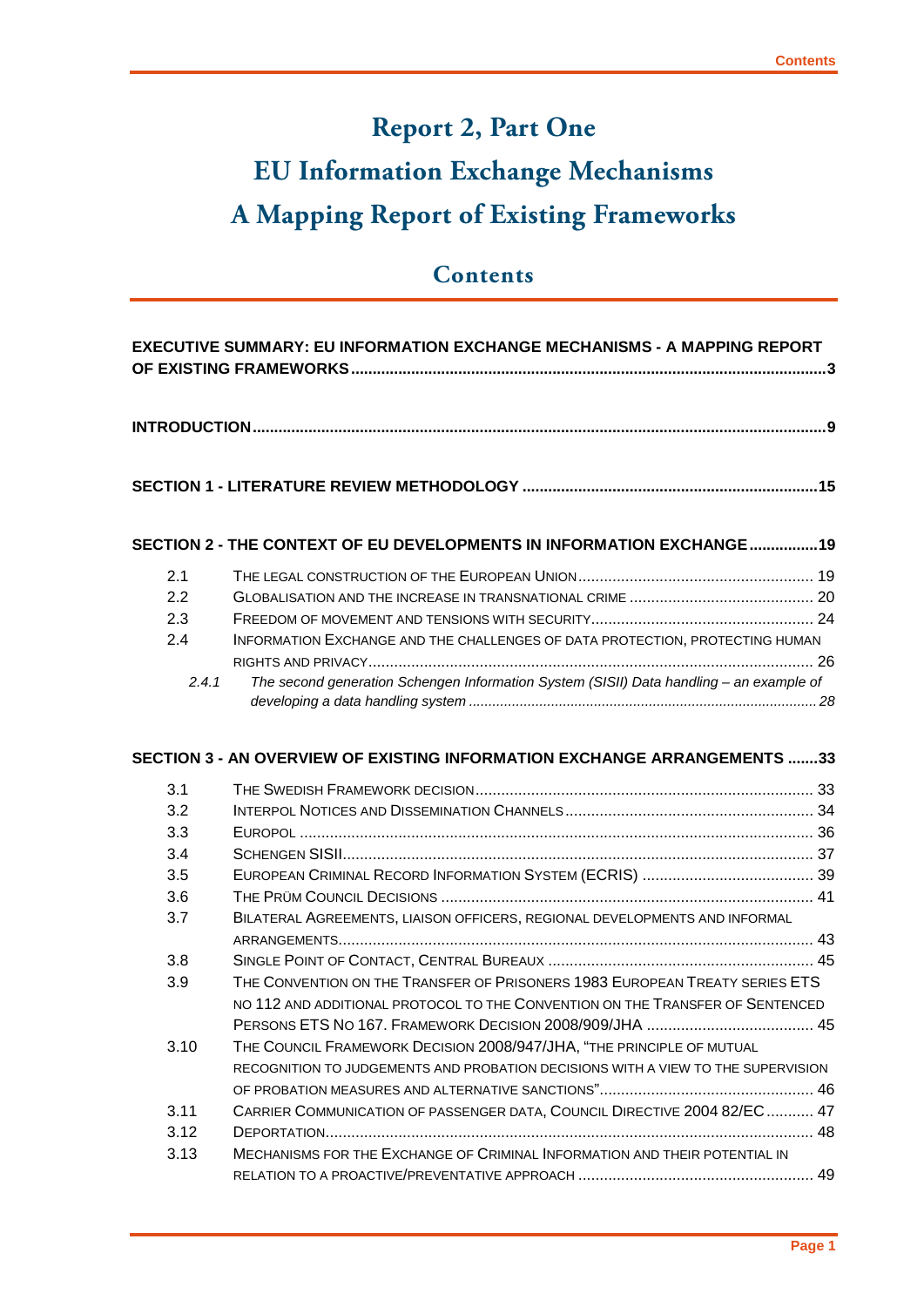| 59 |
|----|
| 63 |
|    |
|    |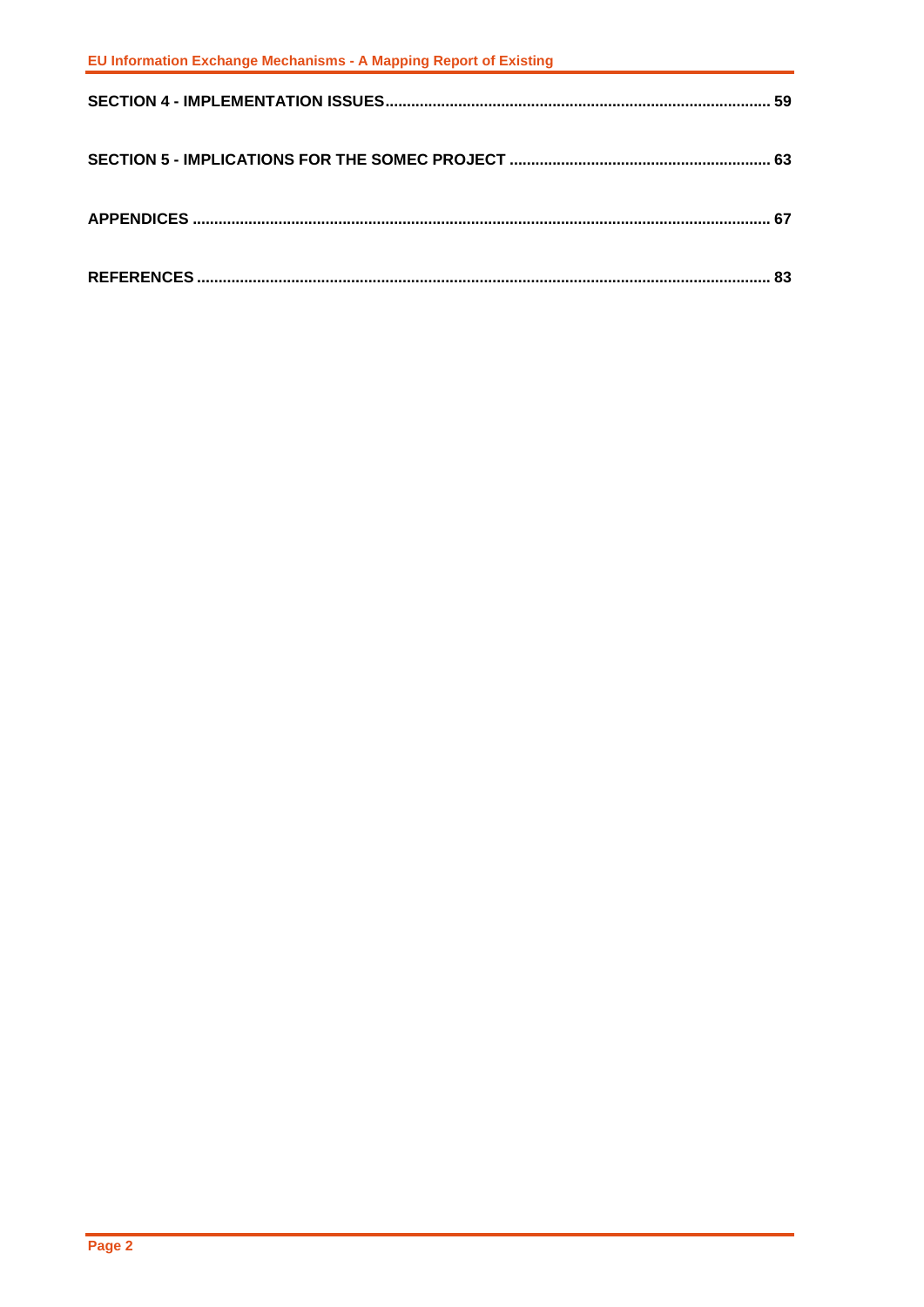## <span id="page-4-0"></span>**Executive Summary: EU Information Exchange Mechanisms - A Mapping Report of Existing Frameworks**

#### **Background**

The SOMEC project (Serious Offending by Mobile European Criminals) seeks to assess the scale of the harm posed to the European Union (EU) community by serious sexual or violent offenders who travel across EU borders. The project has three main aims:

- To assess the threat posed to European citizens when serious violent or sexual offenders travel between EU Member States.
- **T** To identify the methods and effectiveness of mechanisms used by EU Member States in the management of serious violent or sexual offenders travelling across borders.
- To explore critical success factors and provide recommendations to facilitate the improved exchange of information for the prevention of crime.

This report principally addresses aim 2 and is complemented by a field work report.

There have been a number of tragic examples in recent years that have exposed these weaknesses within the EU where a serious violent or sexual offender has travelled to one Member State from another without any public safety organisation within the receiving Member State being made aware of the harm they may pose. It is often not until the individual carries out a criminal act and a check is made, that antecedents and an indication of the previously known concerns are revealed. Such offenders are able to integrate into communities across the EU free from any management, supervision or surveillance, which may lead to an increase in the risk to public safety. Whilst information exchange mechanisms have developed and are well used in respect of organised crime and terrorism, coverage of mobile serious sexual or violent offenders is less well developed. This report draws on a systematic literature review of current research to explore existing EU information exchange mechanisms and their relevance to the management of serious mobile sexual or violent offenders.

For the purposes of this review the following definitions of 'criminality information' are used:

**Conviction data** - formal records of current and previous convictions and associated information such as modus operandi.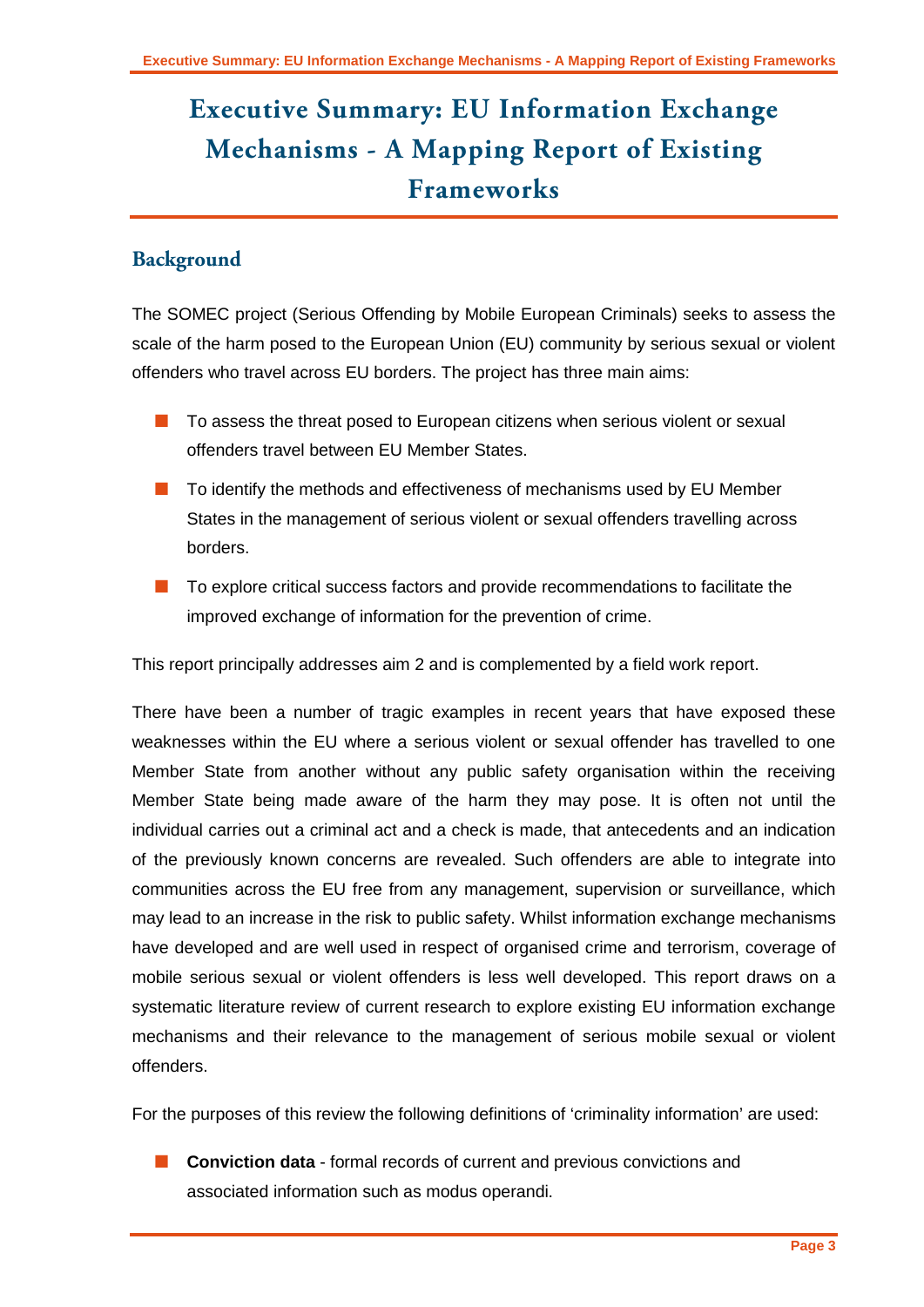- **Information and Intelligence** Referring to Article 2(d)(i) of Council Framework Decision 2006/960/JHA (the Swedish Initiative), the International Centre for Migration Policy Development (EC 20[1](#page-5-0)0 p16)<sup>1</sup> concluded that "information" is defined as any type of information or data which is held by law enforcement authorities, whereas "intelligence" is defined as information which has been evaluated and analysed and which has been identified as being of material value or potential material value, in an investigation for example.
- **Proactive/preventative information exchange** This pertains to information on offenders where there may be no current conviction or pending investigation, but rather a comprehensive understanding of a pattern of offending which poses a risk of serious harm to others, a high likelihood of further offending occurring, together with significant concerns regarding their mobility across the EU. The exchange therefore is seeking to prevent another serious crime occurring, rather than responding to one that already has.

SOMEC is primarily concerned with proactive/preventative information exchange.

#### **Information Exchange Mechanisms**

The review presents the purpose and utility of each mechanism, the challenges and benefits of each, and the potential relevance for proactive and prevention information exchanges. The illustrative table presented on pages 53-59 highlights that no one mechanism is likely to solve the issue of information exchange on SOMEC defined offenders. In brief the review of mechanisms suggests that:

- Interpol dissemination channels may be used to send targeted information to one or more Member States, but details of intended destinations of the mobile offenders are likely to be required for this to be effective.
- **Interpol Green Notices are helpful to SOMEC type offenders, although their** underuse remains problematic within the context of overall overuse of all Interpol notices. There are some concerns that access to the I 24/7 system stretches beyond the EU community to all 190 Interpol member States
- $\blacksquare$  The secure and systematic information exchange by Europol has been recognised as a benefit by the European Commission ((EIXM) /\*COM/2012/0735 final \*/ ); and

<span id="page-5-0"></span>**<sup>1</sup>** See the European Commission (2010) Study on the Status of Information Exchange amongst law enforcement authorities in the context of existing EU instruments. International Centre for Migration Policy Development. JLS/2009/ISEC/PR/001-F3, available at: http://ec.europa.eu/dgs/home-affairs/doc\_centre/police/docs/icmpd\_study\_lea\_infoex.pdf; accessed March 26th 2014.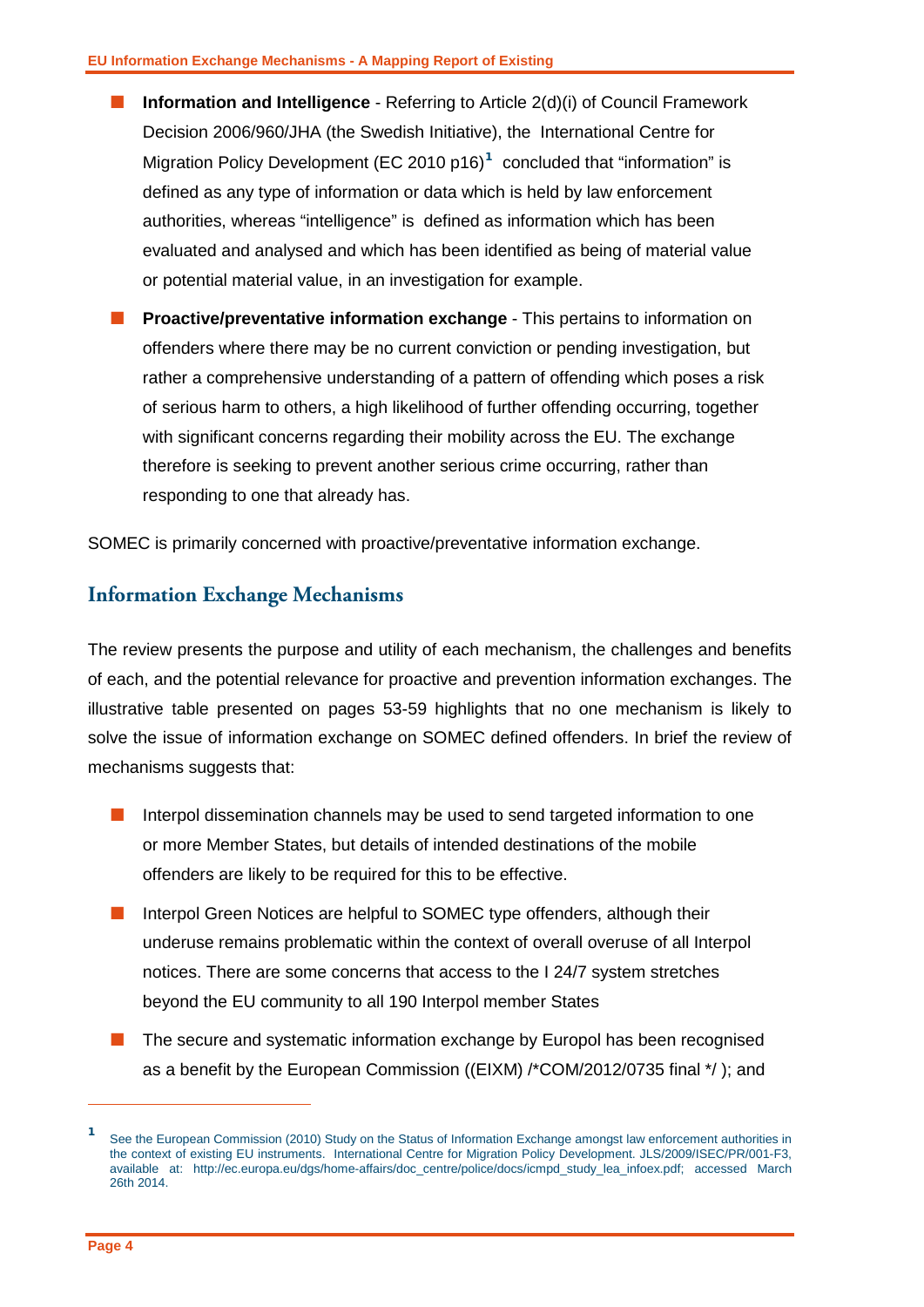by those Member States who have moved to a more systematic use of the Europol channel. However, this function is largely targeted at terrorism and serious organised crime. At present it is difficult to see the individual mobile serious sexual or violent offender falling within the annex list of crimes within the Europol remit (The Europol Council decision 2009 2009/936/JHA). It is too early to comment on the implications for SOMEC type offenders of recent Europol changes.

- SISII Article 36 alerts are again more likely to be used for terrorism or serious organised crime. Criterion (b) 'where an overall assessment of a person gives reason to suppose that a person will also commit serious offences in the future', may apply to SOMEC type offenders, but it is likely that Member States may interpret this criterion differently and that application to serious sexual or violent offenders will require significant negotiation.
- The European Criminal Records Information System (ECRIS) is a mandatory system for the exchange of conviction data. Despite residual implementation issues, the system is operational. However, there are limits in applicability to SOMEC type offenders, not least the restriction to conviction data only; the lack of further assessment of risk/threat; and limited (if any) exchange of information on modus operandi. This restricts the use of ECRIS as a preventative information exchange mechanism.
- **Prüm operates a hit/no hit database for DNA, fingerprints, and vehicle** registrations. It is reactionary only, but can assist with investigations and may have a limited role in identifying the movement patterns of individual offenders.
- The exact role of Embassy Liaison Officers can vary across Member States. There is evidence to suggest that they do develop important links and networks, and can facilitate investigations. Their role in managing or expediting proactive information exchange on travelling sexual or violent offenders is not previously researched and remains unclear.
- Single Points of Contact (SPOC) do streamline formal arrangements and appear to be valued by some Member States for the efficiency and effectiveness they bring to information exchange. Arguably duplication of effort can be reduced, and if SOMEC type offenders are included in mechanisms utilised by SPOCs then it could save time.
- Bilateral and multilateral arrangements rooted in common borders and shared policing concerns can be useful operationally, particularly where there may be gaps in Pan European arrangements. However, whilst pragmatically attractive and potentially serving as an important starting point, such an approach risks a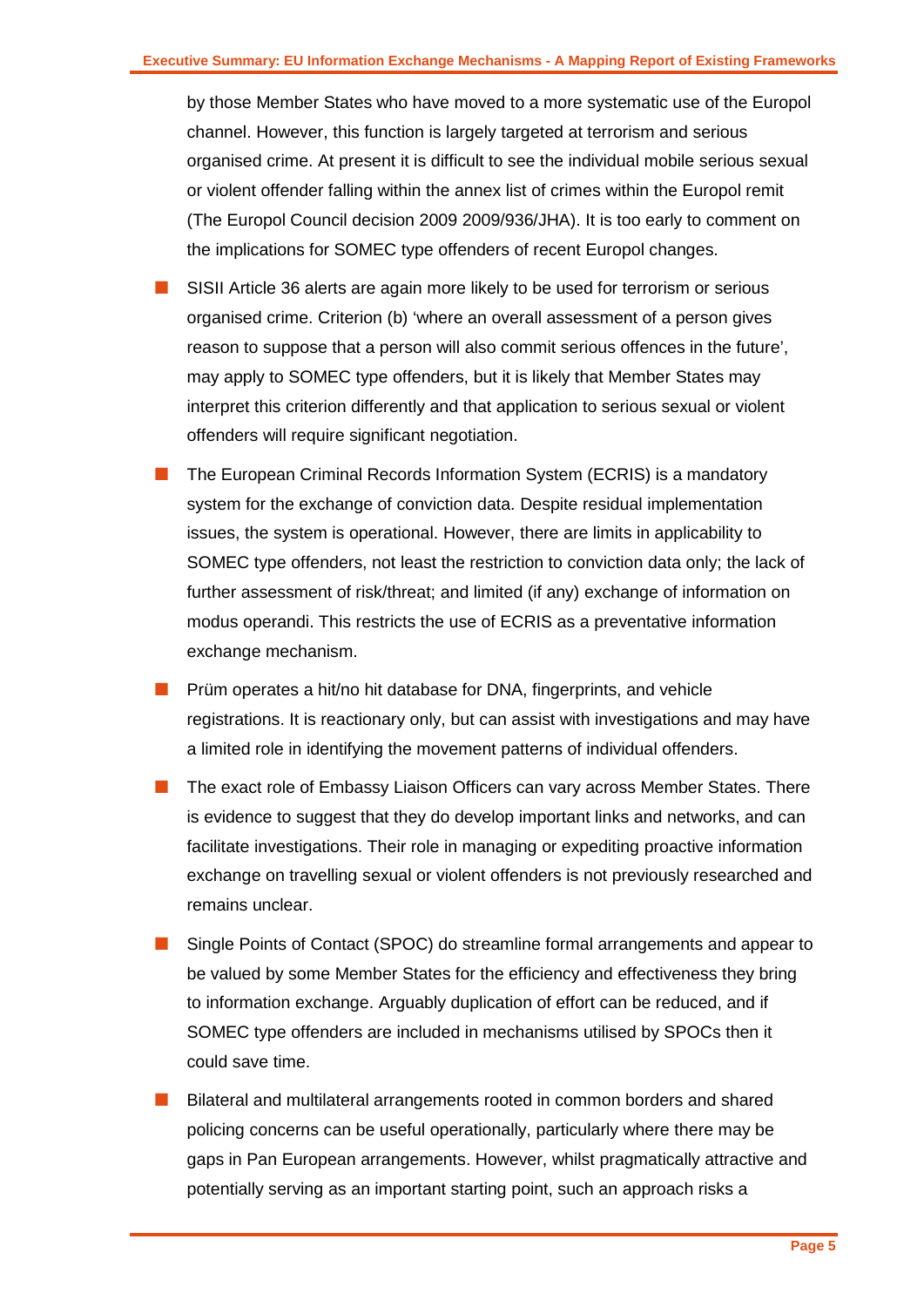piecemeal response to a Pan European problem. However, such arrangements may serve as a useful starting point for those countries and geographical regions where 'sex tourism' or travel by violent offenders is more common.

**Informal arrangements are often formed and driven by operational expediency and** are often preferred by law enforcement personnel. Whilst often a pragmatic response to 'on the ground' issues such arrangements can lack accountability and audit trails of decision making, adequate governance and may ultimately prove challengeable on human rights grounds. However the importance of building professional relationships with key personnel, joint training initiatives and shared understandings in addressing specific issues of criminality across borders is of significant note for SOMEC.

#### **Implementation Issues**

Previous research indicates a range of implementation issues in utilising and extending current information exchange mechanisms. In brief these are:

- $\blacksquare$  The development of various EU mechanisms over time has made them complex with areas of overlap.
- **Multiple channels can create confusion if the rationale and purpose of each** channel is not clear and understood. This can partly be mitigated by SPOCs.
- **Practical implementation problems can remain unresolved and in some instances** can result in practitioners resorting to informal mechanisms, particularly to avoid delays.
- **There are documented barriers to sharing information, based on legislative** constraints in Member States; ethical concerns; and differing perceptions and responses to this type of criminality across the EU.
- **There are documented barriers to sharing 'non-factual' information and going** beyond conviction data, and assessments of the threat or harm posed by a sexual or violent offender is not seen as a primary function of police authorities.
- **Information is exchanged but is not necessarily used at receiving national or local** level. Global does not necessarily become local.

Whilst crime prevention and information exchange for terrorism and serious organised crime has developed relatively rapidly, increased co-operation and information exchange continues to remain challenging when it relates to the activities of the individual transient offender. It appears to be the individual assessment of the level of harm posed by a particular offender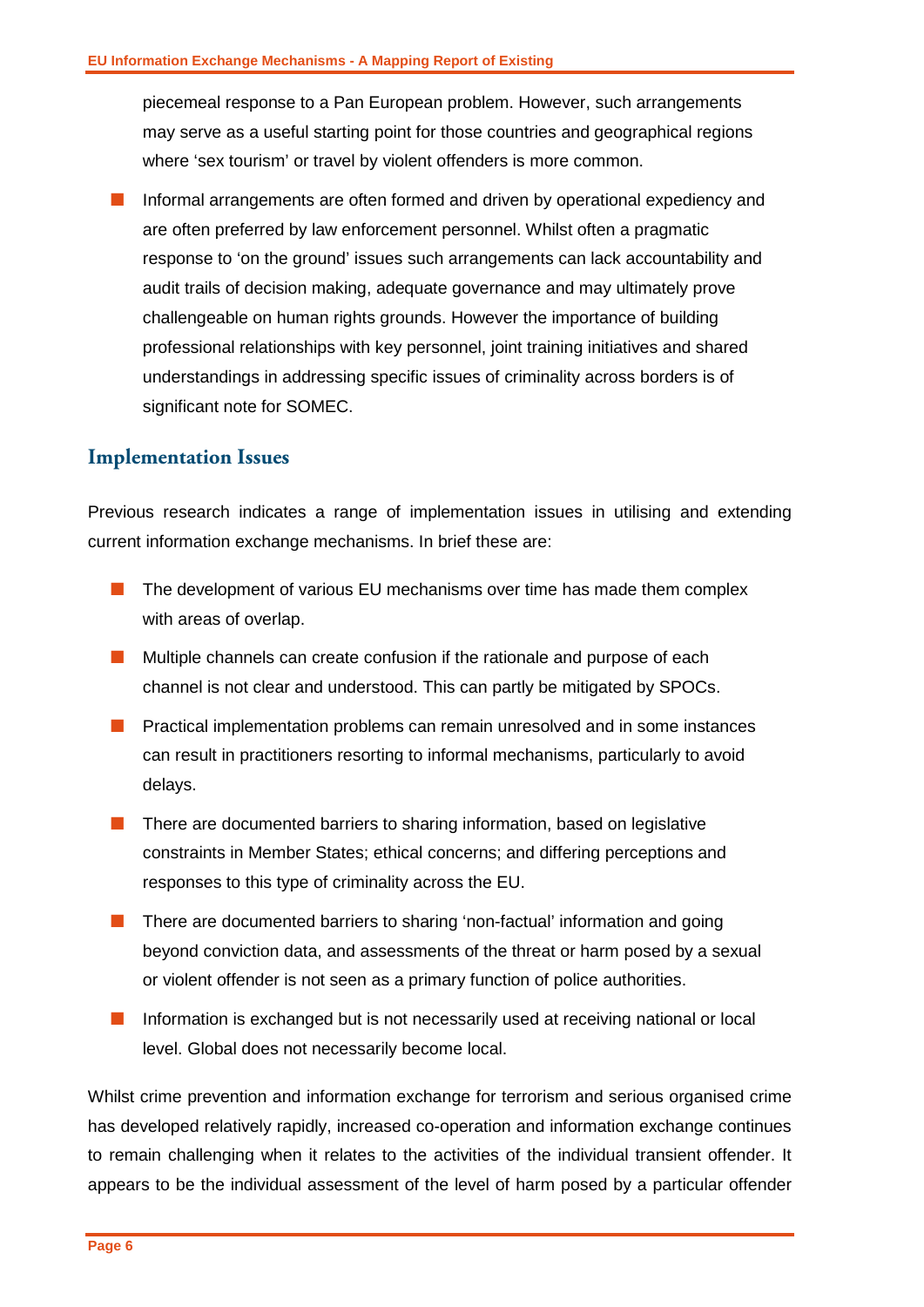and differing perceptions of the rights of the Member State of Nationality to convey their concerns to others, where police cooperation across borders continues to meet its greatest challenges.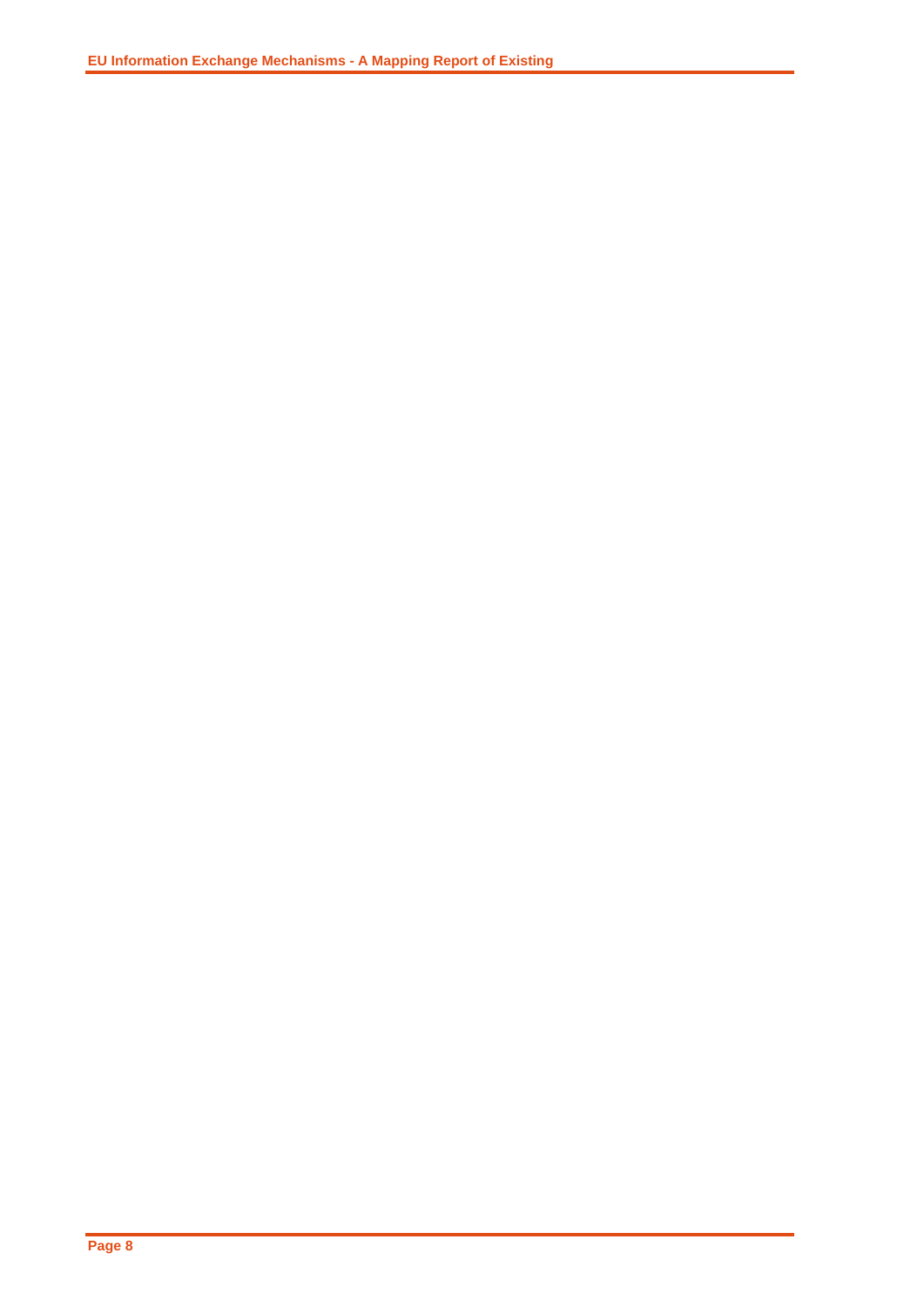## **Introduction**

<span id="page-10-0"></span>In recent years there have been a number of improvements in the exchange of conviction data, criminality information and intelligence across Europe. Progress is evident in Justice and Home Affairs across the EU community through the establishment of mechanisms to improve police co-operation (e.g. Cross Border operations and joint investigation teams as highlighted in the OJ C 197 of 12.7.2000 and OJ L 162 of 20.6.2002 and Framework Decisions on criminal records exchange (EU Council Framework Decision 2006/960/JHA; EU Council Framework Decision 2009/315/JHA; and EU Council Framework Decision 2009/316/JHA, which set the objective to establish the European Criminal Records Information System (ECRIS)). It is also demonstrated in the Justice arena in the availability of European Union (EU) information in domestic court proceedings and in the transfer of custodial and community sentences (EU Council Framework decision 2008/909/JHA and 2008/947/JHA, Treaty Series ETS no112 and ETS no 167). However, there is also evidence to suggest that the provision of opportunities for these various types of exchange is very different from the effective implementation of such measures. Therefore it must also be recognised that more can be done across Europe to safeguard its citizens, especially in respect of those with the most serious patterns of offending, posing the highest level of harm to others, who can often become mobile without scrutiny across the European community.

As the European Union (EU) has developed, the increased mobility of citizens through free movement has increased the threat from a minority of individuals whose offending behaviour is severe in nature, long lasting and extreme in terms of impact. This includes mobile serious, violent or sexual offenders. **[2](#page-10-1)** Lammers and Bernasco (2013) highlighted that offenders with increased mobility across jurisdictional or geographical boundaries are less likely to be detected, as links in patterns of behaviour and crime analysis become more problematic to ascertain and as information and intelligence sharing between police services becomes more limited. Their study examined the activities of "serial offenders" covering a range of offences including theft and burglary, in addition to violent and sexual crimes. They focussed on rates of offending in relation to the frequency and distance of travel by an offender to different countries and regions, rather than assessments of the harm they posed. However they raise some points of note for the Serious Offending by Mobile European Criminals (SOMEC) project. **[3](#page-10-2)** Of greatest significance are the gaps in the ability of Member States to exchange criminality information and intelligence with each other or respond to it appropriately when it

<span id="page-10-1"></span>**<sup>2</sup>** The SOMEC project is using a sub-set of European Criminal Records Information System (ECRIS) offence codes as a proxy for serious sexual and violent offending. These are reproduced in Appendix 1.

<span id="page-10-2"></span>**<sup>3</sup>** Serious Offending by Mobile European Criminals SOMEC, EU funded project no: HOME/2011/ISEC/AG/4000002521.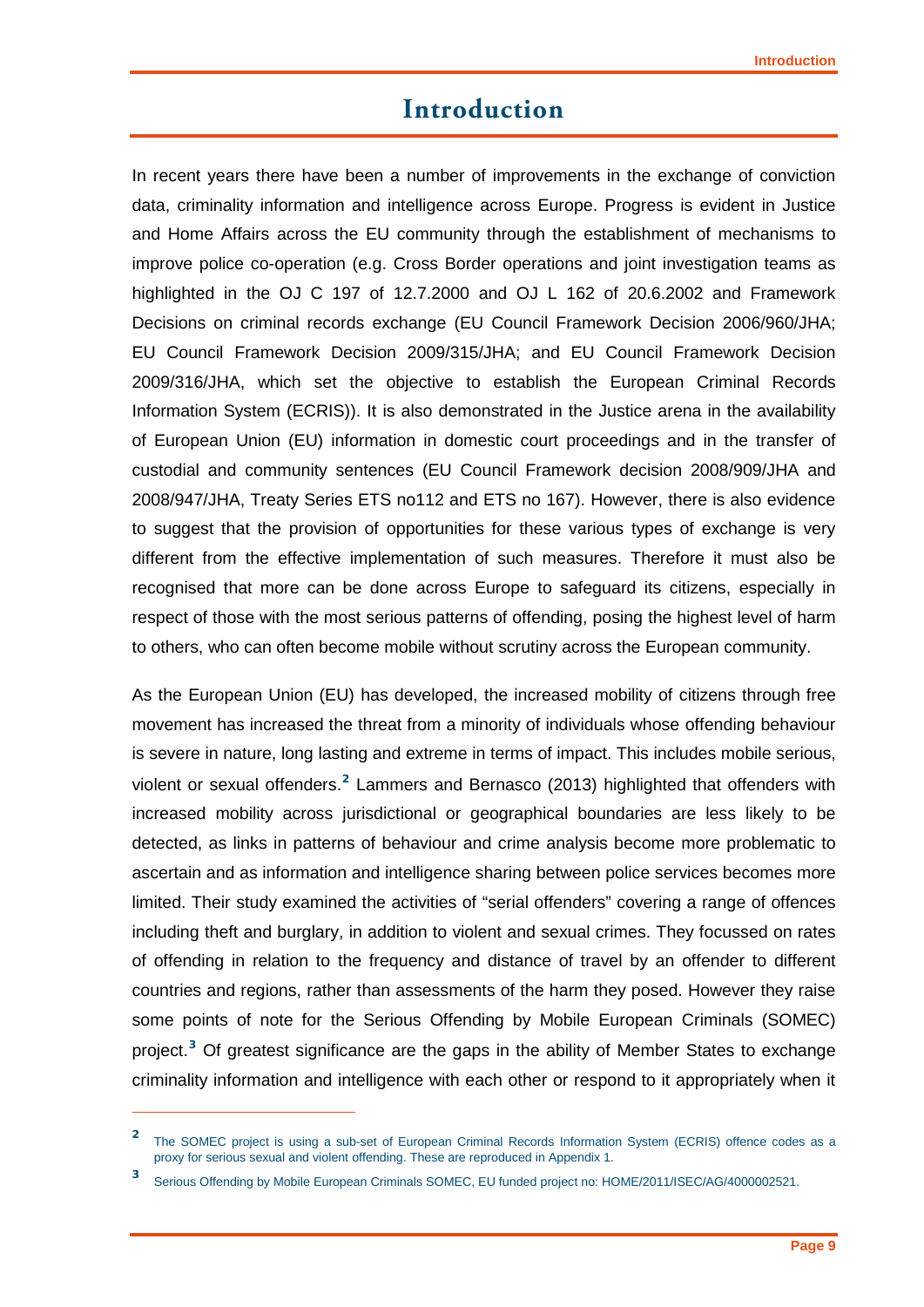is received. Such deficits have the potential to enable serious violent or sexual offenders to re-offend and avoid apprehension for prolonged periods of time.

It is noted that other studies have engaged in similar activities, examining the effectiveness of information exchanges between EU law enforcement authorities but with a primary focus on criminal acts of trafficking in human beings, smuggling and trafficking of stolen vehicles and computer-related crime.**[4](#page-11-0)** The development and implementation of procedures to share information on serious violent and sexual offenders has received far less attention.

There have been a number of tragic examples in recent years that have exposed these weaknesses within the EU where a serious violent or sexual offender has travelled to one Member State from another without any public safety organisation within the receiving Member State being made aware of the harm they may pose. **[5](#page-11-1)** It is often not until the individual carries out a criminal act and a check is made, that antecedents and an indication of the previously known concerns are revealed. Such offenders are able to integrate into communities across the EU free from any management, supervision or surveillance, which may lead to an increase in the risk to public safety.

The SOMEC project seeks to assess the scale of the harm posed to the EU community by such offenders. Whilst it is anticipated that this will be restricted to a relatively small number of perpetrators of serious violence or sexual harm, the "critical few", an exploration of how this issue is perceived and addressed across the EU community will inform recommendations on what improvements might be needed in this arena and how they might realistically be achieved.

Specifically then the project will:

- **Assess the threat posed to European citizens when serious violent or sexual** offenders travel between EU Member States (Stage 1, Report One), available at: [www.somec-project.eu](http://www.somec-project.eu/)
- $\blacksquare$  Identify the methods and effectiveness of mechanisms used by EU Member States in the management of serious violent or sexual offenders travelling across borders. (Stage 2, Report Two, Parts One and Two), available at: [www.somec-project.eu](http://www.somec-project.eu/)

<span id="page-11-0"></span>**<sup>4</sup>** See European Commission (EC) (2010) Study on the status of information exchange amongst law enforcement authorities in the context of existing EU instruments. International Centre for Migration Policy Development JLS/2009/ISEC/PR/001-F3.

<span id="page-11-1"></span>**<sup>5</sup>** The case of the murder of Moira Jones by Marek Harcar in Glasgow 2008. Harcar was originally from Slovakia, where he had 13 previous convictions, 4 for violence. Scottish Police were unaware of his potential and he entered Scotland unmonitored. Also the case of Antonin Novak who was known in Slovakia for a history of serious sexual offending who moved to the Czech Republic and his history was unknown to them. He was subsequently convicted for sexually assaulting and murdering a 9 year old boy.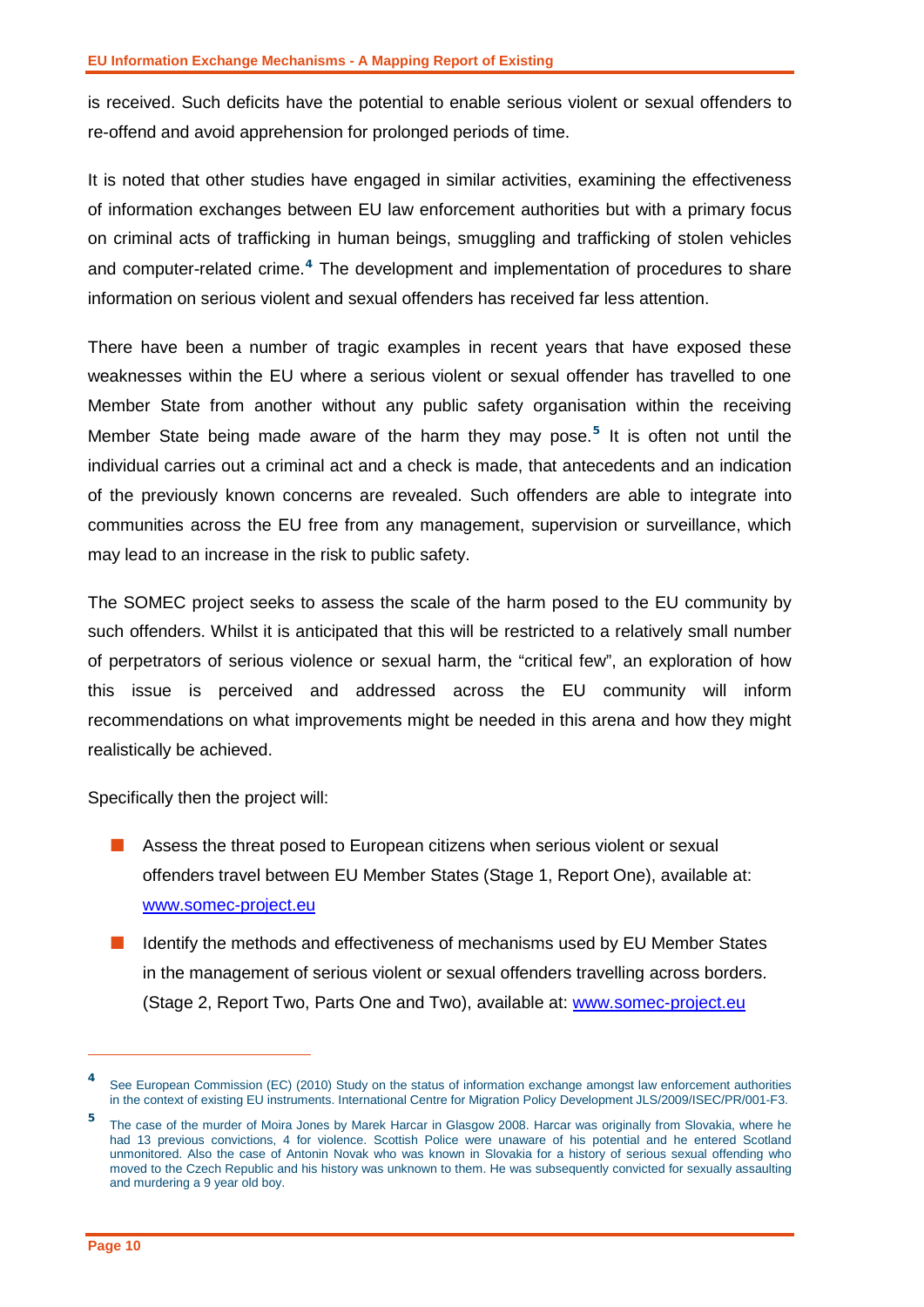**EXPLORE CRITE 2018** Explore critical success factors and provide recommendations to facilitate the improved exchange of information for the prevention of crime. (Stage 2, Report Two and Stage 4, Operational guides), available at: [www.somec-project.eu](http://www.somec-project.eu/)

## **The purpose of the mapping report of existing EU information exchange mechanisms and an overview of content**

This mapping report provides a review of relevant literature and builds the foundations for the SOMEC research. It primarily relates to the SOMEC project stage two in seeking to provide a brief analysis of existing information exchange systems and their utilisation by law enforcement and justice agencies across the EU, highlighting some of the currently observed challenges. The review is divided into four core areas:

- 1. A brief discussion of the literature review methodology adopted and the "best evidence" strategy utilised.
- 2. An overview of the context within which EU information exchanges have developed to date, including the key challenges of data protection, freedom of movement, privacy and human rights.
- 3. An overview of existing information exchange mechanisms that may be used for communications concerning serious violent or sexual offenders and a discussion of some of the implementation issues that have arisen.
- 4. Some concluding observations of the implications of this analysis for the SOMEC project.

The following pan European and international initiatives are included:

- The Swedish Framework decision
- Interpol Notices and Dissemination channels
- **Europol**
- **The second generation Schengen Information System (SISII)**
- European Criminal Record Information System (ECRIS)
- The Prüm Treaty

With attention being given to the additional mechanisms and protocols:

- Bilateral Agreements, Embassy relationships and informal regional arrangements
- Central Bureaux and Single Points of Contact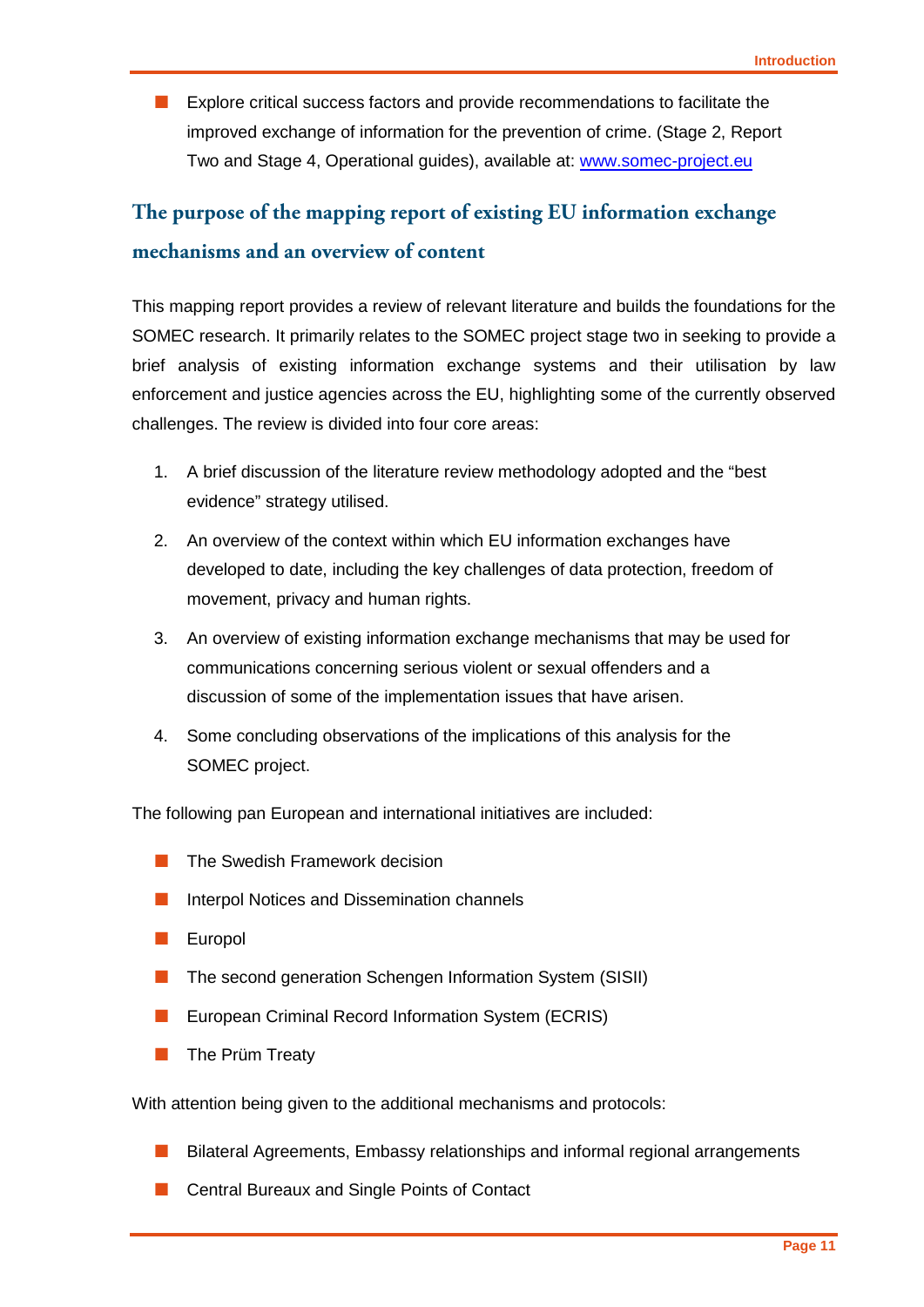- **The Convention on the Transfer of Prisoners 1983 European Treaty series ETS no** 112 and additional protocol to the Convention on the Transfer of Sentenced Persons ETS No 167. Council Framework Decision 2008/909/JHA on the application of the principle of mutual recognition to judgements in criminal matters imposing custodial sentences or measures involving deprivation of liberty for the purpose of their enforcement in the European Union and 2008/947/JHA on the application of the principle of mutual recognition to judgements and probation decisions with a view to the supervision of probation measures and alternative sanctions.
- Carrier Communication of passenger data, Council Directive 2004 82/EC

#### **Definitions of Terms**

Other commentators have highlighted some of the disparities across the EU Member States in the ways in which the terms "information" and "intelligence" are understood.**[6](#page-13-0)** Terminology also warrants some clarification here. In the SOMEC project under the more generalised term of "criminality information" the following sub category distinctions are made:

- **Conviction data- formal records of current and previous convictions and associated** information such as modus operandi.
- Information and Intelligence- Referring to Article 2(d)(i) of Council Framework Decision 2006/960/JHA (the Swedish Initiative), the International Centre for Migration Policy Development (EC 2010 p16)<sup>[7](#page-13-1)</sup> concluded that "information" is defined as any type of information or data which is held by law enforcement authorities, whereas "intelligence" is defined as information which has been evaluated and analysed and which has been identified as being of material value or potential material value, in an investigation for example.

In many Member States there is a clear distinction between the preinvestigation phase or inquiry where police officers have the autonomy to exchange "intelligence" aimed at establishing whether a crime has been committed and the formal investigation stage where evidence must meet the required national legal submission standards and is therefore subject to more formal procedures for exchange across the EU. More often than not this latter

<span id="page-13-1"></span>**<sup>7</sup>** Ibid

<span id="page-13-0"></span>**<sup>6</sup>** See the European Commission (2010) Study on the status of information exchange amongst law enforcement authorities in the context of existing EU instruments. International Centre for Migration policy development. JLS/2009/ISEC/PR/001-F3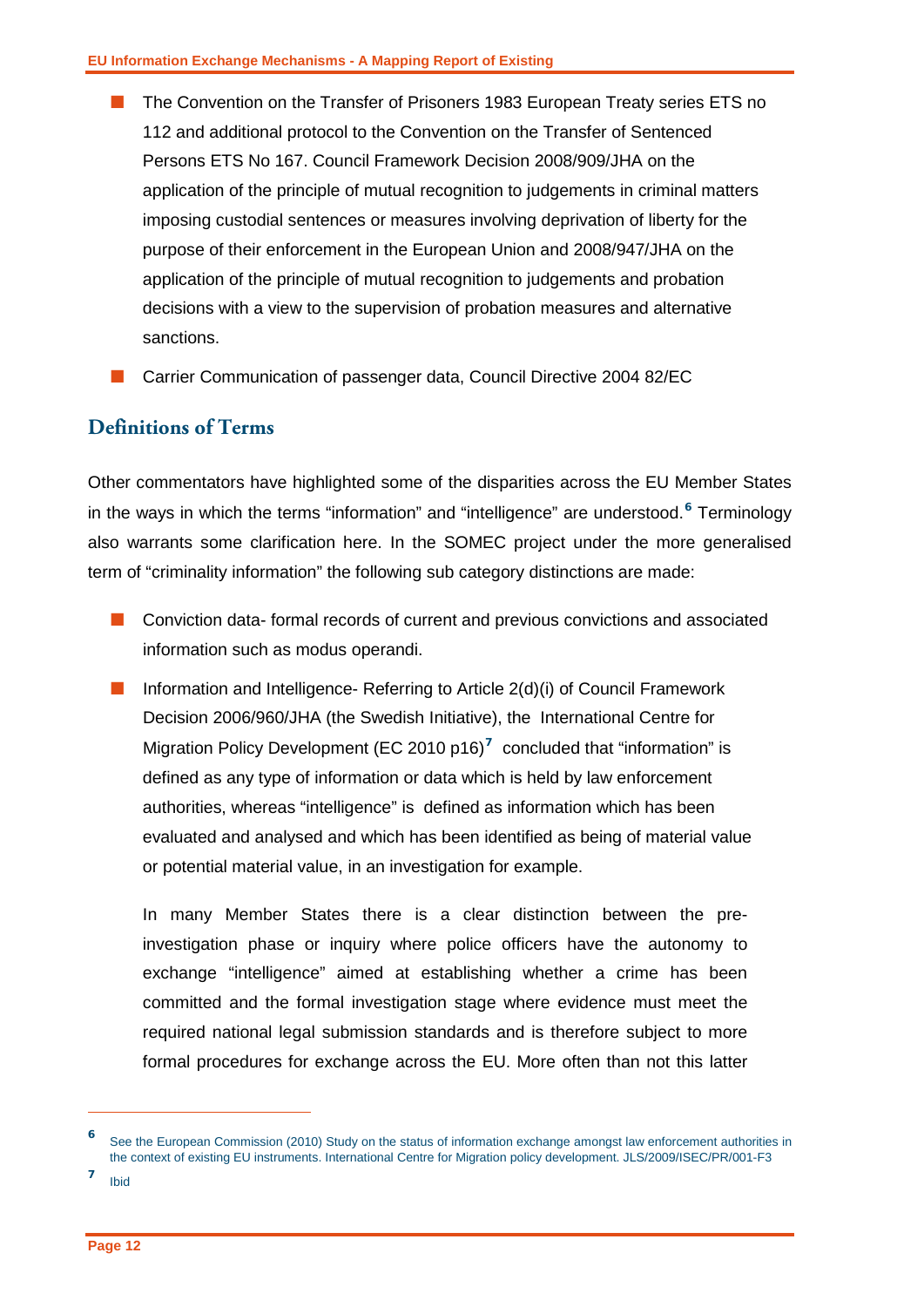exchange in many Member States becomes the responsibility of the judicial, prosecutor's office. Exceptions to this are apparent in common law systems such as that of England, Wales, Scotland and Northern Ireland where the police have greater responsibilities for formal investigations.

 Proactive/preventative information exchange-In addition the SOMEC project ultimately seeks to ascertain the extent to which Member States engage in proactive/preventive forms of information exchange on serious mobile violent or sexual offenders. This pertains to information on offenders where there may be no current conviction or pending investigation, but rather a comprehensive understanding of a pattern of offending which poses a risk of serious harm to others, a high likelihood of further offending occurring, together with significant concerns regarding their mobility across the EU. The exchange therefore is seeking to prevent another serious crime occurring, rather than responding to one that already has.

This mapping review of existing information exchange mechanisms forms Part One of Report 2 of the SOMEC research project. Part One is complemented by Part Two which provides fieldwork analysis of semi-structured interview data conducted with law enforcement and offender management personnel across the EU Member States occurring between September 2013-March 2014. Report 2 Part Two can be found at: [www.somec-project.eu](http://www.somec-project.eu/) and provides a comparative exploration of the current approach to information exchange on serious violent or sexual offenders taken by operational staff.

The fieldwork analysis is also informed by a series of task groups conducted across the EU in Stage 3 of the SOMEC project from May 2014 –September 2014, held in the UK, Latvia and the Netherlands. Report 2, Part Two culminates in a series of recommendations to improve communications across the EU community and increase the capacity to protect EU citizens from serious harm from mobile serious violent and sexual offenders.

Finally, the work undertaken in Stages 2 and 3 of the project described above concludes in Stage 4 of the SOMEC project with the production of two briefing/guidance documents, one for law enforcement and one for offender management/probation personnel. These guides highlight core principles to facilitate realistic improvements in the exchange of information on, and response to serious violent and sexual offenders moving across EU borders, and can be found at: [www.somec-project.eu.](http://www.somec-project.eu/)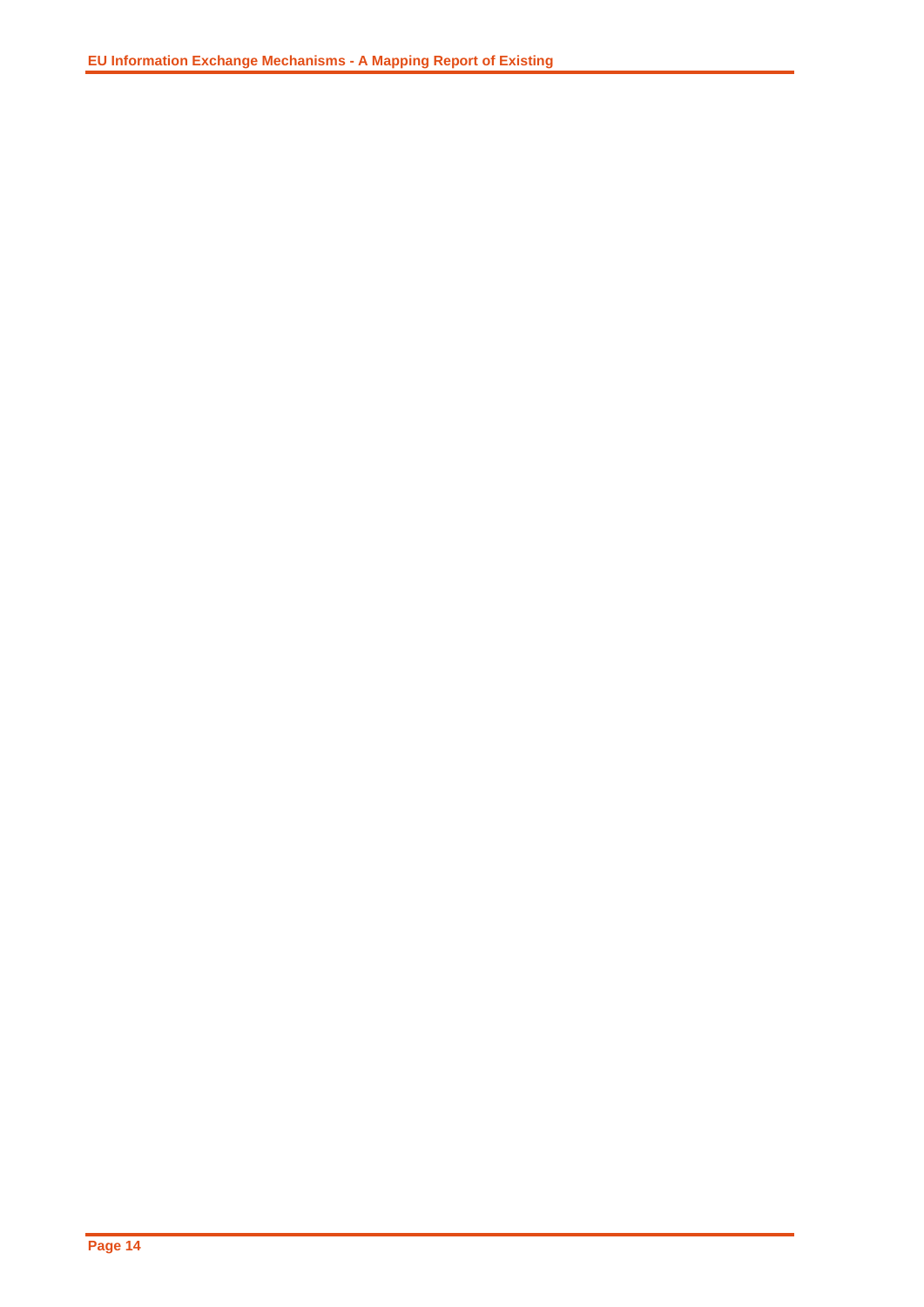## <span id="page-16-0"></span>**Section 1 - Literature Review Methodology**

Establishing an initial pool of resources via more routine academic research methods has proved challenging. In particular the diverse nature and varying sources of interest in the practice of information exchange across the EU concerns not only issues of justice and security, but raises debates in concepts of privacy, data protection and citizen's rights. This has resulted in commentary and scrutiny from a broad range of fora (academic, legal, media, think tanks etc.) but more poignantly where official "Governmental lines" and practical implementation guidance are less apparent at national, domestic levels.

The complex web of EU developments which has emerged as pertinent to this project has rendered it difficult to ascertain a selection of key word search criteria which supports a best evidence review methodology. **[8](#page-16-1)** Therefore more liberal literature searching techniques have been adopted, which are time consuming and less systematic. The figures charted here are therefore illustrative of the challenges of using legal and criminal justice academic databases, rather than providing an accurate indication of the total range of subject literature available.

The review is limited by the following factors:

-

- **Access to English language material only.**
- The limited availability of official reports and documents, with no availability of internal documents from EU Member States.
- Some documents being listed as 'Restricted' and not available for full comment or reproduction within this review.

All key word searches displayed here have resulted in very large numbers of sources in the first instance, where any form of relevance to the core subject deteriorates rapidly upon further scrutiny. The first 100 results have been scanned in each instance for apparent relevance.

Where it has been possible to apply limiters on the database search engine the following parameters have been imposed, resulting in the final figures shown.

<span id="page-16-1"></span>**<sup>8</sup>** See Treadwell J R, Singh S, Talati R, McPheeters ML, Reston J T (2011) A Framework for "Best Evidence" Approaches in Systematic Reviews. Most systematic reviews of social and health research have two basic types of inclusion criteria. The first relates to publication characteristics, such as date periods, peer review etc. the second relates to relevance to the study subject and requires a clinical judgement by the reviewing team. The decisions made regarding subject relevance criteria can still be limited by the nature of the sources available, as was the case here.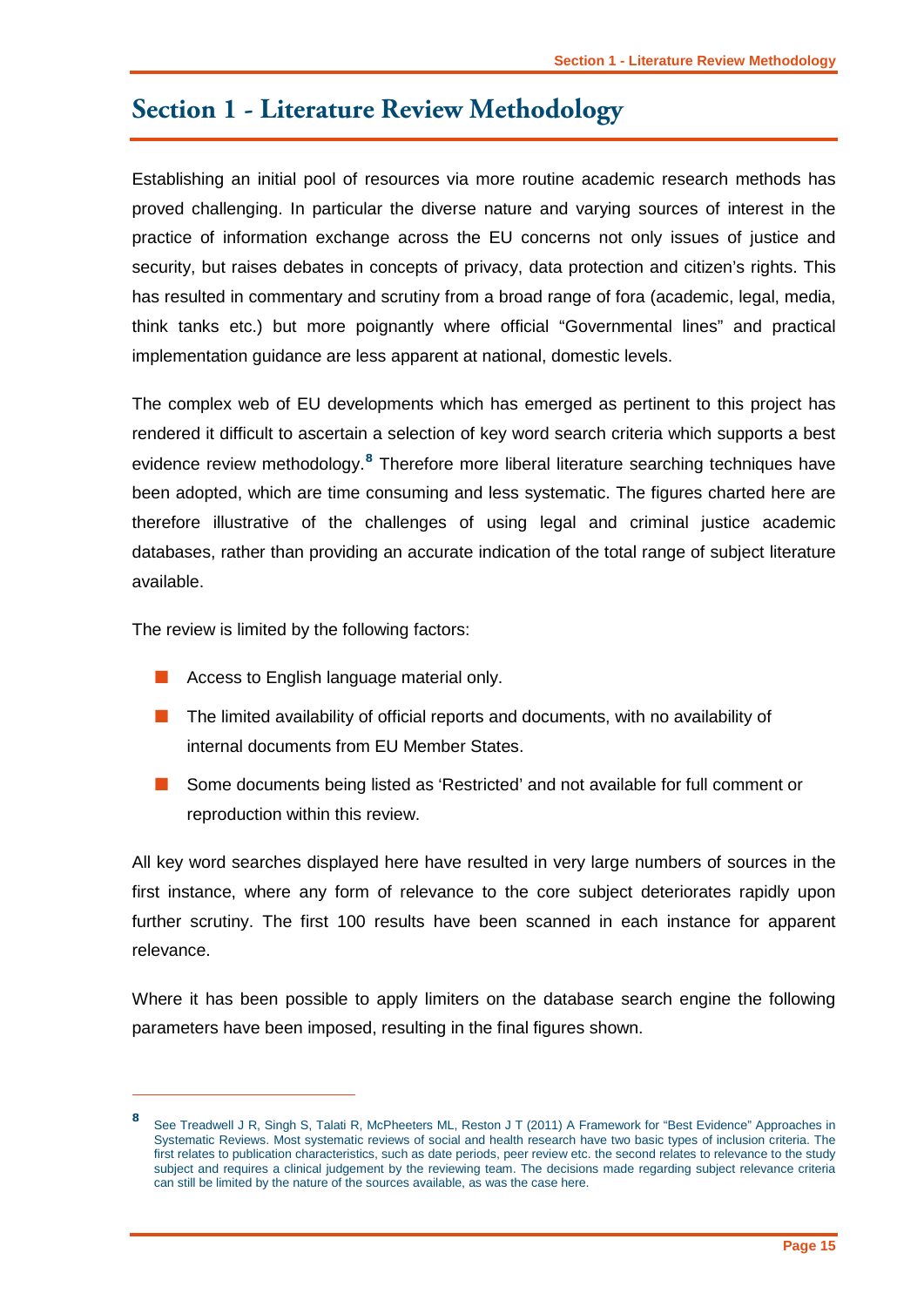- 2006- current date
- **Periodicals/Journals Only**
- $\blacksquare$  Full text availability
- **Available in English**

Those sources which appeared to hold the greatest potential from an initial screening have been collated and sourced accordingly.

| Database                                                      |                                                             | Key Words                   |                                        |                                                      |                                                     |                                                   |                    |
|---------------------------------------------------------------|-------------------------------------------------------------|-----------------------------|----------------------------------------|------------------------------------------------------|-----------------------------------------------------|---------------------------------------------------|--------------------|
|                                                               | EU or<br>European<br><b>Cross</b><br><b>Border</b><br>Crime | Schengen<br>or Prüm<br>Data | EU or<br>European<br>Crime<br>Database | EU or<br>European<br>Information<br>Sharing<br>Crime | <b>Violent Sex</b><br>offenders<br>Travel<br>Abroad | <b>EU</b><br>Crime<br>data and<br>Human<br>Rights | EU sex<br>Offender |
| Academic<br>Search<br>Premier<br>(EBSCO)                      | 104,108                                                     | 75                          | 17,271                                 | 25,893                                               | 482                                                 | $\overline{2}$                                    | 964                |
| Heinonline                                                    | 1534                                                        | 14                          | 1395                                   | 1469                                                 | 181                                                 | 2548                                              | 344                |
| Applied<br>Social<br><b>Sciences</b><br>Index and<br>Abstract | 652                                                         | 3                           | 658                                    | 652                                                  | 114                                                 | 16439                                             | 165                |
| Westlaw UK                                                    | 1008                                                        | 17                          | 551                                    | 630                                                  | 12                                                  | 2571                                              | 115                |

In addition to the above, other searches have been made via the following sources for relevant material, screening any duplication with the relevant results from the database results.

- De Montfort University Law Library Catalogue
- **Europa**
- **Howard Journal of Criminal Justice**
- **EU** European Journal of Crime, Criminal Law and Criminal Justice
- **International Journal of Policing Strategies and Management**
- **British Library**
- **EU European journal of Probation (via CEP)**
- **Centre for European Policy Studies (CEPS)**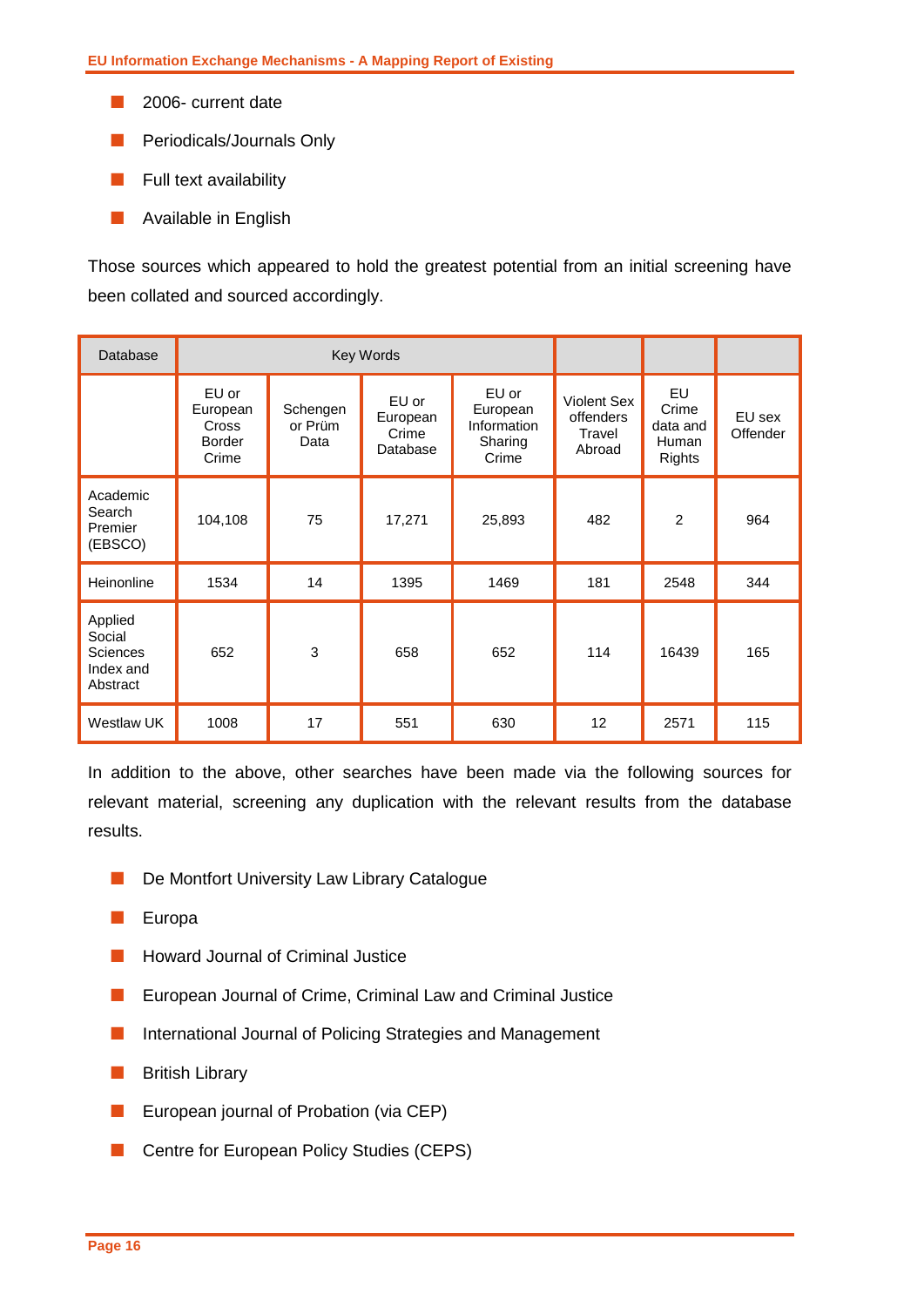As the initial sources were obtained, they were reviewed via the completion of a screening template,**[9](#page-18-0)** enabling clearer decisions to be made about their significance to the SOMEC project. They also indicated additional sources which were likely to prove useful and which were also subsequently sourced wherever possible.

<span id="page-18-0"></span>**<sup>9</sup>** See Appendix 2 for copy of template and Appendix 3 for a core list of all sources accessed and reviewed.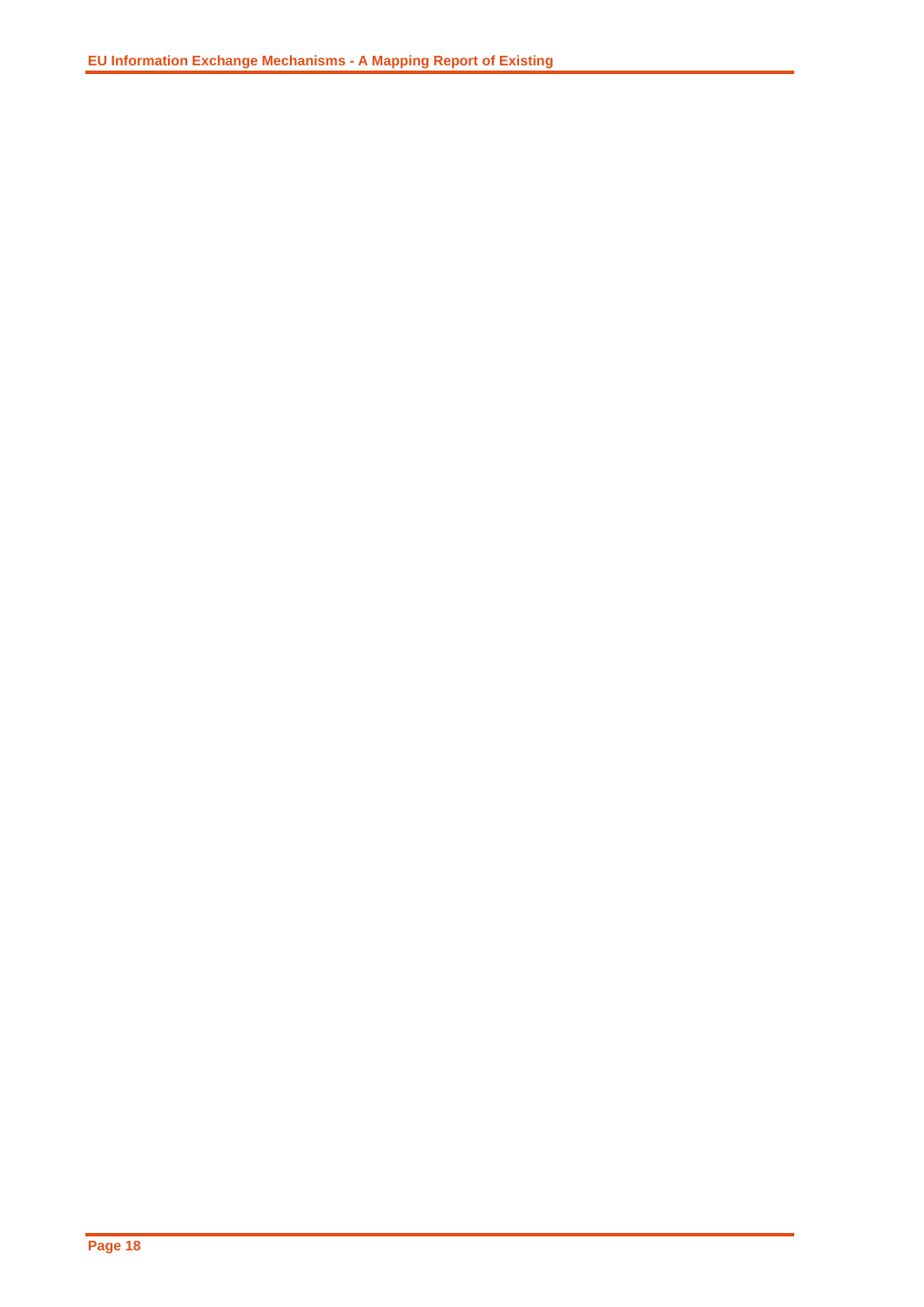## <span id="page-20-0"></span>**Section 2 - The Context of EU Developments in Information Exchange**

### <span id="page-20-1"></span>**2.1 The legal construction of the European Union**

Historically, the internal and external security of European Countries has developed as a matter of sovereignty, with citizens holding the right to be protected from harm both by the State and from the State (Puntscher Riekman 2008 p19). However this landscape has shifted as European integration has evolved and matters of international organised crime, terrorism and illegal immigration have emerged.

The European Union was legally organised under three pillars from 1993 to 2009. Established by the Treaty of Maastricht on the 1st November 1993.**[10](#page-20-2)**

1. The European Communities pillar handled economic, social and environmental policies and was originally the only pillar with legally binding characteristics.

The subsequent development of two additional pillars occurred in response to opposition from some Member States to the EU Community having powers in areas which impacted on issues of National Sovereignty and independence. It was held that it was better for these matters to be handled at intergovernmental levels where consensus was sought.

- 2. The Common Foreign and Security Policy (CFSP) pillar was concerned with foreign policy and military matters.
- 3. The third pillar of Justice and Home Affairs (JHA) focused on issues of cooperation in law enforcement and combating racism. It was created on the foundations of the TREVI cooperation, a much smaller forum for internal security cooperation amongst European Commission interior and justice ministers. Decisions under the third pillar are made by consensus rather than the majority, to advance cooperation in criminal and justice fields without Member States surrendering concepts of their own national security and independence.

<span id="page-20-3"></span>Amendments to the construction of the three pillars were made via the Treaty of Amsterdam**[11](#page-20-3)** which transferred policy on asylum, migration and judicial co-operation in civil

<span id="page-20-2"></span>**<sup>10</sup>** See Treaty on European Union (Treaty of Maastricht) OJ C 191 of 29.7.1992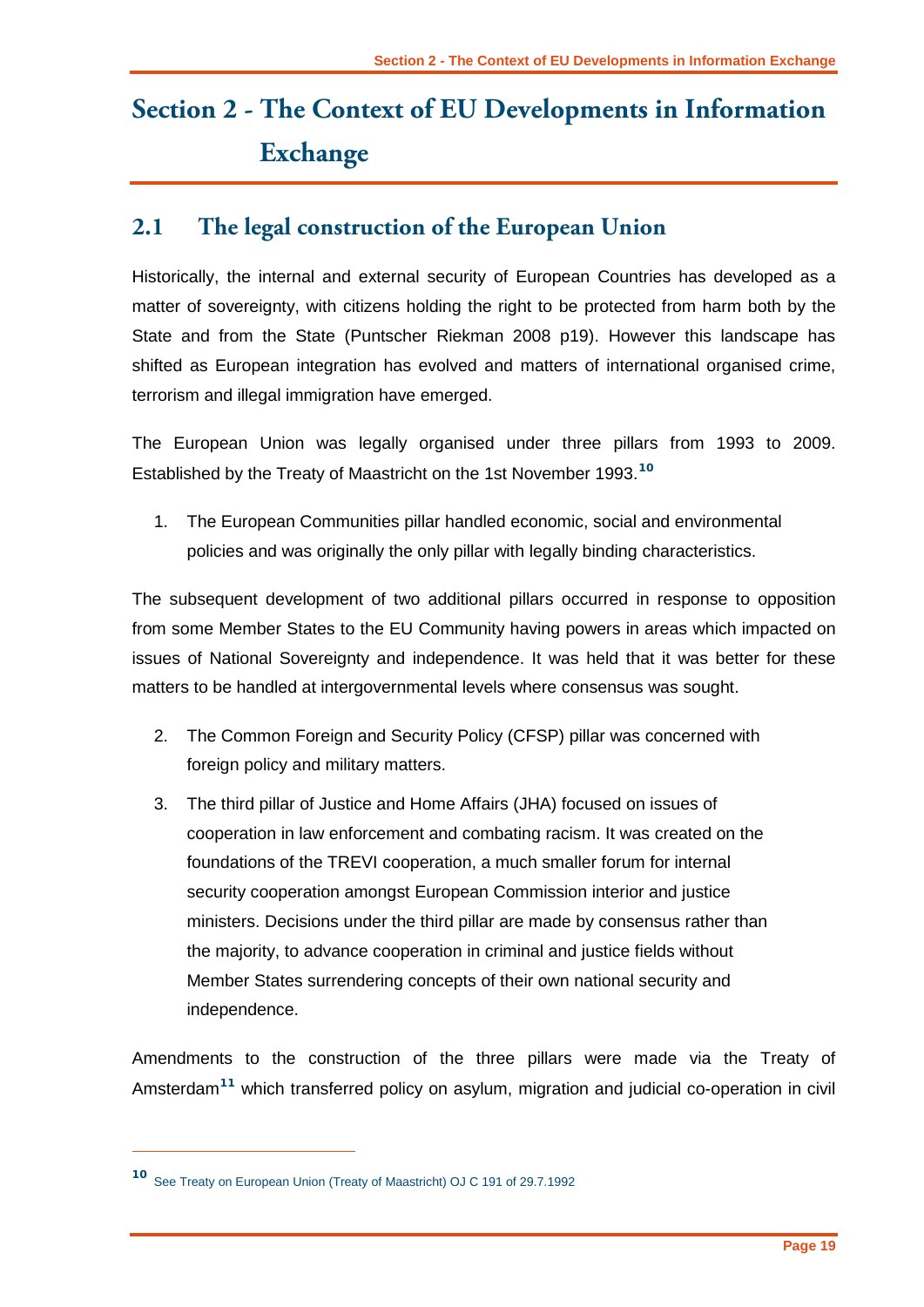matters to the first, Community pillar. At this point the third pillar was renamed Police and Judicial Co-operation in Criminal Matters, or PJCCM which reflected its reduced range of responsibilities.

The Treaty of Lisbon, **[12](#page-21-1)** which entered into force in December 2009, brought an end to the entire pillar system and replaced it with a merged legal personality. Police and judicial cooperation now falls under the Area of Freedom, Security and Justice (AFSJ). This also includes extradition arrangements between Member States, policies on internal and external border controls, common travel visa, immigrations and asylum policies.

#### <span id="page-21-0"></span>**2.2 Globalisation and the increase in transnational crime**

The rise in transnational crime has increased over recent years (Alain 2001; Puntscher Riekman 2008, Magee 2008), with the internet, modern travel, and globalization**[13](#page-21-2)** all contributing to the rise in crimes committed across State borders (Messenger 2012). There is also growing evidence of the increased "internationalisation" of crime (Alain 2001). Law enforcement agencies now have to find ways of contending with internationally organised crime gangs with trade routes across the EU and indeed across the world. They are involved with people trafficking, the trading of adults and children for servitude or the sex industry, drug and firearms trafficking, fraud and acquisitive crime.

The ease and low cost of travel has also enabled child sexual offenders to travel overseas to commit crimes, typically to Vietnam, Cambodia and Thailand (Messenger 2012; Bertone 2004), but also within the EU. For example, the number of UK nationals travelling overseas has increased significantly over recent years with 30 million travelling in 1987 to 70 million in 2007 (Bowling 2009 p151 cited in Messenger 2012 p20). In the year ending February 2012 43.5 million UK nationals had travelled to other parts of Europe (Office for National Statistics 2012). In 1950 there were 25 million arrivals at international airports, by 2010 this had reached over one billion (see Kirby and Penna 2011). Travel, migration and employment within the EU has also significantly increased within recent years. During 2011 there were an estimated 1.7 million immigrants to the EU from a country outside the 27 EU Member

**<sup>11</sup>** See Treaty of Amsterdam amending the Treaty on European Union, the Treaties establishing the European Communities and certain related acts, as signed in Amsterdam on 2 October 1997. OJ C 340 of 10.11.1997

<span id="page-21-1"></span>**<sup>12</sup>** See Treaty of Lisbon amending the Treaty on European Union and the Treaty establishing the European Community, signed at Lisbon, 13 December 2007 2007/C 306/01

<span id="page-21-2"></span>**<sup>13</sup>** The term 'globalization' is not without its difficulties (see for example Hirst and Thompson 2000; and Rosenburg 2002); with Kirby and Penna (2011) criticising the term for an unhelpful generality. However, it is accepted by most commentators that increased levels of global connectedness by both travel, media and technology has resulted in increased levels of transnational crime and a permeability of national borders to criminality. See also Sheller and Urry (2006) on mobility and crime.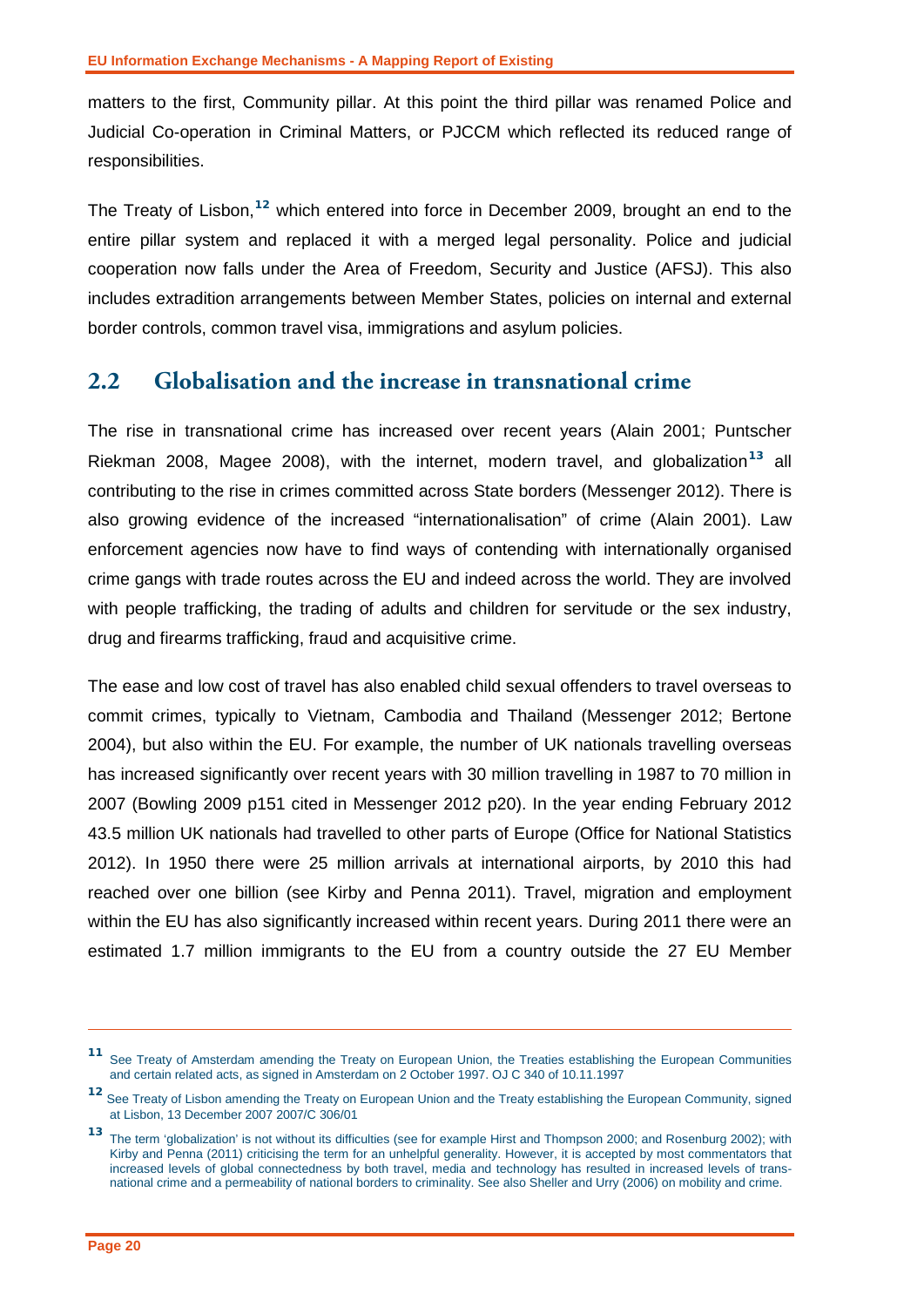States.<sup>[14](#page-22-0)</sup> In addition, 1.3 million people previously residing inside one of the Member States migrated to another Member State. In 2011 there were 33.3 million foreign citizens resident in the EU, 6.6% of the total population. The majority, 20.5 million, were citizens of non-EU countries, while the remaining 12.8 million were citizens of other EU Member States (Vasileva 2012-Eurostat 31/2012). This highlights that the EU is in the position of managing not only the mobility of its own citizens, but often also that of third country citizens who have entered the European domain.

The globalised and transnational nature of crime has created challenges to traditional state based policing (Benyon 1992; Harfield 2006; Messenger 2012; Shearing 2007) and has required innovations in cross border policing and information exchange. One such initiative falls under the EU Council Framework Decision 2006/960/JHA, the Swedish Framework Decision, where all EU Member States are required to simplify the exchange of information and intelligence between law enforcement authorities of the Member States of the EU. The EU Council Framework Decision 2009/315/JHA set the objective to improve and mandate the exchange of criminal records and streamline the mutual exchange of information on convictions between the Member States. EU Council Framework Decision 2009/316/JHA established the European Criminal Records Information System (ECRIS) as a means of computerising the interconnection of criminal records. Now, when a foreign EU National has committed a crime, all EU Member States can request information on previous convictions from the Member State of Nationality, which they are then obligated to provide. This is a significant development in assessing and managing cross border criminals.

However, transnational police co-operation actually has a much longer history. Alain (2001) for example notes the establishment of Interpol by the 1923 Vienna Treaty, and that the need for countries to co-operate on policy matters precedes this date. However the creation of the EU and the progressive abolition of European internal borders to promote trade and the free movement of goods and persons has resulted in the need for increased police and judicial co-operation to manage the movement of crime (Alain 2001; Finjaut 1993; Junger-Tass 1993). The post 9/11 terrorist threat has also given impetus to transnational policing, in particular the establishment of 'more effective mechanisms for cross national criminal information sharing' (Jacobs and Blitsa 2008 p126).

"Increasingly, criminal justice officials want to know about the criminal background of visitors to their country and about their own citizens' criminal activities abroad" (Jacobs and Blitsa 2008 p126)

<span id="page-22-0"></span>**<sup>14</sup>** The EU was enlarged to 28 states on 1st July 2013 when Croatia joined.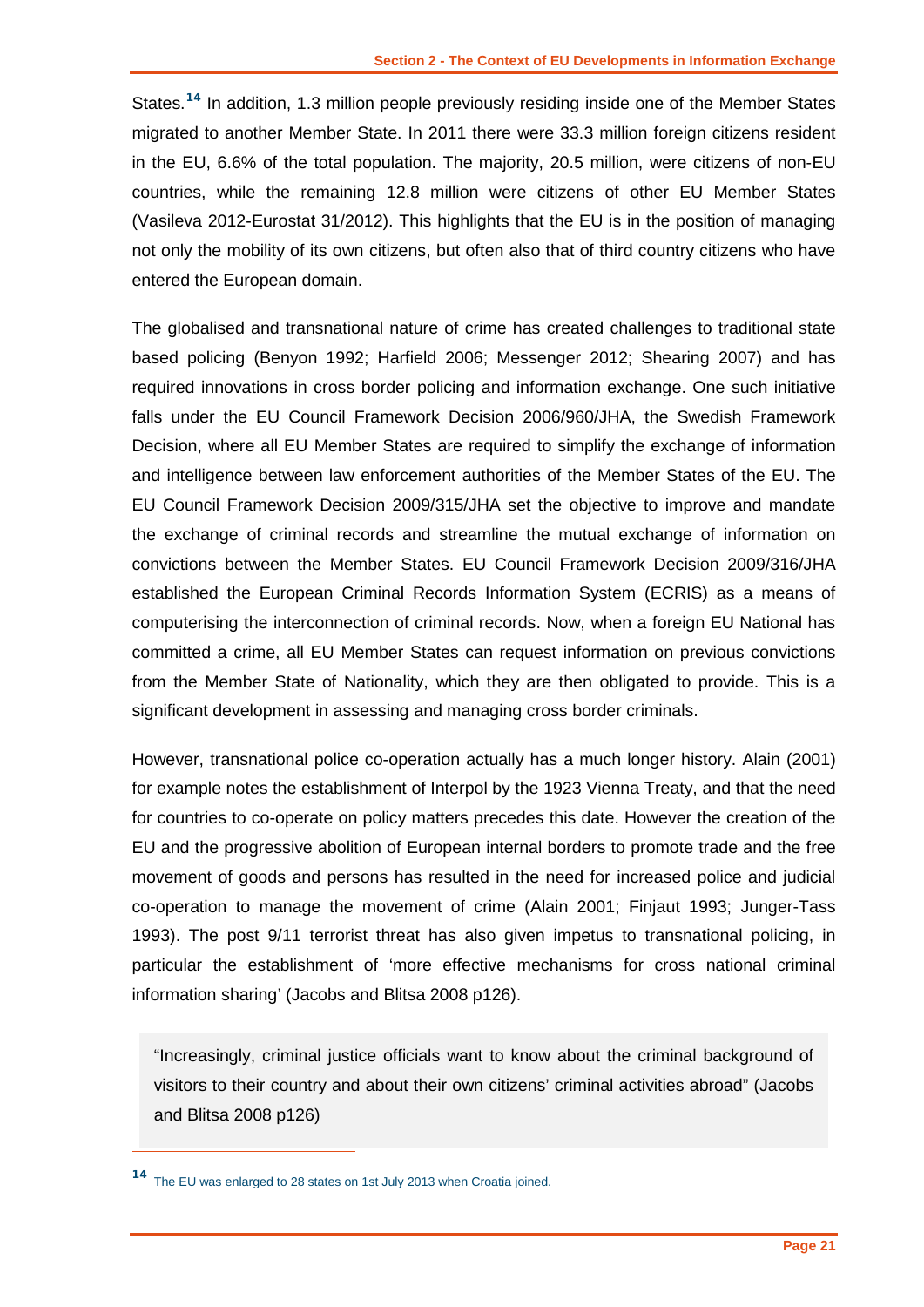The focus is not only on terrorism and organised crime, but also on serious violent or sexual crime that has a significant impact on the lives of EU citizens (Nagy 2011). The principles of exchange emphasised by the European Council have been ones of mutual trust and cooperation between European law enforcement personnel and the principle of availability of information from one Member State to another as stipulated by the EU Council Framework Decision 2006/960/JHA.

When the focus is on an issue of collective organised crime, by organised gangs, who are operating transnationally across two or more EU Member States, the need for Member States to work together in this way appears to receive little opposition. The international issue of football hooliganism was met with a coordinated European response which sees the effective exchange of information on known high risk perpetrators who are travelling to events with the primary purpose of engaging in violence (Frosdick and Marsh 2005). Legislative provisions which enable a ban on international travel to be adopted in such circumstances have also endured and have been proactively utilised. However when seeking to exchange information on the serious harm posed by an individual violent or sexual offender, whose next target may currently be unknown, the process appears to become more challenging, albeit that the likelihood of further serious offending occurring may remain high.

Offending which is organised by parties with connections across borders, pan European and international connections between criminals provide law enforcement agencies with the evidential impetus for cooperation across Member States, with joint investigations, cross border policing and judicial agreements. However the concept of exchanging information to prevent the commission of an offence by a single transient violent or sexual offender appears to present Member States with a greater number of ideological, legal, political and procedural conflicts. Whilst high profile case studies**[15](#page-23-0)** have resulted in developments in employment vetting and the exchange of information to prevent child sexual offenders working with children in other EU Member States, efforts to secure a more comprehensive approach to the pan European identification and management of serious violent or sexual offenders have achieved far more limited results.

<span id="page-23-0"></span>**<sup>15</sup>** In 2004, the case of Michel Fourniret in Belgium highlighted a serious failure between neighbouring Member States to share information, which resulted in a convicted sex offender from France gaining employment in a school in Belgium. In the UK, the June 2004 report of the Bichard Inquiry, which was prompted by the conviction of Ian Huntley for the murder of two children in Soham, referred specifically to the difficulty of checking the background of overseas workers and concluded that, 'this is clearly an area of potential weakness in the protection of young people'. (NSPCC 2007)

The case of the murder of Moira Jones by Marek Harcar in Glasgow 2008. Harcar was originally from Slovakia, where he had 13 previous convictions, 4 for violence. Scottish Police were unaware of his potential and he entered Scotland unmonitored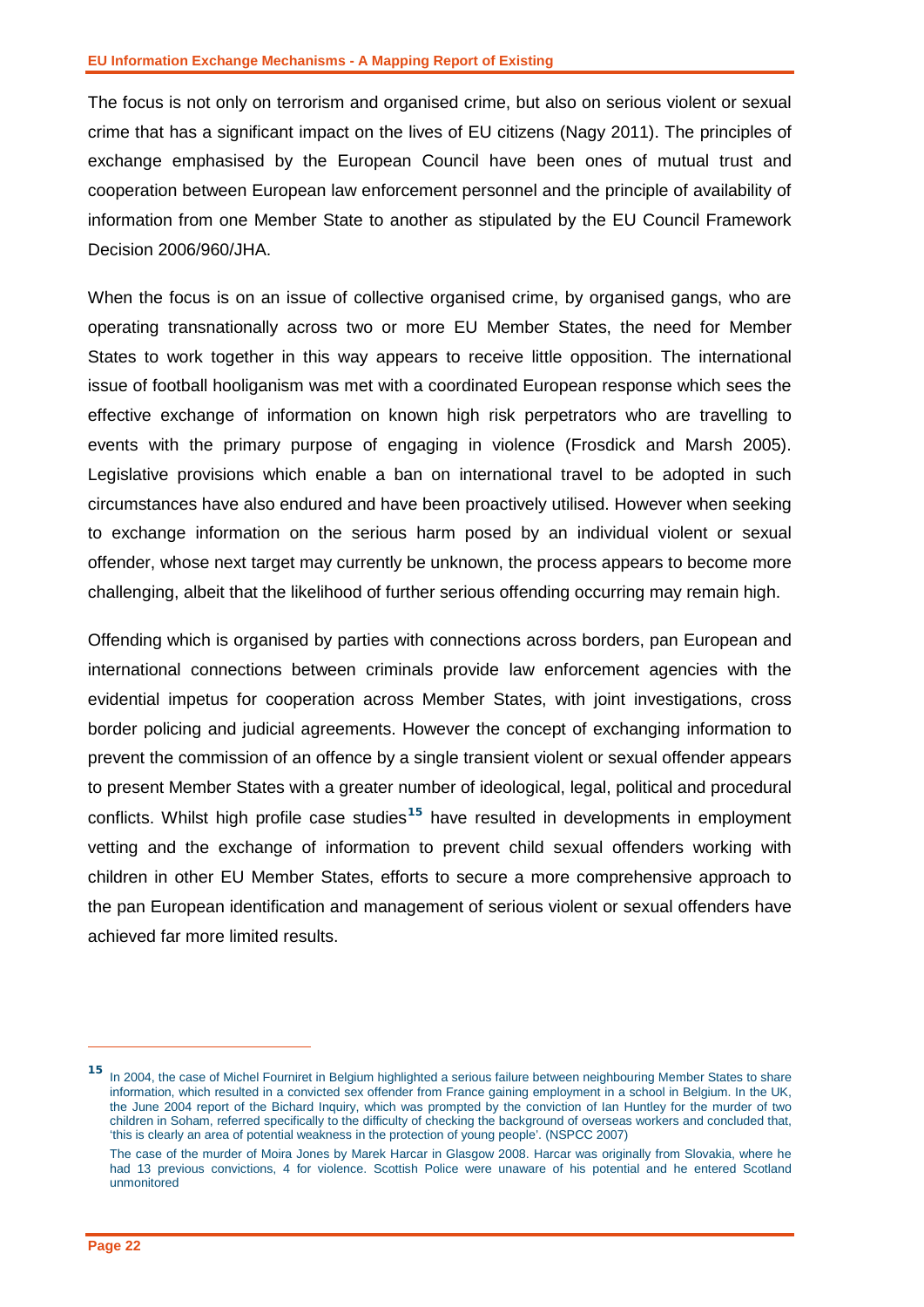"The intrinsic nature of [sex] offending (covert; much under-reported; in jurisdictions with highly variable systems of policing and criminal enforcement and/or different cultural norms as to child protection) is such that hard quantitative data is, and will remain, elusive…..It cannot however operate as a licence for inaction by any State, including the UK, to fail to ensure an effective regime is in place to address travel to vulnerable countries by likely offenders." (Davies 2013 p8, 3.2 & 3.4)

Whilst more detailed comparative research is required, commentators such as McAlinden (2012) look to the varying history and development of penal policy relating to such offenders across the EU, citing historical as well as contemporary social factors which have inhibited the adoption of a risk management, incapacitation approach to sex offending across much of Western Europe. The risk led, public protection agenda, she argues, is primarily led by the USA, England and Wales, and is largely an Anglophone jurisdiction phenomenon characterised predominantly by a more exclusionary approach to sex offending which has only been partially embraced by a small number of other continental jurisdictions (see also Kemshall 2008; Thomas 2011). Other Western EU Member States have sustained a generally more treatment based, rehabilitative stance, together with varying perceptions of certain forms of sexual relations (McAlinden 2012 p183), often coupled with a greater emphasis upon a rights and privacy agenda. The active "management" of an offender, particularly beyond any completion of a formal sanction is not a strategy which is universally adopted or endorsed.

There remains a residual tension between strongly held ideologies supporting the rights of an offender to become a rehabilitated citizen, free of any form of State control and the alternative priority held elsewhere of the rights of the general population to be protected from those who are considered to remain a "risk". What has also emerged is the adoption by some EU countries of a 'blended approach', where reintegrative methods of support are combined with strategies for surveillance and control (Kemshall 2008). **[16](#page-24-0)** This hybrid model seeks to establish, often by overt means of supervision and surveillance in the first instance, a process by which the offender ultimately manages their own risk in the longer term, knowing that any relapse may be subject to further official scrutiny. This complex and diverse package of EU philosophies may result in an element of caution when requests for exchanging information are received. There may be varying perceptions of how that information might then be used by the other Member State, together with contrasting domestic laws regarding the privacy rights of the citizen, offering different levels of data protection.

<span id="page-24-0"></span>**<sup>16</sup>** Kemshall labels this 'protective reintegration' see: Kemshall, H. (2008) Understanding the Community Management of High Risk Offenders. Open University Press.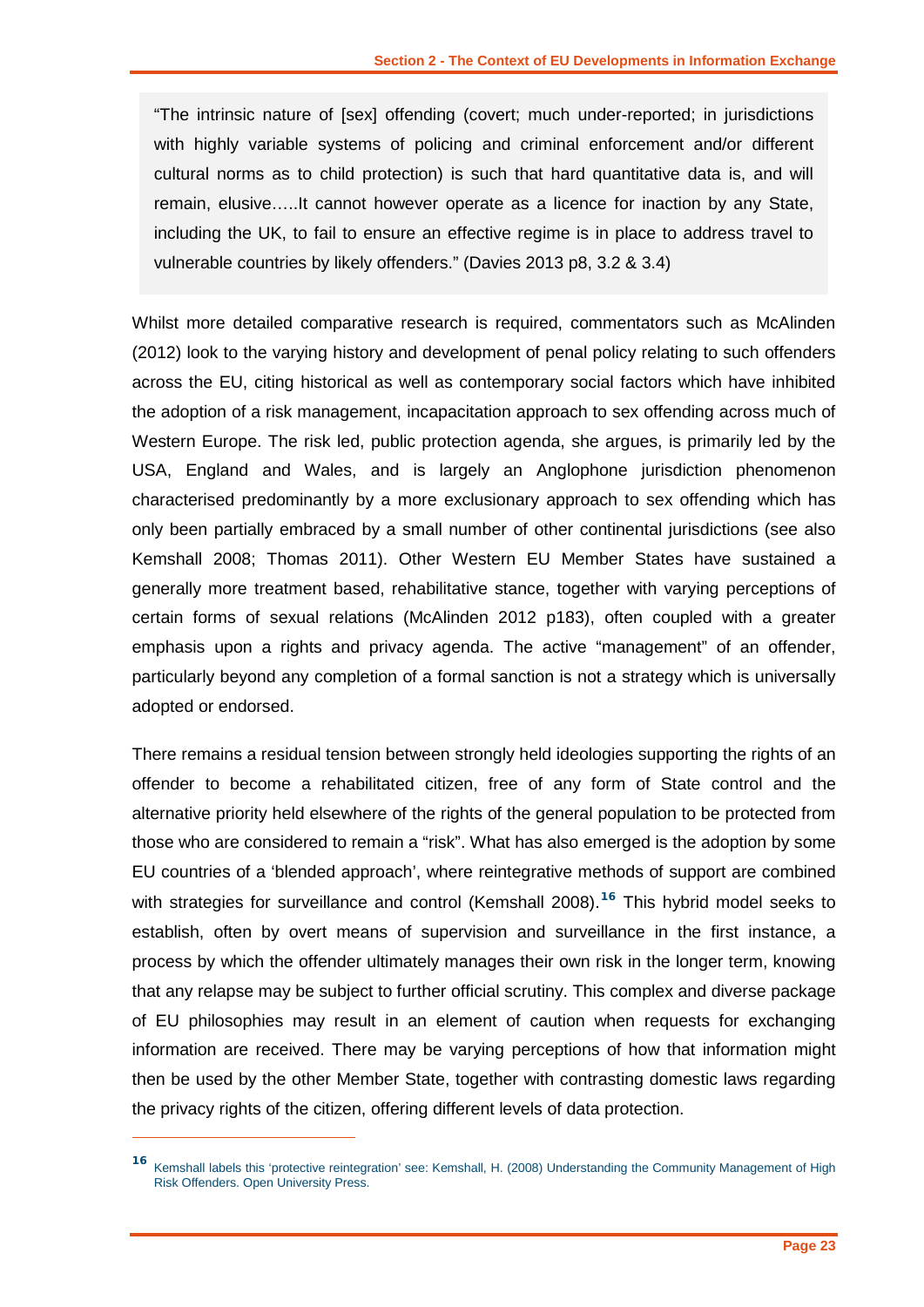A report to the Council of Europe Committee on Legal Affairs and Human Rights in 2010 concluded that the establishment of a European Sex Offender register would be significantly impeded by the differing methods of managing this group of offenders and diverging criminal laws across the EU community. However it was held that significant strides could be made in the development of comprehensive systems for the management of high risk offenders in every Member State, together with an increase in the quality and regularity of information sharing on sexual offenders across the EU (De Pourbaix-Lundin 2010). EU Directive 2011/93/EU**[17](#page-25-1)** partially addressed this point as it stated that: 'Member States may consider adopting additional administrative measures in relation to perpetrators, such as the registration in sex offender registers of persons convicted of offences referred to in this directive' (para 43). The directive also focused on combating sexual tourism, and disqualification from professional activities involving direct work with children. However whilst there may be some appetite for developments in this arena from a number of individual Member States at a national level, developments in cross border cooperation in the management of these offenders appears slower to permeate.

### <span id="page-25-0"></span>**2.3 Freedom of movement and tensions with security**

Freedom of movement was enshrined as a core principle of the European Economic Community (EEC) in 1957 (the Rome Treaty), and see for example the Treaty Establishing the European Community, Dec. 24, 2002, O.J. C 325 (as amended); art. 3(c). **[18](#page-25-2)** The core principle of freedom of movement in the EU and the right to move across EU borders in order to secure employment is to be found in Article 39 of the EC Treaty. This provision allows EU citizens to enter and move freely about other Member States in order to accept offers of employment, or while looking for employment during a reasonable amount of time (Shimmel 2006 p765). There are important exceptions however and Member States can limit freedom of movement on the basis of "public policy, public security or public health" (Directive 64/221 p62; Shimmel 2006 p768). However, such limitations must be based exclusively on the personal conduct of the individual concerned.

Freedom of movement has been given added impetus since the mid-1980s with continental European countries progressively abolishing border controls on shared national frontiers, and in effect creating an external perimeter around an 'open space' (Zaiotti 2007 p32). The

<span id="page-25-1"></span>**<sup>17</sup>** See EU Directive 2011/93/EU of the European Parliament and of the Council of 13 December 2011 on combating the sexual abuse and sexual exploitation of children and child pornography, and replacing Council Framework Decision<br>available<br>at: 2004/68/JHA; available at: http://europa.eu/legislation\_summaries/justice\_freedom\_security/fight\_against\_trafficking\_in\_human\_beings/jl0064\_en.htm; accessed January 9th 2014.

<span id="page-25-2"></span>**<sup>18</sup>** Free movement across the EU is now governed by EU regulation No 492/2011 and EU Directive 2004/38/EC.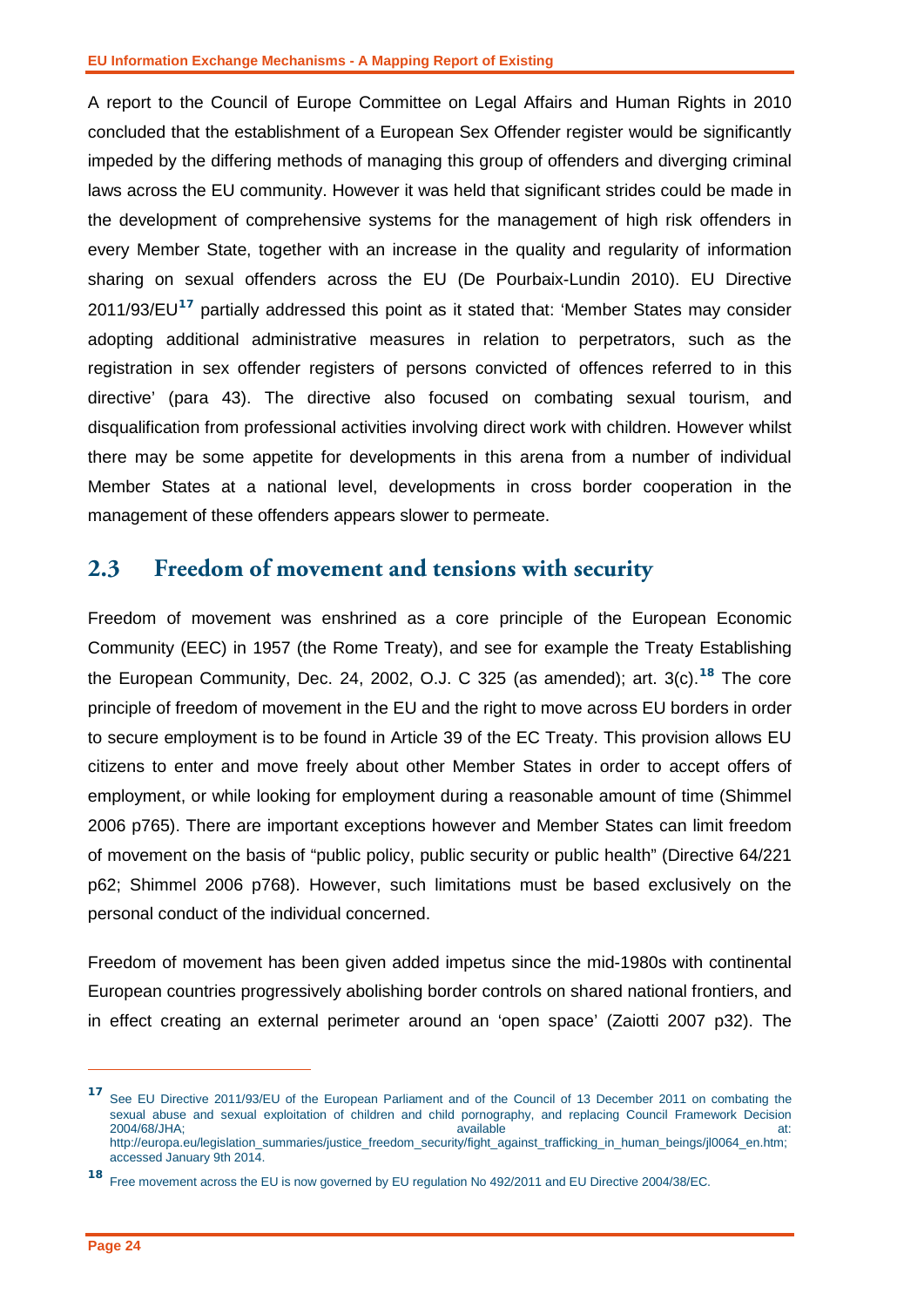original Schengen**[19](#page-26-0)** Members were France, Germany and the Benelux countries (Belgium, The Netherlands and Luxembourg), with expansion over time to include all EU countries with the exception of the UK and Ireland (Zaiotti 2007). Schengen also focused on legal and policy harmonization in the areas covering the movement of people across Europe, with a number of 'compensatory measures' around the security consequences of creating an 'open space' (Zaiotti 2007). In brief, these were judicial and policing co-operation, data sharing on criminal convictions, (including the establishment of the common data bank of police data Schengen Information System (SIS)<sup>[20](#page-26-1)</sup>), the exchange of information on illegal immigrants, cooperation between drug enforcement agencies and common standards and approaches to border control.

A number of commentators have identified the tension between open borders and the free movement of goods and persons on the one hand; and the desire for greater security on the other (Bigo 1998; 2000; Nanz 1996; Zaiotti 2007 p39). Key difficulties appear to be around the need to address common threats such as terrorism, organised crime, drug trafficking (Stelfox 2003, Council of EU 2010 5842/2/10 REV2), the prevention of illegal immigration and more recently a recognition that sexual and violent offenders (particularly the former) are increasingly mobile (Thomas 2011). This has resulted in attempts by some Member States to police their borders more intensively, (for example challenges to Schengen and free movement during 2011 and early 2012, see Carrera 2012 for a review). **[21](#page-26-2)**

Hobbing (2011) offers a critique of tighter border control developments arguing that they demonstrate poor cost effectiveness, a lack of efficiency and disproportionality. He contends that:

".. border-based checks are highly inefficient compared with modern cross-border cooperation among law enforcement authorities" (2011 p7).

<span id="page-26-0"></span>**<sup>19</sup>** The Schengen regime was formally incorporated under the 'Justice and Home Affairs' domain with the entry into force of Treaty of Amsterdam (1999), (Zaiotti 2007). See also: Den Boer, M. (Eds.) (1997) Schengen: Judicial cooperation and policy cooperation. Maastricht: European Institute of Public Administration.

<span id="page-26-1"></span>**<sup>20</sup>** Currently operated as SIS II (Schengen Information System second generation). The UK will take part in SIS II from 2014. SIS II is discussed in more detail in sections 2.4.1 and 3.4

<span id="page-26-2"></span>**<sup>21</sup>** The Statement by Sarkozy during the French Presidential election campaign in 2012 threatening to suspend France's participation in Schengen. Also the Netherlands proposal to install surveillance on border roads with Belguim and Germany to fight "illegal immigration and illegal residence in the Netherlands" (Carrera 2012 p2); and "Netherlands defends border control project", EUobserver.com, 3/1/2012. (http://euobserver.com/22/114751). See also the implementation and subsequent repeal of stringent border measures by Denmark in 2011 (Hobbing 2011); and: "Commission says Danish border controls 'unjustified'", EurActiv, 19 July 2011 (http://www.euractiv.com/justice/commission-danish-border-controlsunjustified-news-506636); "New Danish government rolls back border controls", EUobserver.com, 4 October 2011 (http://euobserver.com/22/113809).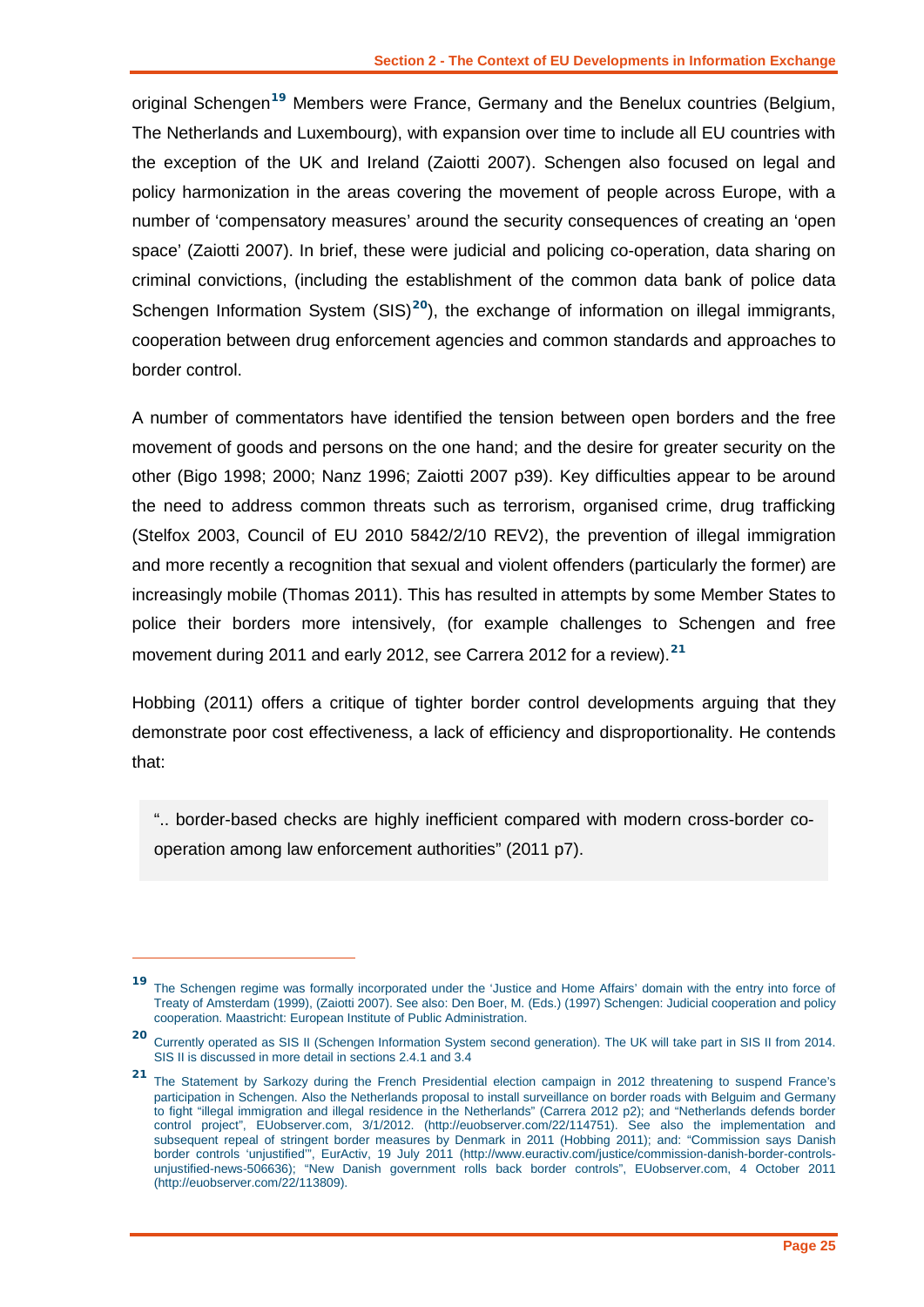He continues that:

".. border controls, even when supported by ample resources and the most refined technology, represent a rather blunt weapon in the fight against crime, whereas crossborder and EU-wide police cooperation promise far better results. Illicit traffic tends to follow the path of least resistance, so if official border crossings are (more intensely) controlled, traffic routes switch to the open green and blue borders. If fences or other obstacles are erected, criminal organisations will find a way around or across them." (Hobbing 2011 p6).

Hobbing goes on to argue that security challenges can be dealt with more appropriately by the "sophisticated mechanisms of police and border cooperation" provided by the EU (2011 p7). However the transition to an EU collaborative, unified approach to policing and border controls remains vehemently opposed in some quarters. A number of security professionals still consider that a government should have control of its own specific territory to ensure the protection of its citizens and should make its own decisions regarding the exchange of information with others (Bigo 2008 p92). Magee's (2008) review on the exchange of criminality information similarly concluded that there was an apparent will for coordination to be achieved across the EU, but less willingness from Member States to "have themselves coordinated" (2008 p62).

## <span id="page-27-0"></span>**2.4 Information Exchange and the challenges of data protection, protecting human rights and privacy**

The rate by which freedom of movement and cross border arrangements such as Schengen (Treaty of Amsterdam 1999) grew across the EU in the 1980s and early 1990s failed to ensure that adequate safeguards were established in the relation to the provision, exchange and use of personal data on EU citizens (Mahmood 1995). The first step to address this and harmonise data protection laws across Member States can be seen in the Data Protection Directive of 1995 (95/46/EC). It had two core objectives: to protect the fundamental right to data protection and to guarantee the free flow of personal data between Member States. Cultural and historical differences across the EU resulted in difficulties in reconciling the variable levels of privacy rules and traditions (Koustias 2012), many seeing data protection law as a process to limit the amount of information available to the police in the interests of stopping oppressive government surveillance (Bignami 2007). However for some Member States the concept of privacy embedded in the Directive and the European Convention on Human Rights (ECHR) was not linked to any similar precedent in their national laws. This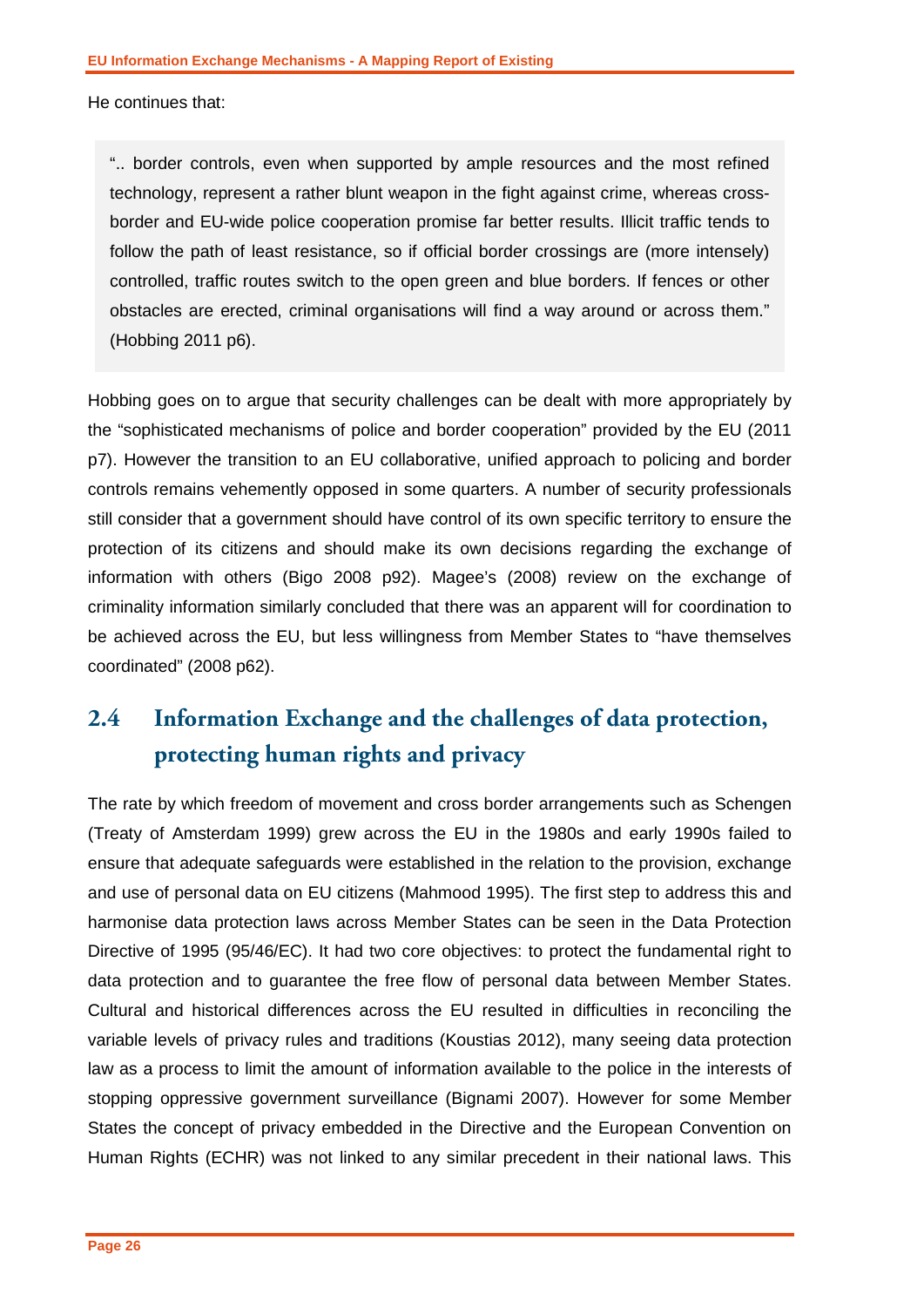became particularly challenging when seeking to introduce the directive into their own legislative provisions (Taebi 1996).

The Directive did not apply to the EU's third pillar of Justice and Home Affairs, relating to policing and criminal law (Peers 2012). This deficit was later addressed by the Council Framework Decision 2008/977/JHA, on the protection of personal data processed in the framework of police and judicial cooperation in criminal matters, OJ L 350/60 (De Busser 2010, O'Neill 2011).

Concerned with the transmission of data for the prevention, investigation, detection or prosecution of criminal offences or the execution of criminal penalties, the Framework Decision 2008/977/JHA stipulated the now familiar protocols for data transfer, in that it must be fair and lawful, accurate, adequate, relevant and not excessive to the legitimate purpose for which it is required. However the Framework Decision only applied to the processes of exchanging data across borders and not to the internal data processing activities of the national police and judicial authorities. For example there might be no confirmation that the data being exchanged had been legally handled in the requesting or by the requested State (De Busser 2010). Member States were also given a lot of discretion in their interpretation of the Framework Decision, and there was no provision made for any strategy or advisory group under the third Pillar to address this (De Busser 2010).

A further key policy area which has not yet been fully embedded into data exchanges is the Hague Programme principle of availability (O' Neill 2011), which requires that if data is held by a Member State then it can be shared between law enforcement agencies. The Stockholm Programme (OJ 2010 C 115/01),**[22](#page-28-0)** pursuing amongst other measures, new legislation in the areas of child sexual abuse, child sexual exploitation and child pornography called for a review of this principle's implementation. It also sought an evaluation of all instruments adopted across police and judicial affairs scrutinising data protection issues. The Stockholm programme stipulated a number of underlying principles which continue to underpin the EU's approach to data collection, storage and exchange, namely:

- $\blacksquare$  The clear purpose of data collection, storage and exchange.
- **Proportionality and legitimacy of processing.**
- **Limits to storage time.**

- An appropriate level of data security and confidentiality.
- Respect for the rights of the individual.

<span id="page-28-0"></span>**<sup>22</sup>** See The Stockholm Programme — An open and secure Europe serving and protecting citizens 2010/C 115/01.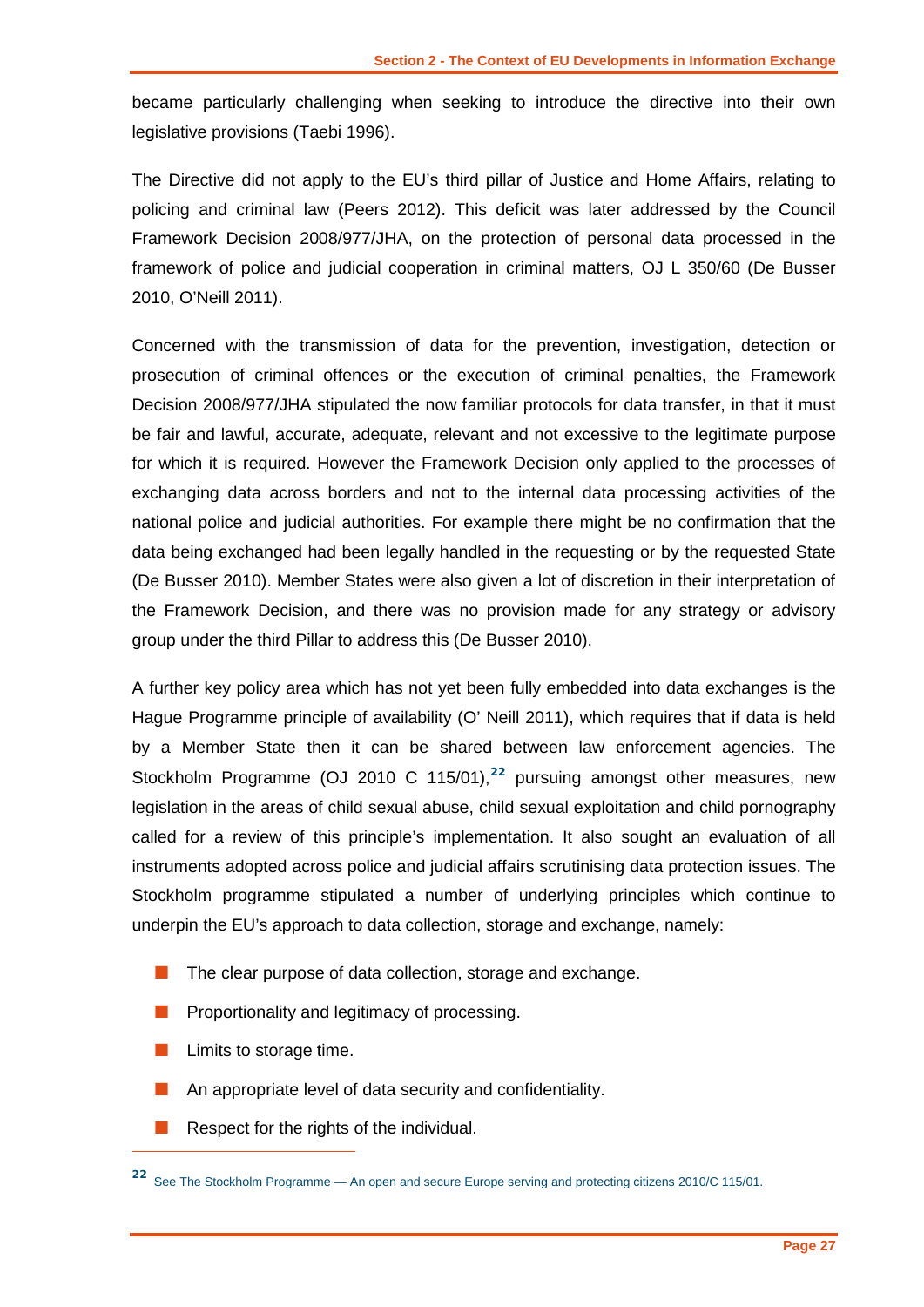**Data storage and exchanges to be monitored by an independent authority.** <sup>[23](#page-29-1)</sup>

## <span id="page-29-0"></span>**2.4.1 The second generation Schengen Information System (SISII) Data handling – an example of developing a data handling system**

An overview of this exchange mechanism is provided at 3.4. Here, a brief discussion of this mechanism in the context of data protection illuminates some enduring issues regarding the nature of information which is exchanged on the data subject, its accuracy and rights of access and privacy by the individual.

The Schengen Agreement (1985) originated from the interests of France and Germany in establishing a free passage of market goods across their national borders. Realising the economic benefits of this freedom of movement the agreement has extended to other Member States (Jacobs and Blitsa 2008). However, as previously highlighted the reduction of border controls became recognised as a "security risk" which could result in an increase in crime, requiring a response which should include strengthened police cooperation. These concerns were largely raised by transnational groups of law enforcement professionals themselves, advising the Schengen working committees (Parkin 2011).

A key source of data exchange on criminality across the EU is SISII**[24](#page-29-2)** which went live on the 9th April 2013, taking over from its predecessor SISI.

SISII is a pan European system of exchanging information on persons and objects of interest to law enforcement registered via a series of "alerts", including those who are to be refused entry or whose movement is restricted. It is one of the world's largest IT systems in the field, and consists of three components: a Central System, EU States' national systems and a communication infrastructure (network) between the Central and the national systems. Alongside a centralised entry point for this data each Schengen State has a national copy of SISII which they are responsible for maintaining. They are accountable for the accuracy of the data that they have initiated into the system and must appoint a supervisory authority for their Schengen list. Each Schengen country's Central Bureau for SIRENE (Supplementary Information Request at the Point of National Entry) is responsible for any liaison with the initiating Member State, if a "hit" against a person or object subject to a SISII alert is made. SISII has two strands, Visas, Asylum and immigration; and Police and judicial cooperation in

<span id="page-29-1"></span>**<sup>23</sup>** See for example: Council of the EU (2009), The Stockholm Programme – An open and secure Europe serving the citizen, 14449/09 Brussels, October 2009; Council of the EU, Draft Internal Security Strategy for the EU: Towards a European Security Model, 5842/2/10 REV 2 JAI 90, 23 February 2010, http://register.consilium.europa.eu/pdf/en/10/st05/st05842 re02.en10.pdf.

<span id="page-29-2"></span>**<sup>24</sup>** Council Decision 2007/533/JHA of 12 June 2007 on the establishment, operation and use of the second generation Schengen Information System (SIS II)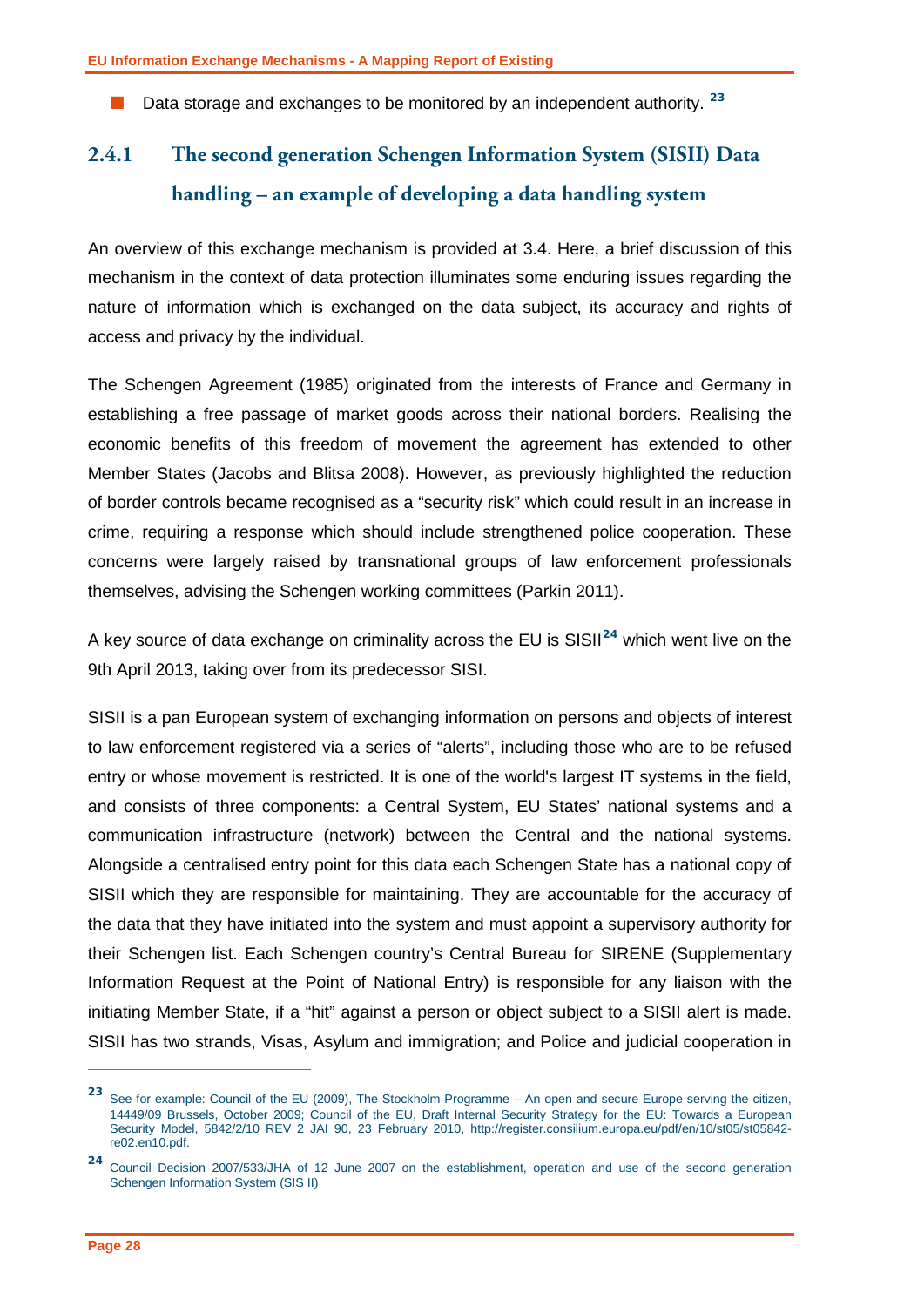criminal matters (PJCCM). The United Kingdom and Ireland have opted into the law enforcement aspects of the Second Generation SIS (SISII) and which in the UK is anticipated to be operational by the end of 2014. **[25](#page-30-0)**

Articles 95, **[26](#page-30-1)** 96**[27](#page-30-2)** and 99**[28](#page-30-3)** of the earlier Schengen Convention**[29](#page-30-4)** did not provide any specific criteria for the entry on to the SIS of those anticipated to be involved imminently in the commission of serious crime. There was a lack of clarity of terms such as "clear evidence" of an "intention to commit" serious offences and a lack of harmony across the EU in definitions and perceptions of threats to public order, national security and safety. The internal national mechanisms for data protection were also unmonitored (Mahmood 1995). Other weaknesses in the implementation of the original SIS primarily centred around poor data quality, caused by the variable practices of national authorities and the lack of practical access to judicial redress for individuals to contest SIS data that may be held on them (Parkin 2011). The right of access to data is still governed by National domestic laws.

Data Protection for SISII is governed by Convention 108 and Recommendation No. R (87) 15 of 17 September 1987 of the Committee of Ministers of the Council of Europe' 8 constitute the current data protection regime applicable to the SIS Convention. There are also specific SISII data protection obligations within Council Decision<sup>[30](#page-30-5)</sup> 2000/365/EC most notably; each Member State shall ensure that an independent authority (the national supervisory authority) monitors independently the lawfulness of the processing of SISII personal data on their territory and its transmission from their territory, and the exchange and further processing of supplementary information. SISII involves more Member States and also provides for more functions, such as the inclusion of biometrics in the form of photographs and fingerprints.

<span id="page-30-0"></span>**<sup>25</sup>** 2000/365/EC: Council Decision of 29 May 2000 concerning the request of the United Kingdom of Great Britain and Northern Ireland to take part in some of the provisions of the Schengen acquis

<span id="page-30-1"></span>**<sup>26</sup>** Article 95- Data on persons wanted for arrest for extradition purposes shall be entered at the request of the judicial authority of the requesting contracting party.

<span id="page-30-2"></span>**<sup>27</sup>** Article 96- Data on aliens for whom an alert has been issued for the purposes of refusing entry shall be entered on the basis of a national alert resulting from decisions taken by the competent administrative authorities or courts in accordance with the rules of procedure laid down by national law. Decisions may be based on a threat to public policy or public security or to national security which the presence of an alien in national territory may pose.

<span id="page-30-3"></span>**<sup>28</sup>** Article 99- Data on persons or vehicles shall be entered in accordance with the national law of the contracting party issuing the alert, for the purposes of discreet surveillance or of specific checks in accordance with paragraph 5.2. Such an alert may be issued for the purposes of prosecuting criminal offences and for the prevention of threats to public security:(a) where there is clear evidence that the person concerned intends to commit or is committing numerous and extremely serious criminal offences, or (b) where an overall assessment of the person concerned, in particular on the basis of past criminal offences, gives reason to suppose that that person will also commit extremely serious criminal offences in the future.

<span id="page-30-4"></span>**<sup>29</sup>** The Schengen acquis. Convention implementing the Schengen Agreement of 14 June 1985 between Governments of the States of the Benelux Economic Union, The federal Republic of Germany and the French republic on the gradual abolition of check at their common borders OJ L239 22/09/2000 P 0019-0062. Chapter Two of Title IV deals with the operation and usage of the SIS and details of persons who might be included in the SIS (Art 94(2) & (3)

<span id="page-30-5"></span>**<sup>30</sup>** Recitales: 24, 26 & 27 and Articles: 9(g), 13, 19, 46, 49, 58, 60, 61 & 62.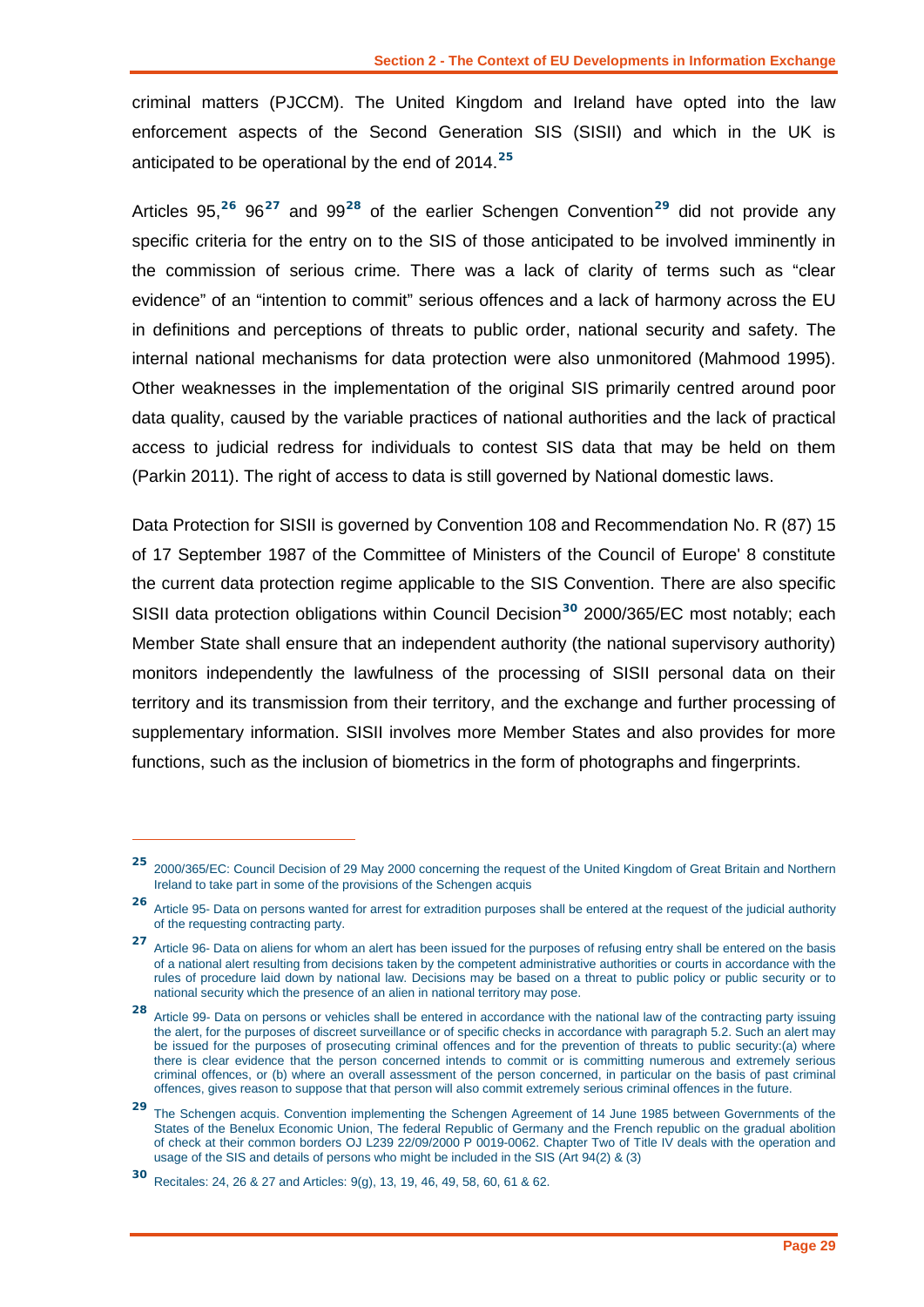The legal basis for the Regulation 1987/2006 on SISII also introduces a number of measures which may improve the accuracy and legality of data entered and retained on the system. For instance there is an additional requirement that each decision to issue an alert must be individually assessed (Article 24.1). There is also a proportionality clause attached to this which specifies that before issuing an alert, it has to be determined that the case is adequate and relevant. The Regulation also provides for more stringent measures on data retention (Article 29) and the obligation to impose penalties for data which is inaccurately entered or unlawfully stored (Article 48) (Parkin 2011). This scrutiny may be appropriate to address the abuses of discretion which might have formerly occurred (Mahmood 1995). However, its presence, together with the ongoing lack of uniformity in how assessments of those posing the greatest risk are made by Member States, may have the potential to inhibit the level of detail contained in some inclusions on the SIS II in a similar manner to those recognised previously (Mahmood 1995).

The changes implemented with SISII are set in the context of broader revisions to the PJCCM and data protection. The Commission stipulated in the action plan to implement the Stockholm Programme (2010)**[31](#page-31-0)** that the fundamental right to personal data protection must be consistently applied in the context of all EU policies and that the challenges of preserving privacy in a global world of high technological advancement must be met. In January 2012, the Commission proposed a comprehensive overview of the Data Protection Directive and Framework decisions (COM 2012 10 Final 2012/0010 (COD). The 1995 Data Protection Directive would be replaced by a Regulation and the Framework Decision would be replaced by a Directive, which would also be binding. Much of the existing discretion of Member States would be removed. The former tensions between the different Pillars are addressed via a move to incorporate all provisions under one pillar. The rights of the individual are advocated strongly with clearer provisions to challenge and request deletion of data which is held.

As highlighted previously, the SISII includes operational access to fingerprints and photographs for the verification of an individual's identity once an initial "hit" on an alert has been made. The use of biometrics to combat identify fraud, combat crime and increase security has been criticised by some commentators for its potential for extensive and unregulated use, and is an area where EU concerns with freedom of movement, security, and privacy coalesce. Biometrics are increasingly used in criminal conviction databases and in travel documents to 'enhance the security of the EU' (Commission of the European Communities, COM (2008) 69 final (13 February 2008). However this development has been

<span id="page-31-0"></span>**<sup>31</sup>** Action Plan to Implement the Stockholm Programme COM(2010) 171 Final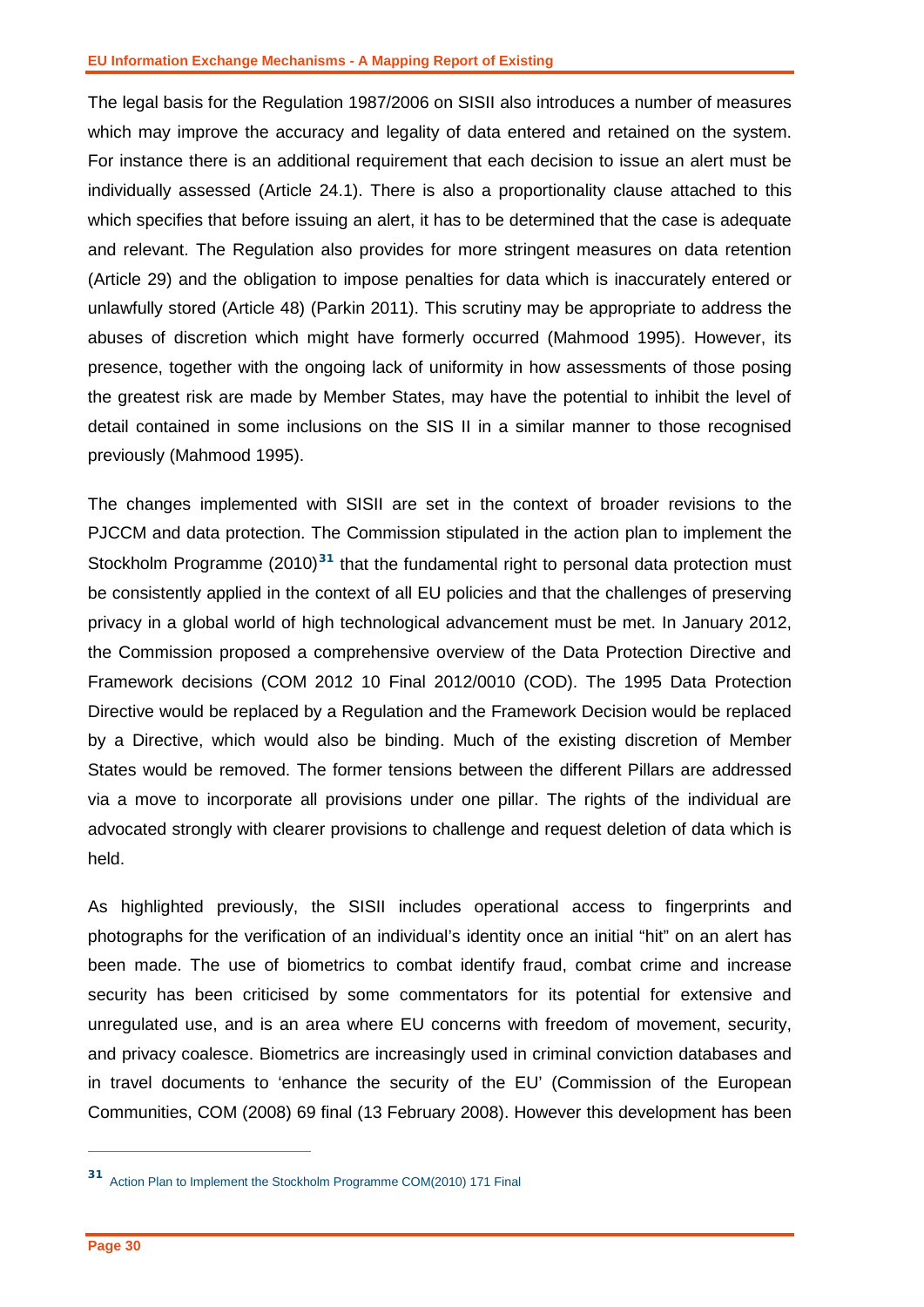challenged on a number of grounds including claims that such technical developments are outpacing ethical considerations and both regulatory frameworks and governance systems, resulting in a temptation towards indiscriminate use. For example, to potentially routinely track the movements of citizens (Lodge 2010). The use of biometric data should therefore be governed by a clear legal framework of stipulation for its use (EIXM)/\*COM/2012/0735 final \*/. **[32](#page-32-0)**

Whilst seeking to maximise the opportunities presented by advances in technology for improving EU citizens' security, developments need to occur within a framework of scrutiny and accountability which also respects the rights to privacy and data protection (EU 2010 5842/2/10 REV). A balance needs to be achieved where the data subject's rights are protected and assessments of the level of information exchange that needs to occur are evidence based and proportionate to the level of harm posed. However the quality of the information provided also needs to be adequate to ensure that an appropriate response to that information can be made by the receiving Member State. Above all the fundamental rights of victims and the protection of all EU citizens must be recognised with a stronger focus on:

".. the prevention of criminal acts … before they take place to help reduce the consequent human or psychological damage which is often irreparable" (EU 2010 5842/2/10 REV). **[33](#page-32-1)**

Accuracy and reliability of information, and the rights of access and privacy for the individual are key challenges to any information exchange system. SISII has attempted to resolve these issues by addressing proportionality, alongside stringent data retention, security and storage measures. Whilst the development of SISII had its critics (e.g. Lodge 2010), it has attempted to develop an appropriate framework of scrutiny and accountability for data collection, retention and exchange.

<span id="page-32-0"></span>**<sup>32</sup>** For further detail see Communication from the Commission to the European Parliament and the Council Strengthening law enforcement cooperation in the EU: The European Information Exchange Model (EXIM)/\*COM/2012/0735final\*/

<span id="page-32-1"></span>**<sup>33</sup>** For further detail see Council of the EU (2010) Draft Internal Security Strategy for the EU: "Towards a European Security Model" 5842/2/10 REV2.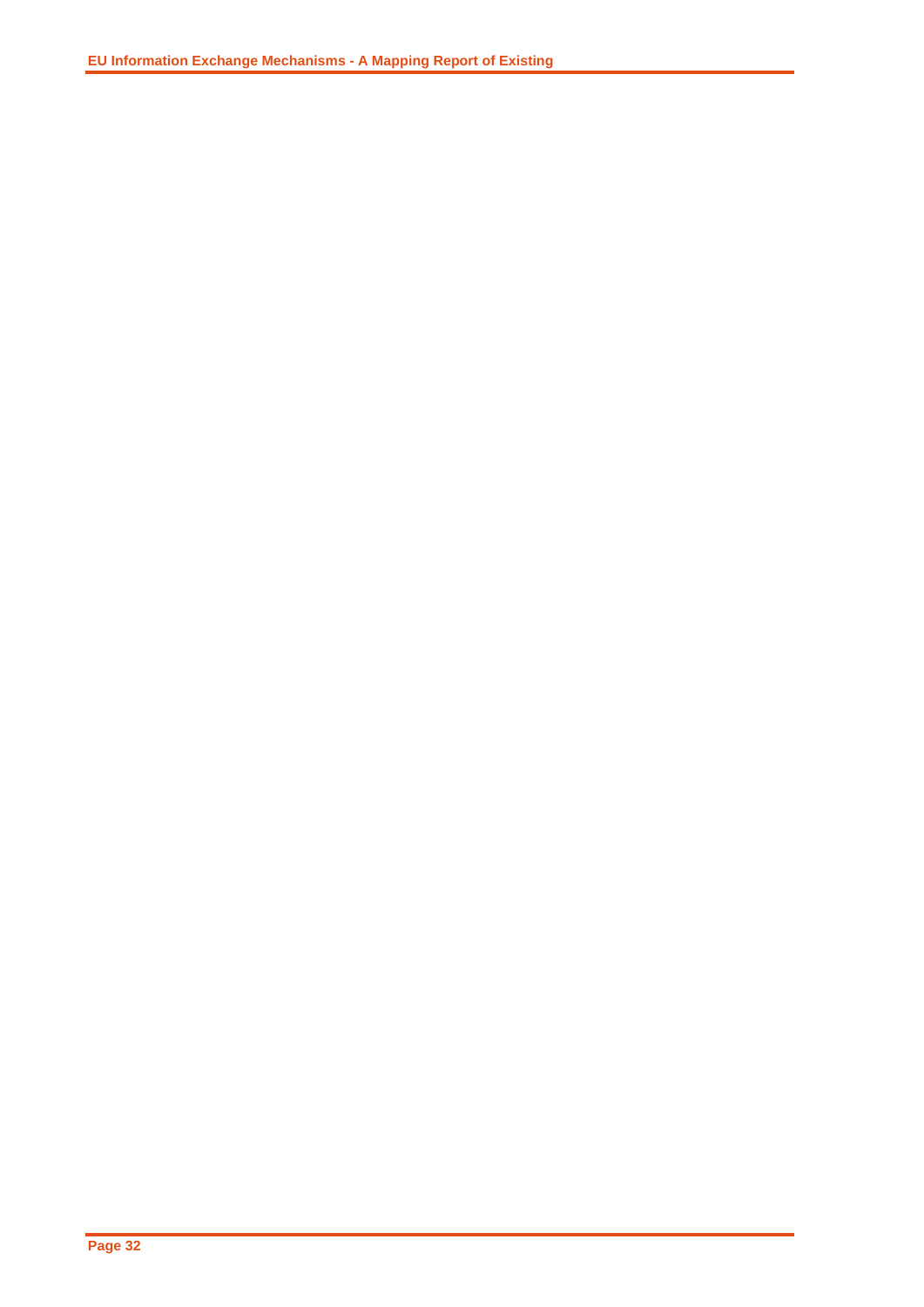## <span id="page-34-0"></span>**Section 3 - An Overview of Existing Information Exchange Arrangements**

As crime seizes the opportunities provided by a globalised society, law enforcement strategies need to respond accordingly. The exchange of information across borders has therefore become an essential part of law enforcement practices internationally with the development of a number of now well established bilateral and multilateral arrangements. However over time these individually negotiated protocols have been supplemented by other EU information exchange mechanisms, each with a slightly different purpose. The main EU systems for the exchange of data on criminality are detailed here:

### <span id="page-34-1"></span>**3.1 The Swedish Framework decision**

 $\overline{a}$ 

The Swedish Framework Decision 2006/960/JHA, so called due to having originated from a proposal from Sweden in 2004, establishes rules and timescales for the exchange of information between Member States for the purpose of criminal investigations or criminal intelligence operations prior to prosecution. The exchanges pertain to the investigation of serious crimes and apply the principle of availability as stipulated in section 2.2.1 of the 2005 Hague programme on Strengthening Freedom, Security and Justice in the EU. The concept of equivalent access, seeks to ensure that the conditions for providing the information to the requesting Member State are not made any more stringent than they would be at a national level.

Most Member States have incorporated the principle into their domestic legalisation or have claimed that it was already embedded within it. However the request documentation has been considered by some to be cumbersome and time consuming and other alternative methods of communication have been seen as adequate. **[34](#page-34-2)** The exchanges occur between competent law enforcement authorities, which is interpreted variably depending on the demarcation of law enforcement responsibilities within each Member State. The framework makes it clear that other procedures of cross border authorisation need to occur before any information received can be used as evidence in criminal proceedings.

The Framework Decision 2006/960 JHA stipulates that a Member State can only refuse to provide access to criminality information to another Member State under the following circumstances as described in Article 10, in that to do so:

<span id="page-34-2"></span>**<sup>34</sup>** See evaluation from Communication from the Commission to the European parliament and the Council Strengthening law enforcement cooperation in the EU: the European Information Exchange Model (EIXM)/\* COM/2012/0735 final\*/.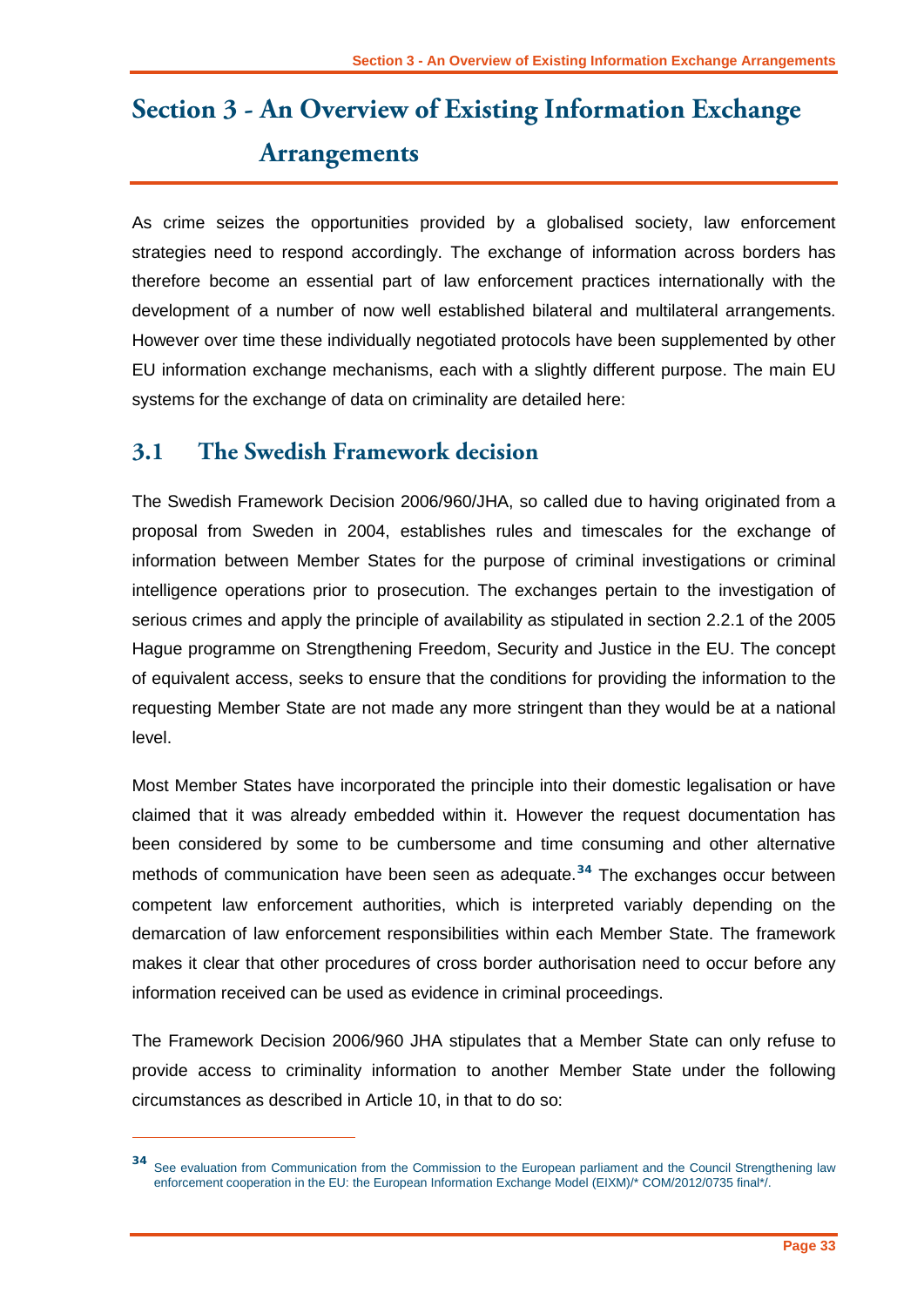- **May harm essential national security interests**
- **May jeopardise the success of a current investigation or a criminal intelligence** operation or the safety of individuals
- $\blacksquare$  Is disproportionate or irrelevant with regard to the purposes for which it has been requested
- **The relevant judicial authority has not been agreed, where appropriate.**

The level of seriousness of the offence being investigated is also a determining feature and where it is punishable by imprisonment of 12 months or less in the Member State making the request, the request may be considered as inappropriate and a refusal made. Distinctions are also made between urgent requests which should receive a response within eight hours, whilst all other information should be provided within a week. The concept of accessibility and the setting of timescales has been seen as the most positive development introduced by the Swedish Initiative (EC 2010). The channels for the communication are not stipulated and may occur via a variety of different methods as detailed in the latter part of this section.

#### <span id="page-35-0"></span>**3.2 Interpol Notices and Dissemination Channels**

Interpol has a longer history than its communication counterparts. Efforts to formalise international police cooperation commenced in the early 20th Century. The founding members of Interpol in 1922 were Poland, Austria, Belgium, China, Egypt, France, Germany, Greece, Hungary, Italy, the Netherlands, Romania, Sweden, Switzerland and Yugoslavia. The United Kingdom joined Interpol in 1927 and the United States considerably later in 1938. During the Second World War Interpol fell under the control of Nazi Germany, to be reestablished as the International Criminal Police Organization in 1945. With Headquarters based now in Lyon, Interpol has 190 Member countries. Its primary function is to facilitate information exchanges internationally to track down wanted persons, assist with criminal investigations and the detection and prevention of transnational crimes across the world.

Interpol's I-24/7 communication network allows all member countries to send and receive information to any or all members via a secure link. This has established direct access to databases containing information on missing and wanted persons, terrorism suspects, fingerprints, DNA profiles, lost or stolen travel documents and stolen vehicles. In reality the range of "seriousness" of the criminal activities included on the various strands of the Interpol communication system will vary significantly, requiring a routine evaluation of the priority and significance to be attributed by other Member States. However targeted forms of dissemination, known as diffusions are also available with Member States able to send an email via Interpol to single states, groups, zones or all members. This allows for a direct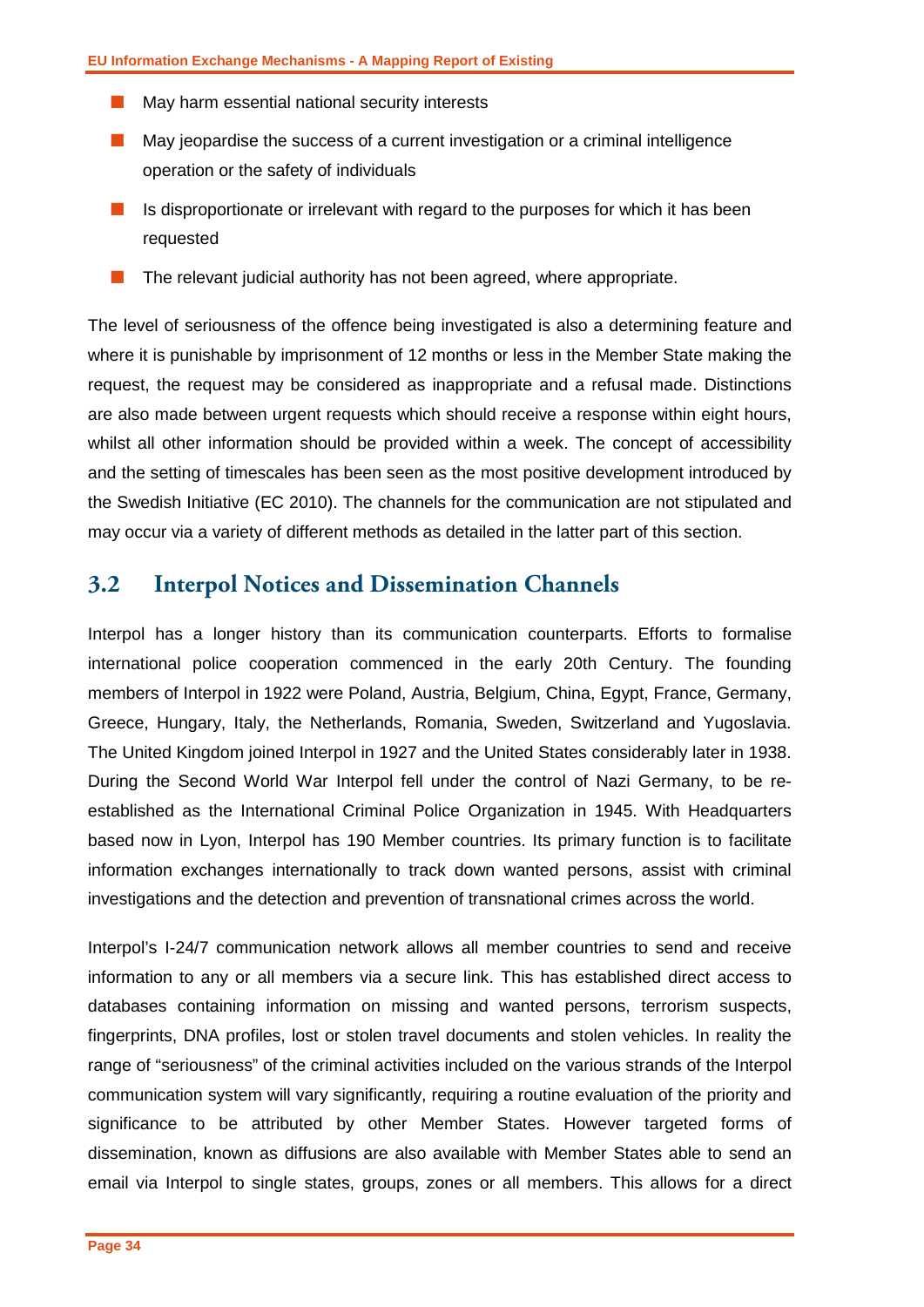communication with specific others, used to request the arrest or location of an individual or additional information in relation to a police investigation. A diffusion is circulated directly by the National Central Bureau concerned to the member countries they wish to target, whilst simultaneously being recorded in Interpol's Information System.

Interpol Notices are global forms of communication which all 190 members receive.

- Red Notice To seek the provisional arrest of a wanted person with a view to extradition based on an arrest warrant or court decision.
- **B** Blue Notice To collect additional information about a person's identity, location, or illegal activities in relation to a criminal matter.
- Green Notice To provide warnings or criminal intelligence about persons who have committed criminal offences and are likely to repeat these crimes in other countries.
- Yellow Notice To help locate missing persons, especially minors, or to help identify persons who are not able to identify themselves
- Black Notice To seek information about unidentified bodies
- **United Nations Security Council Special Notice To alert police to groups and** individuals who are targets of UN sanctions.
- Orange Notice To warn police, public entities and other international organisations of dangerous materials, criminal acts or events that pose a potential threat to public safety.

Whilst Interpol channels still tend to dominate as a method of information exchange between law enforcement agencies (EC 2010) there are also some residual concerns within the EU community regarding how information may be received and treated outside of the EU, where national data protection laws and concepts of privacy may vary even further and are not subject to EU regulation.

Of greatest relevance to the SOMEC project are the use of Interpol Green notices. Once a green notice is issued, should the person then be identified in another country, the receiving state is at liberty to determine its course of action within its own legal framework. Interpol have highlighted the use of Green Notices and partnership initiatives such as Project Childhood**[35](#page-36-0)** as part of an international strategic effort to address issues of sex tourism and

<span id="page-36-0"></span>**<sup>35</sup>** See-Project Childhood. Protection Pillar: 'Enhancing law enforcement capacity for national and transnational action to identify and effectively act upon travelling child-sex offenders in the Mekong' (XSPT33) accessed from http://www.unodc.org/southeastasiaandpacific/en/Projects/2010\_08/project\_childhood.html on 13/3/14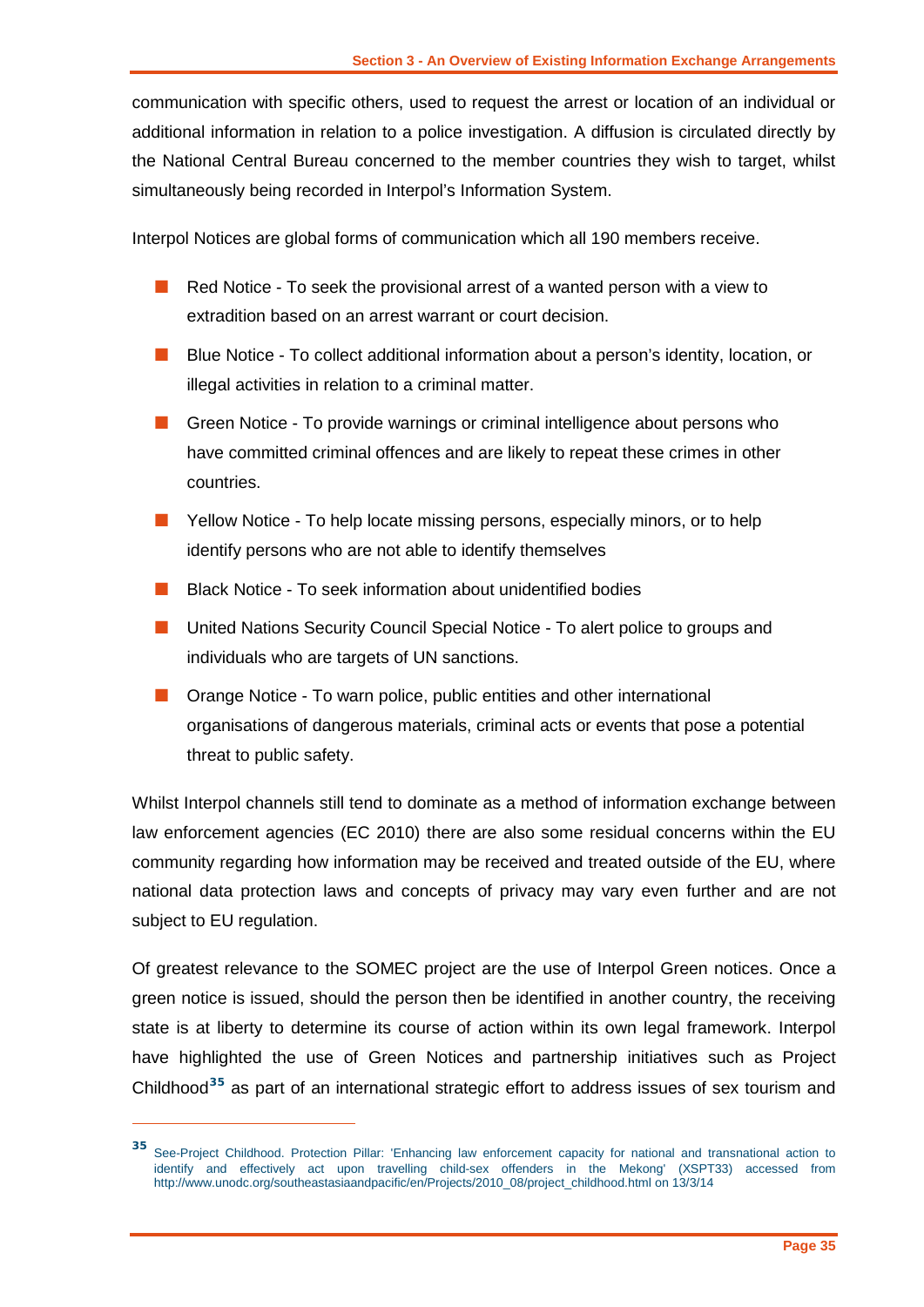child sex offenders who seek to travel abroad to increase their opportunities to offend undetected. However the focus in this respect is primarily on those travelling to South East Asian countries. Where the relative affluence of the offender in comparison with the poverty of the victim and their family are often far more marked, cultural concepts of child protection may differ and policing strategies for such crimes remain underdeveloped, there is likely to be a greater perceived opportunity for the sexual exploitation of children to occur. **[36](#page-37-0)** Whilst Interpol is also actively involved in other training and partnership strategies in Romania, the Ukraine, Spain and Poland, the patterns of travel of such offenders across the EU community are not currently subject to the same level of scrutiny.

It is also the case that Green Notices are used for other types of criminal activity and they are not reserved for sexual offending warnings alone. The type and level of seriousness of the harm posed by the individual who is subject to the notice may also differ. Indeed whilst there is clear criteria for issuing a notice and ensuring appropriate data protection, Interpol green notices are reportedly under used in relation to the tracking of sexual offenders The volume of notices made overall via Interpol each year is also extremely high, calling for some form of review, rationalisation and prioritisation (De Pourbaix-Lundin 2010). It is possible that the volume of communications received contributes to the quality of the response from the recipient destination country. This is also highly variable and often subject to lengthy delays, leading to Interpol being currently described by some as "a useful international vehicle for the exchange of intelligence, but with a limited pro-active investigative function". (Davies 2013 4.39).

#### **3.3 Europol**

Europol was developed in the 1980s recognising the need for increased cooperation in pan European police investigation and detection of crime. Europol was preceded by TREVI, formed in 1975, which was a forum for internal security cooperation amongst European Commission interior and justice ministers. Europol was given formal status by Article K3 of the Maastricht Treaty which was agreed in 1995 and following ratification by the Member States, it then came into force on 1 October 1998. Europol commenced its full range of functions in 1999. **[37](#page-37-1)**

Europol supports Member States in addressing issues of organised crime, terrorism and other forms of serious crime, affecting two or more of the Member States. The Europol Information System (EIS) is a database of information supplied by member States on serious

<span id="page-37-0"></span>**<sup>36</sup>** See Interpol- Travelling Sex offenders. http://www.interpol.Crimes-against-children/Sex-offenders

<span id="page-37-1"></span>**<sup>37</sup>** Europol as accessed from https://www.europol.europa.eu/content/page/about-europol-17 on 30/01/14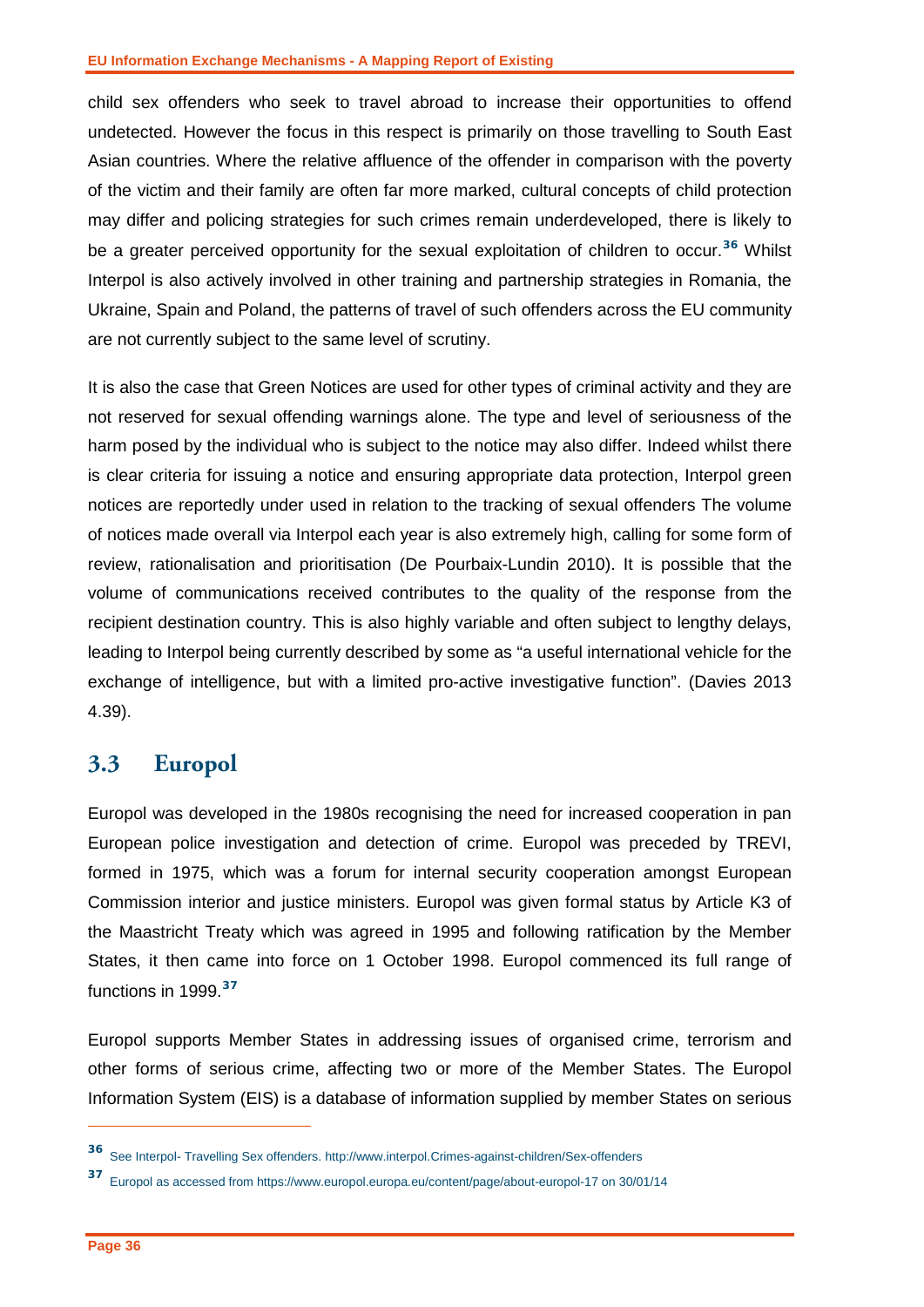crimes occurring across EU borders. Member states engage through their Europol National Units (ENU) and since 2011 also other designated law enforcement authorities. SIENA, Europol's Secure Information Exchange Network Application provides a secure mechanism for the exchange of information with Europol and between Member States. Europol liaison officers from each Member State are recruited from EU and non EU law enforcement agencies and are based at the Europol headquarters in The Hague. Communication also occurs directly between the Europol liaison officers posted there, each a member of their own ENU.

Although the remit of Europol stipulates its priority as a tool for addressing organised crime, the implementation of SIENA introduced the capacity for direct bilateral cross border exchanges on a full range of actual or suspected criminal activity and is favoured as a channel of communication by a number of Member States (EC 2010). However a 2012 evaluation concluded that Europol was still not being adequately used and recommended that its legal standing should be reviewed [COM (2010)171].

The Stockholm programme also considered that Europol should be at the centre of EU police operations. On 27 March 2013, the EU Commission adopted a proposal for a new Europol Regulation which pursues that aim. The proposal seeks to establish Europol as the coordinator of all forms of information exchange between law enforcement authorities in the Member States, to establish a reliable and resilient data-protection regime and to develop better compatibility across EU Member States by providing support for policing, assigning Europol with the responsibility for police training functions formerly carried out by the European Police College (CEPOL) (The Law Society of England and Wales 2013).

### **3.4 Schengen SISII**

The origins of the Schengen Information System have been discussed previously. Council decision 2007/533/JHA - regulates the criminal law and policing aspects of the Schengen Information System II (SISII). Articles 26 onwards highlight the categories of alerts which can be made on the system, which are then available to all Schengen States. It also stipulates the rules for the length of an alert, confidentiality and security management. There is a general principle that alerts should only be placed on the database in matters where there are serious concerns for the individual's protection or in order to prevent other serious threats. It is also the mechanism through which information on European Arrest Warrants is transferred.

Categories of alert include those wanted for arrest for failure to surrender, missing persons and those needed to progress judicial proceedings. Discreet checks and the seizure of evidence are also possible where a serious threat to security is identified under Article 36.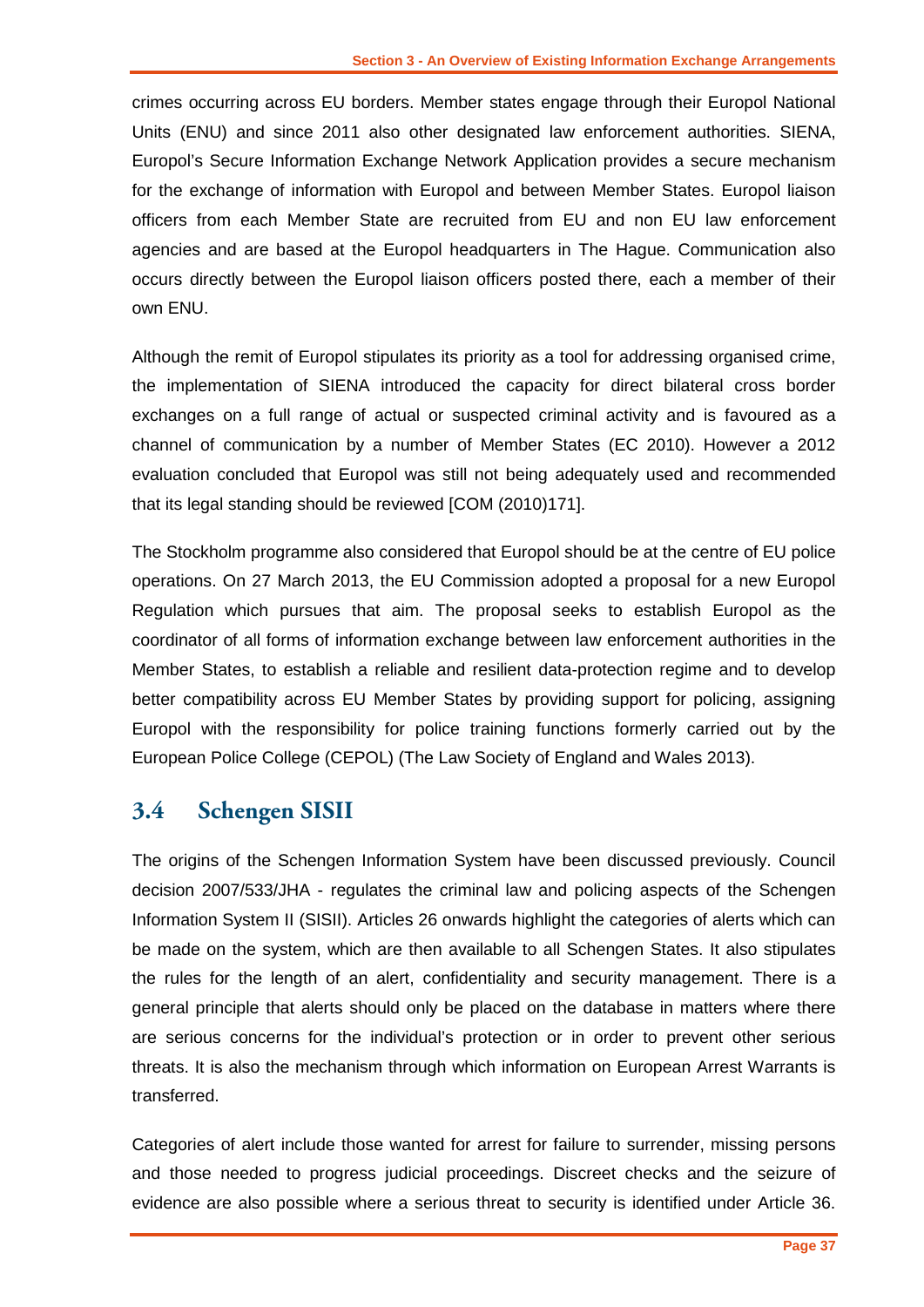This may cover information on some serious violent or sexual offenders who are mobile across the EU and assessed as highly likely to cause serious harm, although more exact definitions of which type of offences this pertains to may need to be clarified in the pursuit of the SOMEC project aims.

Specifically, Article 36 objectives and conditions for issuing alerts are as follows:

- 1. Data on persons or vehicles, boats, aircrafts and containers shall be entered in accordance with the national law of the Member State issuing the alert, for the purposes of discreet checks or specific checks in accordance with Article 37(4).
- 2. Such an alert may be issued for the purposes of prosecuting criminal offences and for the prevention of threats to public security:
	- a. where there is clear indication that a person intends to commit or is committing a serious criminal offence, such as the offences referred to in Article 2(2) of the Framework Decision 2002/584/JHA; **[38](#page-39-0)** or
	- b. where an overall assessment of a person, in particular on the basis of past criminal offences, gives reason to suppose that that person will also commit serious criminal offences in the future, such as the offences referred to in Article 2(2) of the Framework Decision 2002/584/JHA.
- 3. In addition, an alert may be issued in accordance with national law, at the request of the authorities responsible for national security, where there is concrete indication that the information referred to in Article 37(1) is necessary in order to prevent a serious threat by the person concerned or other serious threats to internal or external national security. The Member State issuing the alert pursuant to this paragraph shall inform the other Member States thereof. Each Member State shall determine to which authorities this information shall be transmitted.

 $\overline{a}$ 

<span id="page-39-0"></span>**<sup>38</sup>** See Article 2 (2) of Council Framework Decision 2002/584/JHA on the European arrest Warrant and the surrender procedure between Member States. Relevant offences include: participation in a criminal organisation, terrorism, trafficking in human beings, sexual exploitation of children and child pornography, illicit trafficking in narcotic drugs and psychotropic substances, illicit trafficking in weapons, munitions and explosives, corruption, fraud, including that affecting the financial interests of the European Communities within the meaning of the Convention of 26 July 1995 on the protection of the European Communities' financial interests, laundering of the proceeds of crime, counterfeiting currency, including of the euro, computer-related crime, environmental crime, including illicit trafficking in endangered animal species and in endangered plant species and varieties, facilitation of unauthorised entry and residence, murder, grievous bodily injury, illicit trade in human organs and tissue, kidnapping, illegal restraint and hostage-taking, racism and xenophobia, organised or armed robbery, illicit trafficking in cultural goods, including antiques and works of art, swindling, racketeering and extortion, counterfeiting and piracy of products, forgery of administrative documents and trafficking therein, forgery of means of payment, illicit trafficking in hormonal substances and other growth promoters, illicit trafficking in nuclear or radioactive materials, trafficking in stolen vehicles, rape, arson, crimes within the jurisdiction of the International Criminal Court, unlawful seizure of aircraft/ships, sabotage.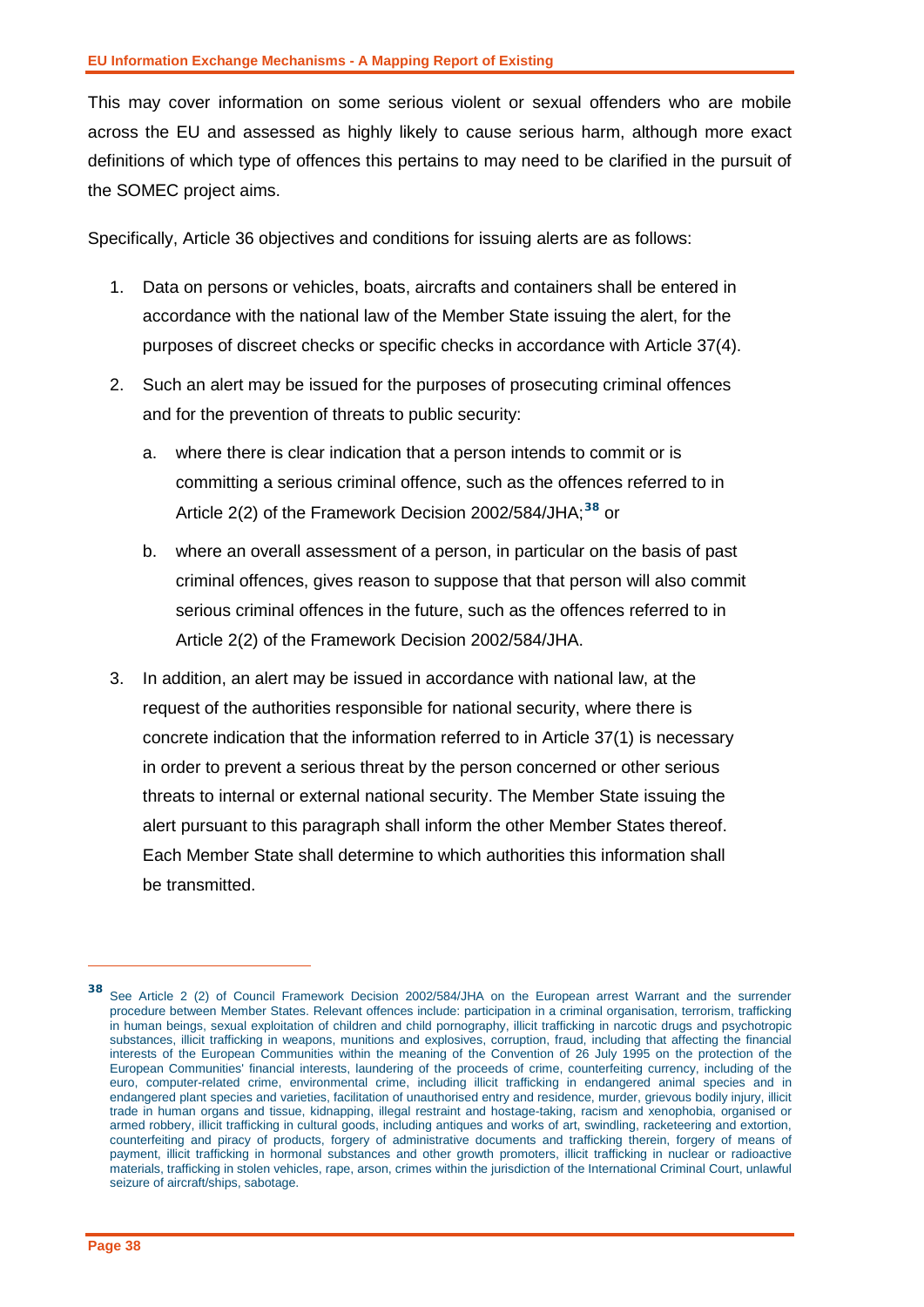4. Alerts on vehicles, boats, aircrafts and containers may be issued where there is a clear indication that they are connected with the serious criminal offences referred to in paragraph 2 or the serious threats referred to in paragraph 3.

It is a large scale system with over 43 million alerts accessible on a hit or no hit basis to front line law enforcement officers (EC 2010). The main task of the "SIRENE Bureaux" established in all Schengen States, is the exchange of additional or supplementary information on alerts between the states. This additional information is provided to ensure that further details are available so the appropriate action is taken if, for example, a wanted person is arrested, a person who has been refused entry to the Schengen area tries to re-enter, or a missing person is found. The SIRENE Bureaux also manage data exchanges for other forms of police and judicial co-operation, including cross-border operations.

Controversies relating to Schengen open borders have occurred, including the reintroduction of border controls by France and Denmark in 2011. The former was a reaction to Italy providing citizen residency permits to Tunisian refugees, granting them freedom of movement across the Schengen Member States. Hobbing (2011) cites the rise in nationalism, far right political parties and a populist background which is against migration and mobility as contributory to this retreat to national controls. The Council of the EU (EU 2010 5842/2/10 REV.) highlighted that a European model of Security has to be underpinned by a number of jointly shared principles including transparency and accountability, solidarity and mutual trust. However whilst some common threats to security are broadly agreed by Member States, such as terrorism and human trafficking, they continue to wrestle with others, with some retreating to a sovereignty approach to secure the "best interests" of their citizens, which sees an intermittent disengagement with their EU identity (Hobbing 2011).

So whilst there is potential for information on serious violent or sexual offenders to be entered on to the SISII as an Article 36 alert, where a threat to public security is identified, experiences of SIS I suggest that alerts are more likely to occur in relation to organised crime than single transient offenders (Mahmood 1995, Parkin 2011).

### **3.5 European Criminal Record Information System (ECRIS)**

The computerised system ECRIS was established in April 2012 to achieve an efficient exchange of information on criminal convictions between EU countries. It was developed in response to concerns that the sentencing of offenders frequently occurred without any acquired information on crimes which may have been committed in other countries, thereby creating a false impression of the possible patterns of behaviour demonstrated by an offender and the level of harm posed.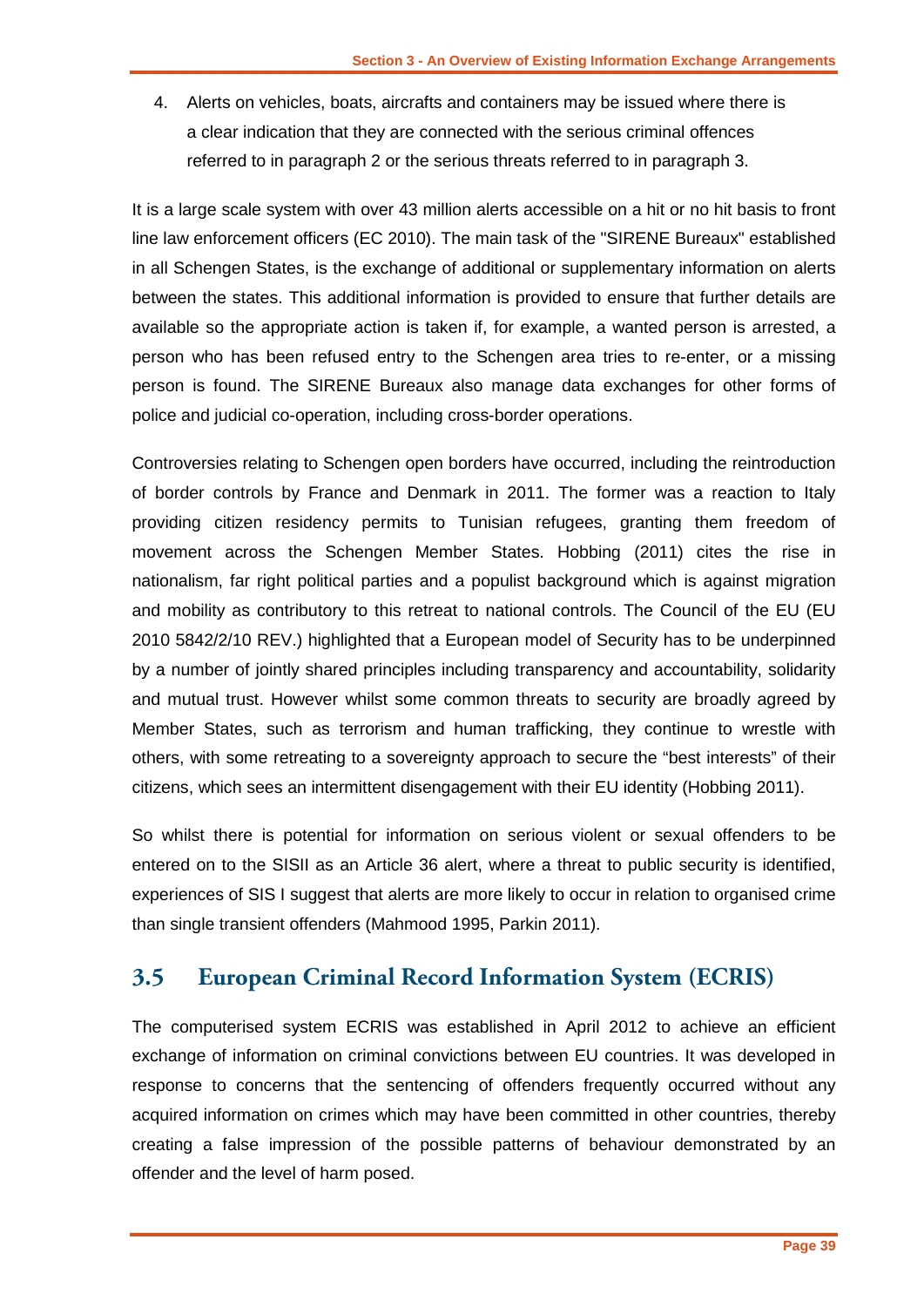ECRIS establishes an electronic interconnection of criminal record databases to ensure that information on convictions is exchanged between EU countries in a standardised, prompt and technically compatible manner. The system provides prosecutors and judiciary members with straightforward access to comprehensive information on the offending history of any EU citizen, regardless of how many different jurisdictions he or she may have offended in. The weight and nature of the sentence imposed should then be able to facilitate the best opportunity for securing public protection in the future.

Requests for criminal conviction data may also be made for purposes other than criminal proceedings. However the frameworks decisions 2009/315 JHA and 2009/316 JHA do not stipulate any obligation to respond to non-criminal proceedings requests and any decision to do so must be guided by the requested Member State's national laws. Never the less where appropriate requests are made there is a capacity, for example, for employment vetting checks to be made and to prevent mobile sex offenders from acquiring employment with children in other Member States.

The Member State of Nationality is the central coordinator, responsible for compiling all of the convictions handed down to a Home National in any other EU Member country. This information must be stored and updated as required, available for transmission when requested. In order for this to be achieved an EU country convicting a foreign EU national is obliged to immediately send information on this conviction to the Member State of Nationality. The transmission of information on convictions is made electronically, through a standardised format, applying two reference tables, listing offence categories and penalties. These categories are immediately recognisable in any EU Member State, having been mapped against each national legal and criminal offence framework. General principles governing the exchange of information and the functioning of the ECRIS system are provided by the EU Council Framework Decision 2009/316/JHA. Article 8 of the 2009/316 JHA clarifies the timescales for responding to requests, which in all cases should be prompt and in any case no longer that 10 days.

Every Member State has a central authority responsible for the management of national criminal records and ECRIS transmissions. The General Secretariat of the EU ensures the distribution of this contact information across the EU community. However the central authority's responsibilities for ECRIS are housed within varied law enforcement and judicial departments across the Member States, once again reflecting the varied police functions and criminal justice structures which exist.

Although supplementary information codes are also provided as part of the ECRIS framework which highlight the level of participation in the offence and issues of criminal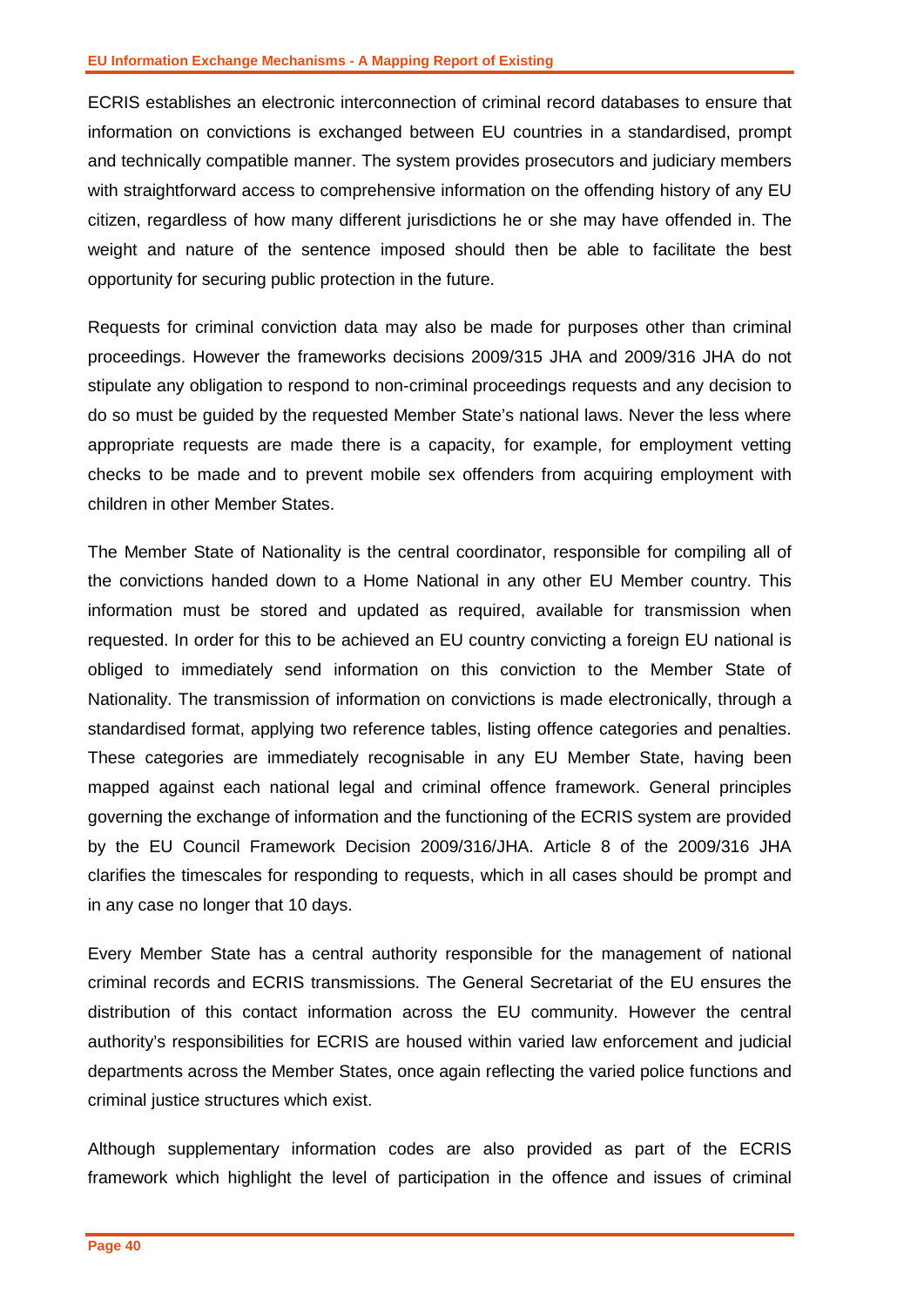culpability, such as diminished responsibility and insanity (Article 4 of the Council decision 2009/316 JHA on the Establishment of ECRIS), ECRIS primarily deals with historical, factual information and appears to have been met with little opposition to its implementation.

It could be speculated that two main reasons for this broadly held acceptance are firstly, that there is no extensive assessment process required of what information should be sent, or any major concerns held as to what purpose it might then be used for. Where this pertains to criminal matters, this has all been clearly specified. Secondly the transmission is mandatory at the point of conviction and is restricted to historical factual information on criminal acts, prosecutions and sentencing. However what is essential for this system to work is that all national data on criminal records is current and accurate. There have been delays in some Member States obtaining the electronic means to transfer the data, resulting in paper transfers in some instances. A number of Member States also only have electronic records dating back 10 years. Whilst older convictions may be considered to be "spent", their relevancy to a Judge's view of seriousness may still be significant, however they may not be included in a database transmission. Also the realities of the storage and transfer of data via the ECRIS system being initiated by a range of different law enforcement and judicial departments across the EU community, serves as a further anomaly which may impact on shared understandings and a clarity of communication.

### **3.6 The Prüm Council Decisions**

Originally based on the Prüm Treaty signed by Germany, Spain, France, Luxembourg, the Netherlands, Austria and Belgium in 2005, the EU Council adopted the Prüm decision in 2008, **[39](#page-42-0)** binding all Member States. It is promoted as an opportunity to develop more effective European Law Enforcement cooperation, with a focus not only on terrorism and organised crime, but also on the more widespread impact of crime upon EU citizens at a variety of levels. The Prüm decision provides for the automated exchange of fingerprints, DNA and vehicle registration data between EU Member States.

Access to national databases is provided initially on an anonymous basis. If a "hit" is made then a follow up request for additional information occurs. Therefore the initiating officer does not have direct access to any information or personal details until the further request for information is made, which will be assessed by the receiving Member State(s), according to the principle of availability stipulated by the Swedish Framework decision discussed previously.

<span id="page-42-0"></span>**<sup>39</sup>** See the Prüm Decision [2008] OJ L 210/1, Council Decision 2008/615/JHA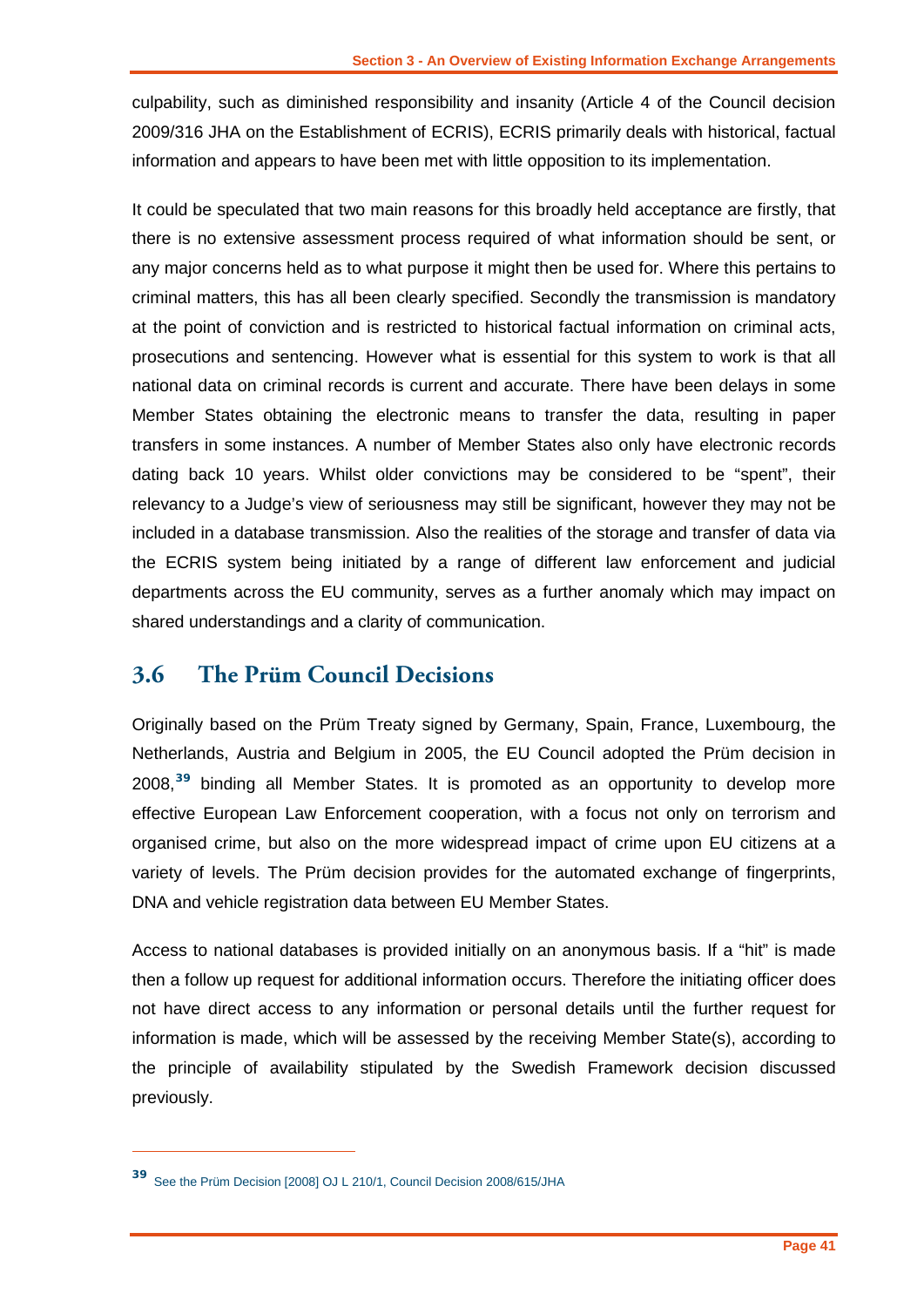There have been considerable delays in many Member States being able to exchange data in this way even though the deadline for implementation was August 2011. Prüm was brought in under the third pillar and therefore infringement proceedings cannot be pursued until this legal standing changes in 2014. **[40](#page-43-0)**

According to earlier studies (EC 2010) for those Member States where Prüm has been fully implemented, the possibility of almost instantly knowing if a certain type of information is available in another Member State, without the requirement for a formal request, is regarded as being extremely helpful during investigations, avoiding unnecessary time wasting and increasing efficiency. Difficulties arise mostly at the stage of follow-up requests where the choice of communication for the exchange of further information varies and the different legal and procedural formats for obtaining follow up information are orchestrated by a range of law enforcement and judicial authorities.

Where Member States are not yet engaging at all with the Prüm system, key issues raised pertain to a lack of available resources to implement the technical and human resource infrastructure required. Although EU funding was provided to assist countries in establishing the necessary framework, a number of Member States did not have the facility to routinely collect and store the quantity of DNA and biometric data held by their EU partners elsewhere (Bellanova 2008) and have had to address this significant and costly deficit. There have also been concerns cited pertaining to the level of accuracy of the tests applied to the DNA analysis within Prüm, which it is thought may lead to false positive results.

In 2007 The House of Lords EU Committee**[41](#page-43-1)** of the UK produced a report on the Prüm Convention raising concerns regarding a wider EU access to databases which were subject to each individual, Member State's processes of quality assurance. As well as the aforementioned issues of accuracy, they stressed that future evaluations of Prüm also need to ensure that security is maintained by the receiving State, which has yet to be assured in a number of cases.**[42](#page-43-2)**

<span id="page-43-0"></span>**<sup>40</sup>** See the Communication from the Commission to the European parliament and the Council Strengthening law enforcement cooperation in the EU: the European Information Exchange Model (EIXM)/\* COM/2012/0735 final\*/

<span id="page-43-1"></span>**<sup>41</sup>** The House of Lords EU Committee (2007) Prüm: An effective weapon against terrorism and crime. 18th Report of session 2006-07

<span id="page-43-2"></span>**<sup>42</sup>** Ibid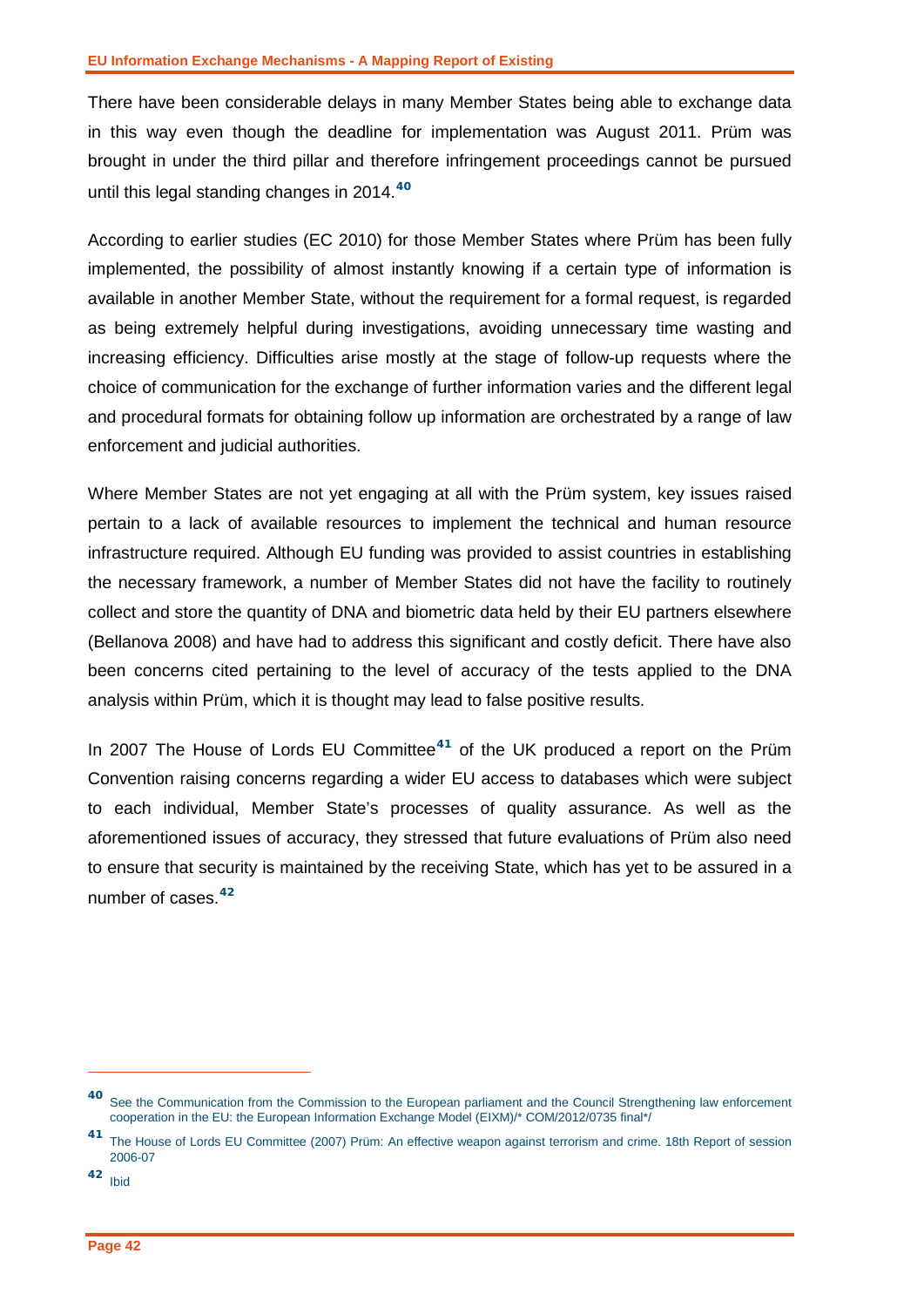# **3.7 Bilateral Agreements, liaison officers, regional developments and informal arrangements**

Whilst a number of EU wide provisions for information exchange have been in existence for some time, police cooperation and information exchanges continue to rely heavily on individually negotiated bilateral and multilateral arrangements. These are not just reserved for relationships with countries outside of the EU, they also continue within the EU itself.

Spapens (2008) discusses the practical solutions that were explored in the Meuse-Rhine Euro region between Belgium, Germany and the Netherlands, including the development of a joint information centre. The police and legal cooperation required with regard to various types of criminality across common shared borders, was considered to be able to encompass more far reaching methods if established via bilateral and multilateral arrangements, rather than via the opportunities and systems available to the EU overall (Spapens 2008 p239).

The centralisation of key processes of information exchange are often seen to be overly bureaucratic and time consuming and where appropriate regional protocols have been agreed, the response to requests for assistance in the investigation of crime, the detection and apprehension of criminals is far more immediate. However, the harmonisation of bilateral agreements within wider EU directives on criminal law and information exchange needs to be assured, to ensure that core principles of data protection and privacy remain secure.

Bilateral agreements predominantly occur where particular issues of transnational crime have emerged between countries either due to shared borders and/or where particular patterns of migration and freedom of movement have developed. Typically they are put in place to allow an exchange of information and cooperation between law enforcement agencies on issues of organised crime, such as illicit drug trafficking, money laundering, trafficking in persons, terrorism, financial and economic crimes. Agreements will cover procedural matters such as the use and security of data, criteria for a refusal to exchange information and how the financial costs and resource implications of joint working will be met. It may also involve joint initiatives in training to improve the capacity of Member States to work together to share expertise in the prevention, detection and investigation of criminal activities.**[43](#page-44-0)**

<span id="page-44-0"></span>**<sup>43</sup>** As an example see Department of Justice and Equality for Republic of Ireland, Bilateral Agreement of cooperation between Ireland and Romania in combating serious crime (2013) accessed at: http://www.justicee.ie/en/JELR/Pages/PR13000011. There is also a Memorandum of Understanding between the Republic of Ireland and Northern Ireland on information exchange on those sex offenders who move across their shared land border, this has extended to regular information exchange on cases of concern, and has involved joint training on, and joint adoption of, risk assessment methods.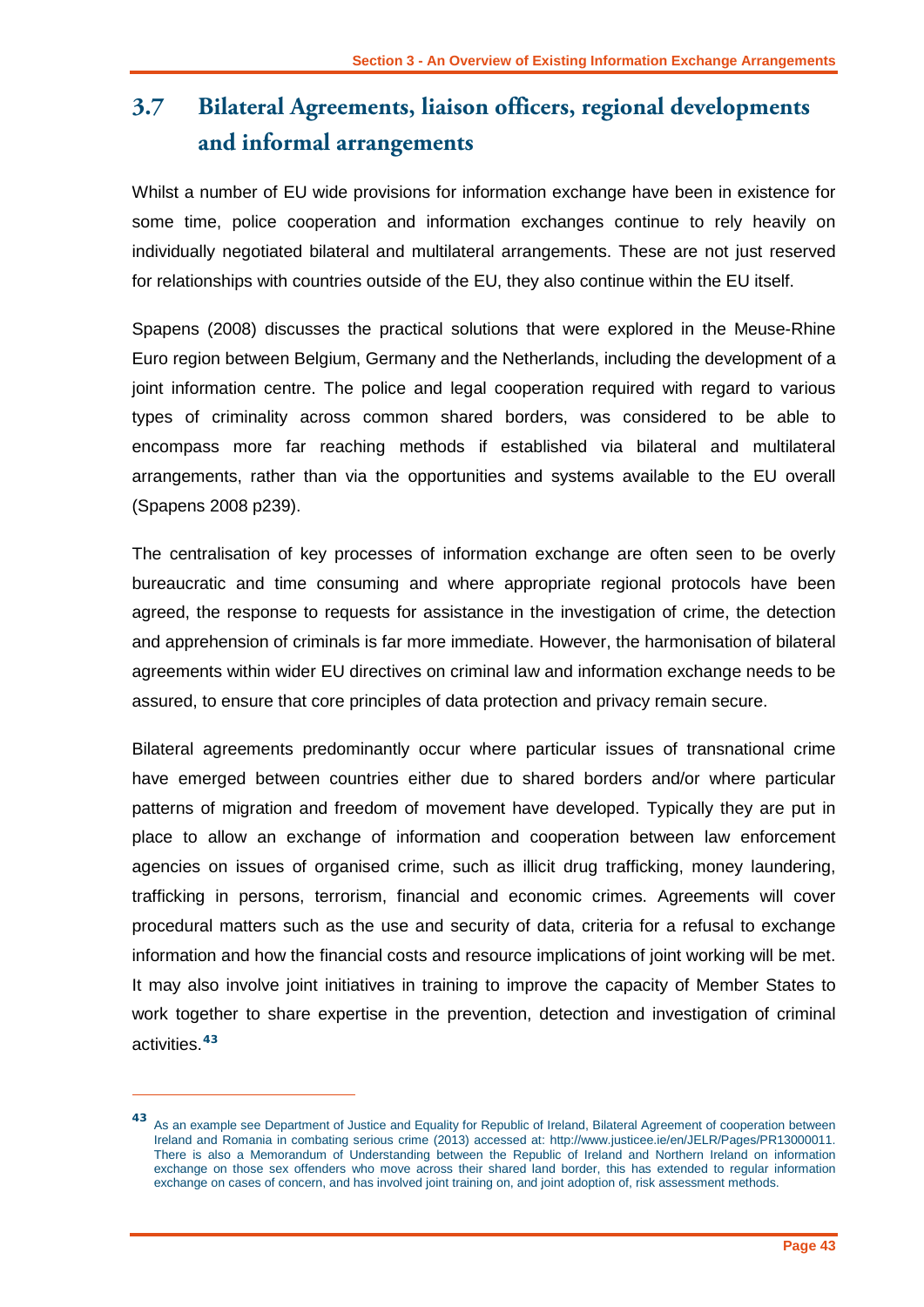Informal networks of information exchange are also used. Alain (2001) for example noted the pragmatic use of informal networks and contacts by operational police personnel in order to 'get the job done'. This can at times result in alternative systems to more formal information exchange mechanisms. However, Single Points of Contact (SPOCs) have been recognised as critical to streamlined and effective communication systems. **[44](#page-45-0)** Liaison officers are also used across EU Member States (see Block 2010) in order to support existing formal mechanisms of information exchange, often used to expedite investigations and speed up operational matters.**[45](#page-45-1)**

'Liaison' is a fundamental aspect of policing and despite the agreements that are in place as described in this chapter or central points of contact, there will always exist in practice channels that are developed by staff across Member State boundaries. Law enforcement personnel may be posted on behalf of their agency in another Member State, often located in their national embassy within the host country. The exact role of the liaison officer varies according to the identified needs of the national and host member states but the officer is likely to maintain a number of privileged contacts.**[46](#page-45-2)** At times such channels will be proactively used to share information about crime and terrorism.

Regional arrangements also exist, with recent work undertaken to strengthen regional cooperation on combating organised and economic crime in south east Europe for example (see: CARDS Regional Police Project, Council of Europe; http://www.coe.int/t/dghl/ cooperation/economiccrime/organisedcrime/projects/CARPO/carpo\_en.asp; accessed January 9th 2014).

In Nordic Member States, including Norway which is not a Member of the EU but is part of the European Free Trade Area, law enforcement cooperation exists, again largely in response to serious organised crime, and there is a Nordic Liaison Officer Network (see: Study on the status of information exchange amongst law enforcement authorities in the context of existing EU instruments (2010), available at: http://ec.europa.eu/dgs/homeaffairs/ doc\_centre/police/docs/icmpd\_study\_lea\_infoex.pdf; accessed January 22nd 2014).

<span id="page-45-0"></span>**<sup>44</sup>** Communication from the Commission to the European parliament and the Council Strengthening law enforcement cooperation in the EU: the European Information Exchange Model (EIXM)/\* COM/2012/0735 final\*/

<span id="page-45-1"></span>**<sup>45</sup>** Operational issues are further discussed in Section 3.12.

<span id="page-45-2"></span>**<sup>46</sup>** See Block, L (2010) Bilateral Police Liaison Officers. Practices and European Policy in Journal of Contemporary European Research Vol 6 No 2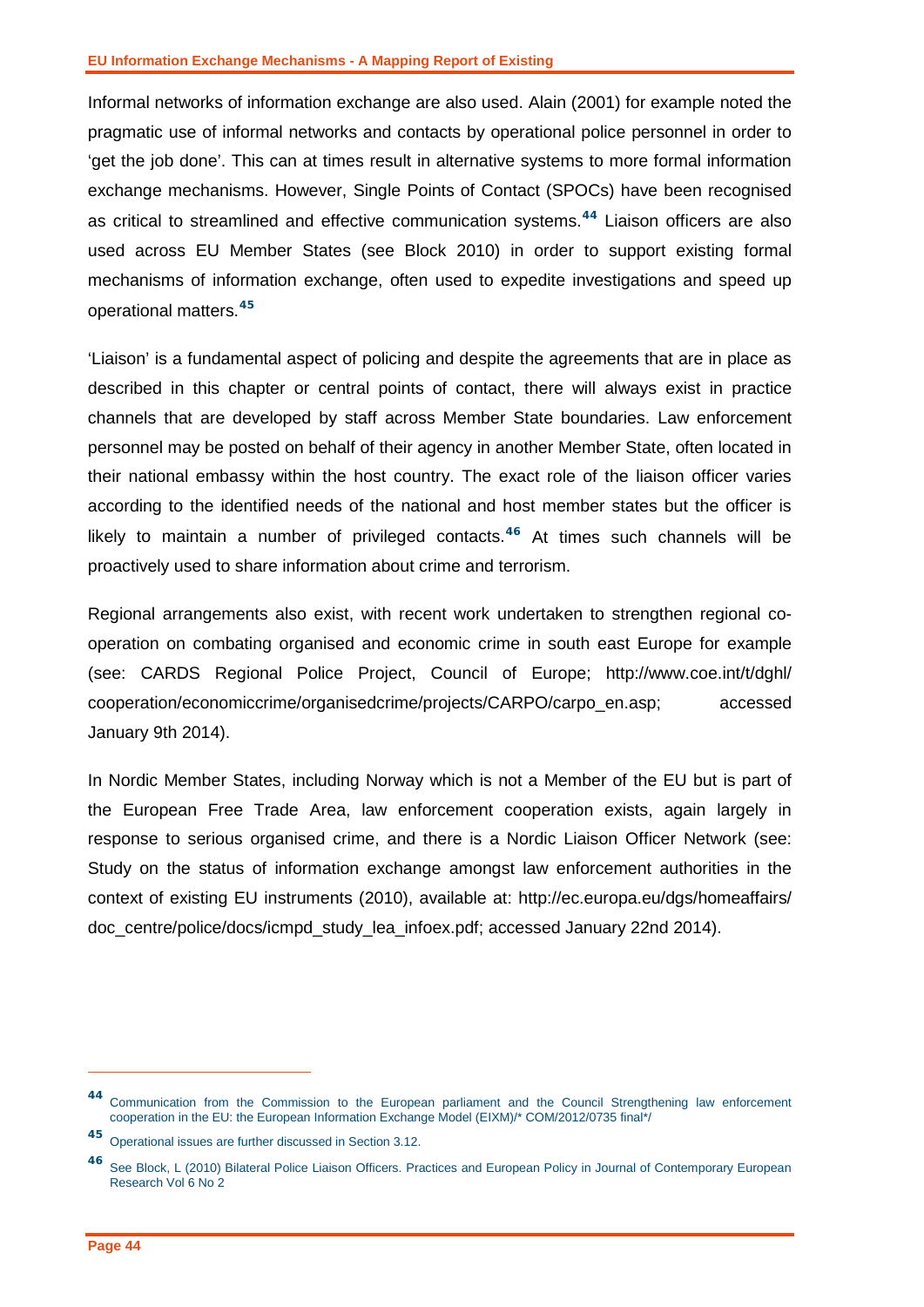#### **3.8 Single Point of Contact, Central Bureaux**

The varied assignment of responsibility for the coordination of information exchanges on cross border criminal activity issues is a recurring topic in the discussion of existing mechanisms for communication between Member States. A variety of national structures exist to facilitate the various mandatory and voluntary opportunities for increased cooperation in policing matters across the EU community.

Having a national Single Point of Contact (SPOC) where all information exchange channels converge, to confirm requests as being necessary and appropriate and where access to all relevant registers and databases can be acquired, has been promoted as a key strategy for Member States to strengthen their contribution to a European Information Exchange Model (EU 2012). Most Member States have international police cooperation departments, but not all of them have the multi-agency police/judicial connectivity characteristics promoted for SPOCs. It is held that the responsibility for coordinating the various national competences for the collection, storage and transfer of different types of criminality information held nationally lies with the receiving Member State and the requesting Member State should not be required to appraise themselves of all 28 National structures for data retention and exchange. However in order for a SPOC to be effective as a first point of contact where all enquiries can be facilitated or redirected to the appropriate authority, the purpose of the request being made must also be clearly explained (EC 2010).

# **3.9 The Convention on the Transfer of Prisoners 1983 European Treaty series ETS no 112 and additional protocol to the Convention on the Transfer of Sentenced Persons ETS No 167. Framework Decision 2008/909/JHA**

Although not an information exchange mechanism utilised in the investigation or prevention of crime, the extent to which EU Member States engage in a joint proactive management of offenders across the EU community is illustrated in the implementation of the conventions on the Transfers of prisoners and sentenced persons. The provision mandates for the consideration between Member States of a sentenced prisoner's return to their national Home State to serve their sentence, following the key principle that it is in the interests of the offender to be in closer proximity to their family and cultural community to further assist in their rehabilitation. There are a number of conditions that have to be met for this to occur, including assessments regarding the safety of the prisoner.

The responsibility for the sentencing judgement remains with the sentencing State. Dual liability has to be determined, that is that the offence is also considered a crime in the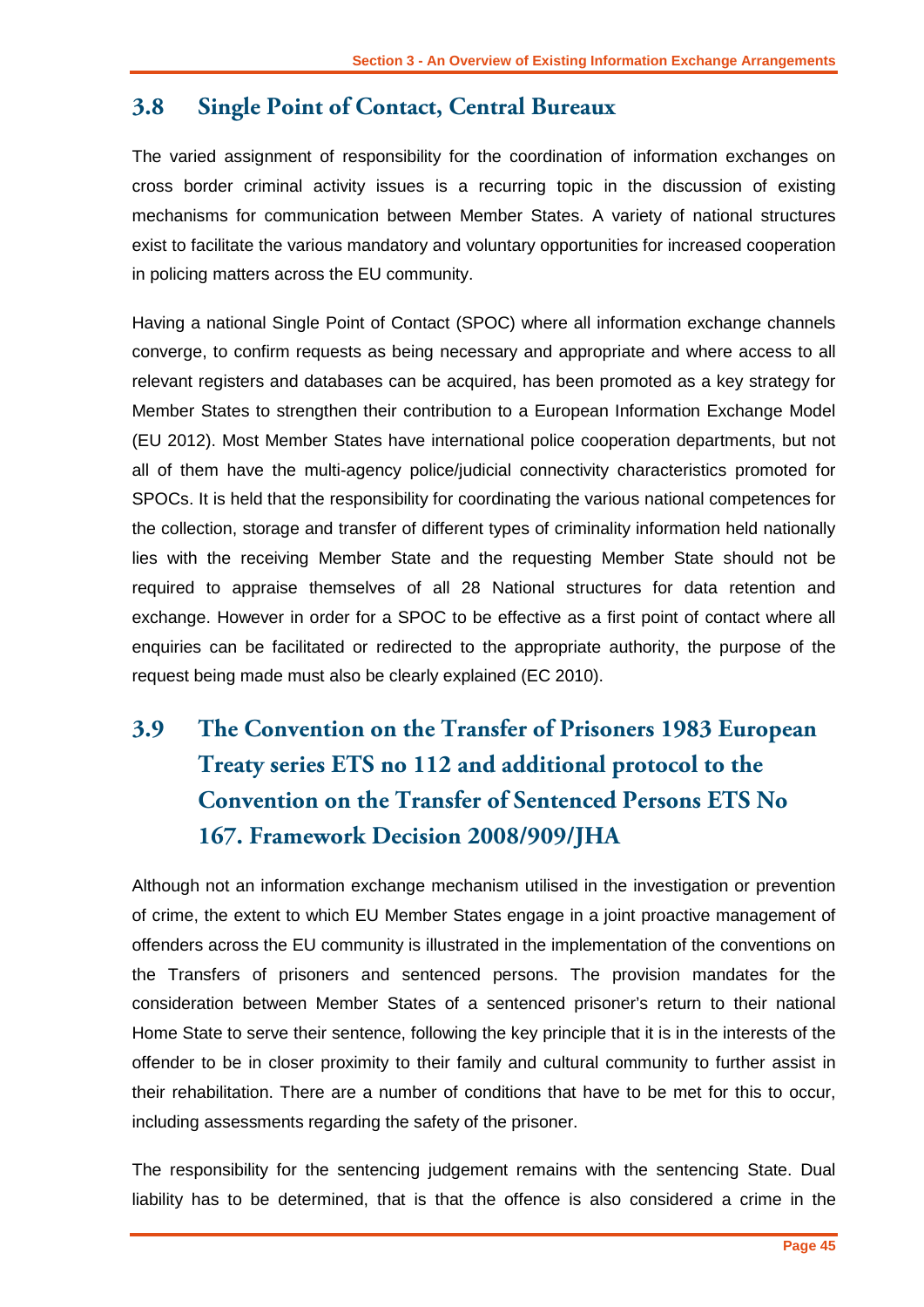receiving State. Requests are initiated and responded to by the Ministry of Justice in each State. It is a framework of cooperation not obligation and receiving Member States are not compelled to agree to a transfer request.

In addition there are protocols for cooperation where a sentenced prisoner has fled back to their Member State of Nationality to avoid the execution of their sanction in the sentencing State. Similar principles apply for the conversion or continued enforcement of the original sentence by the Member State of Nationality. The additional protocol ETS 167 removed the need for consent due to the low rate of voluntary agreements made under ETS No 112.

# **3.10 The Council Framework Decision 2008/947/JHA, "the principle of mutual recognition to judgements and probation decisions with a view to the supervision of probation measures and alternative sanctions"**

As of December 2011 a mechanism for the transfer of the community supervision of offenders across EU Members States also came into effect. FD 2008/947/JHA facilitates "the principle of mutual recognition to judgements and probation decisions with a view to the supervision of probation measures and alternative sanctions." It enables the social rehabilitation of convicted foreign EU national offenders by transferring a probation measure or alternative sanction, from the EU Member State in which they are sentenced, to their home country within the EU, in order for them to undertake their community sentence.

There are a number of grounds by which a Member State of Nationality may also refuse to accept a transfer. The receiving State has to be able to provide the sanction imposed and it cannot contravene their own domestic law, which may occur for example in cases where definitions of offences vary across Member States, such as ages of sexual consent. The transfer of supervision can also be declined if it is for a period of less than six months. The overall philosophy is to facilitate the offender travelling to an environment which may be more conducive to their positive rehabilitation, but where any risks of harm posed can also be managed effectively.

The challenges remain for each EU Member State to make this Framework Decision work within its own national jurisdiction (O'Donovan 2009). The nature of how the community supervision of offenders is managed and funded varies significantly across the EU community. The disparities between national probation systems and community sanctions across the EU remain stark, with varying competencies, requirements of consent and use of other intervention strategies such as electronic monitoring (ISTEP 2013). A number of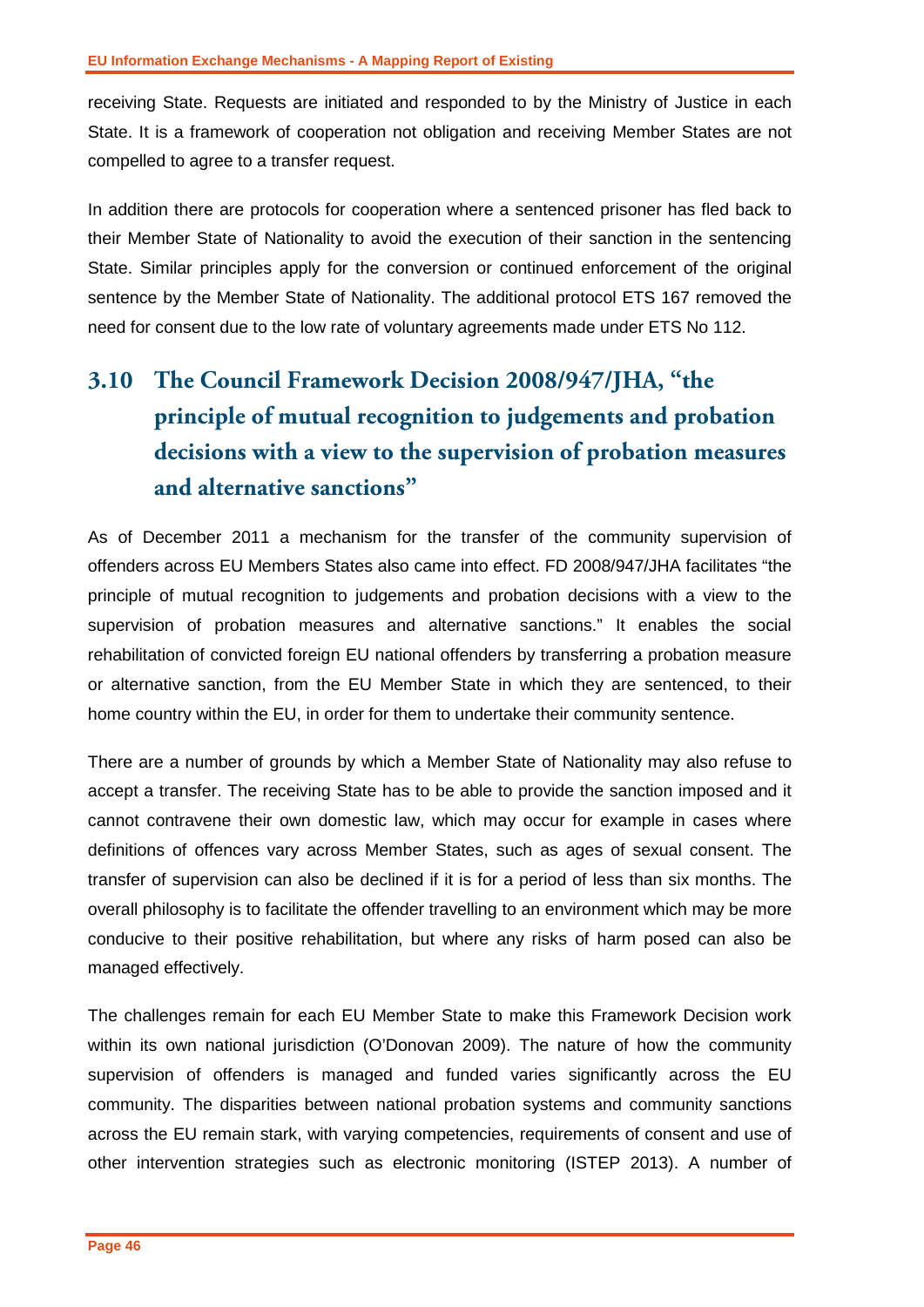Member States, including the United Kingdom have not yet transposed the framework decision into domestic law.

The experiences of supervision transfers between Scotland and England and Wales demonstrate that a plethora of issues have to be resolved to ensure that a proportionate response to the index offence, as imposed by the sentencing court, can be achieved by the receiving country. Achieving this within the EU framework sixty day decision time limit may prove unrealistic where protocols for transfer have not already been clearly established. **[47](#page-48-0)**

# **3.11 Carrier Communication of passenger data, Council Directive 2004 82/EC**

Whilst the overview provided so far has concentrated on the exchange of information pertaining to criminal activity, key to the SOMEC project aims is also the consideration of to what extent the movement of EU citizens can and should be scrutinized. According to this Directive, air carriers are required to communicate information concerning their passengers travelling to an EU border crossing. This information is supplied, at the request of the authorities responsible for carrying out checks on persons at the external borders of the EU, to improve border control and to combat illegal immigration more effectively. The data is forwarded to these authorities for passenger registration purposes and in principle they should be transmitted electronically. Once scrutinized the data should be deleted by these authorities within 24 hours of the transmission, provided that the passengers have arrived safely within the territory of the Member States.

Following the terrorist acts of September 11th 2001, The EU was under increasing pressure to establish more robust passenger information sharing protocols with the United States of America (USA). However USA data protection provisions were incompatible with the EU framework, requesting far more information and retaining the data for far longer than their EU counterparts (Yadar 2009, Nino 2010). The EU subsequently concluded negotiations for three additional bilateral agreements on the provision of passenger name records (PNR) with the USA, Canada and Australia. In 2010 the EU Commission adopted a strategy for the approach to transfers of PNR data to non EU countries and that bilateral agreements to do so should observe the following conditions:

<span id="page-48-0"></span>**<sup>47</sup>** See National Objectives for Social Work Services in the Criminal Justice System: Standards - Probation Chapter 5. Sec 116.The legislation governing transfers from Scotland to England and Wales is to be found in section 234 of the Criminal Procedure (Scotland) Act 1995. The provisions for transfers from England and Wales to Scotland are to be found in the Powers of Criminal Courts Act 1973 and in Schedule 2 to the Criminal Justice Act 1991.117.The same procedures as outlined in paragraphs 96 to 99 above should apply to cross-Border transfers as they would apply to transfers within Scotland.118.Both the officer seeking the transfer and the new Supervising Officer should inform the probationer that the court transferring the order retains residual powers to deal with breach of the order. Only the court transferring the order can in such circumstances sentence the probationer for the original offence.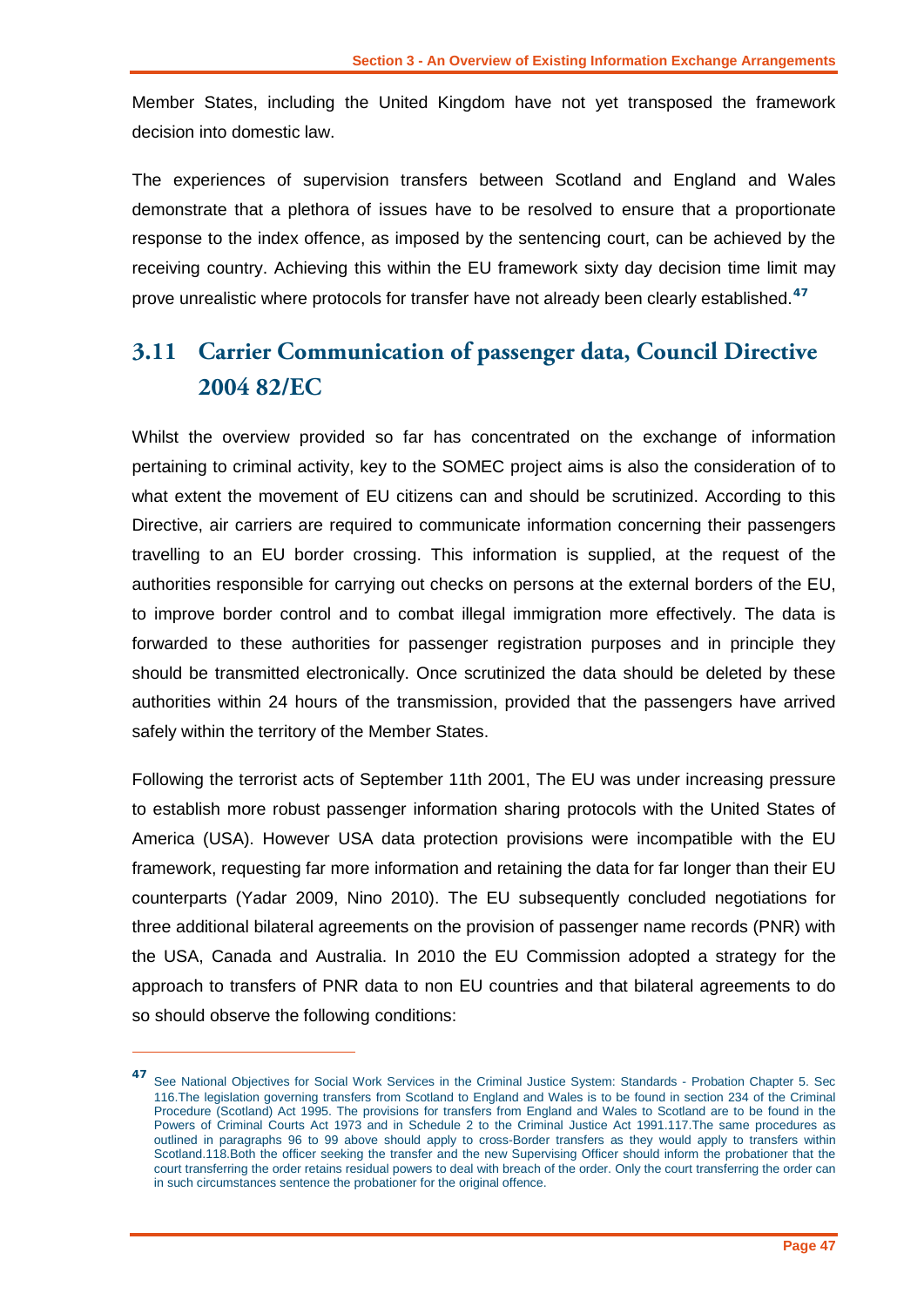- **PNR** data should only be used to fight terrorism and serious transnational crime.
- $\blacksquare$  The categories of PNR data that may be exchanged should be limited to what is necessary for that purpose and be clearly listed in the agreement.
- **Passengers should be given clear information about the exchange of their PNR** data, as well as have the right to access their PNR data and the right to effective administrative and judicial redress. This helps ensure full respect for privacy and that any violation of privacy will be remedied.
- Decisions having adverse effects on passengers must never be based on an automated processing of PNR data. A human being must be involved.
- **Non-EU countries must ensure a high level of data security and an effective** independent oversight of the authorities that use PNR data.
- **PNR** data cannot be stored longer than necessary to fight terrorism and serious transnational crime, and non-EU countries should gradually limit access to the data during the retention period.
- $\blacksquare$  A non-EU country may share PNR data with other countries (onward transfer), but only if those countries respect the standards laid down in the PNR agreement between the EU and the non-EU country and only on a case-by-case basis (Com 2010 492 final).

#### **3.12 Deportation**

Again, whilst not a mechanism for information exchange, deportation is a process whereby the communication of information on known serious violent or sexual offenders being returned to the Member State of Nationality is relevant to a number of law enforcement and offender management agencies. However should varying concepts of "who needs to know" continue to prevail, then the deportee may quickly be able to avoid any further official scrutiny upon their return to their Member State of Nationality.

The deportation of EU Nationals from other EU Member States can only occur under a very specific set of circumstances. Deportation from the UK is possible for Non EU foreign nationals who have offended and received a custodial sentence of 12 months or more, for EU Nationals this increases to a sentence of 2 years imprisonment or more. The issue of a deportation order on an offender is conditional on the requirement that the conduct of the individual concerned represents a genuine, serious and present threat to the sentencing State. However this is also balanced with a judicial consideration of Human Rights and the risks of harm posed to the offender following their return to their home country. In principle the latter should be less contentious across EU Member States who are obligated to ensure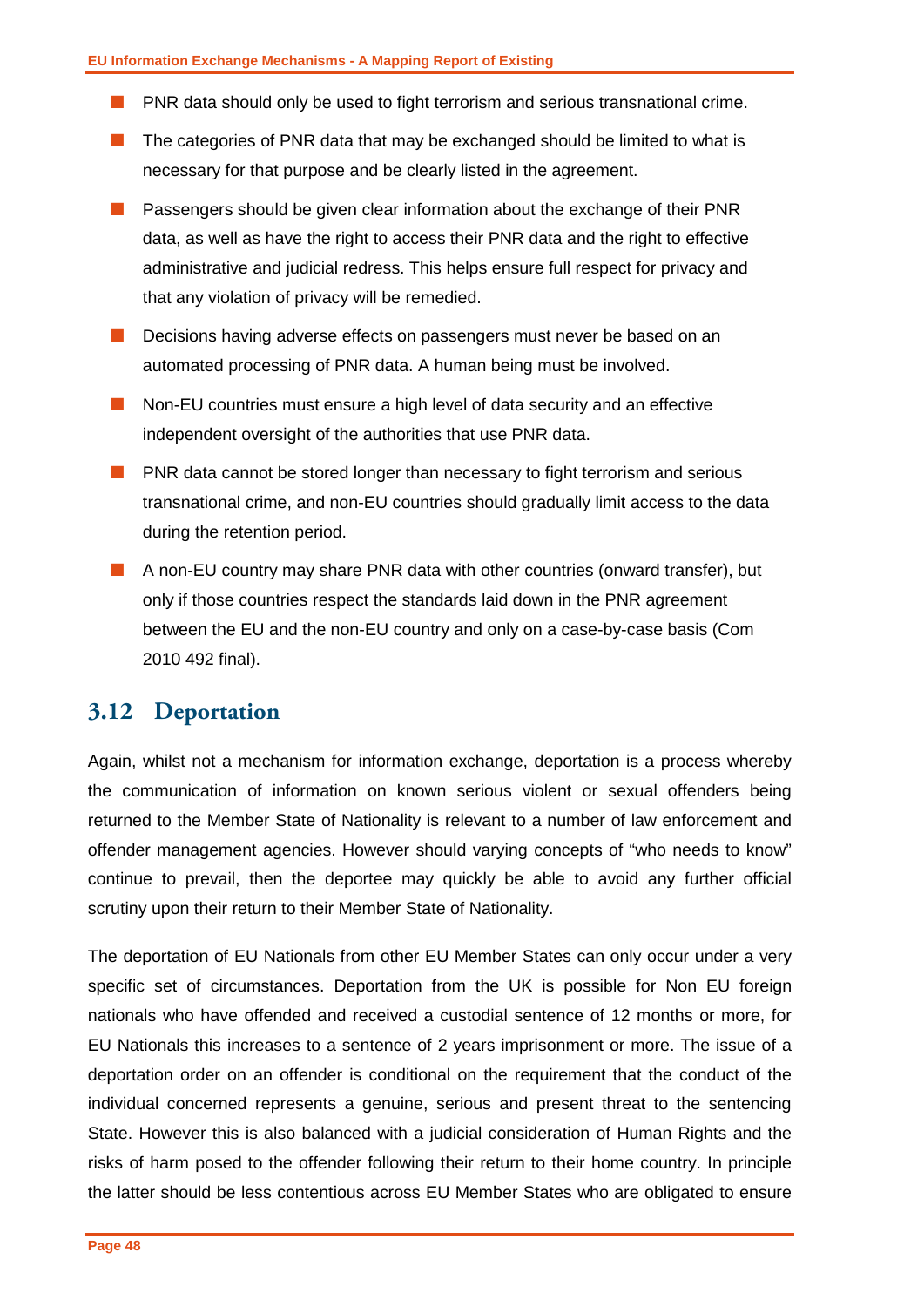that a number of fundamental principles of justice and humanity are sustained across the EU community.

Deportation issues are negotiated by immigration departments. However when the subject concerned is a serious violent or sexual offender their return has a particular significance for the receiving Member State of Nationality. Law Enforcement Agencies are frequently involved in information exchanges to secure the safe transit of a subject, but to what extent this then results in an ongoing management or surveillance of the individual upon their return is less clear. There are positive examples where an assessment for the need to disseminate additional information to the Member State of nationality are made. Mechanisms such as Interpol diffusions may then occur to highlight to the relevant country that the offender has concluded a custodial sentence with details of the index offence, the sentence imposed and intended travel dates and flights. However the obligation to continue to monitor an individual in any manner once a formal sanction has been completed differs significantly across the Member States. Therefore the provision of such information and any active response to its receipt is inconsistent.

# **3.13 Mechanisms for the Exchange of Criminal Information and their potential in relation to a proactive/preventative approach**

Table 3.1 details the main existing mechanisms for information exchange between law enforcement agencies across the EU community as relevant to the SOMEC project. These are instruments which are currently utilised by Member States for a variety of purposes including the investigation, detection and prevention of crime. The latter is of the greatest interest to the SOMEC project aims and some initial observations are made here on the potential of these mechanisms to be utilised further in the exchange of protective/preventative exchanges on serious violent or sexual offenders, but also identifying some of the most immediately apparent challenges in pursing this aim.

The field work analysis report gives further insight into how many Member States are actually already utilising one or more of these exchange mechanisms to engage in preventative information exchanges on serious violent or sexual offenders and perceptions of their effectiveness. The field work commentary also examines the current disparities in EU practice and the varied interpretation of the threshold criteria which needs to be met prior to any preventative exchange of information being considered by a Member State. **[48](#page-50-0)**

<span id="page-50-0"></span>**<sup>48</sup>** See SOMEC field work report accessible at http://www.cep-probation.org/default.asp?page\_id=553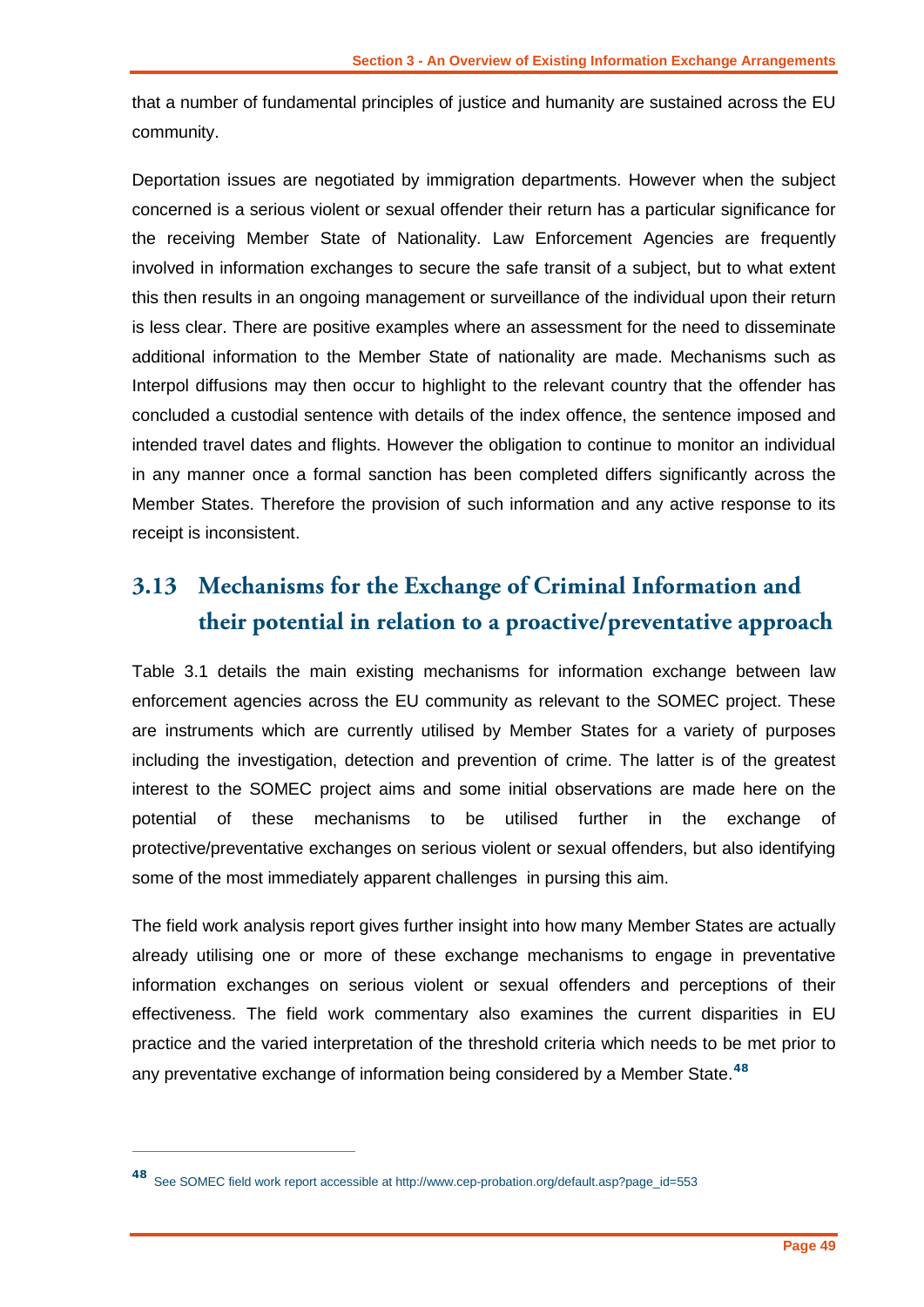This table starts to highlight the complex array of possible forms of communication that may occur under the banner headings of Interpol and Europol and indeed the diversity of bilateral, multilateral and liaison officer relationships. It must be noted therefore that when references are made to such options in broad terms such as this, that in reality this may relate to a varied collection of options that Interpol, Europol and individual formal agreements provide.

It is also the case that some mechanisms such as informal/regional arrangements may not immediately signify a high level of relevance in terms of how they might be developed to improve effectiveness in the preventative exchange of information on serious violent or sexual offenders. However they still retain a level of significance for the SOMEC project in terms of the identification of critical factors for success, in this case the establishment of professional relationships of trust, mutual respect and shared understandings of the issues of criminality and public protection being identified.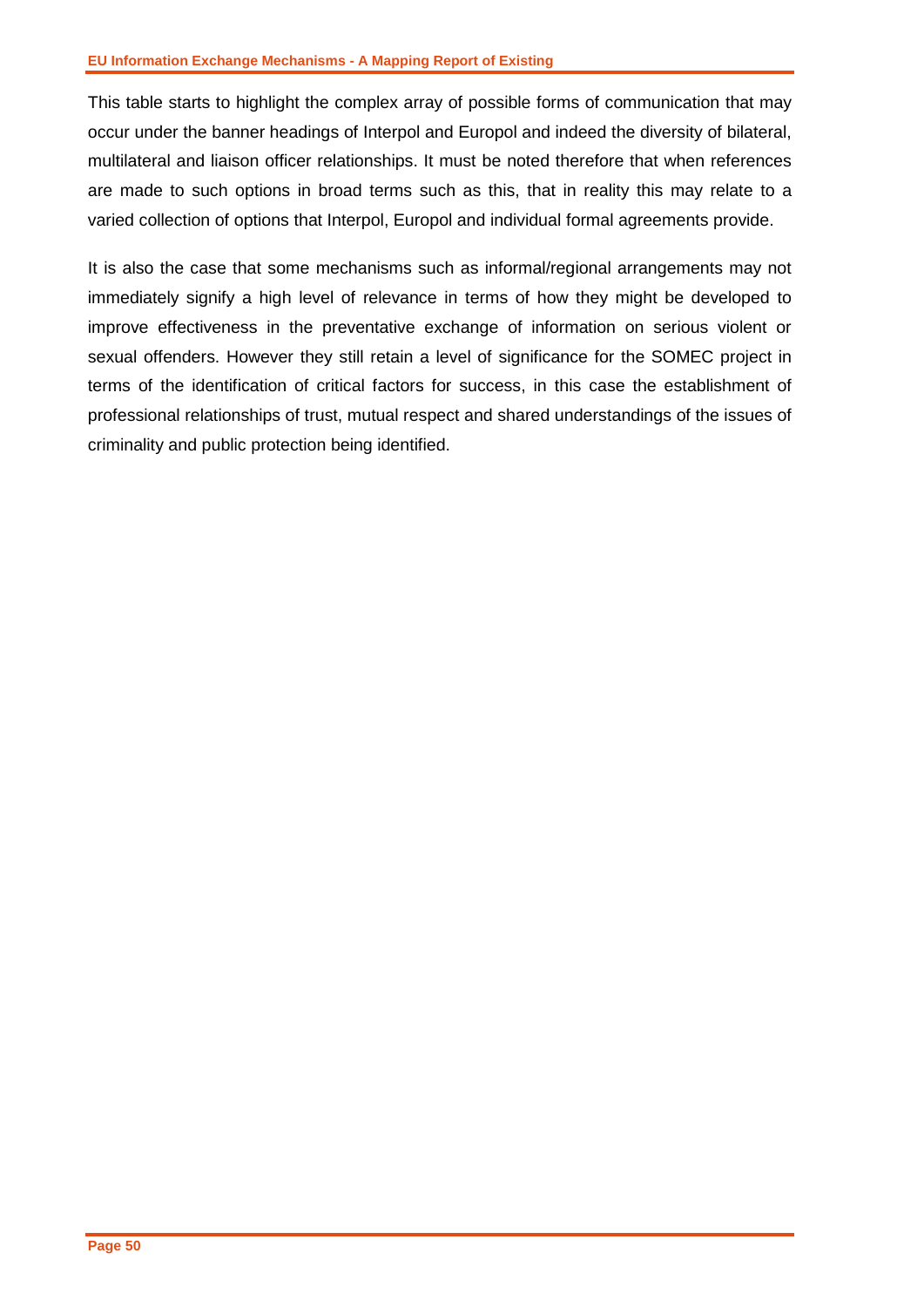| Mechanism                                                  | Primary purpose                                                                                                                                                                                                                                                            | Accessibility/Utilisation across the EU                                                                                                                                                                                                                                                                                                                                                                                                                                                                                                                                                                                                                                                                                                                                                                                                                                                                                                                                                                                                                                                                                 | Challenges/Benefits                                                                                                                                                                                                                                                                                                                                                                                                                                                                                                                                                                                                                                                                                                                                                                                                                                                                                                                                               | Proactive/preventative exchanges<br>Potential for use in                                                                                                                                                                                                                                                                                                                                                                                                                                                                                                                                                                                                                                                                                                                                             |
|------------------------------------------------------------|----------------------------------------------------------------------------------------------------------------------------------------------------------------------------------------------------------------------------------------------------------------------------|-------------------------------------------------------------------------------------------------------------------------------------------------------------------------------------------------------------------------------------------------------------------------------------------------------------------------------------------------------------------------------------------------------------------------------------------------------------------------------------------------------------------------------------------------------------------------------------------------------------------------------------------------------------------------------------------------------------------------------------------------------------------------------------------------------------------------------------------------------------------------------------------------------------------------------------------------------------------------------------------------------------------------------------------------------------------------------------------------------------------------|-------------------------------------------------------------------------------------------------------------------------------------------------------------------------------------------------------------------------------------------------------------------------------------------------------------------------------------------------------------------------------------------------------------------------------------------------------------------------------------------------------------------------------------------------------------------------------------------------------------------------------------------------------------------------------------------------------------------------------------------------------------------------------------------------------------------------------------------------------------------------------------------------------------------------------------------------------------------|------------------------------------------------------------------------------------------------------------------------------------------------------------------------------------------------------------------------------------------------------------------------------------------------------------------------------------------------------------------------------------------------------------------------------------------------------------------------------------------------------------------------------------------------------------------------------------------------------------------------------------------------------------------------------------------------------------------------------------------------------------------------------------------------------|
| Dissemination<br>processes<br>Interpol                     | information exchanges<br>To track down wanted<br>Central Bureaux (ICB)<br>for the detection and<br>transnational crimes.<br>persons, facilitate<br>1-24/7 and other<br><b>Interpol National</b><br>communication<br>prevention of<br>international<br>Operates<br>channels | email which can target single states, groups, regions or<br>Other Interpol dissemination channels-Diffusion-an<br>Internet portal for Global<br>Predates Europol and accessible also for countries<br>bordering, but currently outside of the EU.<br>all of the Interpol members<br>124/7-A restricted access<br>police communication.                                                                                                                                                                                                                                                                                                                                                                                                                                                                                                                                                                                                                                                                                                                                                                                  | serious violent or sexual offenders. But specific details of an<br>accessible outside the EU where data protection rules may<br>which authorised personnel can access at a National level,<br>from some EU Member States, advocating Europol as the<br>intended destination would be needed, which with "open<br>There is some reticence in the use of Interpol channels<br>A vast amount of information is contained on the I 24/7<br>primary source of exchange (EC 2010). I 24/7 data is<br>Member States, so information placed on the Interpol<br>communication with other Member States relating to<br>running various types of search for information. 190<br>Targeted dissemination channels allow for direct<br>system by i-link is accessible outside of the EU<br>borders" may lead to wider dissemination<br>vary even further.                                                                                                                       | of Interpol communication is appropriate<br>For this to be of further use to SOMEC<br>States can actively assess which form<br>disseminations can be made to single<br>Whilst it is the case that 124/7 is<br>accessible to all States who are<br>depending on the nature of the<br>Members of Interpol, targeted<br>communication to be made.<br>states/groups and regions.                                                                                                                                                                                                                                                                                                                                                                                                                         |
| Interpol Green<br>Notices                                  | criminals who are likely<br>Provides warnings and<br>information on serious<br>to reoffend posing a<br>criminal intelligence<br>serious threat<br>elsewhere.                                                                                                               | Used for a variety of serious offences on offenders who<br>may be travelling extensively so requiring systematic<br>Bureaux<br>review by Interpol Central                                                                                                                                                                                                                                                                                                                                                                                                                                                                                                                                                                                                                                                                                                                                                                                                                                                                                                                                                               | and monitoring of sexual offenders. Notices are used for a<br>wide range of offenders and the volume of notices issued<br>Notice and or an individual who is the subject of a Green<br>Green notices are reportedly under used for the tracking<br>There is no obligation for action upon receipt of a Green<br>overall is high (De Poubaix Lundin 2010); this can have<br>operational challenges for individual Member States.<br>Notice and therefore responses can vary.                                                                                                                                                                                                                                                                                                                                                                                                                                                                                       | violent offenders known to be travelling<br>such as volume and individual Member<br>State responses to notices, which are<br>but there are operational challenges<br>There is potential for Interpol Green<br>management of serious sexual or<br>Notices to contribute to the<br>not obligatory.                                                                                                                                                                                                                                                                                                                                                                                                                                                                                                     |
| Information<br>officers,<br>system)<br>Europol<br>(liaison | serious crime affecting<br>border investigations.<br>two or more Member<br>terrorism and other<br>States. Joint cross<br>Organised Crime,<br>Investigation of                                                                                                              | engage through their Europol National Units (ENU) and<br>information supplied by member States on such crimes<br>Analysis work files allow Europol to provide operational<br>reports on various areas of organised criminal activity.<br>posted there, each a member of their own ENU. Also<br>points, who provide strategic and tactical intelligence<br>Europol and between member states. Each member<br>occurring/linked across EU borders. Member states<br>via specialist intelligence analysis units, called focal<br>Europol is primarily mandated to assist EU member<br>occurs directly between the Europol liaison officers<br>since 2011 also other designated law enforcement<br>states in combatting serious organised crime. The<br>Europol Information System (EIS) is a database of<br>Exchange Network Application provides a secure<br>Headquarters in the Hague. Communication also<br>authorities. SIENA, Europol's secure Information<br>mechanism for the exchange of information with<br>border investigations.<br>State maintains a liaison bureau in the Europol<br>analyses to support cross | Secret. The data protection and management of information<br>There are European Commission proposals for a significant<br>crime, a further annex list of serious offences which Europol<br>between Member States. "SIENA messages are structured,<br>s clearly stipulated by Directive 95/46/EC (8). Proposals to<br>The Europol Council decision 2009 2009/936/JHA sets out<br>can handle large data volumes and are exchanged with a<br>Classifications, Restricted, Confidential, Secret and Top<br>the criteria for information sharing across the EU via the<br>Europol network. In addition to Terrorism and organised<br>high level of security" (EXIM) /*COM/2012/0735 final */<br>coordination point of all types of information exchange<br>may become involved with are listed. See end of table<br>Access to Europol data is defined and restricted by 4<br>reform to increase the role of Europol as a central<br>amend and develop this are pending | serious offence. This may be interpreted<br>2009/936/JHA for information exchange.<br>to SOMEC offenders, where the sharing<br>of such information via Europol may not<br>function for these type of offenders may<br>terms of the level of detail provided and<br>differently by Member States in relation<br>σ<br>be limited if there is huge inconsistency<br>in utilising this channel for this purpose<br>be commonplace. Europol's analytical<br>Some Member States have moved to<br>the concerns identified regarding the<br>It would need to be established that<br>There may be guidance required in<br>SOMEC offenders would meet the<br>imminent commission of a further<br>criteria set out by the annexe list<br>more systematic use of Europol<br>channels (EC 2012).<br>across the EU |

#### **Table 3.1, Mechanisms for the Exchange of Criminal Information and their potential for a proactive/preventative approach**

**Section 3 - An Overview of Existing Information Exchange Arrangements**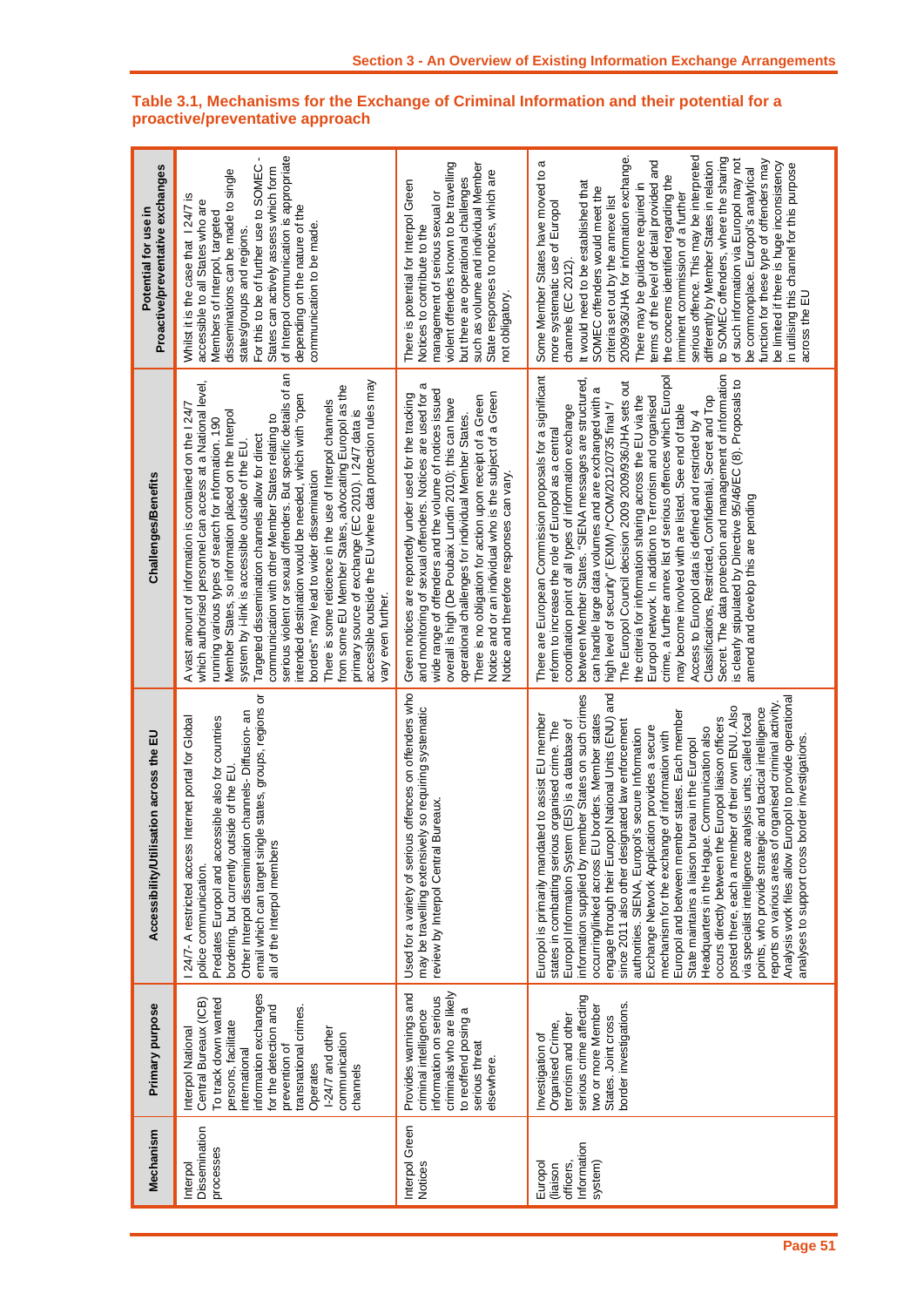| Mechanism                   | Primary purpose                                                                                                                                                        | Accessibility/Utilisation across the                                                                                                                                                                                                                                                                                                                                        | <b>Challenges/Benefits</b>                                                                                                                                                                                                                                                                                                                                                                                                                                                                                                                                                                                                                                                                                                                                      | Potential for use in Proactive/preventative exchanges                                                                                                                                                                                                                                                                                                                                                                                             |
|-----------------------------|------------------------------------------------------------------------------------------------------------------------------------------------------------------------|-----------------------------------------------------------------------------------------------------------------------------------------------------------------------------------------------------------------------------------------------------------------------------------------------------------------------------------------------------------------------------|-----------------------------------------------------------------------------------------------------------------------------------------------------------------------------------------------------------------------------------------------------------------------------------------------------------------------------------------------------------------------------------------------------------------------------------------------------------------------------------------------------------------------------------------------------------------------------------------------------------------------------------------------------------------------------------------------------------------------------------------------------------------|---------------------------------------------------------------------------------------------------------------------------------------------------------------------------------------------------------------------------------------------------------------------------------------------------------------------------------------------------------------------------------------------------------------------------------------------------|
| SISII SIRENE                | following the lifting of<br>Alerts on persons<br>Schengen States.<br>SIRENE Bureaux<br>maintain security,<br>established in all<br>internal borders.<br>and objects to | to support police cooperation between<br>alerts ((EXIM) /*COM/2012/0735 final<br>to front line officers. For SIS II, alerts<br>43 million<br>criminal matters will be accessible to<br>*/) accessible on a hit or no hit basis<br>police and judicial authorities in<br>A large scale system, over<br>all EU Member States.                                                 | that a person intends to commit or is committing a serious<br>Can be directly accessed on a hit/no hit basis by frontline<br>person gives reason to suppose that that person will also<br>available suggests that SISII is more likely to be used for<br>relevant offences see end of table. The limited evidence<br>security is identified "a) where there is a clear indication<br>criminal offence. b) Where an overall assessment of a<br>evidence are possible where a serious threat to public<br>serious organised crime rather than the sole transient<br>commit serious criminal offences in the future." For<br>Article 36 alerts. Discreet checks and the seizure of<br>operational law enforcement officers.<br>serious sexual or violent offender. | relevance of SISII for SOMEC offenders but this may well<br>SOMEC offenders are likely to require an assessment<br>under criterion (b). There is potential to increase the<br>require further guidance and agreement on how to<br>operationalise criterion (b).                                                                                                                                                                                   |
| ECRIS                       | electronic connection<br>databases across<br>of criminal record<br>Conviction data<br>σ<br>standardised<br>Establishing<br>exchange.<br>the EU.                        | country in another EU member states.<br>State of Nationality of any convictions<br>A mandatory procedure across all EU<br>judicial function and the police do not<br>Member States, to notify a Member<br>handed down to national from their<br>In many Member States this is a<br>information. Deals with historical,<br>have direct access to such<br>actual information. | Varying national laws as to whether convictions occurring in<br>other member states can be formally noted in the national<br>different types of personnel and departments in different<br>A few Member states have yet to link electronically and<br>paper transfers still occur in such cases. Managed by<br>state of origin.<br>states.                                                                                                                                                                                                                                                                                                                                                                                                                       | Not directly relevant in relation to proactive/preventative<br>exchanges without conviction.                                                                                                                                                                                                                                                                                                                                                      |
| PRÜM                        | Automated access to<br>registrations. Can be<br>utilised for all forms<br>for the exchange of<br>national databases<br>DNA, finger prints<br>and vehicle<br>of crime.  | Operates on a hit or no hit basis in the<br>made to the Member State where the<br>request for information can then be<br><b>States</b><br>have not yet engaged with Prüm.<br>first instance. A supplementary<br>Again a number of Member<br>data match has occurred.                                                                                                        | Assists with investigatory work, detection and confirming<br>ascertaining their identity when they have come to the<br>identities. May have a supplementary role in tracing a<br>mobile serious or violent offender and/or quickly<br>attention of another law enforcement authority.                                                                                                                                                                                                                                                                                                                                                                                                                                                                           | Reactionary rather than preventative, but can assist in<br>identifying patterns of movement across the EU by an<br>offender.                                                                                                                                                                                                                                                                                                                      |
| Embassy Liaison<br>Officers | Officers posted on<br>agency in another<br>Law Enforcement<br>Member States.<br>behalf of their                                                                        | Usually seconded to their country's<br>embassy in the host member state.                                                                                                                                                                                                                                                                                                    | differ between different Member states. They develop and<br>maintain a network of privileged contacts. Can provide an<br>and requests for information sharing, arrests, extraditions.<br>intelligence and support role, facilitate joint investigations<br>differences and regulations in their host country and can<br>The exact role of the liaison officer is subject to national                                                                                                                                                                                                                                                                                                                                                                            | miscommunications and/ or a duplication of efforts and<br>ensuring there is clear guidance and protocols on how<br>May be useful for single high risk cases, but generally<br>different issues of criminality are addressed between<br>Some Member States may prioritise this connection<br>The issue for SOMEC may be more about avoiding<br>above other forms of information exchange<br>less systematic in relation to SOMEC<br>Member States. |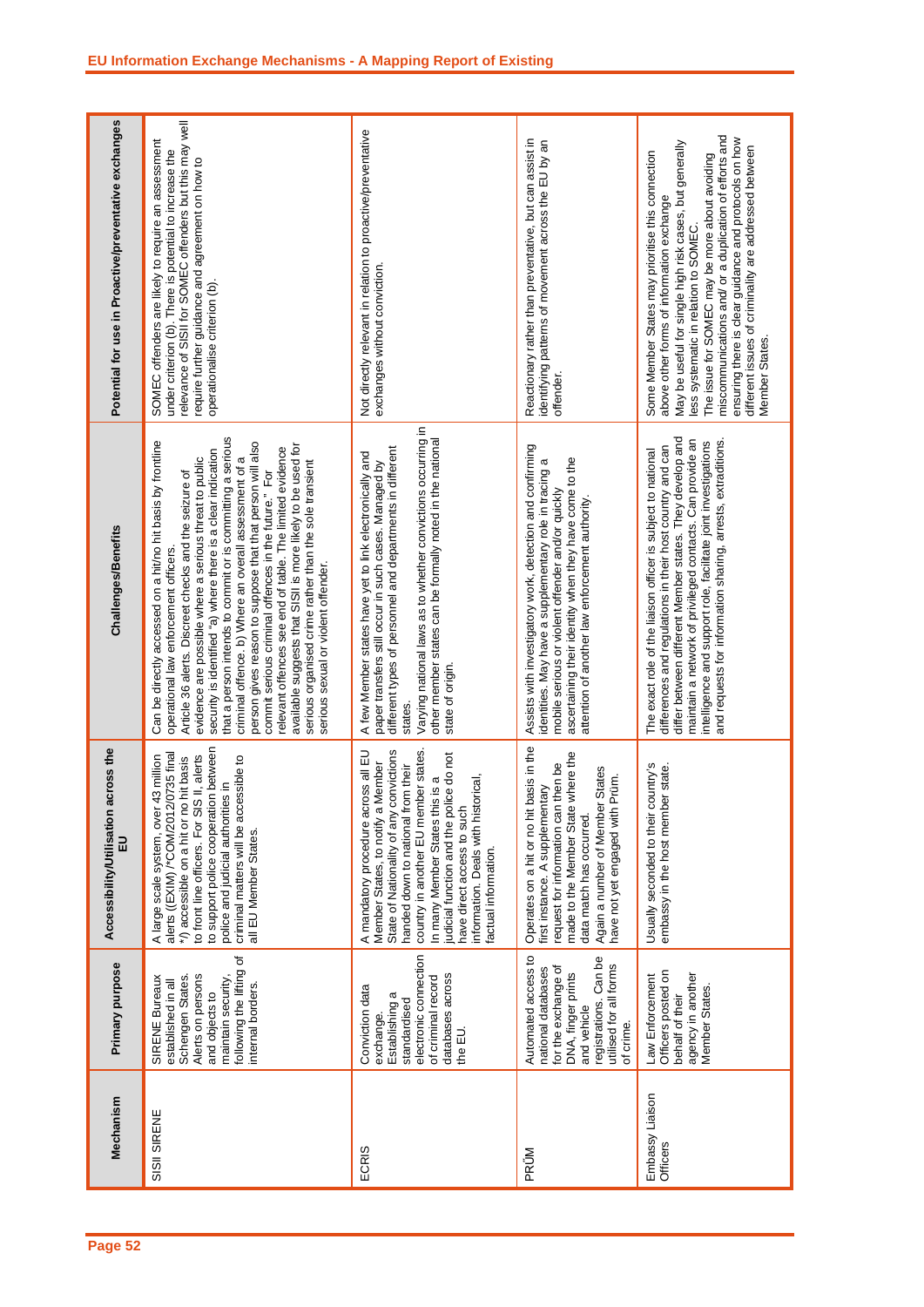| Potential for use in Proactive/preventative<br>exchanges | Some Member States may prioritise this connection<br>on how different issues of criminality are addressed<br>The issue for SOMEC may be more about avoiding<br>and ensuring there is clear guidance and protocols<br>miscommunications and/ or a duplication of efforts<br>generally less systematic in relation to SOMEC.<br>May be useful for single high risk cases, but<br>above other forms of information exchange<br>between Member States. | A number of Member States already have SPOCs or<br>jurisdictions. Connectivity between law enforcement<br>There may be resource implications and additional<br>considered where different responsibilities for data<br>and judicial departments may also need to be<br>challenges for Member States with multiple<br>integrated Bureaux and comment on their<br>retention are held nationally<br>effectiveness (EC 2010).                                | Further independent evaluations are required on the<br>The relevance for SOMEC offenders is also likely to<br>Also where interim measures are agreed between<br>travelling violent or sexual offenders are identified<br>Member States where recurring issues regarding<br>be determined at a political/ policy level between<br>Member States, pending wider pan European<br>successes of such initiatives.<br>initiatives.                                                                                                                                                                                                              | key Law Enforcement personnel across EU Member<br>States when implementing new measures are useful<br>The lack of formalisation raises concerns regarding<br>shared understandings and consultations between<br>professional relationships, joint training activities,<br>successes to be had in the development of good<br>consistency and accountability. However the<br>considerations for SOMEC.                                                                                                                                                                                                                                          |
|----------------------------------------------------------|----------------------------------------------------------------------------------------------------------------------------------------------------------------------------------------------------------------------------------------------------------------------------------------------------------------------------------------------------------------------------------------------------------------------------------------------------|----------------------------------------------------------------------------------------------------------------------------------------------------------------------------------------------------------------------------------------------------------------------------------------------------------------------------------------------------------------------------------------------------------------------------------------------------------|-------------------------------------------------------------------------------------------------------------------------------------------------------------------------------------------------------------------------------------------------------------------------------------------------------------------------------------------------------------------------------------------------------------------------------------------------------------------------------------------------------------------------------------------------------------------------------------------------------------------------------------------|-----------------------------------------------------------------------------------------------------------------------------------------------------------------------------------------------------------------------------------------------------------------------------------------------------------------------------------------------------------------------------------------------------------------------------------------------------------------------------------------------------------------------------------------------------------------------------------------------------------------------------------------------|
| <b>Challenges/Benefits</b>                               | between different Member states. They develop and maintain a<br>network of privileged contacts. Can provide an intelligence and<br>differences and regulations in their host country and can differ<br>support role, facilitate joint investigations and requests for<br>The exact role of the liaison officer is subject to national<br>information sharing, arrests, extraditions.                                                               | organisational structure. It is thought that this makes it easier to<br>Places all key mechanisms for exchange together into a single<br>Needs to improve efficiency rather than add an additional layer<br>ensure a prompt validation of a request and an appropriate<br>Filters what is coming in and what goes out.<br>of bureaucracy.<br>response.                                                                                                   | example, the management of serious sexual offenders across<br>UK and the Republic of Ireland. However, benefits tend to be<br>supported by a Memorandum of Understanding between the<br>local or regional with limited pan European relevance, and in<br>some instances the target group of such formal bilateral and<br>the Northern Irish border with the Republic of Ireland-this is<br>experience of mobile offenders across mutual borders. For<br>countries share borders; or have historical and operational<br>Mainly addresses specific cross regional issues; or where<br>multilateral arrangements is serious organised crime. | back to more centralised formal mechanisms if information then<br>operational law enforcement officers, with personnel retreating<br>result. However, there are issues with accountability and audit<br>lacking in more formal centralised channels of communication<br>trails of decision making, particularly in the cases of failure or<br>where things may be more restricted in terms of sharing as a<br>It relies on relationships/good will/trust- all of which can be<br>Informal arrangements are seen to be more expedient by<br>has to be utilised in a particular way for prosecutions etc.<br>challenge on human rights grounds. |
| Accessibility/Utilisation across the EU                  | embassy in<br>Usually seconded to their country's<br>the host member state.                                                                                                                                                                                                                                                                                                                                                                        | ENU and Interpol National Central Bureau and<br>contacts for other channels. Whilst there are a<br>coordination of all channels of communication<br>Not an exchange mechanism but the central<br>which brings together the SIRENE Bureau,<br>number of International Police Cooperation<br>mechanisms proposed via a SPOC. It is<br>departments only some contain all the<br>advocated that it should include all law<br>enforcement agencies (EC 2012). | Various examples Nordic, East European, and<br>Memorandum of Understanding between UK<br>and Republic of Ireland on mobile sex<br>offenders.                                                                                                                                                                                                                                                                                                                                                                                                                                                                                              | Occurs informally, as part of other regional<br>meetings, ad hoc communication.                                                                                                                                                                                                                                                                                                                                                                                                                                                                                                                                                               |
| Primary purpose                                          | Officers posted on<br>agency in another<br>Law Enforcement<br>Member States.<br>behalf of their                                                                                                                                                                                                                                                                                                                                                    | coordination of all<br>exchange on<br>forms of EU<br>information<br>The central<br>criminality.<br>National                                                                                                                                                                                                                                                                                                                                              | States addressing<br>shared interests in<br>Formal exchange<br>particular criminal<br>between one or<br>more Member<br>agreements<br>cooperation<br>and judicial<br>and mutual<br>matters.                                                                                                                                                                                                                                                                                                                                                                                                                                                | Units have close<br>Where policing<br>geographical<br>relations.<br>border                                                                                                                                                                                                                                                                                                                                                                                                                                                                                                                                                                    |
| Mechanism                                                | Embassy Liaison<br>Officers                                                                                                                                                                                                                                                                                                                                                                                                                        | Single Point of<br>Contact (SPOC)                                                                                                                                                                                                                                                                                                                                                                                                                        | Formal Bilateral/<br>Multilateral                                                                                                                                                                                                                                                                                                                                                                                                                                                                                                                                                                                                         | Informal regional<br>arrangements                                                                                                                                                                                                                                                                                                                                                                                                                                                                                                                                                                                                             |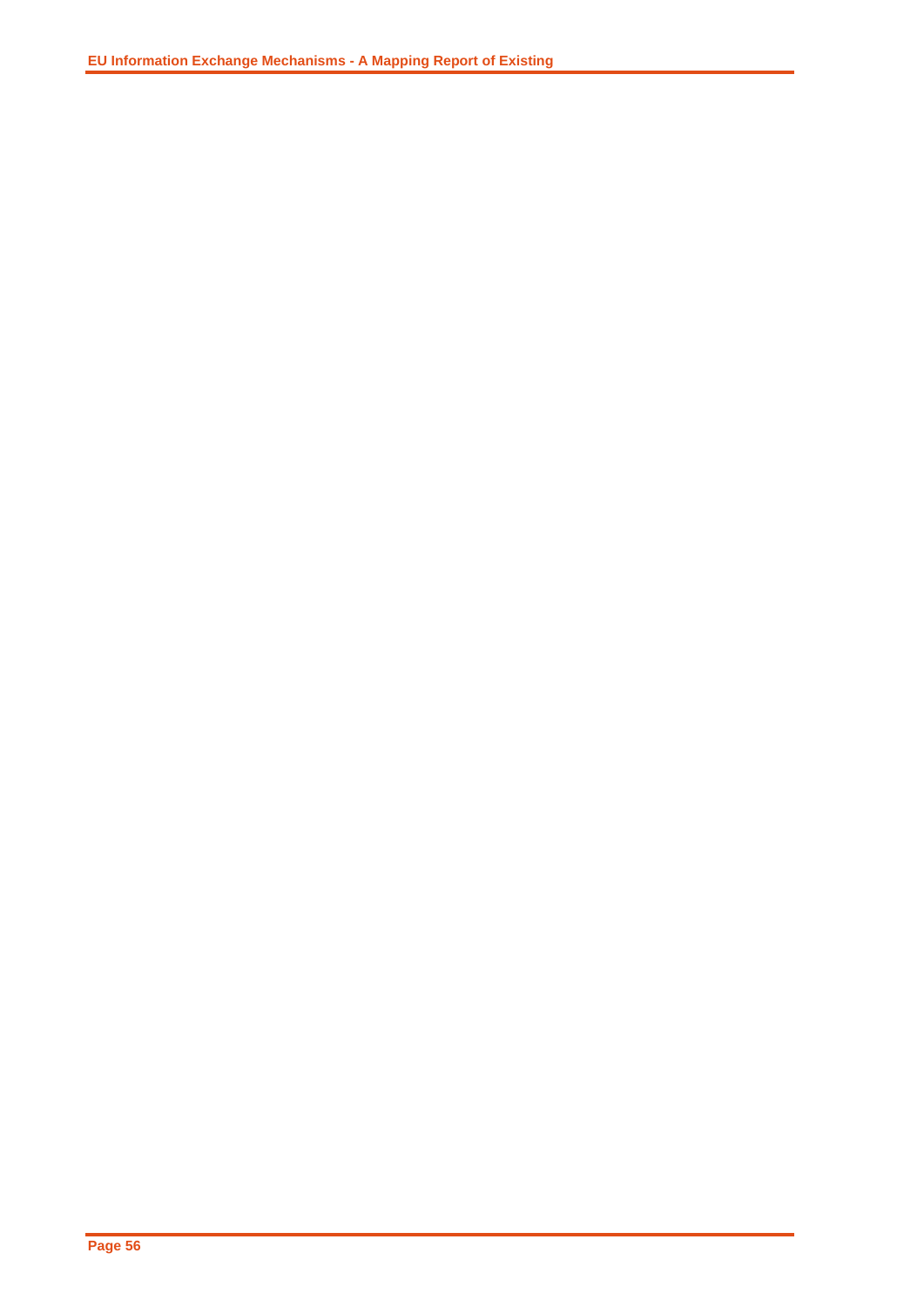1. Europol Council Decision (ECD) 2009 Annexe. 2009/936/JHA. Other serious offences that Europol may assist with where two or more Member States are affected:

unlawful drug trafficking, illegal money-laundering activities, crime connected with nuclear and radioactive substances, illegal immigrant smuggling, trafficking in human beings, motor vehicle crime, murder, grievous bodily injury, illicit trade in human organs and tissue, kidnapping, illegal restraint and hostage taking, racism and xenophobia, organised robbery, illicit trafficking in cultural goods, including antiquities and works of art, swindling and fraud, racketeering and extortion, counterfeiting and product piracy, forgery of administrative documents and trafficking therein, forgery of money and means of payment, computer crime, corruption, illicit trafficking in arms, ammunition and explosives, illicit trafficking in endangered animal species, illicit trafficking in endangered plant species and varieties, environmental crime, illicit trafficking in hormonal substances and other growth promoters.

2. Schengen SISII Article 36 alerts relevant offences:

participation in a criminal organisation, terrorism, trafficking in human beings, sexual exploitation of children and child pornography, illicit trafficking in narcotic drugs and psychotropic substances, illicit trafficking in weapons, munitions and explosives, corruption, fraud, including that affecting the financial interests of the European Communities within the meaning of the Convention of 26 July 1995 on the protection of the European Communities' financial interests, laundering of the proceeds of crime, counterfeiting currency, including of the euro, computer-related crime, environmental crime, including illicit trafficking in endangered animal species and in endangered plant species and varieties, facilitation of unauthorised entry and residence, murder, grievous bodily injury, illicit trade in human organs and tissue, kidnapping, illegal restraint and hostage-taking, racism and xenophobia, organised or armed robbery, illicit trafficking in cultural goods, including antiques and works of art, swindling, racketeering and extortion, counterfeiting and piracy of products, forgery of administrative documents and trafficking therein, forgery of means of payment, illicit trafficking in hormonal substances and other growth promoters, illicit trafficking in nuclear or radioactive materials, trafficking in stolen vehicles, rape, arson, crimes within the jurisdiction of the International Criminal Court, unlawful seizure of aircraft/ships, sabotage.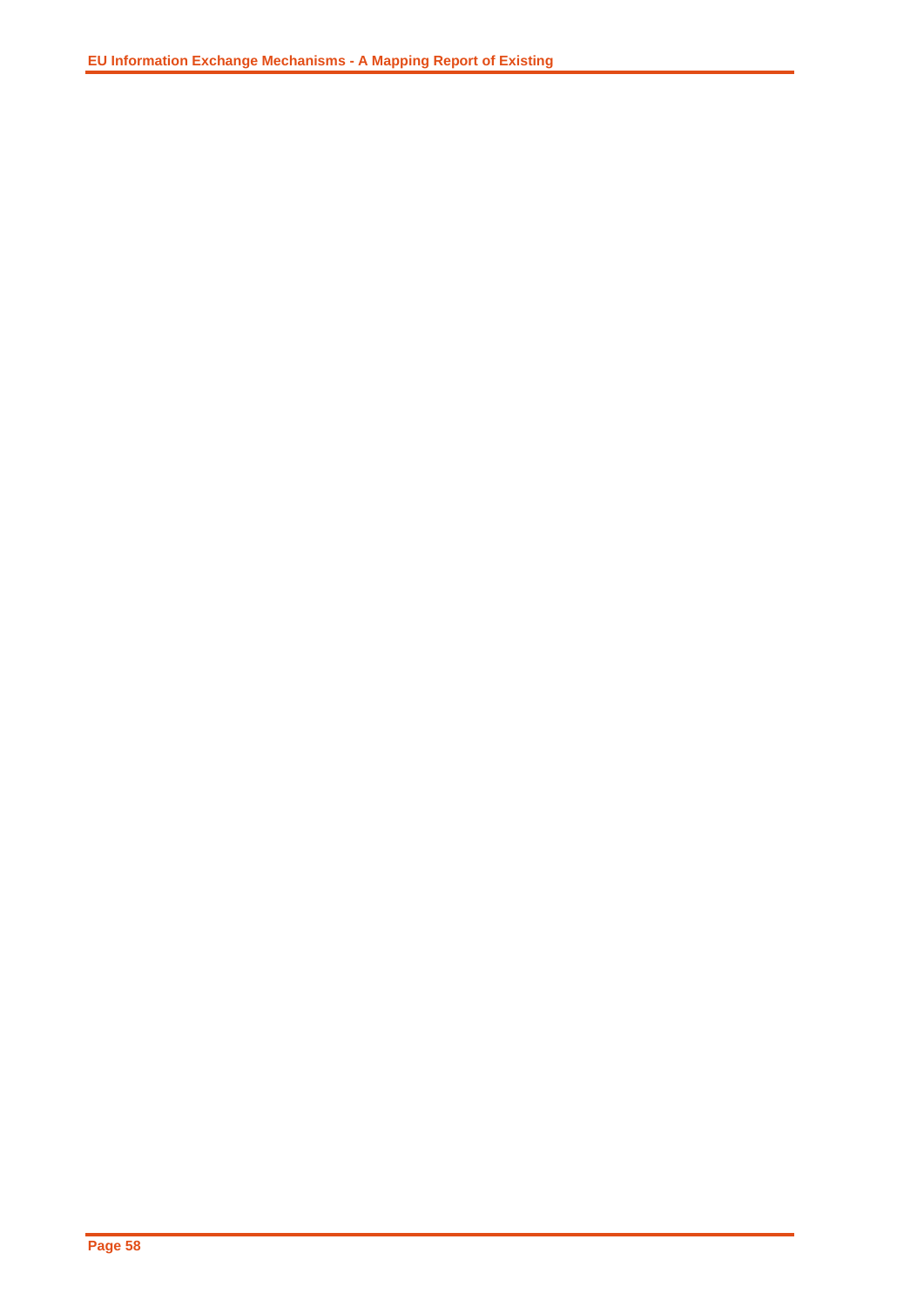### **Section 4 - Implementation Issues**

A review of existing exchange mechanisms for information sharing on criminality across EU Member States starts to suggest some core themes in relation to the varying perceptions, interpretations and practices across the EU, albeit any conclusions are drawn in acknowledgement of some of previously stated limitations of the review methodology.

O'Neill (2011) highlights the varied patterns of responsibility across law enforcement agencies within the EU, with similar functions being undertaken by the police, investigatory magistrates and prosecutors, answerable to various different types of governmental divisions and departments dependent on the national jurisdiction. A uniformity of approach to cross border functions becomes ever more challenging as a result.

Alain (2001) has noted that the incremental development of EU information exchange mechanisms over time has made them complex. Within such a context formalising police cooperation can be difficult to translate into useable, operational procedures. Formal procedures and systems tend not to fit with existing police practices and structures, and attempts to 'bolt them on' can fail (Alain 2001 p126). The 'executive driven' nature of much policy development of EU instruments in the area of information exchange has been seen as the main reason for their lack of 'practical orientation', exacerbated by the limited participation of operational law enforcement personnel (Block 2010 p195; see also: Bigo 2000; Block 2008). Consequently there can be limited impact on police information exchange practices. Grijpink (2006) has argued that better communication and cooperation is required rather than a centralisation of systems.

Currently police within the EU can utilise a number of differing information exchange mechanisms including Europol, Interpol, ECRIS, SIS II, Prüm and designated liaison officers (Block 2010). Interestingly, of the 541 liaison officers deployed by Member States in 2008 to other countries in order to aid information exchange and police cooperation, 38% were located in the EU itself, despite the existence of other channels for information exchange (Block 2010: p200 citing Council 2008). Whilst speculative, it is possible that multiple channels can create confusion if the rationale and purpose of each channel is not clear. Hobbing for example has argued that sensitivity, urgency, complexity and the requirement for 'active support' all impact on the choice of channel, including the choice of informal ones, regional arrangements or the use of known and trusted liaison officers (2008).

Informal networks and procedures can become the preferred option for on the ground officers. Alain also notes that research into this area will encounter a key problem, notably that senior policy personnel may offer an 'official discourse' that all is well. However, field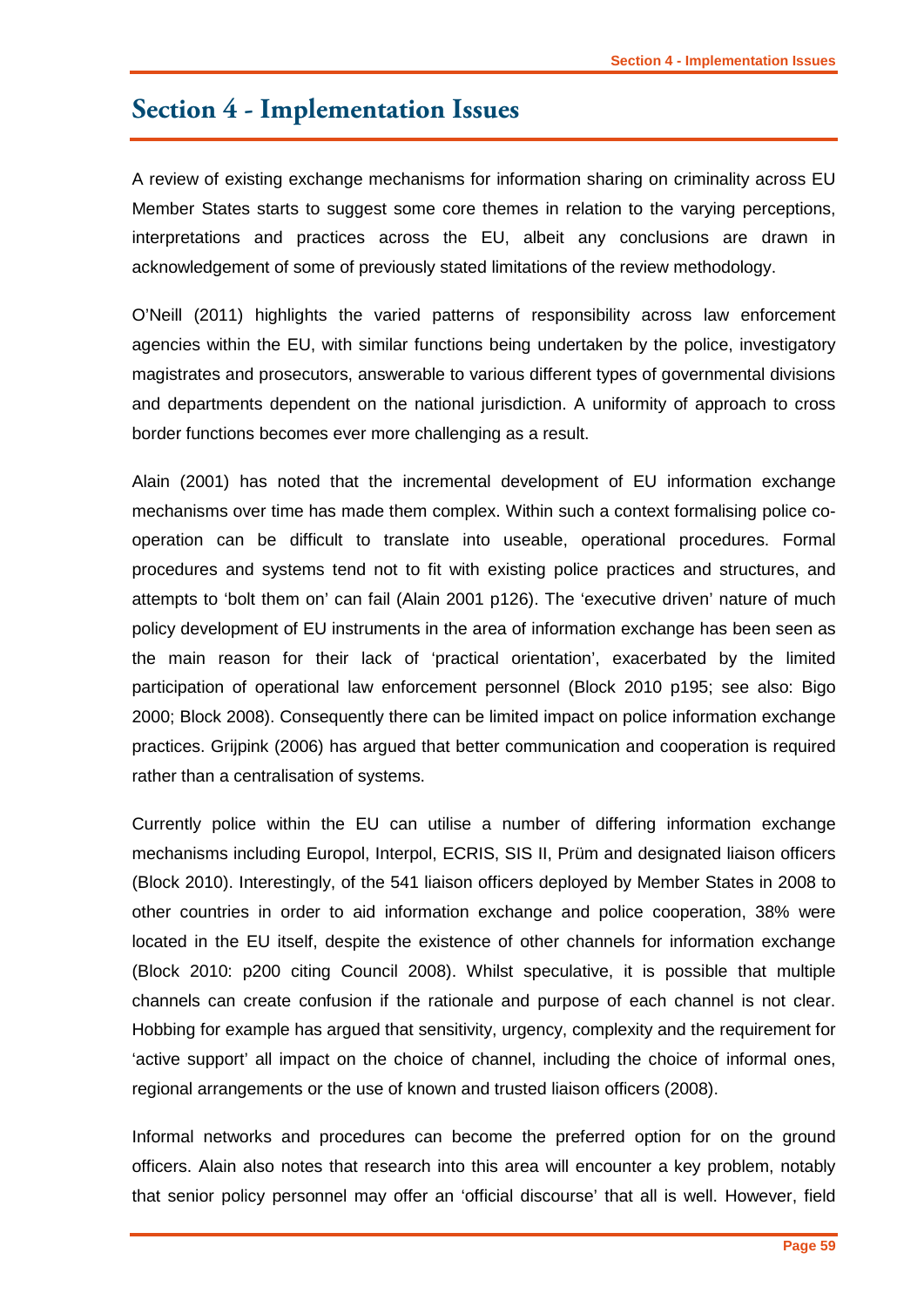officers will note operational problems, usually that formal agreements can be complicated and time consuming, and result in delays to investigations for example (2001 p127). Information exchange can also be asymmetrical, i.e. one country gets more out of it than another and this can be resented (2001 p125).

Magee (2008 p60) highlighted the lack of awareness and confusion exhibited by frontline police officers of the sources of international exchange information available to them and their accessibility. This was exacerbated he contends by the confusing array of possibilities for exchange which were utilised to varying degrees by different countries, jurisdictions and governmental departments and calls for a rationalisation and clarity of approach across the EU. Recommendations have been made for a Single Point of Contact for all forms of International Police Cooperation, to streamline communication systems. **[49](#page-61-0)** The need for staff training resources to be deployed in this area is also key (Magee 2008).

Magee (2008) has also commented on the residual reactionary approach to sharing data on criminality across borders and the barriers to operating formal agreements, for example police rivalry across national borders and within national borders. This can result in lack of co-operation and inefficiencies which are intensified by supra-national agreements (Alain 2001 p125). Further barriers to operationalising formal agreements exist, most notably, that perceptions of a crime problem are not shared across EU Member States. This can result in friction or lack of co-operation, exacerbated 'when a country considers its effort against a problem as being optimum, but not considered as such by others' (Alain 2001 p124). This can be exacerbated by distance between EU bureaucrats and operational staff; and the potential that negotiated agreements at the 'supra level' are often difficult to implement at the national or local level. This can result in significant gaps in the system. As Alain puts it: 'the translation of negotiated agreements into realizable practices is still restricted to each partner's capacity to do it as effectively as it was intended at the negotiation table' (p126).

In addition, law enforcement personnel appear wary of sharing "nonfactual" information Mahmood (1995) and Parkin (2011). Assessments and judgments of the level of harm an offender may pose are not commonly seen to be a primary function of many police authorities, exacerbated by the police focus on crime solving rather than crime prevention. **[50](#page-61-1)** Therefore whilst some contextual, background information may be provided, it is often only

<span id="page-61-0"></span>**<sup>49</sup>** Communication form the Commission to the European parliament and the Council Strengthening law enforcement cooperation in the EU: the European Information Exchange Model (EIXM)/\* COM/2012/0735 final\*/

<span id="page-61-1"></span>**<sup>50</sup>** It is possible to contend that there has been some movement towards crime prevention in policing work since 2001, given impetus by prevention of terrorism, prevention of crime by high risk child sexual offenders, preventative work on drug and people trafficking, and the prevention of serious organised crime. However, Alain's basic contention that information exchange tends to be driven on a 'case by case basis' may still be the predominant position, and with most information exchange occurring post-conviction rather than proactively to prevent crime.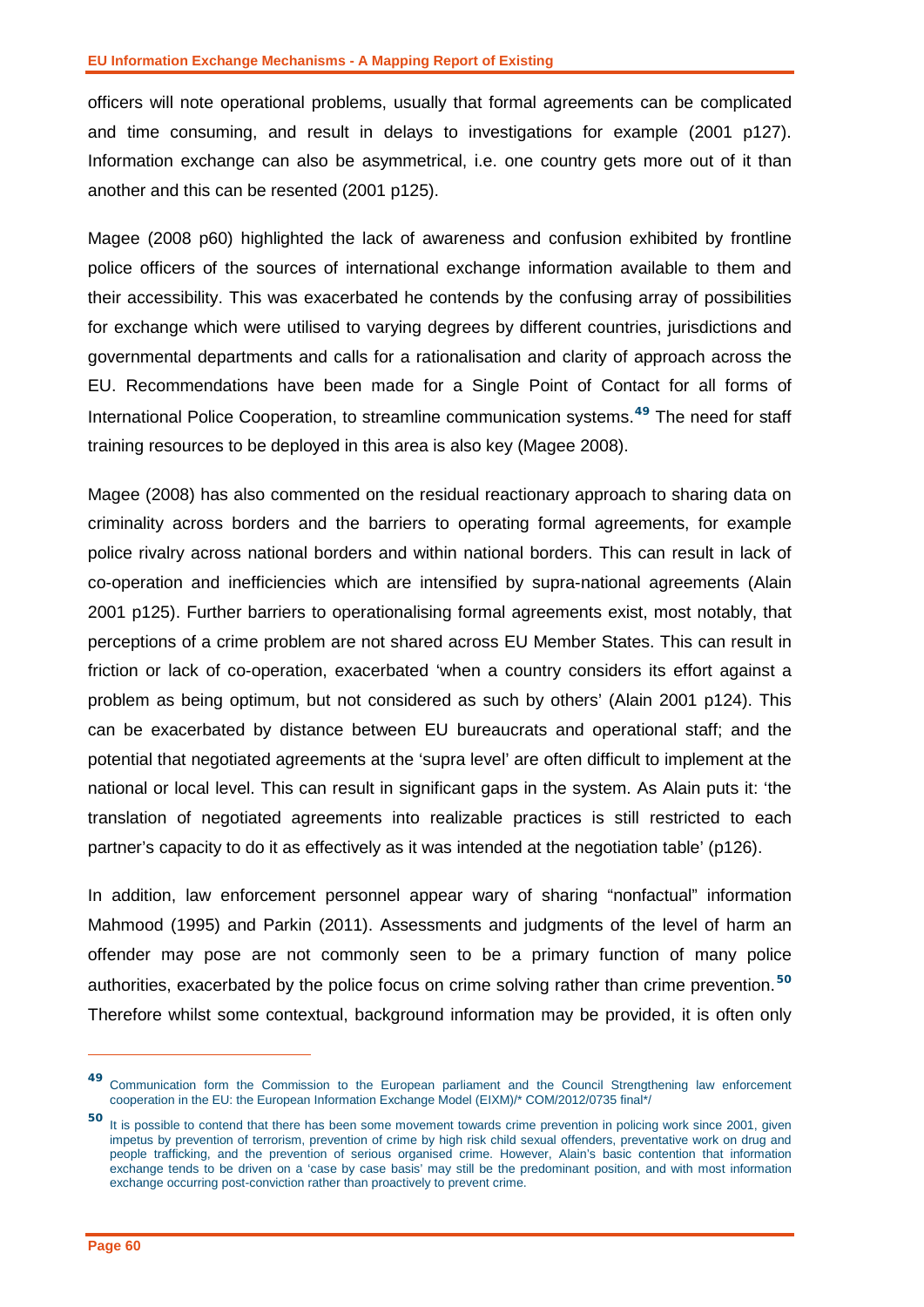where it is supported in the first instance by more tangible evidence of criminality such as a prior offending history. The seriousness of the offending of an individual is therefore determined by criminal records alone in the main.

Exchange across national borders does not necessarily mean that information will filter down to the local level of policing for appropriate actions to be taken in individual cases. Block (2010 p200) notes that 'only a small number of police officers in Europe are engaged in full time transnational co-operation', most police officers are not, and there can be significant challenges in linking "local to global".**[51](#page-62-0)**

Difficulties in 'on the ground' change implementation can be underestimated, particularly that differing levels of police discretionary powers within and across nations can result in differing levels of resistance to procedures, or differing levels of negotiating around formal procedures as officers seek to save time by using informal networks. This is a position supported by Walsh (2006) who has argued that police officers can be reluctant to share information to avoid compromising confidential sources or ongoing investigations, preferring to speak to police personnel they know rather than trusting data exchange mechanisms. Speed, trust and knowledge of the person can be instrumental in the informal network of information exchange used by police officers (see Block 2010 for example. See also Alain 2001 p124- 127; see also: Bigo 2000; Grijpink 2007; Hobbing 2008; Jacobs and Blitsa 2008; Stelfox 2003).

However, Brunnée and Toope have argued that not only do practitioners adapt to new structures and demands, sometimes the 'on the ground' urgency and need to do things itself creates a pressure from practitioners for further change (2001 p70; see also Walsh 2006). In these circumstances police themselves begin to build pressure for greater co-operation even if EU structures and political will lags behind. For example, as crime has become more transnational, police personnel have recognised the need for increased information exchange and co-operation (Jacobs and Blitsa 2008).

However, this pressure and change at both political and operational levels has largely been driven by concerns over terrorism or organised crime which is occurring transnationally, operating across borders, and where international police cooperation appears far more acceptable to Member States. In contrast, increased co-operation and information exchange continues to remain challenging when it relates to the activities of the individual transient offender. It appears to be the individual assessment of the level of harm posed by a

<span id="page-62-0"></span>**<sup>51</sup>** See HM Government (2011) Local to Global. Reducing the Risk from Organised Crime. London: HM Government. See also HM Government (2013) Serious and Organised Crime Strategy. London: HM Government.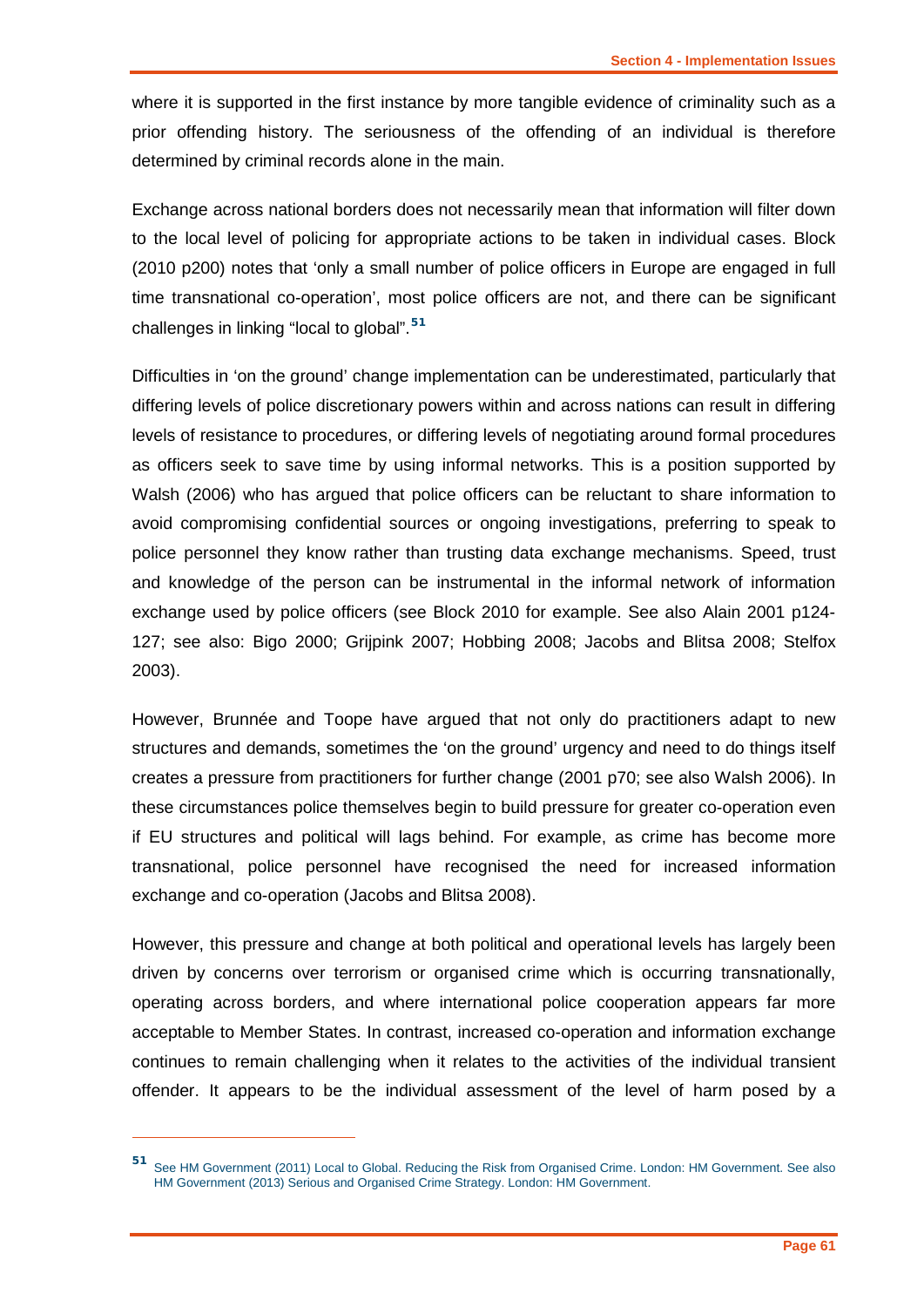particular offender and differing perceptions of the rights of the Member State of Nationality to convey their concerns to others, where police cooperation across borders continues to meet its greatest challenges.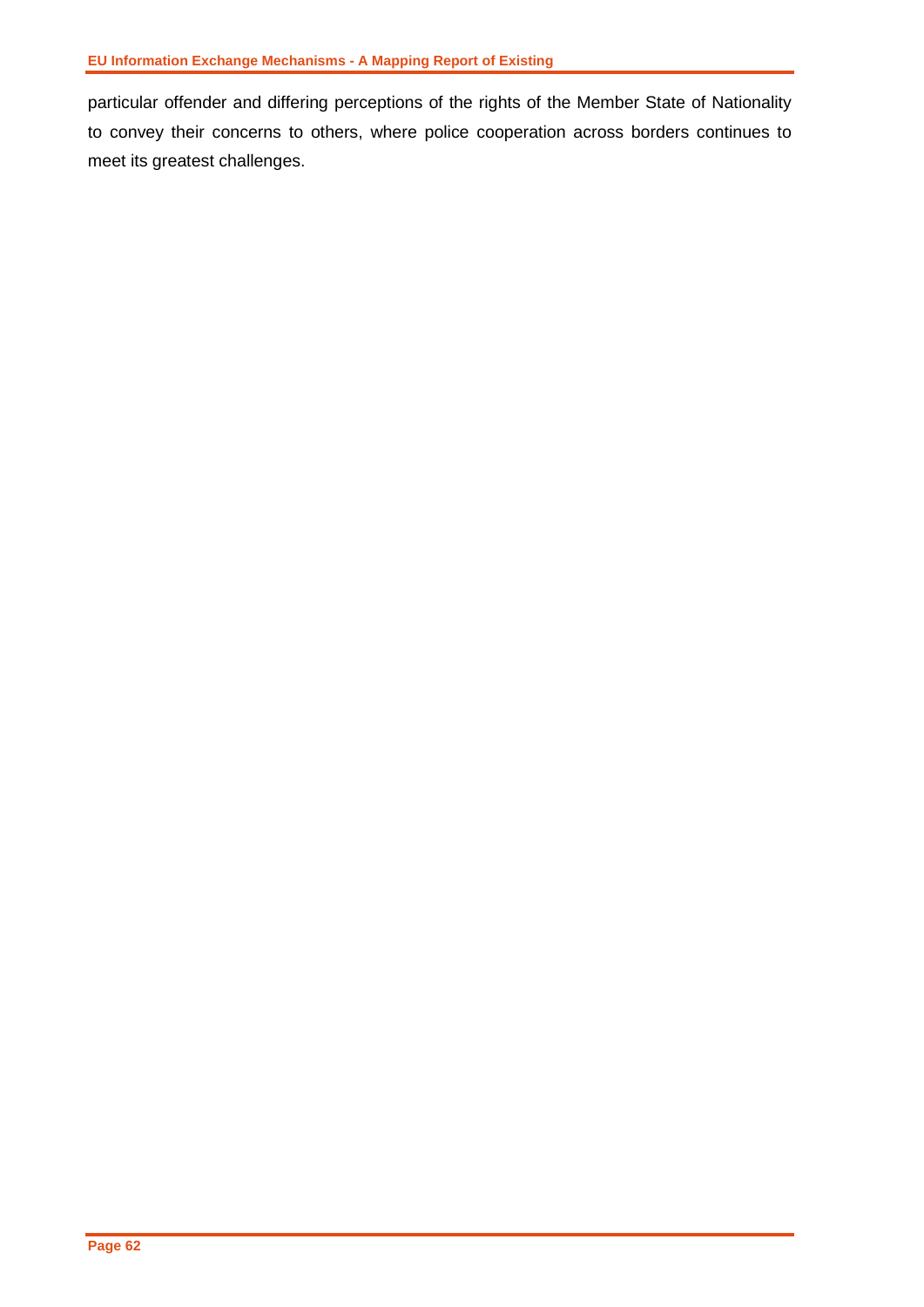# **Section 5 - Implications for the SOMEC Project**

The challenge of globalised and transnational crime is becoming more acute. Serious sexual and violent offenders are becoming increasingly mobile, and in some cases are actively seeking crime opportunities and decreased regulation, avoiding any formal scrutiny and oversight of their actions by travelling to other Member States and other non EU countries (Messenger 2012). EU mechanisms to manage the increased transnational nature of serious crime, including by serious sexual or violent offenders, have been growing, but this has tended to be in an incremental and non-systematic way (Alain 2001; Magee 2008). This has resulted in a range of measures which can be challenging for practitioners to fully understand and operate, and at times an unhelpful divide between 'executive driven' initiatives and practical operation (Alain 2001). The in-depth interviewing stage of SOMEC will to some extent test these findings and establish the current situation across law enforcement personnel in differing Member States.

'Local to Global' to local remains a perennial challenge, exacerbated by a lack of knowledge and an under-use of key information exchange mechanisms ((EIXM) /\* COM/2012/0735 final \*/ and De Poubaix Lundin 2010), but also by different policing and judicial systems within the Member States. The penetration of information received at a Member State level to local policing levels is also problematic, hindering the extent to which knowledge of individual cases 'passes down' and preventing effective actions being taken by local law enforcement officers

However, good practice examples of effective co-operation and information exchange do exist. As noted within this review where the crime issue is organised and crosses borders (for example football hooliganism), little opposition to co-operation and proactive information exchange is experienced (ICFGHK 2013**[52](#page-64-0)**). **[53](#page-64-1)** However, the prevention of crime by a single mobile violent or sexual offender appears to present Member States with a greater number of legal, political, cultural, and procedural challenges. The tension between risks, rights, and freedom of movement presented by increased regulation of serious mobile sexual or violent offenders is acute. However, this is not necessarily insurmountable. The Council of Europe (2010) has recognised that the rights of victims and EU citizens to protection are

<span id="page-64-0"></span>**<sup>52</sup>** (ICFGHK 2013) Study on possible ways to improve the exchange of information on travelling violent offenders including those attending sporting events or large public gatherings. Final Report for Directorate-General for Home Affairs. Available at: http://ec.europa.eu/dgs/home-affairs/e-library/documents/policies/policecooperation/general/docs/study\_on\_improving\_the\_info\_exchange\_on\_travelling\_violent\_offenders\_march\_2013\_en.pdf; accessed January 9th 2014.

<span id="page-64-1"></span>**<sup>53</sup>** Similarly information exchange and co-operation to combat terrorism receives little if no opposition; and see for example: Council of the EU (2010) Draft Internal Security Strategy for the EU: "Towards a European Security Model" 5842/2/10 REV2.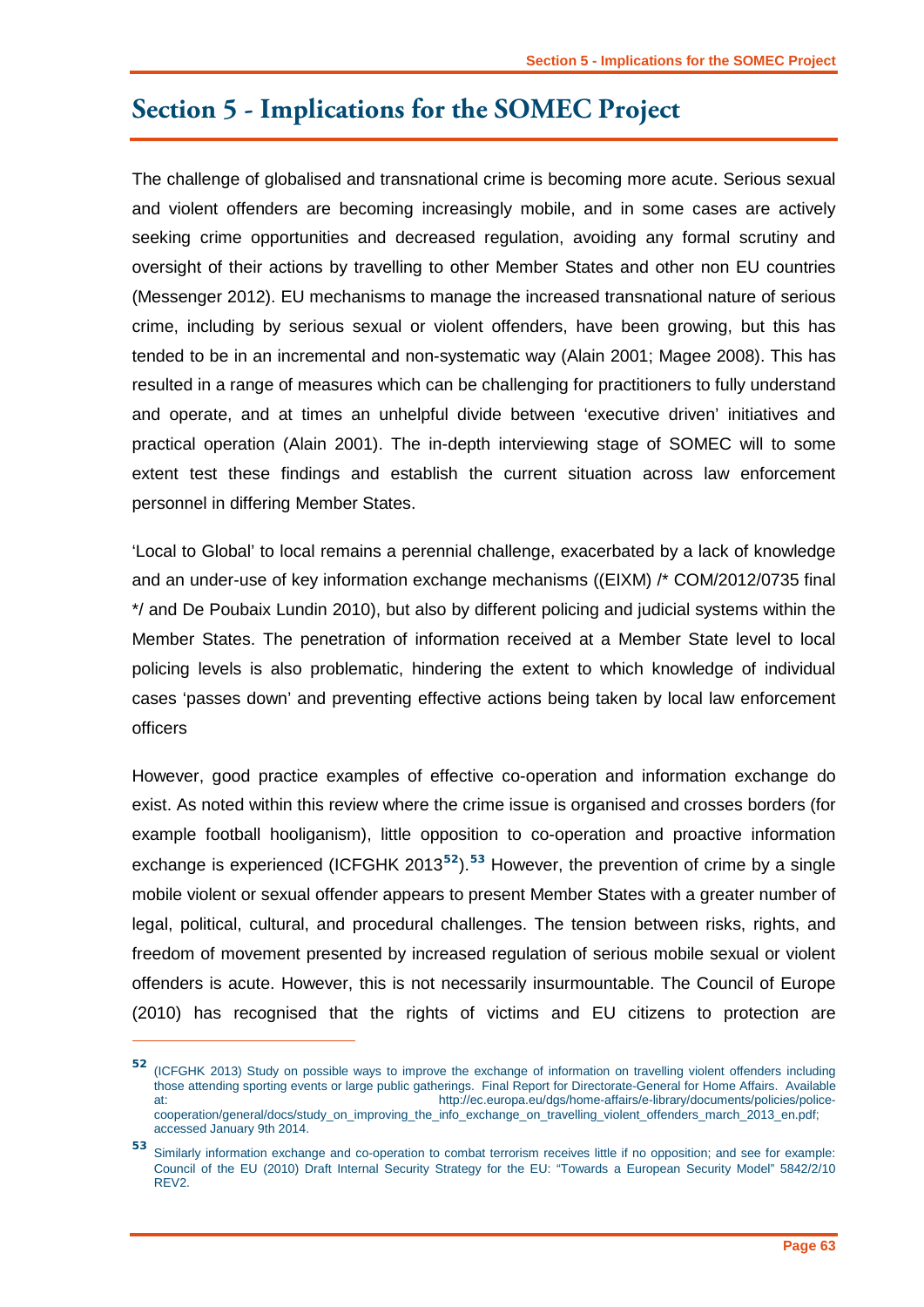fundamental, with crime prevention making a critical contribution to the reduction of physical and psychological harm. The key is to achieve a reasonable and defensible balance between rights of (ex) offenders and victims, potential victims and citizens.

The De Pourbaix-Lundin report to the Council of Europe in 2010 recommended improvements in the management of high risk offenders by Member States and an increase in the quality and regularity of information sharing on sexual offenders across the EU. This in part recognised the increased risks presented by this group of offenders and the actions that will be required to manage them across Europe more effectively. In addition, high profile cases can (and have) changed a Member State's view of the need for increased domestic management of serious violent or sexual offenders, **[54](#page-65-0)** and change perceptions on the need for improved pan European information exchange upon them. Changes in the vetting of sexual offenders for employment with children are also a case in point. However, it is difficult to discern the extent to which high profile cases are a significant lever for pan European change. **[55](#page-65-1)** In addition, Interpol Green notices potentially offer an important instrument in the tracking and reduction of serious crime by travelling sexual or violent offenders. However, whilst the problem arising from travel to south east Asia has been well targeted, the travel of such offenders within the EU receives far less scrutiny. SISII is also more likely to use alerts related to organised crime than on individual, transient sexual or violent offenders although there is potential perhaps for developments in this area with broader shared understandings of threshold criteria.

Acceptability of ECRIS (notwithstanding remaining implementation issues) is a useful starting point for considering methods of information exchange which have received little opposition and are relatively consistent in their pan European application. However, data is limited to conviction data only, requiring no additional assessment or use of 'soft data; and exchange is

<span id="page-65-0"></span>**<sup>54</sup>** The French sex offender register (Fichier Judiciaire national automatise des Auteurs d'Infractions Sexuelles (FIJAIS)) was implemented on June 30th 2005, following a high profile case with 66 people charged with raping, prostituting and failing to protect 45 children (Lichfield 2005; Thomas 2011). The French register has been challenged in the ECHR on the grounds of being punitive, but this was dismissed as it was seen as having a 'purely preventive and dissuasive aim'. Registration was not seen as onerous enough to justify the label punishment. The retrospective nature of the register was also upheld; again because the register was seen only as a crime prevention measure and not seen as punishment. The right to privacy (Article 8) was not contravened as the register is confidential and only open to certain professionals in the course of their duty. (See Thomas 2011: 84; Bouchacourt v France (Application no. 5335/06); Gardel v France (Application no. 16427/05); and MB v France (Application no. 22115/06). The Czech Republic initiated a sex offender register following the case of Antonin Novak, who entered from Slovakia with a history of serious sexual offending by was unknown in the Czech Republic. Novak sexually assaulted and murdered a 9 year old boy. This case also highlighted the need for information exchange across borders.

<span id="page-65-1"></span>**<sup>55</sup>** Robert M was originally from Latvia. He left Latvia and lived in Germany for a while where he worked in a daycare centre. He left Germany after having served a prison sentence for distributing child pornography in 2003. Then he moved to The Netherlands. There was no exchange of criminal information and he managed to get a job in The Netherlands at other daycare centres, child care facilities and as a private baby sitter. The manager of the main centre where he worked did not follow the national employment vetting rules. But even if this had occurred it is not known if Robert M's previous convictions in Germany would have come to light. Robert M managed to sexually assault dozens of children in his care from 2007-2010. He was charged with 67 counts of raping a minor and sentenced in April 2013 to 18 years imprisonment, increased on appeal to 19 years.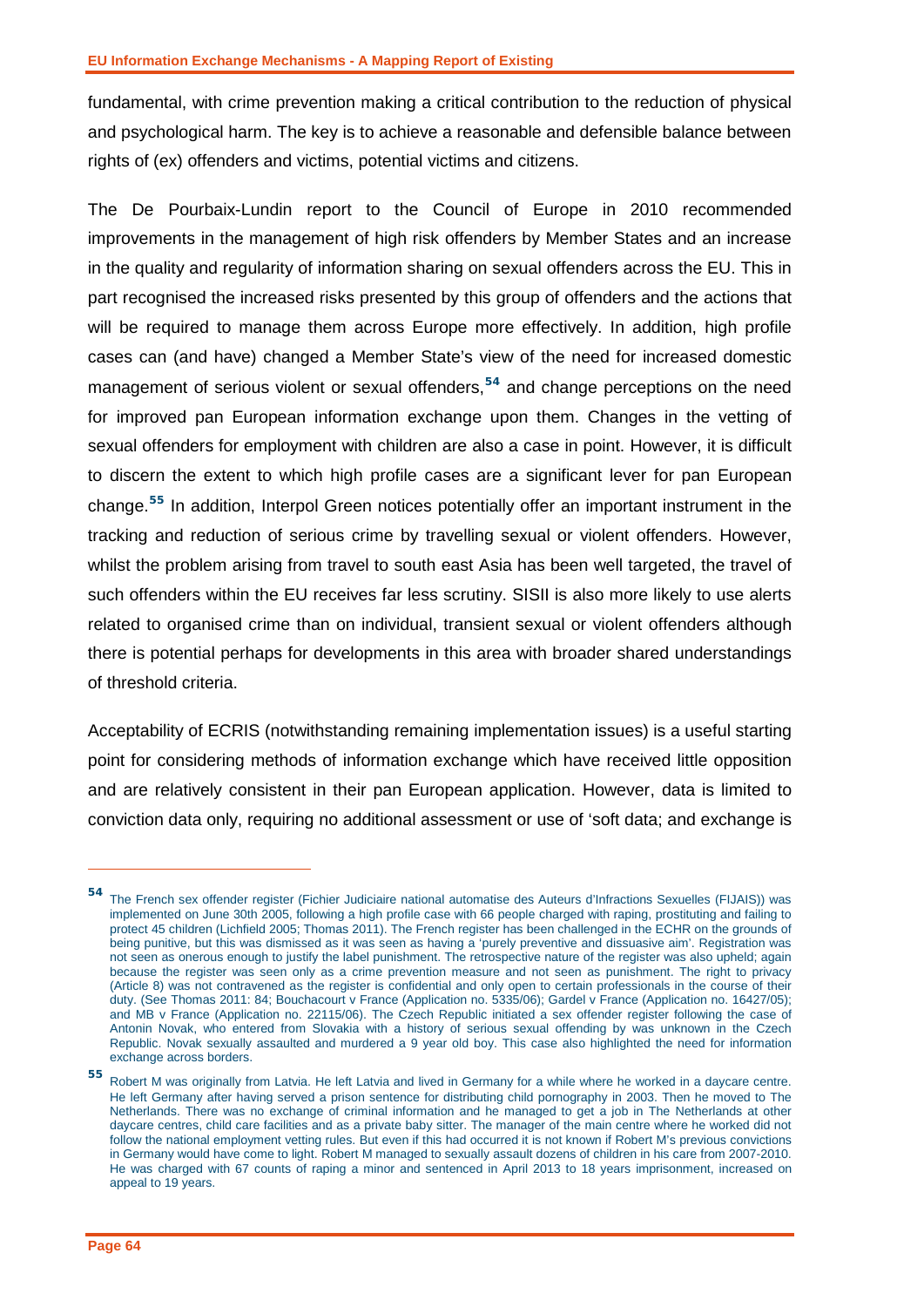mandatory. Extending the criteria and remit for information exchange is likely to prove politically challenging across the EU; and legislatively and culturally challenging in individual Member States. Spapens (2008) has suggested that Pan European challenges can be partially alleviated via bilateral and multilateral arrangements rooted in common borders and shared policing concerns rather than relying on Pan European systems. Whilst pragmatically attractive and potentially serving as an important starting point, such an approach risks a piecemeal response to a Pan European problem.

Notwithstanding some progress, significant barriers are indicated by this review. In brief these are:

- A lack of knowledge and a lack of experience in operationally using many of the EU information mechanisms amongst most law enforcement officers. This can mitigate against the 'local to global' intention of information exchange.
- A resistance to move beyond factual information into broader based assessments of seriousness and risk.
- Residual opposition in Member States to information exchange, and particularly to information exchange post sentence or on the grounds of crime prevention, particularly where it is difficult to precisely specify what the one mobile offender might do. Varying views on the balance between public protection, liberty, privacy and the rights of all EU citizens' rights, including (ex) offenders, remain. Crime prevention in respect of the individual serious mobile violent or sexual offender may not be as readily acceptable as crime prevention in terms of terrorism, organised crime, and crime conducted by groups or gangs.
- The possible circumvention of formal procedures in favour of informal local procedures. Whilst not always problematic, and at times positively effective, this can present challenges if formal procedures are rendered operationally ineffective or redundant.
- **Residual concerns within Member States over privacy, data security and** appropriate governance of data management, storage and exchange. This includes concerns over the quality of data collection and accuracy at the Member State of Nationality level, in addition to how such data is stored and exchanged at a pan European level. SISII and ECRIS appear to have largely overcome these difficulties. However, where there is increased use of biometric data and intelligence rather than prior criminal record data concerns grow and challenges to data storage and exchange are reasserted.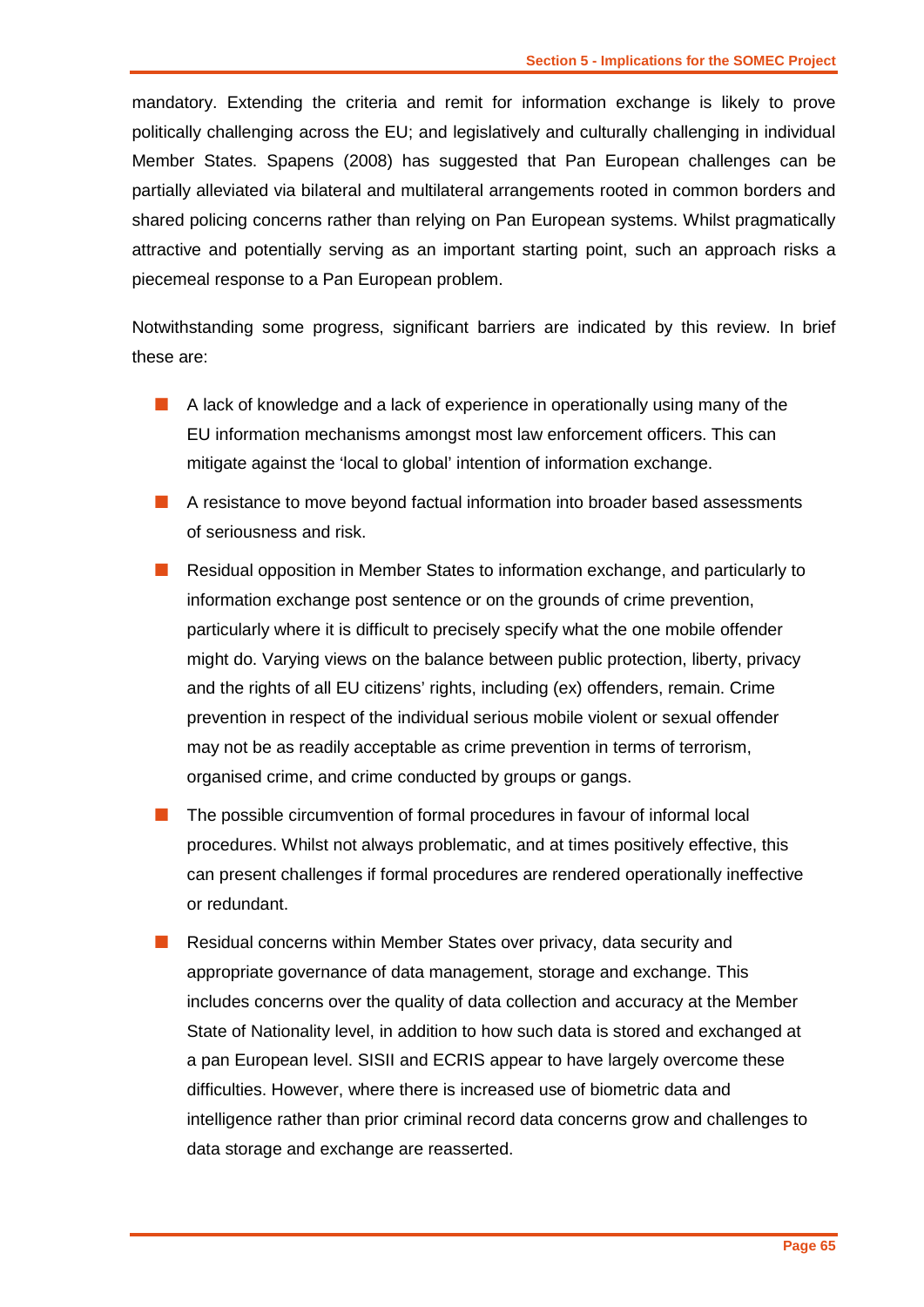- $\blacksquare$  The existence of a complicated array of information exchange mechanisms, and potential resistance to adding to this without significant justification as to why additional measures are required.
- Despite the arguments of Hobbing (2011) presented in this review, there can still be a tendency for Member States to consider border control as a more effective option than developing effective mechanisms of information exchange and management of (ex)offenders across the EU.
- **Political acceptance and will to accept changes in information exchange and** management of serious mobile violent or sexual offenders across Member States may vary, particularly where such changes do not sit comfortably with legal approaches and procedures within Member States.

#### **Conclusion**

Whilst significant improvements and progress have been made in the exchange of criminality information across Europe this has been largely driven by concerns over terrorism and organised crime. Criminal records exchange does exist on individual offenders at all levels of seriousness (primarily through ECRIS), but the proactive/preventative exchange of information on serious mobile violent or sexual offenders where there is no current conviction or investigation is less well developed. The plethora of mechanisms and procedures which have developed over time may itself be part of the problem (Magee 2008), and previous research does indicate that there is a gap between pan European procedures and operational implementation. However the tension between risks, rights and freedom of movement is also acute, and is potentially perceived and balanced differently across Member States. Data security and quality assurance are concerns, although there is some limited evidence in this review that SISII and ECRIS have been able to provide sufficiently robust systems to overcome them. It is too early to comment on the Europol regulation establishing Europol as the coordinator of all forms of information exchange between law enforcement authorities in Member States as it has yet to be adopted.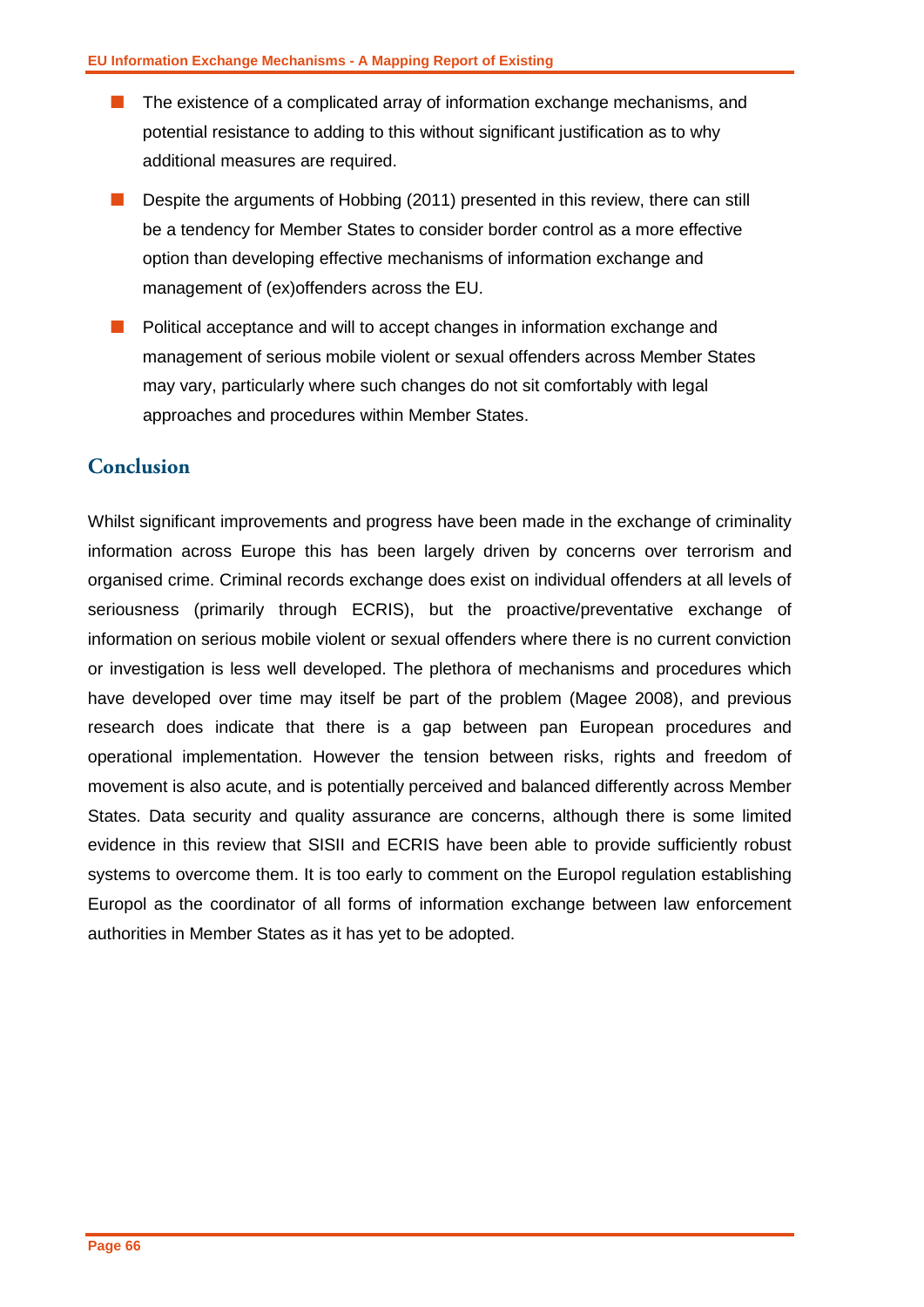# **Appendices**

# **Appendix 1 - European Criminal Record Information System (ECRIS)**

### **Serious Violent and Sexual Offences**

| <b>Violent Offences</b>                                               |  |  |
|-----------------------------------------------------------------------|--|--|
| Intentional Killing                                                   |  |  |
| Aggravated case of Intentional Killing                                |  |  |
| <b>Unintentional Killing</b>                                          |  |  |
| Violence causing death                                                |  |  |
| Causing grievous bodily injury, disfigurement or permanent disability |  |  |
| <b>Torture</b>                                                        |  |  |
| Sexual Offences                                                       |  |  |
| Rape                                                                  |  |  |
| Aggravated Rape other than a minor                                    |  |  |
| <b>Sexual Assault</b>                                                 |  |  |
| Rape of a minor                                                       |  |  |
| Sexual Assault of a minor                                             |  |  |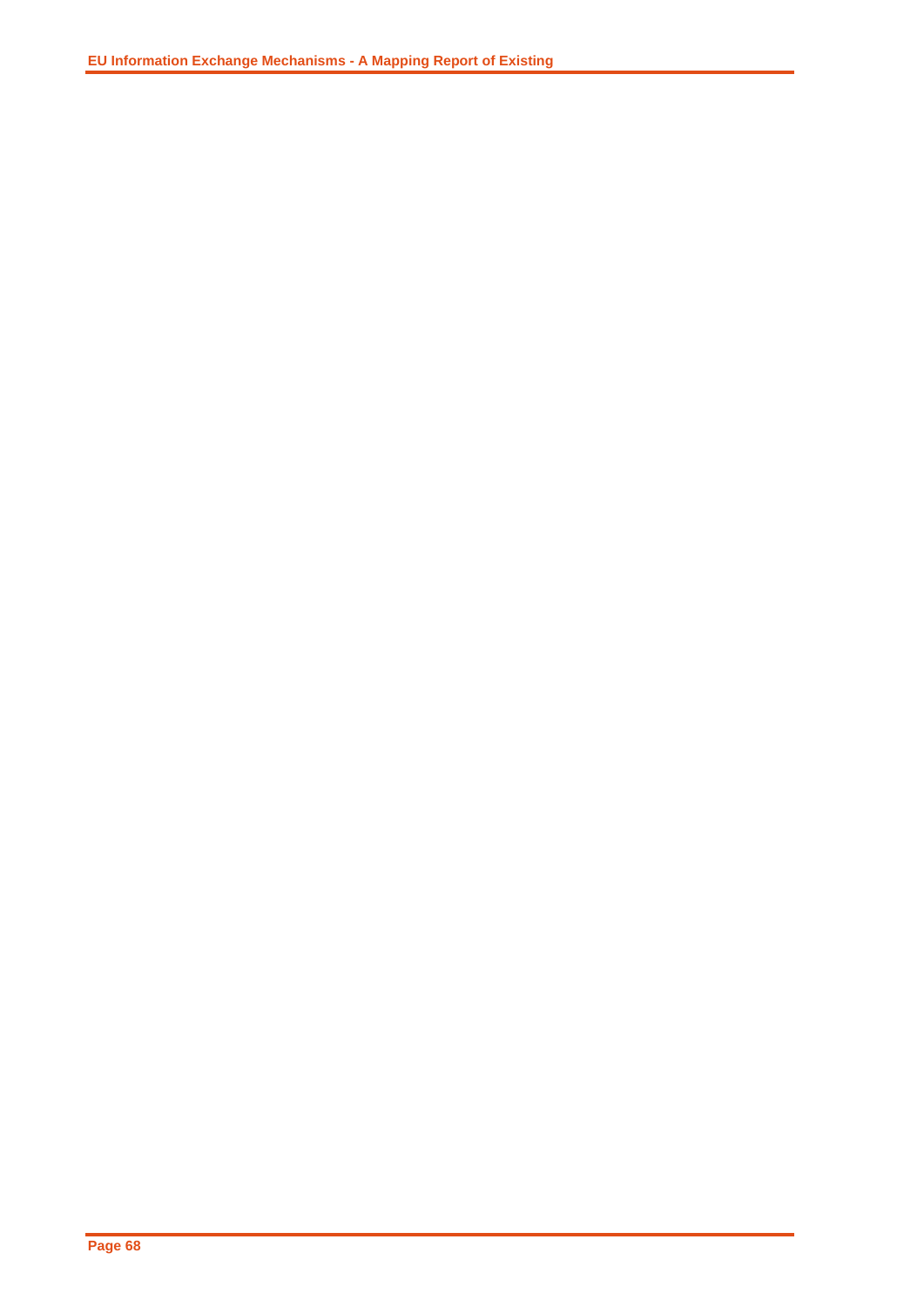# **Appendix 2 - SOMEC Information Exchange Mechanism Review Template**

| Name of mechanism, protocol, directive                                                                                                                               |  |
|----------------------------------------------------------------------------------------------------------------------------------------------------------------------|--|
| Purpose of the information exchange<br>mechanism, protocol or procedure                                                                                              |  |
| Category of offender targeted                                                                                                                                        |  |
| Nature of the Mechanism. Directive. Legal<br>requirement, obligation, Cooperation?                                                                                   |  |
| Relevance to Project:                                                                                                                                                |  |
| 1.<br>Direct- EU Information Exchange<br>on high risk offenders                                                                                                      |  |
| 2.<br>Secondary- Other form of<br>exchange mechanism, but with<br>the purpose of prevention,<br>detection, investigation of<br>transnational, pan European<br>crime. |  |
| 3.<br>Peripheral/Minimal- e.g. prisoner<br>transfer, trial and post sentence                                                                                         |  |
| What does the information exchange<br>mechanism require MS to do?                                                                                                    |  |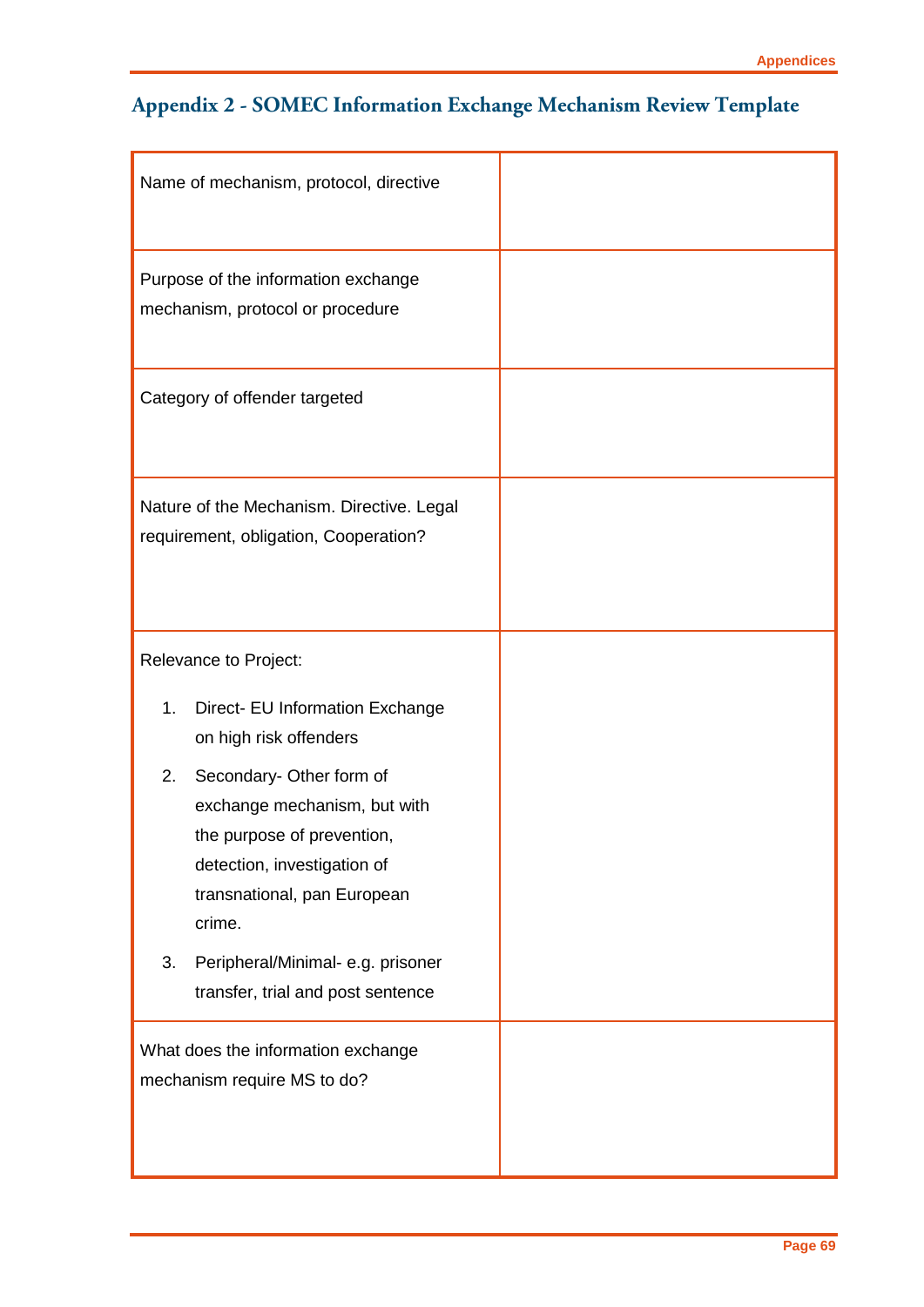| What are the benefits of the information<br>exchange mechanism?                                                 |  |
|-----------------------------------------------------------------------------------------------------------------|--|
| Key points from the information mechanism<br>relevant to SOMEC                                                  |  |
| Limitations (actual and potential) of the<br>information exchange mechanism                                     |  |
| Overall assessment of the usefulness of the<br>information exchange mechanism to SOMEC<br>population and issues |  |
| Further areas of investigation to be pursued<br>about this mechanism. Give details as<br>appropriate            |  |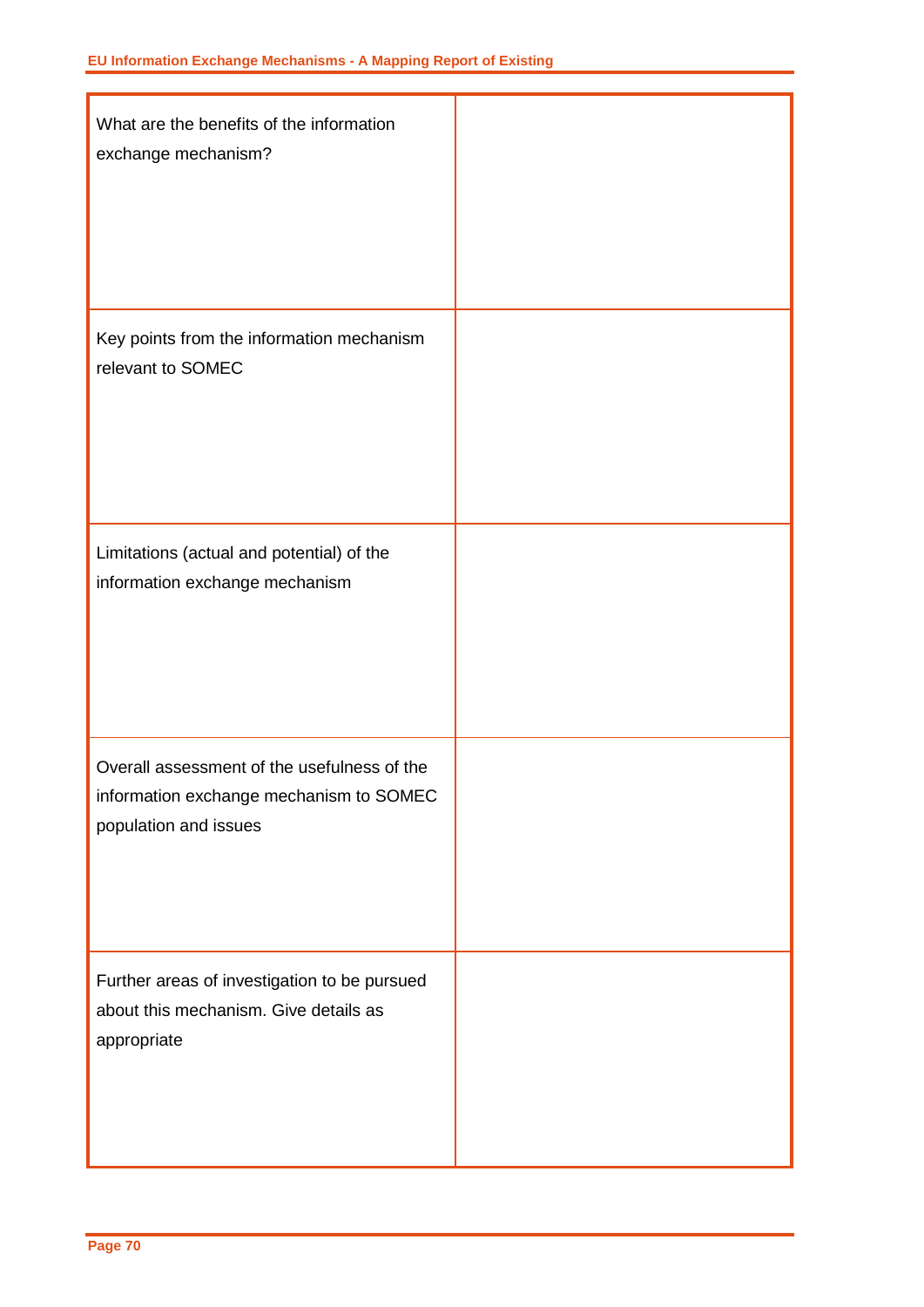## **Appendix 3 - List of literary sources accessed and reviewed. Full read and template completion**

This list pertains to all texts and articles reviewed by the researchers, Media, Think Tank, EU legislation and communication sources accessed are currently omitted.

- 1. Alain, M. (2001) Transnational Police Co-operation in Europe and in North America: Revisiting the Traditional Border Between Internal and External Security Matters, or How Policing is Being Globalized, *European Journal of Crime, Criminal Law and Criminal Justice*, Vol. 9/2, pp.113-129.
- 2. Association of Chief Police Officers (ACPO) (2009) *Memorandum on the Policing and Crime Bill 2009 Part 2 Clauses 21-24*. Which was submitted to the House of Commons Policing and Crime Bill 2009 Committee Session London, February 2009- Foreign Travel Orders
- 3. Baldaccini, A., Guild, E., Toner, H. (eds) (nd) Whose Freedom, Security and Justice? EU Immigration and Asylum Law and Policy, *Essays in European Law.* Oxford: Hart Publishing.
- 4. Bellanova, R. (2008) The "Prüm Process" The way forward for EU Police Cooperation and Data Exchange in E Guild and F Geyer (eds). *Security Versus Justice: Police and Judicial Cooperation in the European Union*. Aldershot: Ashgate. pp.203-224.
- 5. Benyon, J. (1992) *Issues in European Police Co-operation*. Leicester University Discussion Papers in Politics 92/11.
- 6. Bertone, A. (2004) Transnational Activism to Combat Trafficking in Persons. *Brown Journal of World Affairs*. Vol 10: 4.
- 7. Bignami, F. (2007) Privacy and Law Enforcement in the EU. The Data retention Directive. *Chicago Journal of International law* .8Chi.J In'l L 233 2007-2008.
- 8. Bigo, D. (2008) EU Police Cooperation: National Sovereignty Framed by European Security? In E Guild and F Geyer (Eds.) *Security versus Justice. Police and Judicial cooperation in the European Union*. Hampshire: Ashgate, pp. 91-108.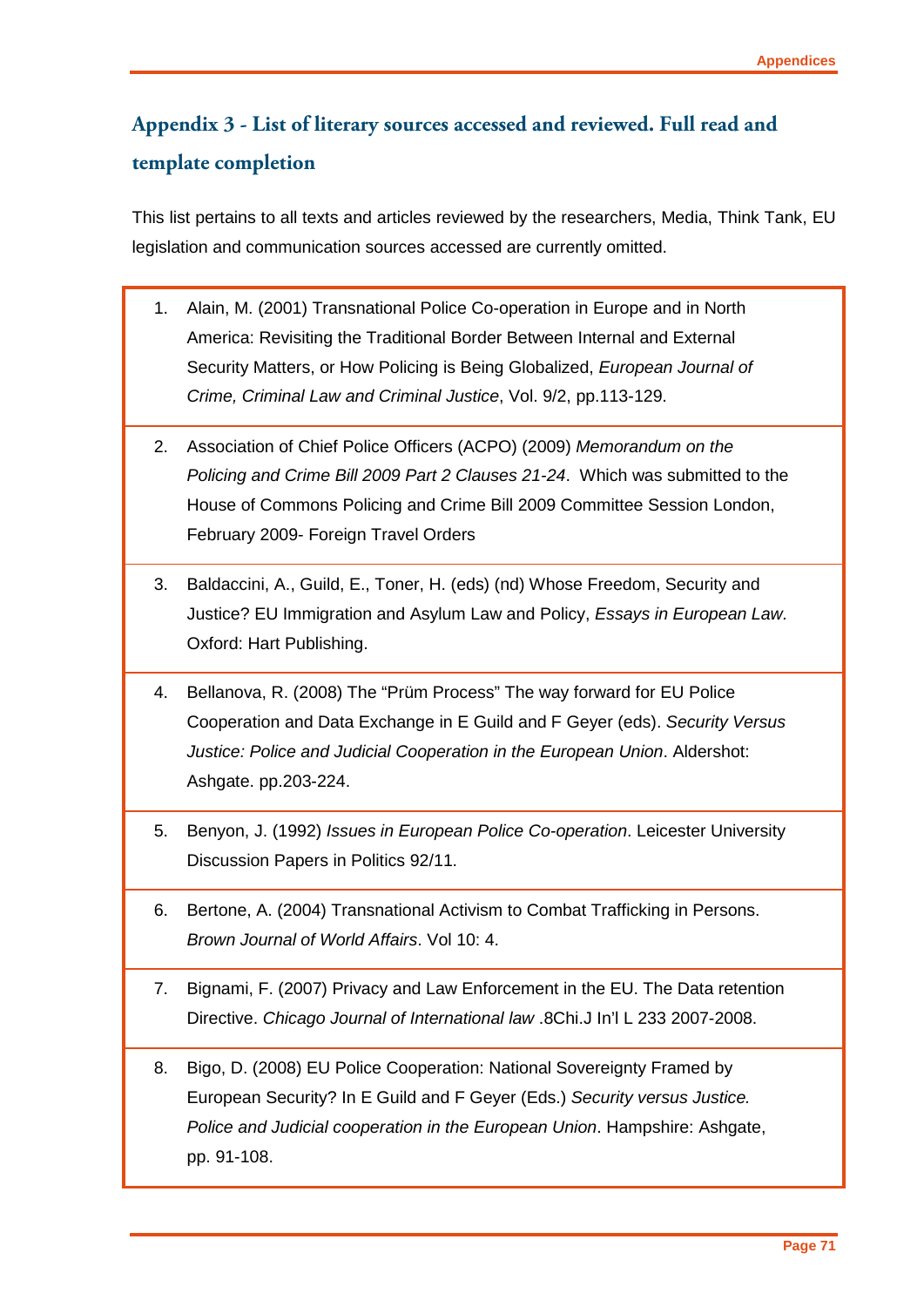- 9. Bigo, D. (1998) Frontiers and security in the European Union: The illusion of migration control. In: M. Anderson and E, Bort (Eds.) *The Frontiers of Europe*. London/Washington: Pinter.
- 10. Bigo, D. and Guild, E. (eds.) (2005) *Controlling Frontiers: Free Movement into and within Europe.* London: Ashgate.
- 11. Bowling, B. (2009) Transnational Policing: The Globalization Thesis: a Typology and a Research Agenda. *Policing*, vol 3: 2.
- 12. Block, L. (2010) Bilateral Police Liaison Officers: Practices and European Policy, *Journal of Contemporary European Research*. Vol 6 Issue 2 pp.194-210.
- 13. Block, L. (2008) Combating Organised Crime in Europe: practicalities of Police Cooperation, *Policing* (journal) 2 (1) pp.74-81.
- 14. Booth, S., Howarth, C., Scarpetta, V. (2012) *An unavoidable choice: More or Less EU control over Policing and Criminal Law*. London Open Europe. [www.openeurope.org.uk](http://www.openeurope.org.uk/)
- 15. Brunnee and Toope (2001) International Law and Constructivism: elements of an Interactional Theory of International Law, (2000–2001) *39 Columbia Journal of Transnational Law* 19, p. 70.
- 16. Cali, F. (2000) Europol's Data Protection Mechanism. What do they know and whom are they telling? *Touro International Law Review*. 10 Touro Int'l L Rev 189.
- 17. Carrera, S. (2012) An assessment of the Commission's 2011 Schengen Governance Package. Preventing abuse by EU Member States of freedom of movement? Centre for European Policy Studies (CEPS) Paper in *Liberty and Security in Europe paper*, No 47, March 2012.
- 18. Carrera, S., Guild, E., and Hernanz, N. (2013) *Europe's most wanted? Recalibrating Trust in the European Arrest Warrant System*.
- 19. Carrera, S. and Guild, E. (2012) Does the Stockholm Programme Matter? The Struggles over ownership of AFSJ Multiannual programming. *CEPS Liberty and Security in Europe paper*, No 51, 2012. Available for free downloading from the CEPS website [\(http://www.ceps.eu\)](http://www.ceps.eu/)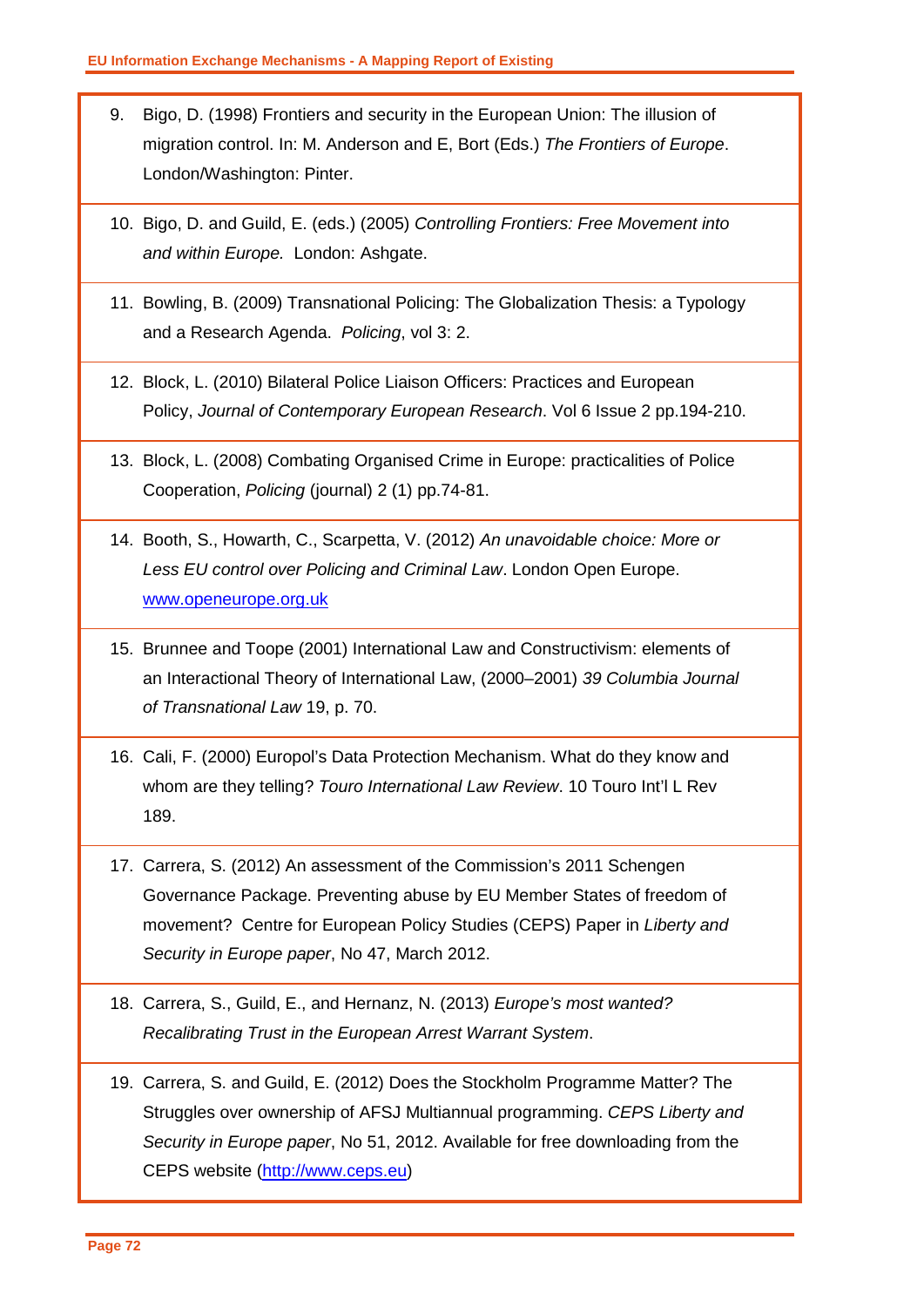- 20. Davies, H. (2013) *Civil Prevention Orders. Review*. London: Association of Chief Police Officers (ACPO).
- 21. De Busser, E. (2010) EU Data Protection in Transatlantic Cooperation in Criminal Matters - Will the EU Be Serving Its Citizens an American Meal *Utrecht Law Review*.6 Utrecht L. Rev. 86 (2010).
- 22. Den Boer, M. (Eds.) (1997) *Schengen: Judicial cooperation and policy cooperation*. Maastricht: European Institute of Public Administration.
- 23. De Moor, A., Vermeulen, G. (2010) Europol Council Decision: Transforming Europol into an Agency of the European Union, *The Common Market Law Review*.47 Common Market L. Rev. 1089 (2010)

[http://www.heinonline.org/HOL/Page?handle=hein.kluwer/cmlr0047&div=55&col](http://www.heinonline.org/HOL/Page?handle=hein.kluwer/cmlr0047&div=55&collection=kluwer) [lection=kluwer](http://www.heinonline.org/HOL/Page?handle=hein.kluwer/cmlr0047&div=55&collection=kluwer)

- 24. De Pourbaix-Lundin, M. (2010) *Reinforcing Measures against sex offenders*. Report to the Committee on Legal Affairs and Human Rights Doc 12243. Council of Europe Parliamentary Assembly.
- 25. Dorn, N. (2007) European Strategic Intelligence. How Far integration? *Erasmus Law Review*. Erasmus L Rev 163 2007-2008.
- 26. Elholm, T. (2009) Does EU Criminal Cooperation Necessarily Mean Increased Repression, *European Journal of Crime, Criminal Law and Criminal Justice*17 Eur. J. Crime Crim. L. & Crim. Just. 191 (2009) [http://www.heinonline.org/HOL/Page?handle=hein.journals/eccc17&div=20&coll](http://www.heinonline.org/HOL/Page?handle=hein.journals/eccc17&div=20&collection=journals) [ection=journals](http://www.heinonline.org/HOL/Page?handle=hein.journals/eccc17&div=20&collection=journals)
- 27. Emerson, M. (2013) *Seven Hazards in Cameron's Intended European Policy*. CEPS commentary. Available: www.ceps.eu
- 28. Eucrim (2009) Impacts of the Stockholm Programme The European Criminal law Association forum 4/2009. *Max Planck Society for the advancement of science.*
- 29. Europol (2012) *Europol review. General report on Europol activities 2012*. Luxembourg: Publications Office of the European Union.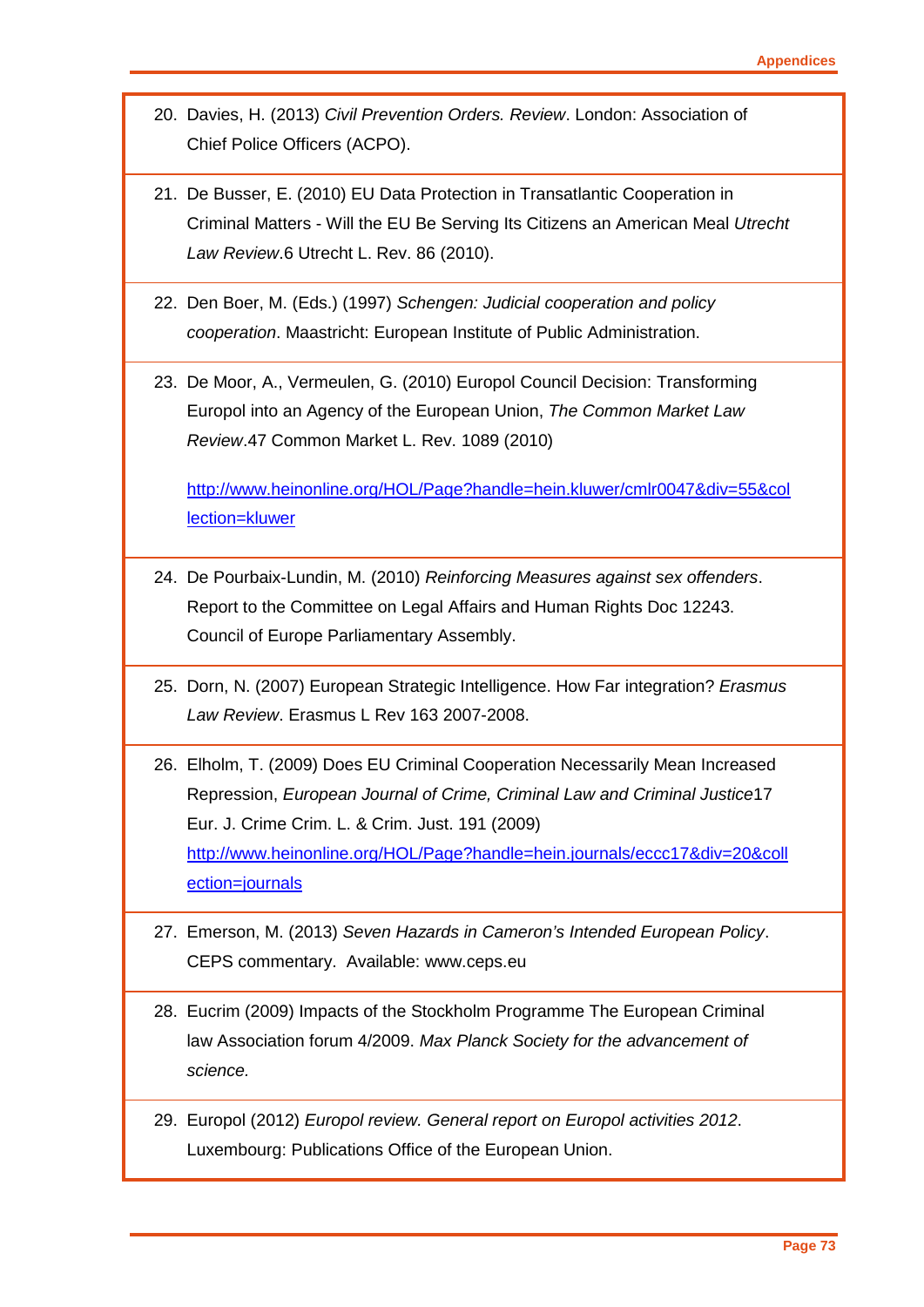- 30. Europol (2012) *Data Protection at Europol 2012*. Luxembourg: Publications Office of the European Union.
- 31. European Commission (EC) (2010) *Study on the status of information exchange amongst law enforcement authorities in the context of existing EU instruments.* International Centre for Migration Policy Development JLS/2009/ISEC/PR/001- F3.
- 32. Fijnaut, C. (1993) Schengen Treaties and European Police Co-operation. *European Journal of Crime, Criminal Law and Criminal Justice*, (1993), pp.37- 56.
- 33. Fitch, K., Spencer Chapman, K. and Hilton, Z. (nd) *Protecting children from sexual abuse in Europe: Safer recruitment of workers in a border-free Europe*, London: NSPCC.

34. Foster, N. (2012) *EU Law Directions, 3rd edition*. Oxford: Oxford Uni Press.

35. Foster, N. (ed) (2010) *Blackstones EU Treaties and Legislation* 2010-2011.

36. Frosdick, S. and Marsh, P. (2005) *Football Hooliganism*. Cullompton: Willan.

- 37. Grijpink, J (2006) Criminal records in the European Union, *European Journal of Crime, Criminal Law and Criminal Justice*.14 Eur.J. Crime Crim.L.&Crim.just.1(2006).
- 38. Guild, E, Carrera S and Eggenshwiler, A. (2010) The Area of Freedom Security and Justice ten years on. Successes and Future Challenges under the Stockholm Programme *CEPS Liberty and Security in Europe paper*, 2010. Available for free downloading from the CEPS website [\(http://www.ceps.eu\)](http://www.ceps.eu/)
- 39. Guild, E and Carrrera, S (2006) The Hague Programme and the EU's agenda on '*Freedom, Security and Justice: Delivering results for Europe's citizens.*  CEPS paper, available www.ceps.eu.
- 40. Guild, E (2004) Variable Subject of the EU Constitution, Civil Liberties and Human Rights, *The European Journal of Migration and Law.* 6 Eur. J. Migration & L. 381.

[http://www.heinonline.org/HOL/Page?handle=hein.journals/ejml6&div=33&colle](http://www.heinonline.org/HOL/Page?handle=hein.journals/ejml6&div=33&collection=journals) [ction=journals](http://www.heinonline.org/HOL/Page?handle=hein.journals/ejml6&div=33&collection=journals)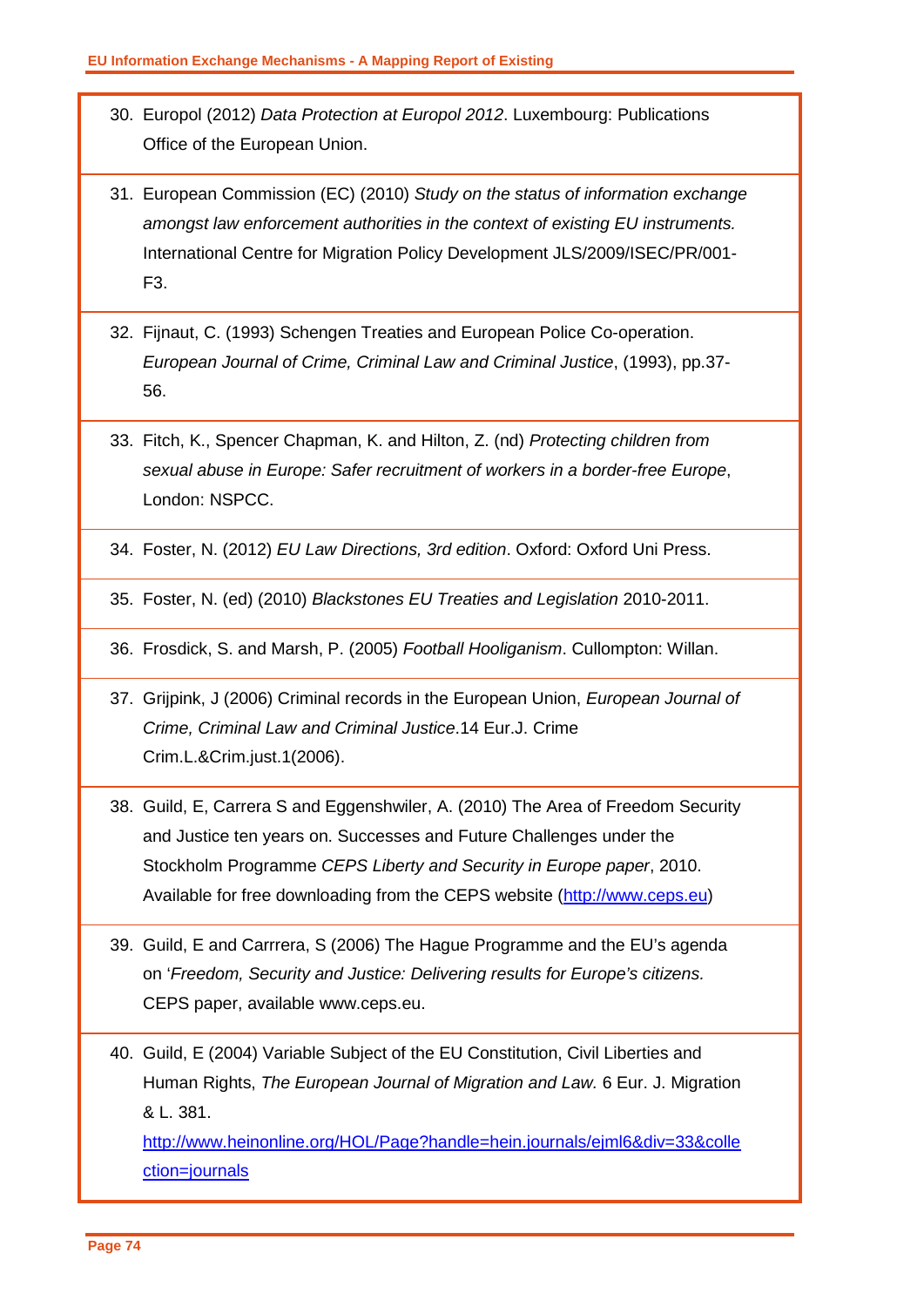- 41. Hall, J. A. (2010) Sex Offender and Child Sex Tourism: The Case for Passport Revocation [article] *Virginia Journal of Social Policy & the Law* 18 Va. J. Soc. Pol'y & L. 153.
- 42. Hamilton-Smith, N. & Patel, S. (2010) *Determining Identity and Nationality in local Policing* HO Research Report 42.
- 43. Harfield, C. (2006) SOCA: a paradigm shift in British Policing, *British Journal of Criminology*, 46(4):743–761, p. 757.
- 44. Hebenton, B., Thomas, T. (1999) Capacity Building against Transnational Crime: European Measures to Combat Sexual Offenders [article] *European Journal of Crime, Criminal Law and Criminal Justice* 7 Eur. J. Crime Crim. L. & Crim Just. 150
- 45. H M Government (2011) *Local to Global. Reducing the risk from organised crime*. London: HM Government.
- 46. HM Government (2013) *Serious and Organised Crime Strategy*. London: HM Government.
- 47. Hinarejos, A., Peers, J., R., Peers, S. (2012) *Opting Out of EU Criminal Law: What is actually involved?* CELS Working paper. Cambridge Centre for European legal studies.
- 48. Hirst, P. and Thompson, G. (2000) *Globalization in Question: The International Economy and the Possibility of Governance*. 2nd ed.; Cambridge: Polity Press.
- 49. Hobbing, P. (2011) A farewell to open borders? The Danish Approach. *Centre for European Policy Studies* (CEPS), Paper in Liberty and Security in Europe Series, Nov. 2011.
- 50. Hobbing, P. (2008) Uniforms without Uniformity: A critical look at European policing standards. In: E. Guild and F. Geyer (eds). *Security Versus Justice: Police and Judicial Cooperation in the European Union*. Aldershot: Ashgate. pp.243-264.
- 51. House of Commons( 2013) *Deportation of foreign national ex-offenders.*  Standard Note SN/HA/3879. London: Home Affairs Section.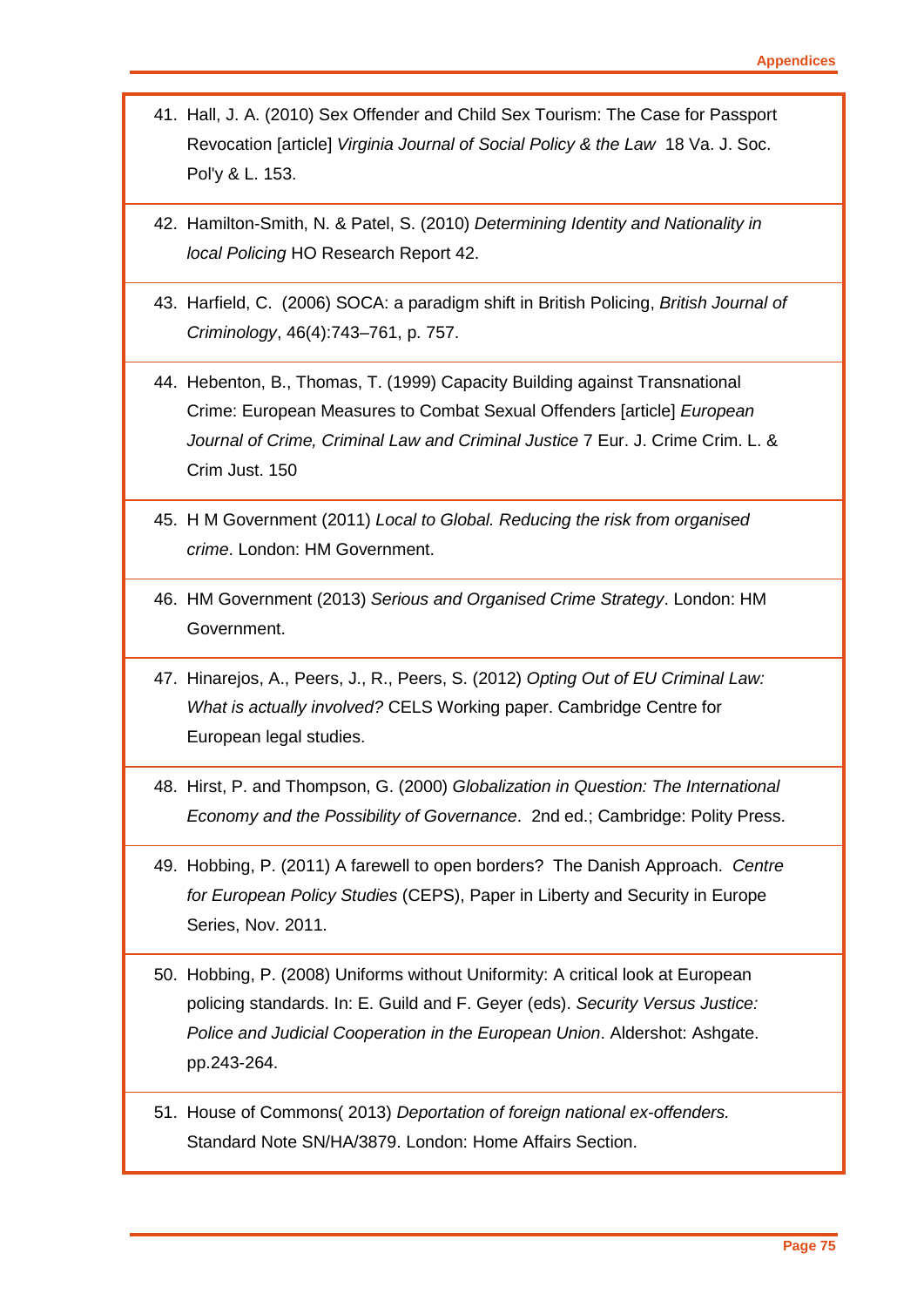- 52. House of Commons Home affairs Committee (2006) J*ustice and Home Affairs Issues at EU level. 3rd report of session 2006-2007*. London: Stationary office Ltd.
- 53. The House of Lords EU Committee (2007) *Prüm: An effective weapon against terrorism and crime*. 18th Report of session 2006-07.
- 54. ICFGHK (2013) *Study on possible ways to improve the exchange of information on travelling violent offenders including those attending sporting events or large public gatherings.* Final Report for Directorate-General for Home Affairs. Available at: http://ec.europa.eu/dgs/home-affairs/elibrary/documents/policies/policecooperation/general/docs/study\_on\_improving\_the\_info\_exchange\_on\_travellin

g\_violent\_offenders\_march\_2013\_en.pdf; accessed on January 9th 2014.

- 55. ISTEP (nd) *Facilitating Probation transfers as accessed* http://www.probationtransfers.eu/ accessed on 23rd March 2014
- 56. Jacobs, J. B. and Blitsa, D. (2008) Sharing criminal records: The United States, the European Union and Interpol Compared. *International and Comparative Law Review*, vol 30: 125, pp.125-210.
- 57. Junger-Tas, J. (1993) Cross Border Crime. *European Journal on Criminal Policy and Research* (1993), pp.1-144.
- 58. King, C. (2011) Sex Offender Registration and Notification Laws at Home and Abroad: Is an International Megan's Law Good Policy *CUNY Law Review* 15 CUNY L. Rev. 117 (2011)
- 59. Kirby, S. and Penna, S. (2011) Policing mobile criminality: implications for police forces in the UK. *Policing: An International Journal of Police Strategies and Management*, 34 (2) pp.182-197, 2011.
- 60. Kemshall, H. (2008) *Understanding the community management of high risk offenders*. Maidenhead: Open University Press.
- 61. Klip, A (2012) *European Criminal law and integrative approach.* Cambridge Intersentia.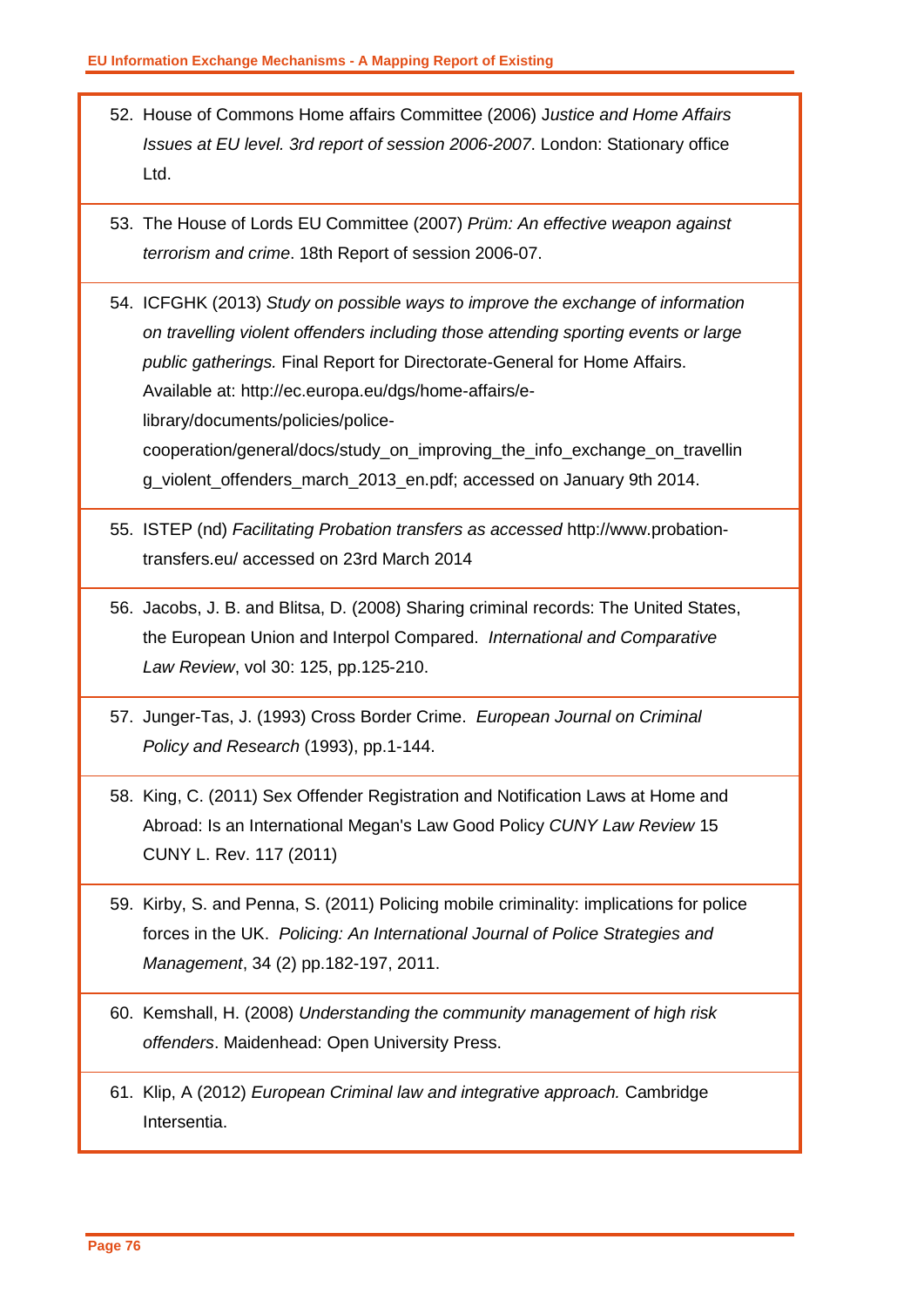- 62. Konstadinides, T. (2011) Destroying Democracy on the grounds of defending it? The Data Retention Directive and the surveillance state and our constitutional ecosystem. *European Law review* EL Rev 722
- 63. Koutsias, M. (2012) Privacy and data protection in an information society: how reconciled are the English with the European Union privacy norms? *Computer and Telecommunications Law Review*. Thomson Reuters (Professional) UK Limited.
- 64. Lammers, M. & Bernasco, W. (2013) Are mobile offenders less likely to be caught? The influence of the geographical dispersion of serial offenders' crime locations on their probability of arrest. *European Journal of Criminology* 10(2) 168-186. Euc.sagepub.com:SAGE
- 65. Law Society of England and Wales, the (2013) *Making Europe safer: Europol at the heart of European Security*. Accessed from http://international.lawsociety.org.uk/node/12067 on 30/7/13
- 66. Levenson, J., Ackenna, A., Harris A. (nd) Catch me if you can: an analysis of fugitive sex offenders. *Sexual Abuse: A journal of research and treatment*. Vol 1 pp.1-20 USA SAGE publishing
- 67. Lodge, J. (2010) Quantum Surveillance and 'shared secrets': A biometric step too far? *CEPS Liberty and Security in Europe Paper*, CEPS, www.ceps.eu
- 68. McAlinden, A M (2012) The governance of sexual offending across Europe: Penal Policies, political economies and the institutionalization of risk in *Punishment and Society* 14(2):166-192.
- 69. Magee, I. Sir (2008) *The Review of Criminality Information*. London: ROCI.
- 70. Mahmood, S (1995) The Schengen Information System. An Inequitable Data Protection Regime. 7 *International Journal Refugee Law* pp.179-200.
- 71. Messenger, I. (2012) *An Examination of the Dynamics of Multi-Agency Arrangements in Different Cultural Contexts: The Case of the Child Exploitation and Online Protection Centre and the International Child Protection Network.*  Professional Doctorate, Criminal Justice Studies, University of Portsmouth.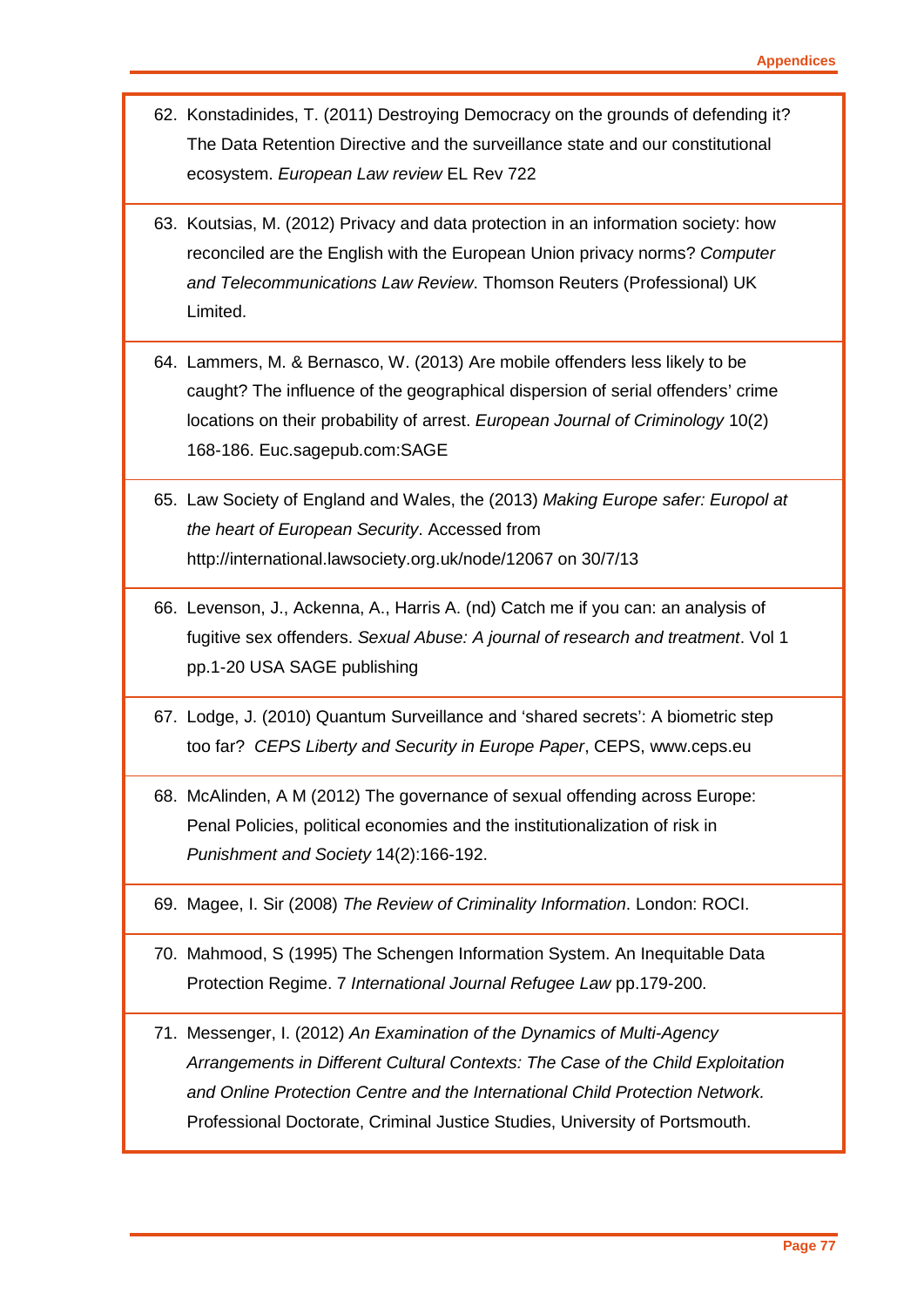- 72. Mitsilegas, V. (2003) New EU-USA Cooperation on Extradition, Mutual Legal Assistance and the Exchange of Police Data, *The European Foreign Affairs Review*. 8 Eur. Foreign Aff. Rev. 515 (2003) [http://www.heinonline.org/HOL/Page?handle=hein.kluwer/eurofa0008&div=42&](http://www.heinonline.org/HOL/Page?handle=hein.kluwer/eurofa0008&div=42&collection=kluwer) [collection=kluwer](http://www.heinonline.org/HOL/Page?handle=hein.kluwer/eurofa0008&div=42&collection=kluwer)
- 73. Moore, A. & Chiavario, M. (eds) (2004) *Police and Judicial cooperation in the EU*. Cambridge: Intersentia.
- 74. Nagy, J. (2011) The Present and Future of the Police and Judicial Co-operation in the European Union. *148 Studia Luridica Auctoritate Universitatis Pecs*, 205, 2011.
- 75. Nanz, K.-P. (1996) Free movement of persons according to the Schengen Convention and in the framework of the European Union. In: A. Pauly (Ed.) *De Schengen a` Maastricht: voie royale et course d'obstacles*, pp.61 – 79. Maastricht: European Institute of Public Administration.
- 76. Nino, M. (2010) Protection of Personal Data in the Fight against Terrorism New Perspectives of PNR European Union Instruments in the Light of the Treaty of Lisbon, *The Utrecht Law Review*. 6 Utrecht L. Rev. 62 (2010)
- 77. Office for National Statistics (2012) *Migration Statistics Quarterly report February 2012, Statistical Bulletin*. London: ONS accessed from http://www.ons.gov.uk/ons/rel/migration1/migration-statistics-quarterlyreport/february-2012/msqr.html on 30/6/13.
- 78. O' Donavan, D. (2009) Transfer of Probation supervision between Member States: An EU initiative. Dublin: *Irish Probation Journal* vol 6 Sept 2009. pp.77- 90.
- 79. O' Neill (2011) Europe That Protects: Moving to the Next Stage of Cross-Border Law Enforcement Cooperation, [article] *Police Journal* 84 Police J. 125 (2011)
- 80. O' Neill (2010) EU Cross-Border Policing Provisions, the View from One of the Schengen Opt-Out States [article] *European Journal of Crime, Criminal Law and Criminal Justice,* O'Neill, Maria 18 Eur. J. Crime Crim. L. & Crim. Just. 73 [http://www.heinonline.org/HOL/Page?handle=hein.journals/eccc18&div=8&colle](http://www.heinonline.org/HOL/Page?handle=hein.journals/eccc18&div=8&collection=journals) [ction=journals](http://www.heinonline.org/HOL/Page?handle=hein.journals/eccc18&div=8&collection=journals)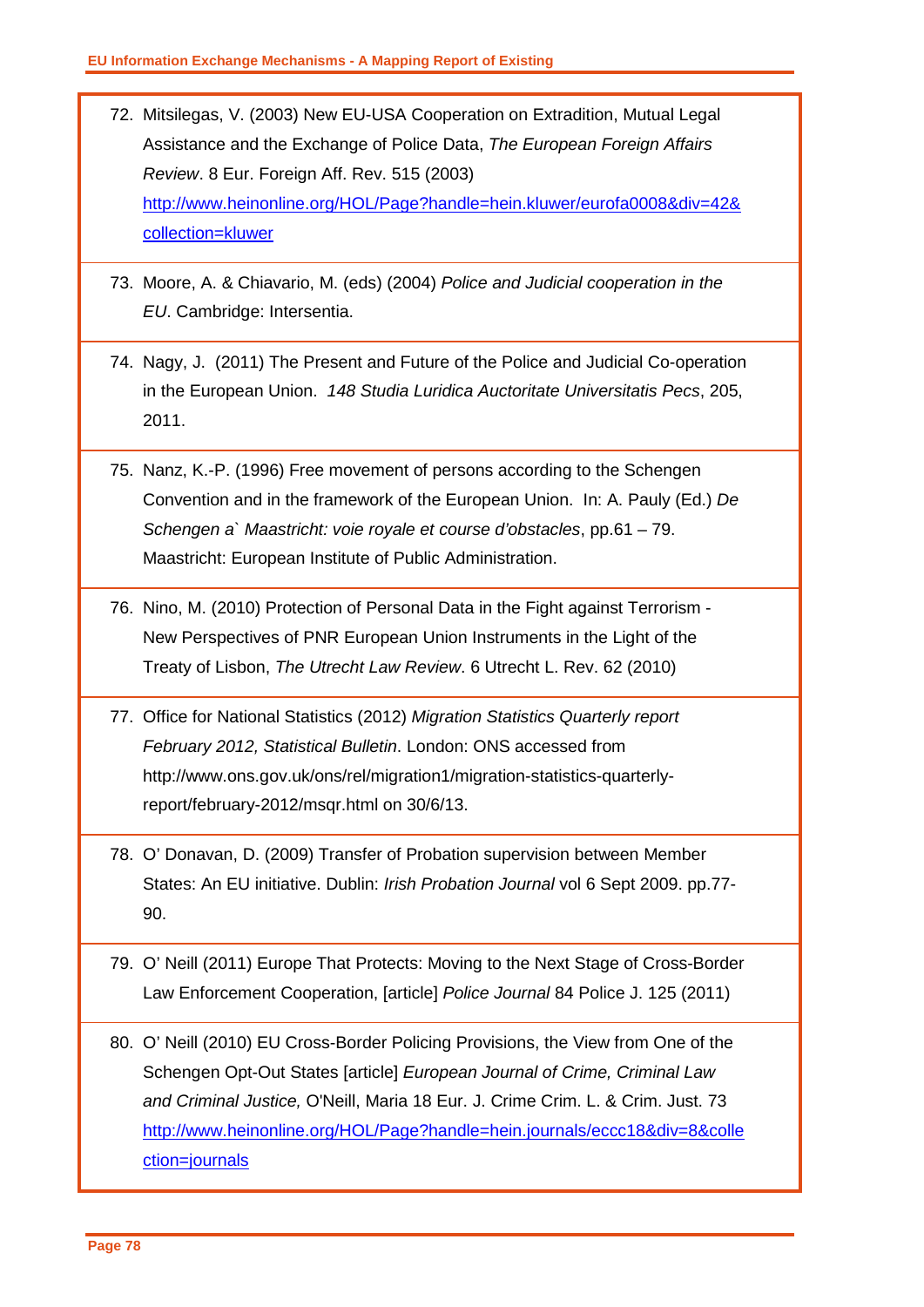- 81. Ouwerkerk, J. (2011) *Quid Pro Quo? A Comparative law perspective on the mutual recognition of judicial decisions on criminal matters*. Cambridge: Intersentia.
- 82. Padfield, N. (2010), The sentencing , management and treatment of "dangerous" offenders *Council of EUROPE*- pc-cp\docs 2010\pc-cp (2010) 10 rev 5
- 83. Parkin, J. (2011) *The Difficult Road to the Schengen Information System II. The legacy of laboratories and the cost for fundamental rights and rule of law*. CEPS paper, April 2011, www.ceps.eu
- 84. Peers, S. (2012) *EU Justice and Home Affairs Law (3rd edn)* Oxford: Oxford University Press
- 85. Plachta, M. (2007) Criminal Records in an Era of Globalization: Identifying Problems and Conceptualizing Solutions within the European Union [article] *International Criminal Law Review*. 7 Int'l Crim. L. Rev. 425 http://www.heinonline.org/HOL/Page?handle=hein.journals/intcrimlrb7&div=19& collection=journals
- 86. Pleschinger, S. (2006) Allied against Terror: Transatlantic Intelligence Cooperation. Yale *Journal of International Affairs*.2 Yale J. Int'l Aff. 55 (2006- 2007)

http://www.heinonline.org/HOL/Page?handle=hein.journals/yaljoina2&div=9&col lection=journals

- 87. Puntscher Rekman, S. (2008) Freedom and Accountability: Europol and Frontex in E Guild and F Geyer (eds). *Security Versus Justice: Police and Judicial Cooperation in the European Union*. Aldershot: Ashgate. pp.19-34.
- 88. Rosenberg, J. (2002) *The Follies of Globalization Theory*. London: Verso Books.
- 89. Shearing, C. (2007) 'Policing our Future', in A. Henry and D.J. Smith, *Transformations of Policing*; (The Edinburgh Centre for Law and Society).
- 90. Sheller, M. and Urry, J. (2006), "The new mobilities paradigm", *Environment and Planning* A, Vol. 38 No. 2, pp. 207-26.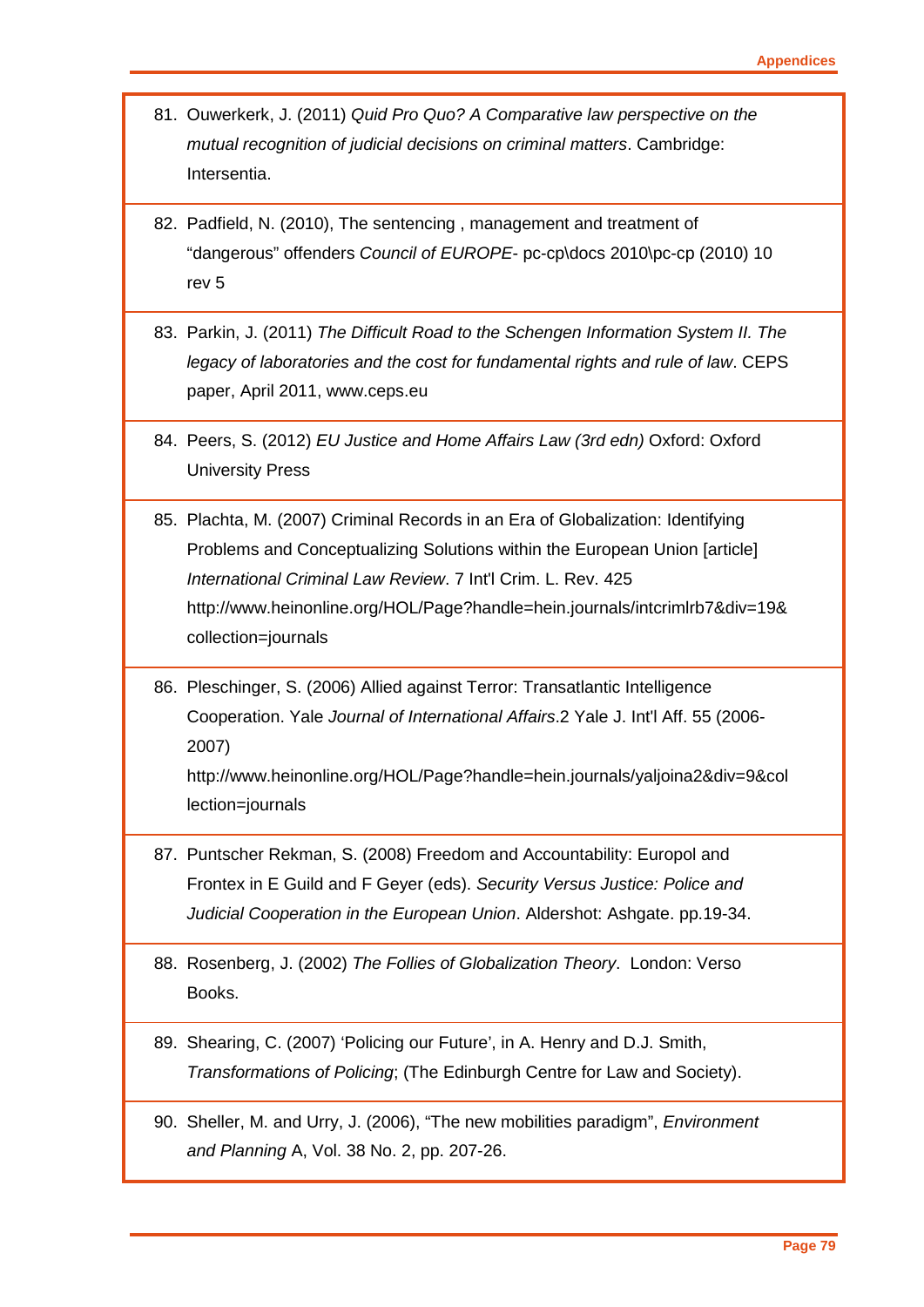- 91. Shimmel, N. (2006) Welcome to Europe but please stay out: freedom of Movement and the May 2004 Expansion of the European Union in *Berkeley Journal of International Law* 24 Berkeley J int'l L.760
- 92. Spapens, T. (2008) Policing a European Border Region: The case of the Meuse-Rhine Euroregion in E Guild and F Geyer (eds). *Security Versus Justice: Police and Judicial Cooperation in the European Union*. Aldershot: Ashgate. pp.225-242

93. Spencer, J. (2012) Opting out of EU criminal justice? *Arch Rev* 2012 7 pp.-9.

- 94. Stelfox, P. (2003), "Transnational organised crime: a police perspective", in Edwards, A. and Gill, P. (Eds), *Transnational Organised Crime: Perspectives on Global Security*. London: Routledge, pp. 114-26.
- 95. Taebi, A. (1996) Approval by the European Union of the Directive on data protection. *Entertainment Law review*. Thomson Reuters (Professional) UK Limited Ent. L.R. 1996, 7(1), pp3-6.
- 96. Thomas, T. (2011) *The Registration and Monitoring of Sex Offenders.* London: Routledge.
- 97. Thomas, T (2010) European Developments in sex offender Registration and Monitoring in *European Journal of Crime, Criminal Law and Criminal Justice* 18 Eur.j.Crime Crim l. and Crim just.403
- 98. Thomas, T; Katz, I and Wattam, C (1999) CUPICSO: The Collection and Use of Personal Information on Child Sex Offenders London: NSPCC. *Summary Social Work in Europe*. Vol 5 no 3.

99. Treadwell, J. R., Singh, S., Talati, R., McPheeters , M.L., Reston, J.T. (2011) *A Framework for "Best Evidence" Approaches in Systematic Reviews. Methods Research Report.* (Prepared by the ECRI Institute Evidence-based Practice Center under Contract No. HHSA 290-2007-10063-I.) AHRQ Publication No. 11-EHC046-EF. Rockville, MD: Agency for Healthcare Research and Quality. June 2011. Available at: [www.effectivehealthcare.ahrq.gov/reports/final.cfm.](http://www.effectivehealthcare.ahrq.gov/reports/final.cfm)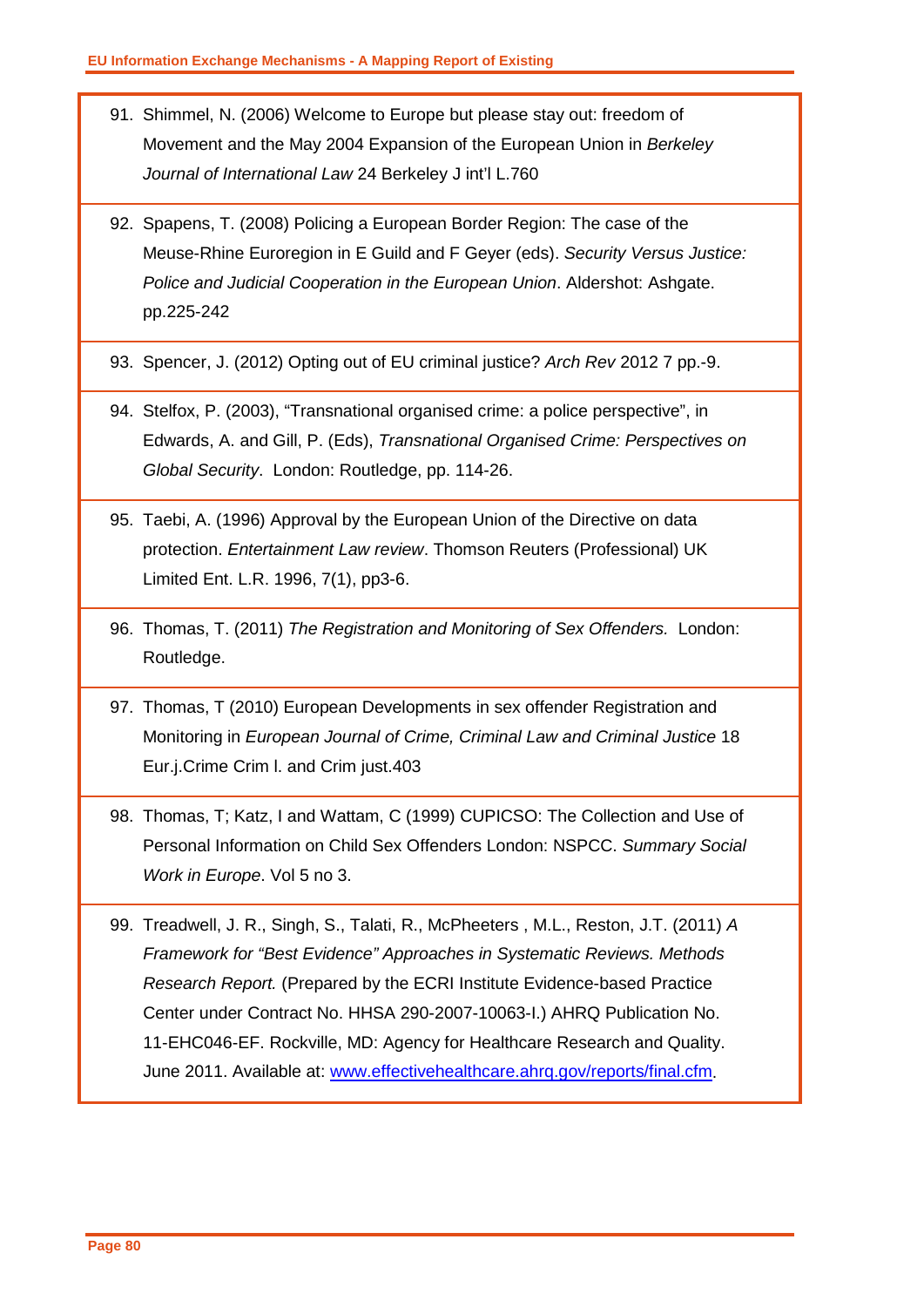- 100.Van Der Aa, S., Ouwerkerk, J. (2011) The European Protection Order. No Time to waste or a waste of Time? *European Journal of Crime, Criminal Law & Criminal Justice* Vol. 19 Issue 4, pp.267-287. [http://search.ebscohost.com/login.aspx?direct=true&db=aph&AN=64495411&sit](http://search.ebscohost.com/login.aspx?direct=true&db=aph&AN=64495411&site=ehost-live) [e=ehost-live](http://search.ebscohost.com/login.aspx?direct=true&db=aph&AN=64495411&site=ehost-live)
- 101.Vasileva, K. (2012) Nearly two thirds of the foreigners living in EU member States are citizens of Countries outside the EU 27. *Eurostat, Statistics in focus 31/2012* accessed on 30/6/13 from: http://epp.eurostat.ec.europa.eu/portal/page/portal/product\_details/publication? p\_product\_code=KS-SF-12-031
- 102.Walsh, J I (2006) *Intelligence Sharing in the EU: Institutions Are Not Enough*, 44 J. COMMON MKT. STUD. 625, 629 (2006).
- 103.Wallace, H., Pollack, M.A., Young, A.R. (2010) *Policy making in the EU*. Oxford: Oxford Uni Press.
- 104.Yadar, Y. (2009) Separated by a Common Language An Examination of the Transatlantic Dialogue on Data Privacy Law and Policy in the Fight against Terrorism. *Rutgers Computer and Technology Law Journal.*36 Rutgers Computer & Tech. L.J. 73 (2009-2010)
- 105.Zaiotti, R. (2007) Revisiting Schengen: Europe and the emergence of a new culture of border control. P*erspectives on European Politics and Society*. 8 (1) pp.31-54.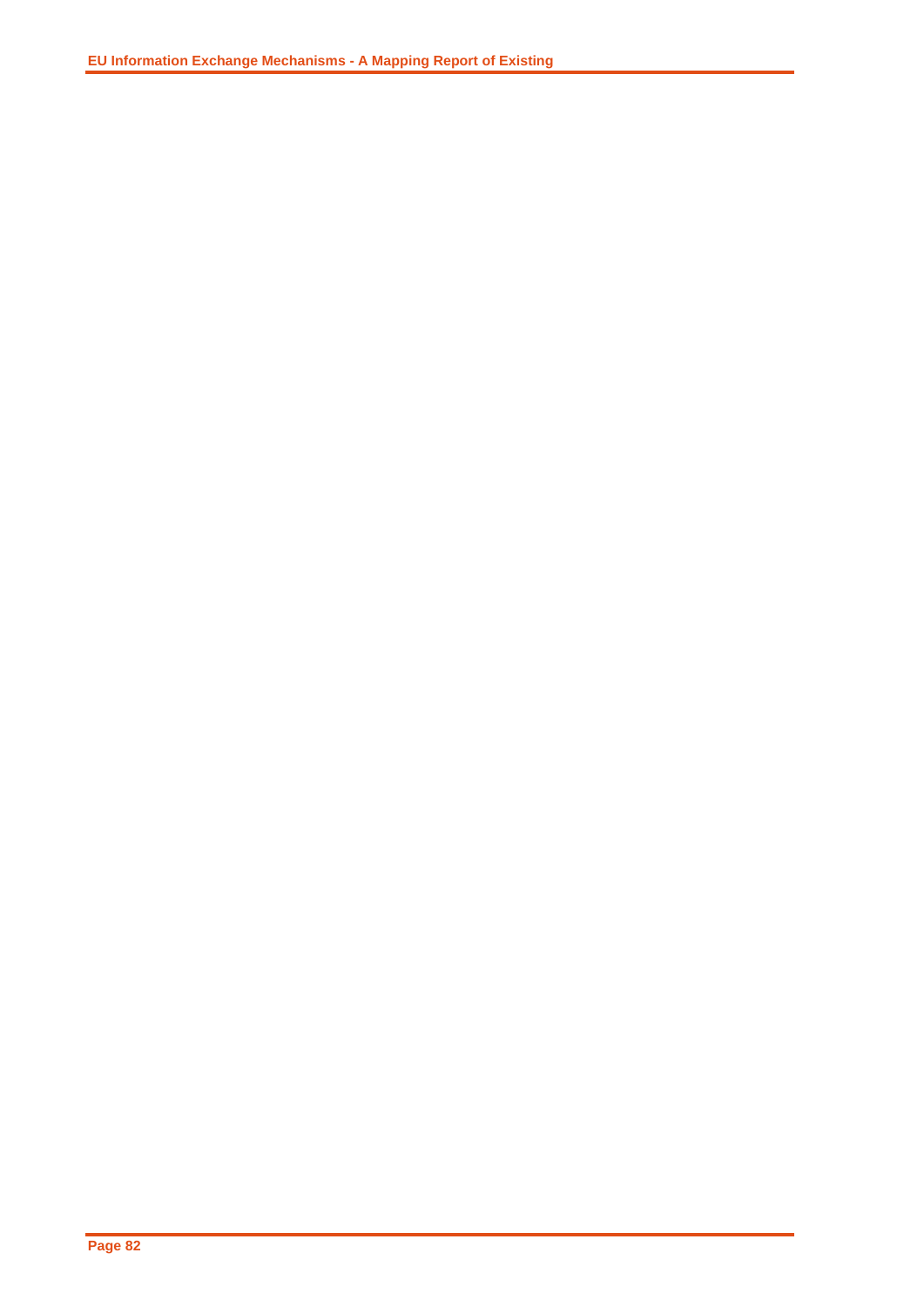## **References**

Alain, M. (2001) Transnational Police Co-operation in Europe and in North America: Revisiting the Traditional Border Between Internal and External Security Matters, or How Policing is Being Globalized. *European Journal of Crime, Criminal Law and Criminal Justice*, Vol. 9/2, pp.113-129.

Bellanova, R. (2008) The "Prüm Process" The way forward for EU Police Cooperation and Data Exchange in E Guild and F Geyer (eds). *Security Versus Justice: Police and Judicial Cooperation in the European Union*. Aldershot: Ashgate. pp.203-224.

Benyon, J. (1992) *Issues in European Police Co-operation*. Leicester University Discussion Papers in Politics 92/11.

Bertone, A. (2004) Transnational Activism to Combat Trafficking in Persons. *Brown Journal of World Affairs*. Vol 10: 4.

Bignami, F. (2007) Privacy and Law Enforcement in the EU. The Data retention Directive. Chicago *Journal of International law* .8Chi.J In'l L 233 2007-2008.

Bigo, D. (2008) EU Police Cooperation: National Sovereignty Framed by European Security? In E Guild and F Geyer (Eds.) *Security versus Justice. Police and Judicial cooperation in the European Union*. Hampshire: Ashgate pp.91-108.

Bigo, D. (1998) Frontiers and security in the European Union: The illusion of migration control. In: M. Anderson and E, Bort (Eds.) *The Frontiers of Europe*. London/Washington: Pinter.

Bigo, D. and Guild, E. (eds.) (2005) *Controlling Frontiers: Free Movement into and within Europe*. London: Ashgate.

Bowling, B. (2009) Transnational Policing: The Globalization Thesis: a Typology and a Research Agenda. *Policing*, vol 3: 2.

Block, L. (2010) Bilateral Police Liaison Officers: Practices and European Policy in *Journal of Contemporary European research*. Vol 6, Issue 2, pp.194-210.

Block, L. (2008) Combating Organised Crime in Europe: practicalities of Police Cooperation in *Policing* (journal) 2 (1) pp.74-81.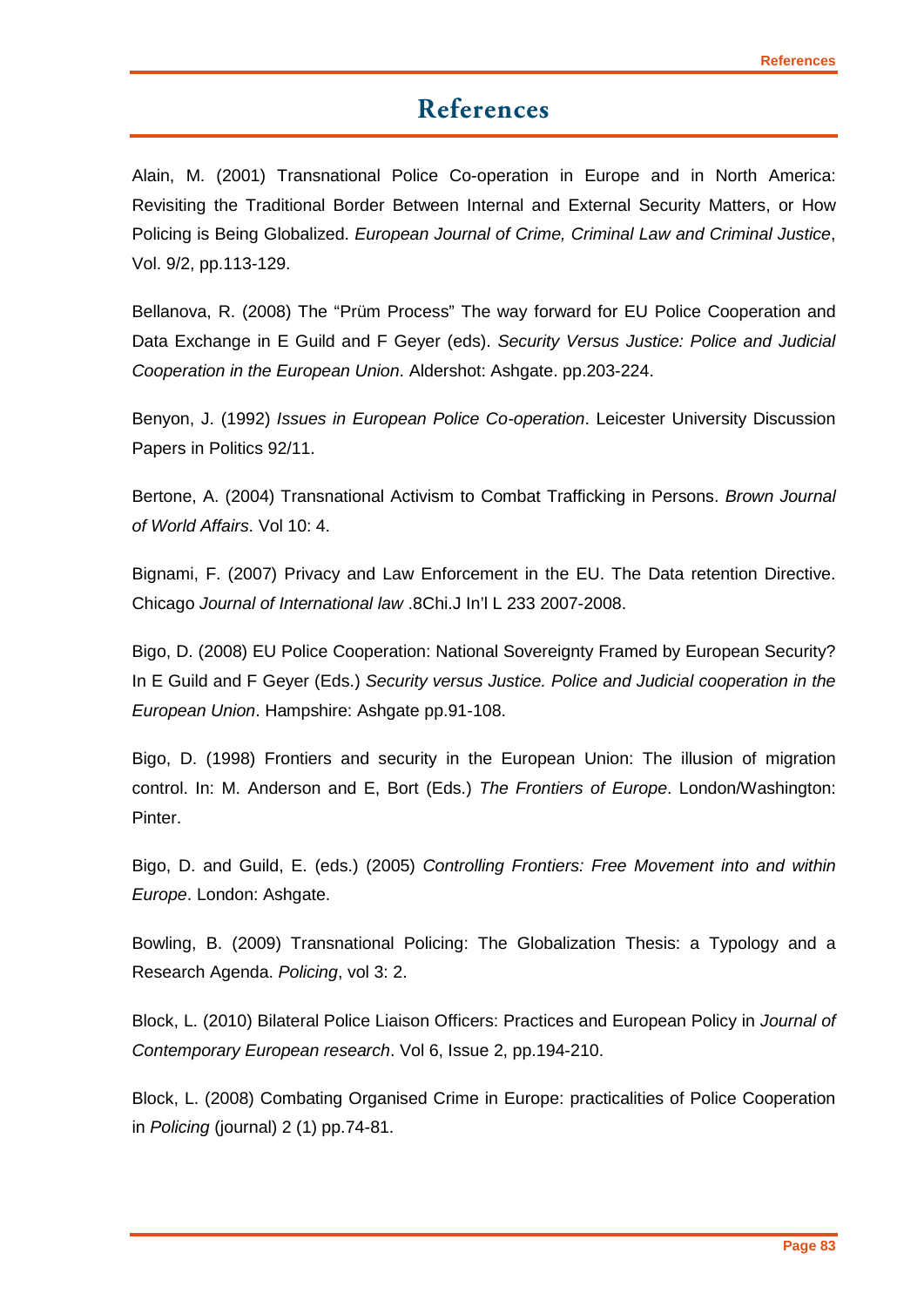Brunnee and Toope (2001) International Law and Constructivism: elements of an Interactional Theory of International Law, (2000–2001) 39 *Columbia Journal of Transnational Law* 19, p.70.

Carrera, S. (2012) An assessment of the Commission's 2011 Schengen Governance Package. Preventing abuse by EU Member States of freedom of movement? Centre for European Policy Studies (CEPS) Paper in Liberty and Security in Europe paper, No 47, March 2012.

Davies, H. (2013) *Civil Prevention Orders. Review*. London: Association of Chief Police Officers (ACPO).

De Busser, E. (2010) EU Data Protection in Transatlantic Cooperation in Criminal Matters - Will the EU Be Serving Its Citizens an American Meal *Utrecht Law Review*.6 Utrecht L. Rev. 86 (2010).

Den Boer, M. (Eds.) (1997) *Schengen: Judicial cooperation and policy cooperation*. Maastricht: European Institute of Public Administration.

De Pourbaix-Lundin, M. (2010) *Reinforcing Measures against sex offenders.* Report to the Committee on Legal Affairs and Human Rights Doc 12243. Council of Europe Parliamentary Assembly.

European Commission (EC) (2010) *Study on the status of information exchange amongst law enforcement authorities in the context of existing EU instruments.* International Centre for Migration Policy Development JLS/2009/ISEC/PR/001-F3.

Fijnaut, C. (1993) Schengen Treaties and European Police Co-operation. *European Journal of Crime, Criminal Law and Criminal Justice,* (1993), pp.37-56.

Frosdick, S. and Marsh, P. (2005) *Football Hooliganism*. Cullompton: Willan.

Grijpink, J. (2006) Criminal records in the European Union in *European Journal of Crime, Criminal Law and Criminal Justice*.14 Eur.J. Crime Crim.L.&Crim.just.1(2006).

Harfield, C. (2006) SOCA: a paradigm shift in British Policing, *British Journal of Criminology*, 2006, 46(4):pp. 743–761, p.757.

Hirst, P. and Thompson, G. (2000) *Globalization in Question: The International Economy and the Possibility of Governance. 2nd ed.*, Cambridge: Policy Press.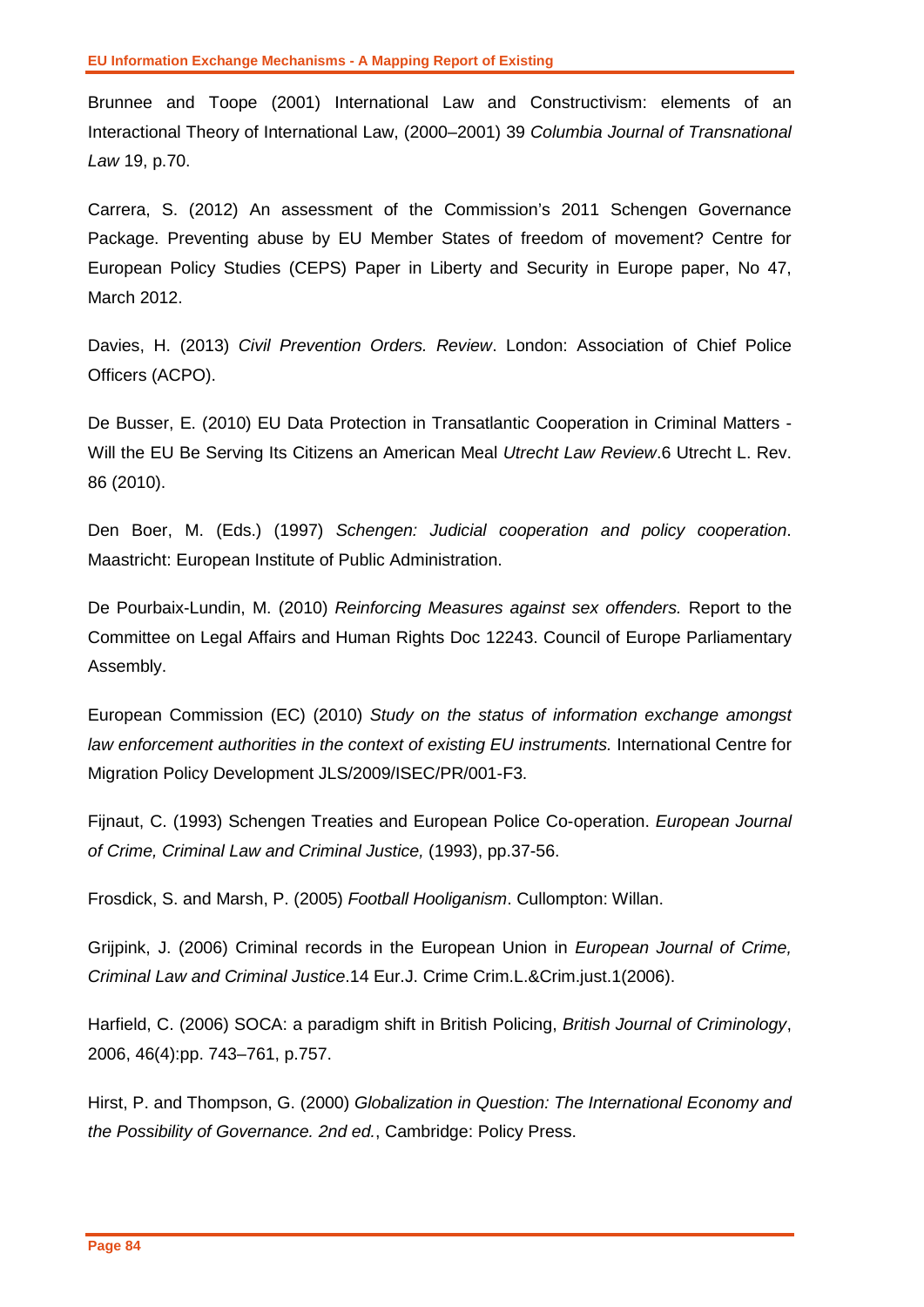Hobbing, P. (2011) A farewell to open borders? The Danish Approach. *Centre for European Policy Studies (CEPS)*, Paper in Liberty and Security in Europe Series, Nov. 2011.

Hobbing, P. (2008) Uniforms without Uniformity: A critical look at European policing standards. In E Guild and F Geyer (eds). *Security Versus Justice: Police and Judicial Cooperation in the European Union*. Aldershot: Ashgate. pp.243-264.

HM Government (2013) *Serious and Organised Crime Strategy*. London: HM Government.

H M Government (2011) *Local to Global. Reducing the risk from organised crime*. London. HM Government.

The House of Lords EU Committee (2007) *Prüm: An effective weapon against terrorism and crime*. 18th Report of session 2006-07

ICFGHK (2013) *Study on possible ways to improve the exchange of information on travelling violent offenders including those attending sporting events or large public gatherings*. Final Report for Directorate-General for Home Affairs. Available at: http://ec.europa.eu/dgs/homeaffairs/e-library/documents/policies/police-

cooperation/general/docs/study\_on\_improving\_the\_info\_exchange\_on\_travelling\_violent\_off enders\_march\_2013\_en.pdf; accessed on January 9th 2014.

ISTEP (2014) *Facilitating Probation transfers as accessed* http://www.probation-transfers.eu/ accessed on 23rd March 2014

Jacobs, J. B. and Blitsa, D. (2008) Sharing criminal records: The United States, the European Union and Interpol Compared. *International and Comparative Law Review,* vol 30: 125, pp.125-210.

Junger-Tas, J. (1993) Cross Border Crime. *European Journal on Criminal Policy and Research* (1993), pp.1-144.

Kirby, S. and Penna, S. (2011) Policing mobile criminality: implications for police forces in the UK. *Policing: An International Journal of Police Strategies and Management*, 34 (2) pp.182- 197.

Kemshall, H. (2008) *Understanding the community management of high risk offenders*. Maidenhead: Open University Press.

Koutsias, M. (2012) Privacy and data protection in an information society: how reconciled are the English with the European Union privacy norms? *Computer and Telecommunications Law Review.* Thomson Reuters (Professional) UK Limited.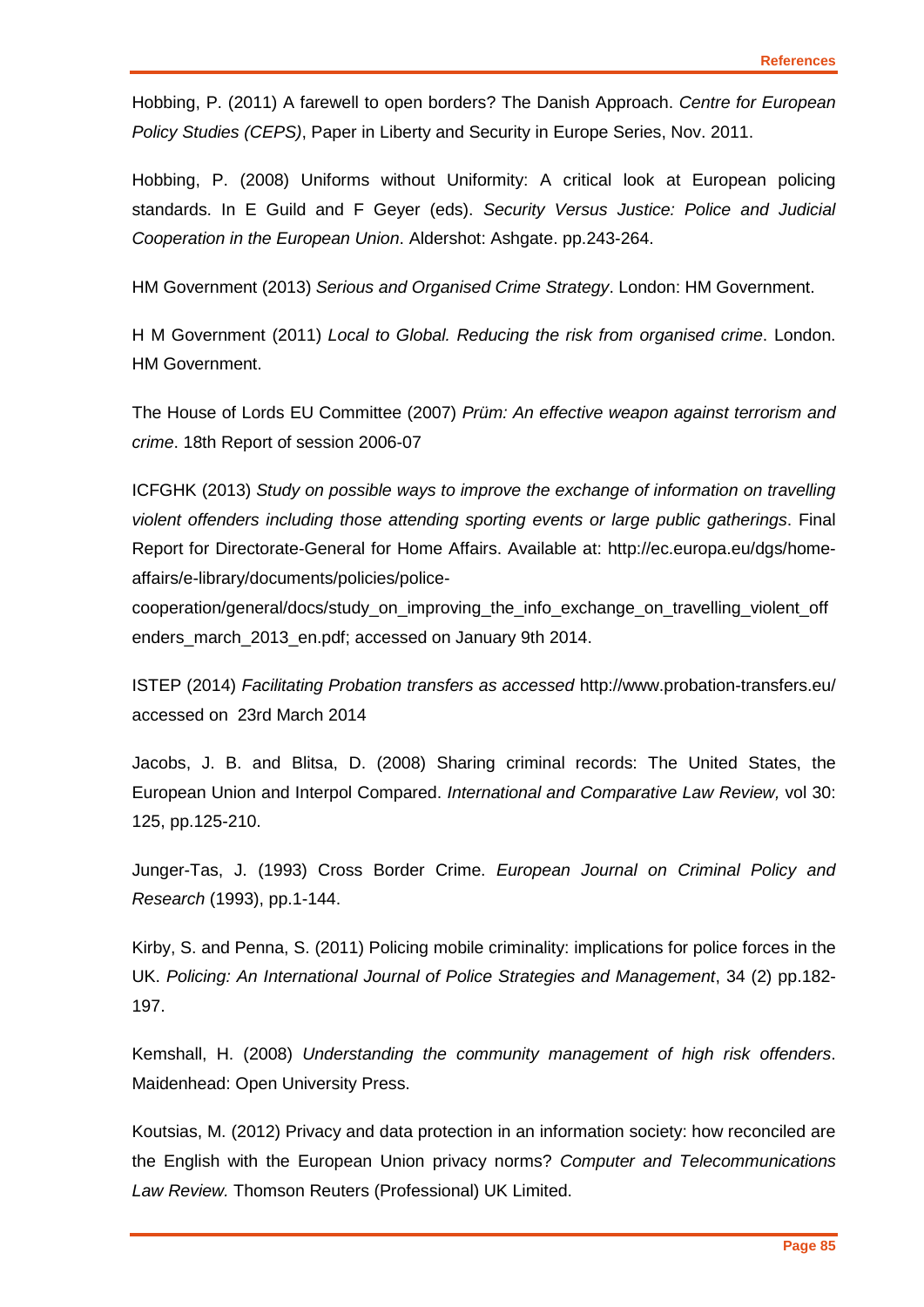Lammers, M. and Bernasco, W. (2013) Are mobile offenders less likely to be caught? The influence of the geographical dispersion of serial offenders' crime locations on their probability of arrest. *European Journal of Criminology* 10(2) pp.168-186. Euc.sagepub.com:SAGE.

Law Society of England and Wales, the (2013) *Making Europe safer: Europol at the heart of European Security*. Accessed from http://international.lawsociety.org.uk/node/12067 accessed on 30 July 2013.

Lodge, J. (2010) Quantum Surveillance and 'shared secrets': A biometric step too far? *CEPS Liberty and Security in Europe Paper*, CEPS, www.ceps.eu.

McAlinden, A. M. (2012) The governance of sexual offending across Europe: Penal Policies, political economies and the institutionalization of risk, *Punishment and Society* 14(2), pp.166- 192.

Magee, I. Sir (2008) *The Review of Criminality Information*. London: ROCI.

Mahmood, S. (1995) The Schengen Information System. An Inequitable Data Protection Regime. 7 *International Journal Refugee Law* pp.179-200.

Messenger, I. (2012) *An Examination of the Dynamics of Multi-Agency Arrangements in Different Cultural Contexts: The Case of the Child Exploitation and Online Protection Centre and the International Child Protection Network*. Professional Doctorate, Criminal Justice Studies, University of Portsmouth.

Nagy, J. (2011) *The Present and Future of the Police and Judicial Co-operation in the European Union*. 148 Studia Luridica Auctoritate Universitatis Pecs, 205.

Nanz, K.-P. (1996) Free movement of persons according to the Schengen Convention and in the framework of the European Union. In: A. Pauly (Ed.) *De Schengen a` Maastricht: voie royale et course d'obstacles,* pp.61-79. Maastricht: European Institute of Public Administration.

Nino, Michele (2010) Protection of Personal Data in the Fight against Terrorism - New Perspectives of PNR European Union Instruments in the Light of the Treaty of Lisbon, *The Utrecht Law Review*. 6 Utrecht L. Rev. 62 (2010).

Office for National Statistics (2012) *Migration Statistics Quarterly report February 2012*, Statistical Bulletin. London: ONS, http://www.ons.gov.uk/ons/rel/migration1/migrationstatistics-quarterly-report/february-2012/msqr.html accessed on 30th June 2013.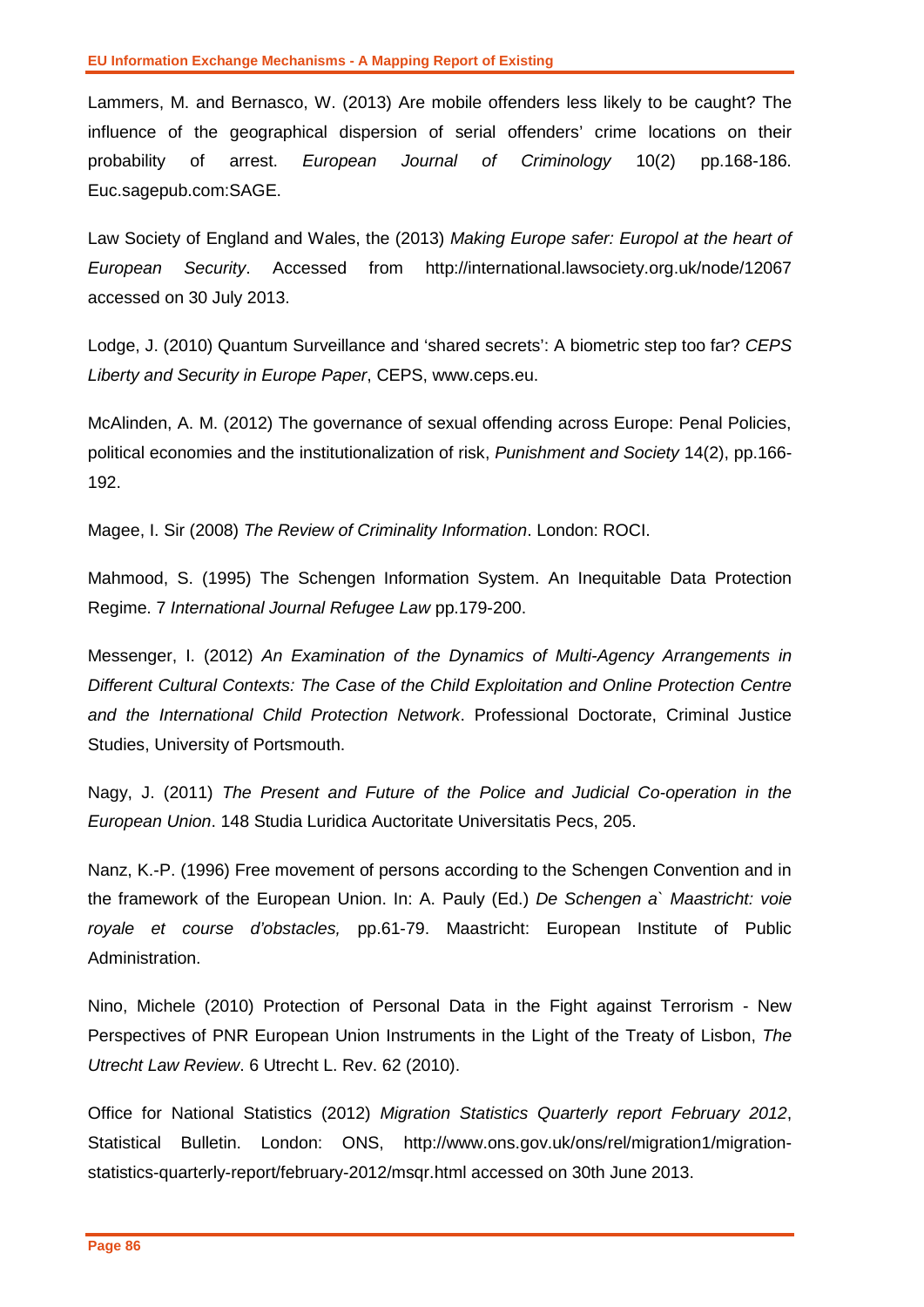O'Donavan, D. (2009) Transfer of Probation supervision between Member States: An EU initiative. Dublin: *Irish Probation Journal,* vol 6, Sept 2009. pp.77-90.

O'Neill (2011) Europe That Protects: Moving to the Next Stage of Cross-Border Law Enforcement Cooperation, [article] *Police Journal* 84 Police J. 125.

Parkin, J. (2011) *The Difficult Road to the Schengen Information System II. The legacy of laboratories and the cost for fundamental rights and rule of law.* CEPS paper, April 2011, www.ceps.eu. accessed on 6th June 2013.

Peers, S. (2012) *EU Justice and Home Affairs Law (3rd edn)* Oxford: Oxford University Press.

Puntscher Rekman, S (2008) Freedom and Accountability: Europol and Frontex in E Guild and F Geyer (eds). *Security Versus Justice: Police and Judicial Cooperation in the European Union*. Aldershot: Ashgate. pp.19-34.

Rosenberg, J. (2002) *The Follies of Globalization Theory*. London: Verso Books.

Shearing, C. (2007) 'Policing our Future', in A. Henry and D.J. Smith, *Transformations of Policing*; (The Edinburgh Centre for Law and Society).

Sheller, M. and Urry, J. (2006), "The new mobilities paradigm", *Environment and Planning* A, vol. 38, No. 2, pp. 207-26.

Shimmel, N. (2006) Welcome to Europe but please stay out: freedom of Movement and the May 2004 Expansion of the European Union in *Berkeley Journal of International Law* 24 Berkeley J int'l L.760.

Spapens, T. (2008) Policing a European Border Region: The case of the Meuse-Rhine Euroregion in E Guild and F Geyer (eds). *Security Versus Justice: Police and Judicial Cooperation in the European Union*. Aldershot: Ashgate. pp.225-242.

Stelfox, P. (2003), Transnational organised crime: a police perspective, in A Edwards, A. and P Gill, (eds), *Transnational Organised Crime: Perspectives on Global Security*. London: Routledge, pp.114-26.

Taebi, A. (1996) Approval by the European Union of the Directive on data protection. *Entertainment Law review*. Thomson Reuters (Professional) Ent. L.R. 1996, 7(1), pp3-6

Thomas, T. (2011) *The Registration and Monitoring of Sex Offenders.* London: Routledge.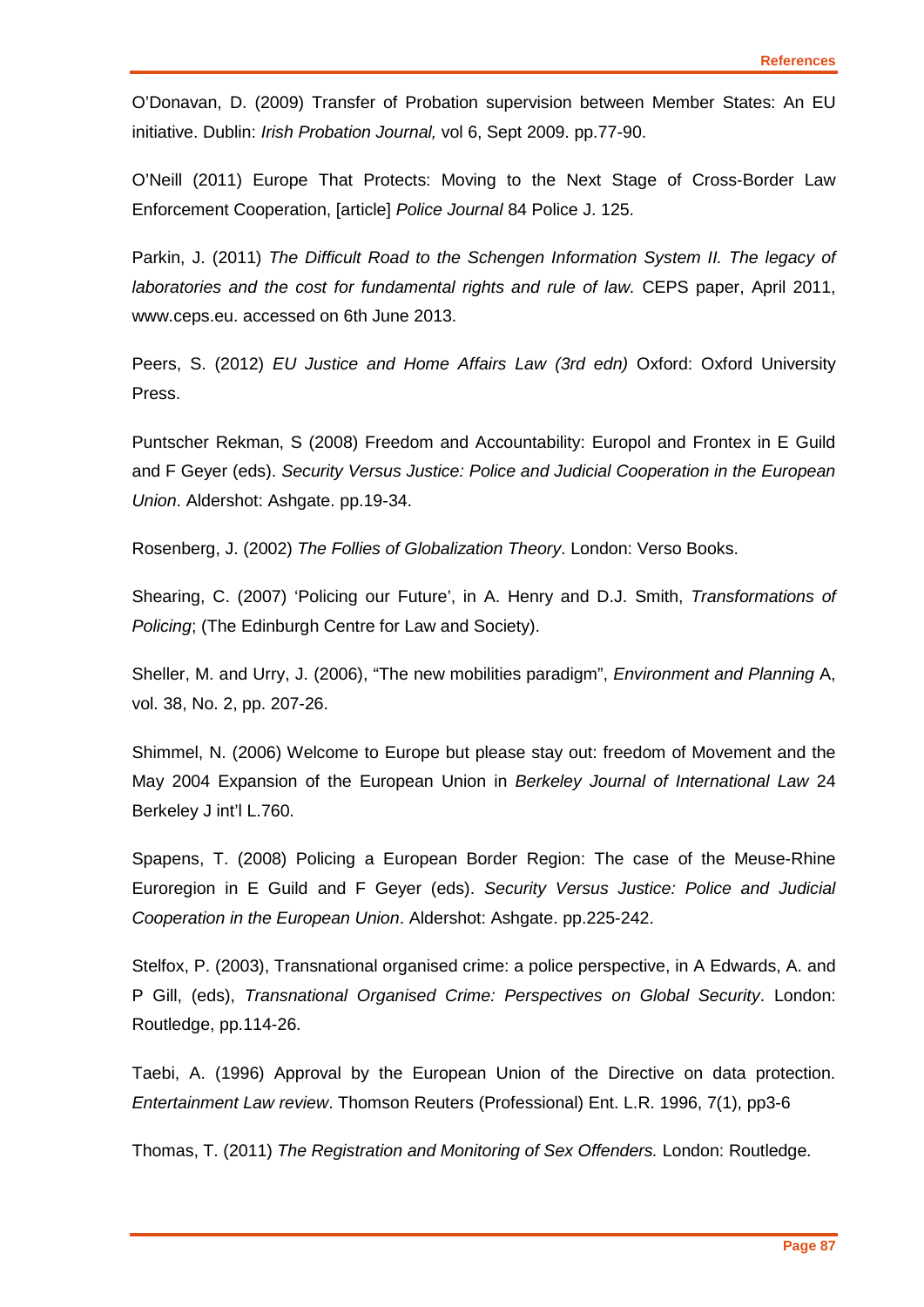Thomas, T. (2010) European developments in sex offender registration and monitoring in *European Journal of Crime, Criminal Law and Criminal Justice* 18 Eur.j.Crime Crim l. and Crim just.403.

Treadwell, J. R., Singh, S., Talati, R., McPheeters, M.L., Reston, J. T. (2011) *A Framework for "Best Evidence" Approaches in Systematic Reviews. Methods Research Report*. (Prepared by the ECRI Institute Evidence-based Practice Center under Contract No. HHSA 290-2007-10063-I.) AHRQ Publication No. 11-EHC046-EF. Rockville, MD: Agency for Healthcare Research and Quality. June 2011. www.effectivehealthcare.ahrq.gov/reports/final.cfm. Accessed on 30th June 2013

Vasileva, K. (2012) Nearly two thirds of the foreigners living in EU Member States are citizens of Countries outside the EU 27. *Eurostat, Statistics in focus* 31/2012 http://epp.eurostat.ec.europa.eu/portal/page/portal/product\_details/publication?p\_product\_co de=KS-SF-12-031 accessed on 30 the June 2013.

Walsh, J. I. (2006) Intelligence Sharing in the EU: Institutions Are Not Enough, 44 J. *Common Market Studies*. 625, 629 (2006).

Yadar, Y. (2009) Separated by a Common Language. An Examination of the Transatlantic Dialogue on Data Privacy Law and Policy in the Fight against Terrorism. *Rutgers Computer and Technology Law Journal*.36 Rutgers Computer & Tech. L.J. 73 (2009-2010)

Zaiotti, R. (2007) Revisiting Schengen: Europe and the emergence of a new culture of border control. *Perspectives on European Politics and Society*. 8 (1) pp.31-54.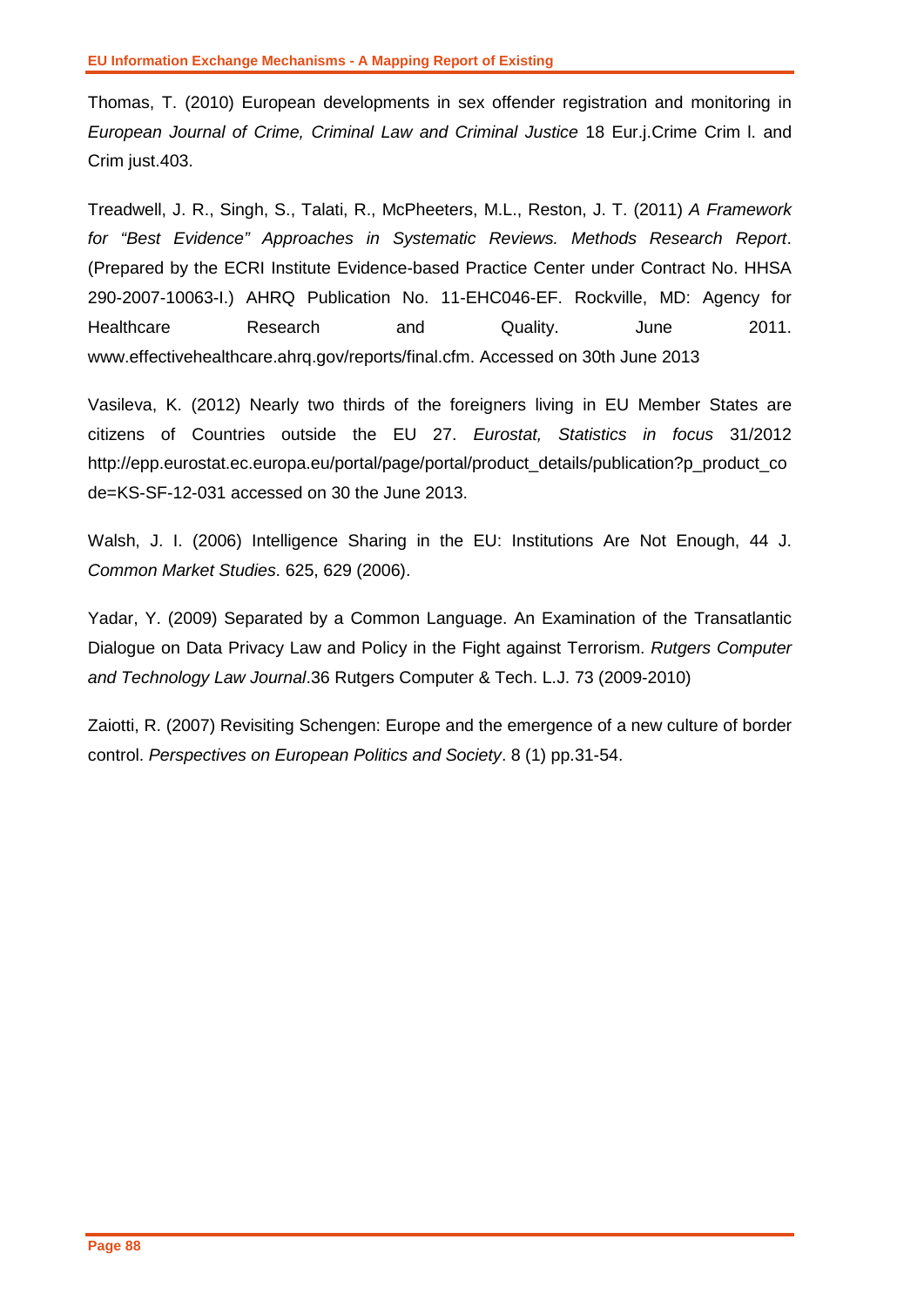## **EU Legislation, Directives and Regulations**

- **Communication from the Commission to the European Parliament, the Council,** The European Economic and Social Committee and the Committee of Regions. COM (2008) 69 final
- **Communication from the Commission on the global approach to transfers of** Passenger Name Record (PNR) data to third countries COM (2010) 492 Final.
- **Communication on the Stockholm Programme. An open and secure Europe** serving and protecting citizens 2010/C 115/01.
- **Communication from the Commission to the European Parliament, the Council, the** European Economic and Social Committee and the Committee of the Regions - Delivering an area of freedom, security and justice for Europe's citizens - Action Plan Implementing the Stockholm Programme. COM (2010) 171.
- **Communication from the Commission to the European Parliament and the Council.** Strengthening law enforcement cooperation in the EU: the European Information Exchange Model (EIXM) /\* COM/2012/0735 final \*/
- Consolidated versions of the Treaty on European Union and of the Treaty establishing the European Community (2002) OJ C 325 2002.
- **Convention on the Transfer of Prisoners 1983 European Treaty series ETS no** 112.
- Additional Protocol to the Convention on the Transfer of Sentenced Persons ETS No 167.
- **D** Council Decision 2007/533/JHA on the establishment, operation and use of the second generation Schengen Information System (SIS II).
- Council Decision 2008/633/JHA concerning access for consultation of the Visa Information System (VIS) by designated authorities of Member States and by Europol for the purposes of the prevention, detection and investigation of terrorist offences and of other serious criminal offences. OJ L 218/129.
- **Council Decision 2008/615/JHA on the stepping up of cross-border cooperation,** particularly in combating terrorism and cross-border crime. Prüm Decision [2008] OJ L 210/1.
- Council Decision 2008/616/JHA on the implementation of Decision 2008/615/JHA on the stepping up of cross-border cooperation, particularly in combating terrorism and cross-border crime.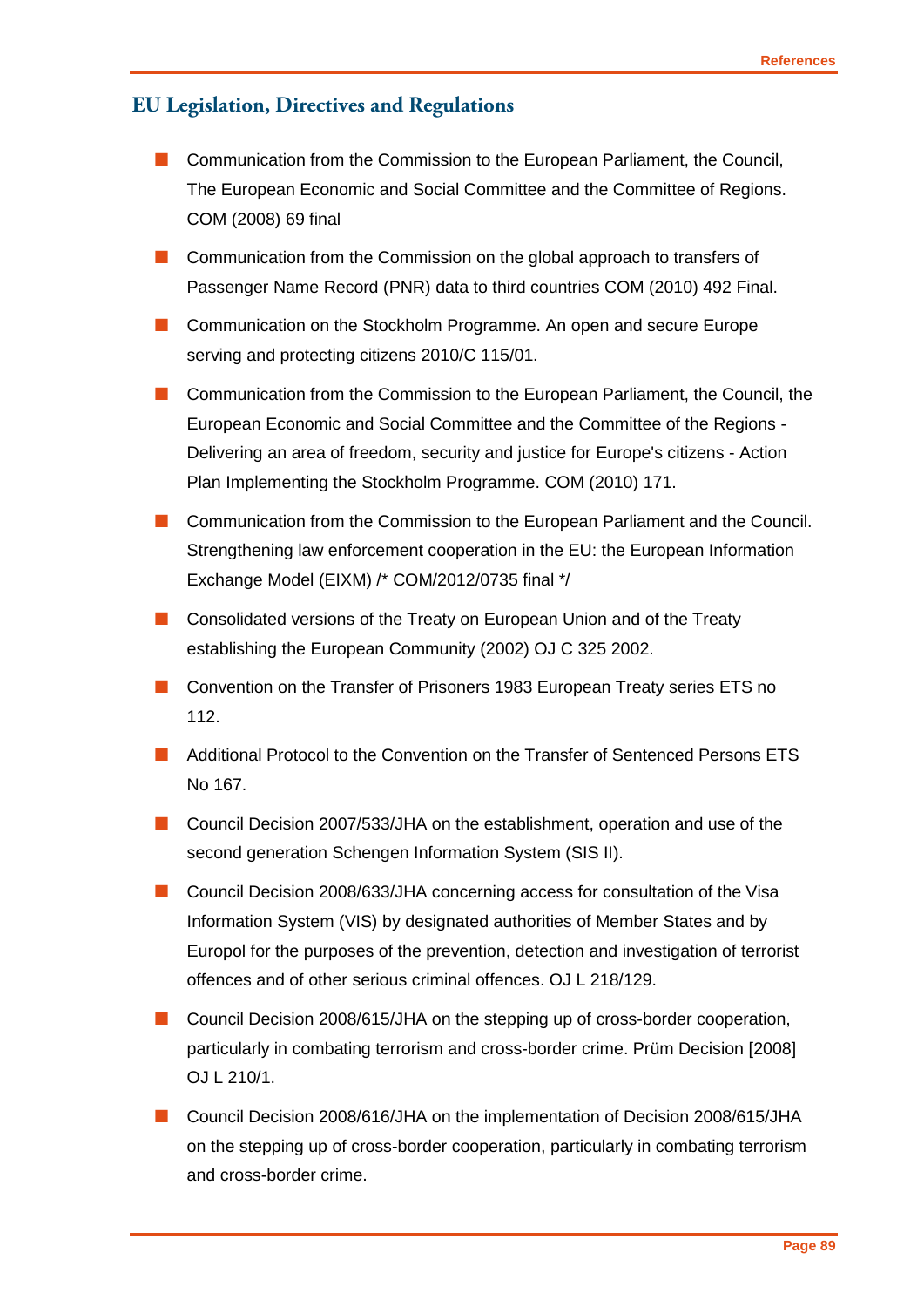- Council Decision 2009/371/JHA of 6 April 2009 establishing the European Police Office (Europol). OJ L 121/27.
- Council Decision 2009/936/JHA of 30 November 2009 adopting the implementing rules for Europol analysis work files.
- Council Directive 64/221/EEC of 25 February 1964 on the co-ordination of special measures concerning the movement and residence of foreign nationals which are justified on grounds of public policy, public security or public health, O. J. 1964 No. L 56, 850
- Council Directive 95/46/EC of the European Parliament and the Council of the 24th October 1995 on the protection of individuals with regard to the processing of personal data and on the free movement of such data.
- Council Directive 2004 82/EC on the obligation of carriers to communicate passenger data.
- **Council of the European Union (2010), Draft Internal Security Strategy for the** European Union: Towards a European Security Model EU 2010 5842/2/10 REV.
- Council of Europe's Convention on Mutual assistance in Criminal Matters (ETS 30).
- **D** Council Framework Decision of 13 June 2002 on Joint Investigation teams 2002/465/JHA .OJ L 162 2002.
- Council Framework Decision of 13 June 2002 on European Arrest Warrant and Surrender Procedure between Member States. 2002/584/JHA.
- Council Framework Decision 2006/960/JHA (Swedish Framework Decision) of 18 December 2006 on simplifying the exchange of information and intelligence between law enforcement authorities of the Member States of the European Union.
- **Council Framework Decision 2008/909/JHA on the application of the principle of** mutual recognition to judgments in criminal matters imposing custodial sentences or measures involving deprivation of liberty for the purpose of their enforcement in the European Union.
- **Council Framework Decision 2008/947/JHA on the application of the principle of** mutual recognition to judgments and probation decisions with a view to the supervision of probation measures and alternative sanctions.
- **Council Framework Decision 2008/977/JHA on the protection of personal data** processed in the framework of police and judicial cooperation in criminal matters.